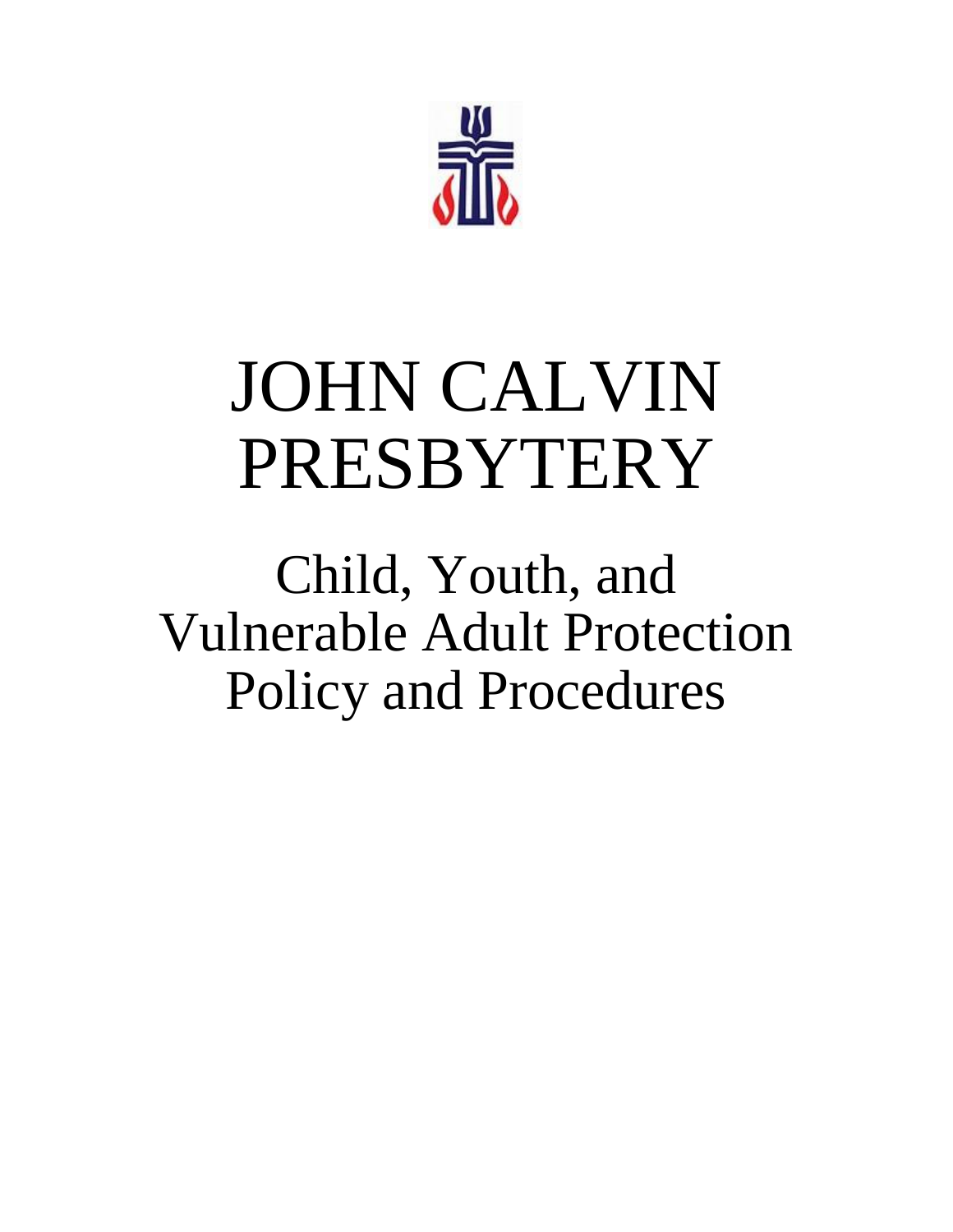#### **TABLE OF CONTENTS**

| <b>Policy Application Statement</b>                                                | 4         |
|------------------------------------------------------------------------------------|-----------|
| <b>Purpose</b>                                                                     |           |
| <b>Monitoring and Oversight</b>                                                    |           |
| <b>Definitions</b>                                                                 |           |
| <b>Section I Position Requirements, Applications, Screening, Background Checks</b> | 7         |
| A. Requirements for C-Y-VA Workers and Volunteers on Church Property               | 7         |
| <b>B. Screening Rules and Procedures: Annual Background Checks</b>                 |           |
| <b>Section II On-Campus General Rules for Working with C-Y-Vas</b>                 | 9         |
| A. Check In/Out Procedures                                                         | 9         |
| <b>B.</b> No Unsupervised Access                                                   | 9         |
| <b>C. Two-Adult Rule</b>                                                           | 9         |
| D. Ratios                                                                          | 9         |
| <b>E. Open Access to Rooms</b>                                                     | 9         |
| <b>F. Supervision to be Maintained</b>                                             | 9         |
| <b>G. Privacy Protection</b>                                                       | 9         |
| <b>H. Guidelines for Use of Restrooms</b>                                          | <b>10</b> |
| <b>I. One-to-One Mentoring</b>                                                     | 10        |
| <b>J. Guidelines for Physical Interactions</b>                                     | 10        |
| <b>K.</b> Guidelines for Disciplining                                              | 10        |
| <b>Section III Off-Campus General Rules for Working with C-Y-Vas</b>               | 11        |
| <b>A. Permission Forms and Medical Release Forms</b>                               | 11        |
| <b>B. Transportation Provided During Events</b>                                    | 11        |
| C. Housing                                                                         | <u>11</u> |
| D. First Aid Training                                                              | 12        |
| <b>E.</b> Training on Expectations for Behavior of Participating C-Y-Vas           | <u>12</u> |
| <b>F. Behavior Covenant for Participating C-Y-Vas</b>                              | <u>12</u> |
| <b>Section IV Social Media and Electronic Communications Rules and Procedures</b>  | <b>13</b> |
| A. Official and Official-Sounding Communications                                   | <u>13</u> |
| B. General Requirements Relating to C-Y-VAs and Social Media                       | 13        |
| <b>C.</b> Duty to Monitor                                                          | <u>13</u> |
| <b>D. Prohibited Conduct</b>                                                       | 13        |
| <b>E. Reporting Inappropriate Communication</b>                                    | 14        |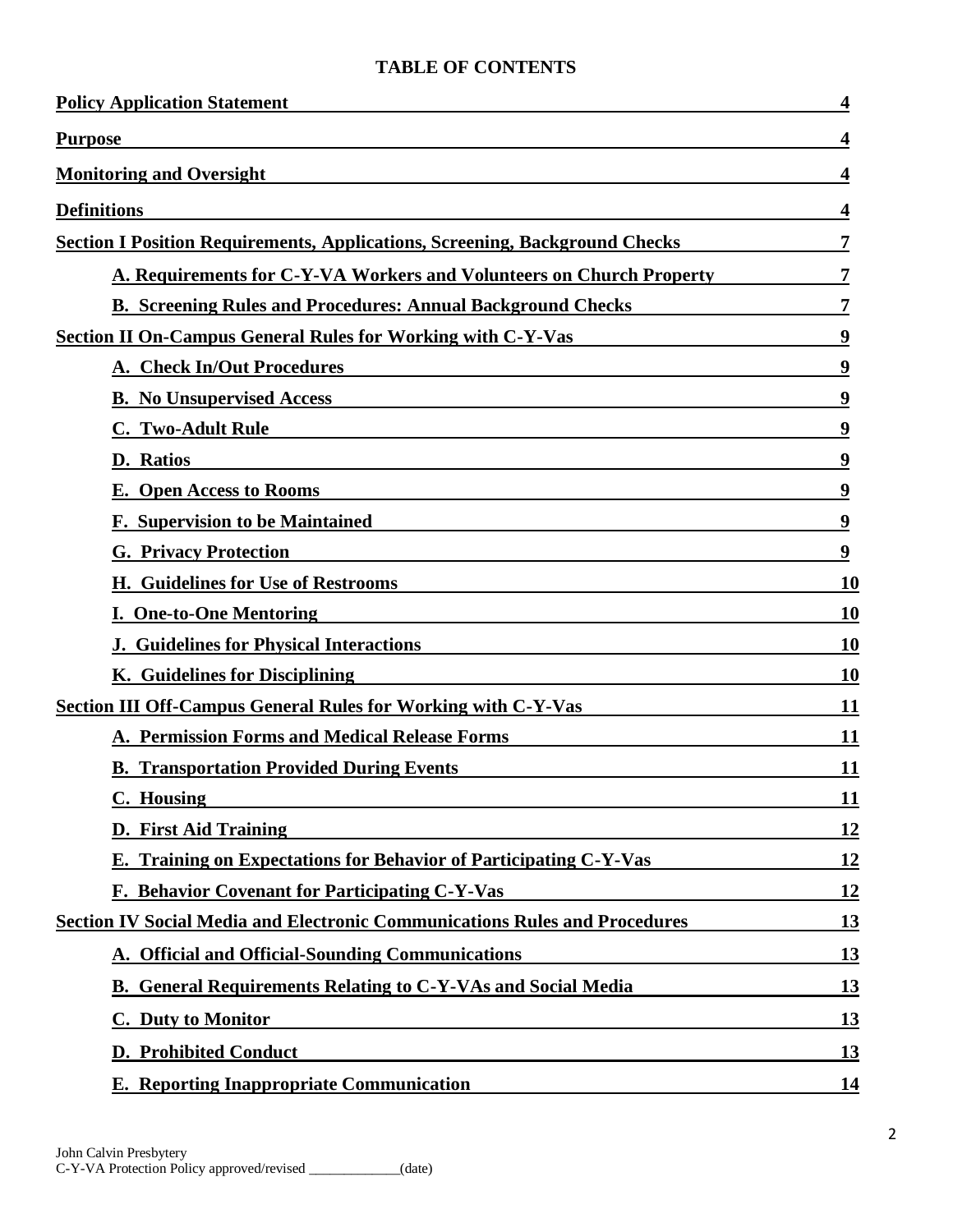| <b>F. Initiation of Social Media Contacts</b>                                                         | 14        |
|-------------------------------------------------------------------------------------------------------|-----------|
| <b>G.</b> Education                                                                                   | 14        |
| <b>H.</b> Violations                                                                                  | 14        |
| <b>Section V Reporting Rules and Procedures</b>                                                       | 15        |
| <b>A. Initial Reporting</b>                                                                           | <u>15</u> |
| <b>B. Notification of Reporting Procedures</b>                                                        | <u>15</u> |
| <b>C. Initial Response Procedures</b>                                                                 | 15        |
| <b>D. Mandated Reporting – Governmental Reporting</b>                                                 | 15        |
| <b>Section VI Confidentiality of Records</b>                                                          | <b>16</b> |
| <b>A. Background Checks</b>                                                                           | <u>16</u> |
| <b>B. Violation Reports and Response Records</b>                                                      | <b>16</b> |
| C. Other Information                                                                                  | <b>16</b> |
| <b>D. Destruction of Confidential Records</b>                                                         | <b>16</b> |
| <b>Section VII Training Requirements</b>                                                              | 17        |
| <b>Appendix A C-Y-VA Paid Worker Application</b>                                                      | 18        |
| <b>Appendix A1 Reference Form</b>                                                                     | 21        |
| <b>Appendix A2 Authorization Form and Request for Criminal Background Check</b>                       | 22        |
| <b>Appendix A3 Volunteer Application for Working with C-Y-Vas</b>                                     | 23        |
| <b>Appendix B Application for Volunteer Drivers</b>                                                   | 24        |
| <b>Appendix C List of Approved Drivers – Paid or Volunteer</b>                                        | 25        |
| <b>Appendix D Permission Slip and Medical Release form for C-Y-Vas</b>                                | <u>28</u> |
| <b>Appendix E Incident Report Form</b>                                                                | 29        |
| <b>Appendix F Mandated Reporting for Kansas and Missouri</b>                                          | 30        |
| <b>Appendix G Possible Signs and Indicators of Abuse</b>                                              | <u>32</u> |
| <b>Appendix H Code of Conduct for C-Y-VA Workers and Volunteers</b>                                   | 34        |
| <b>Appendix I C-Y-VA Worker and Volunteer Covenant</b>                                                | <u>38</u> |
| Appendix J Child-Youth-Vulnerable Adult Code of Conduct and Pledge                                    | 39        |
| <b>Appendix K Authorization Form for Photo and Video Use</b>                                          | 41        |
| <b>Appendix L Training Model for C-Y-VA Workers and Volunteer</b>                                     | 42        |
| <b>References and Resources</b>                                                                       | 46        |
| <b>TEMPLATE for Churches to use in writing their Child/Youth/Vulnerable Adult Protection Policies</b> | 47        |
| <b>Instructions to Churches using the TEMPLATE</b>                                                    | 47        |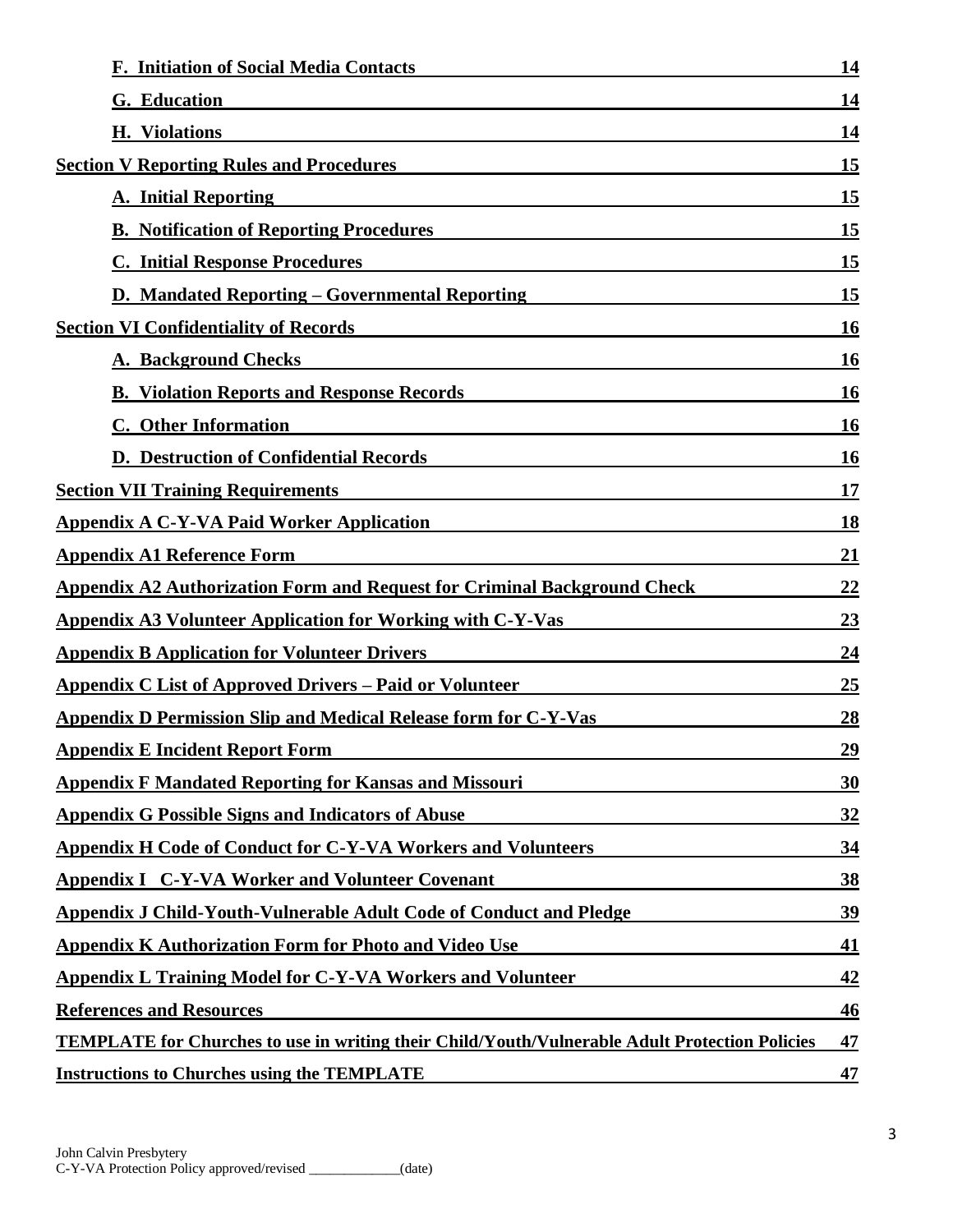# **John Calvin Presbytery Children, Youth, and Vulnerable Adults (C-Y-VA) Protection Policy and Procedures**

#### **Policy Application Statement**

It is the policy of the John Calvin Presbytery that all church members, officers, nonmember employees and/or contractors, and volunteers of congregations, councils, and entities of the church are to maintain the strongest sense of integrity, safety, nurturing, and care involving all interactions with children, youth, and vulnerable adults. Accordingly, the following protection policy and procedures apply to all John Calvin Presbytery sponsored activities that involve children, youth, and vulnerable adults.

#### **Purpose**

Jesus said, "Whoever welcomes a child in my name welcomes me" (Matthew 18:5). The Presbyterian Church (USA) asks the whole congregation at the time of a child's baptism if they promise to encourage and nurture the child into the faith of Jesus Christ. Unfortunately, the news has made us aware that church is not always a safe place for children, teenagers, and vulnerable adults in today's world. Accordingly, the following policies and procedures are intended to address and implement the directives contained within the Presbyterian Church (USA)'s Book of Order relating to sexual misconduct policies as they impact youth, children and other vulnerable people, including but not limited to G-3.0106, "All councils shall adopt and implement a sexual misconduct policy and a Child and Youth protection policy." This policy is intended to be consistent with the Presbyterian Church (U.S.A.) Child/Youth/Vulnerable Adult Protection Policy and Procedures document that was approved by the 222nd General Assembly in 2016.

#### **Monitoring and Oversight**

This policy was adopted by John Calvin Presbytery on and will be followed by all those working with Children, Youth, and Vulnerable Adults. The Committee on Ministry will hold an annual review of this policy in order to determine if revisions or updates are needed.

It is the responsibility of the Presbytery to periodically consult with the insurance company through which we have coverage to make certain the policy covers liability issues for Paid Workers, Volunteers, and C-Y-VAs at all Presbytery-sponsored activities.

#### **DEFINITIONS**

Note: VA refers to Vulnerable Adults. The following is a comprehensive list of definitions of terms and their intended use in this policy:

**Abuse**: For the purposes of this policy, the following definitions of abuse are taken from *Safe Sanctuaries* (Melton, 2008) which fall in line with those of the 2019-2021 Book of Order (2019). Abuse describes any act or failure to act that results in physical, sexual, psychological, or emotional mistreatment, neglect, or exploitation (Book of Order, 2019). Abuse may fall within any of the five (5) following areas plus item six (6) Misuse of Technology.

**1. Physical Abuse:** When a person deliberately and intentionally causes bodily harm to a Child/Youth/VA. Examples may include violent battery with a weapon (knife, belt, strap, and so forth), burning, shaking, kicking, choking, fracturing bones, and any of a wide variety of non-accidental injuries (Melton, 2008, p. 30).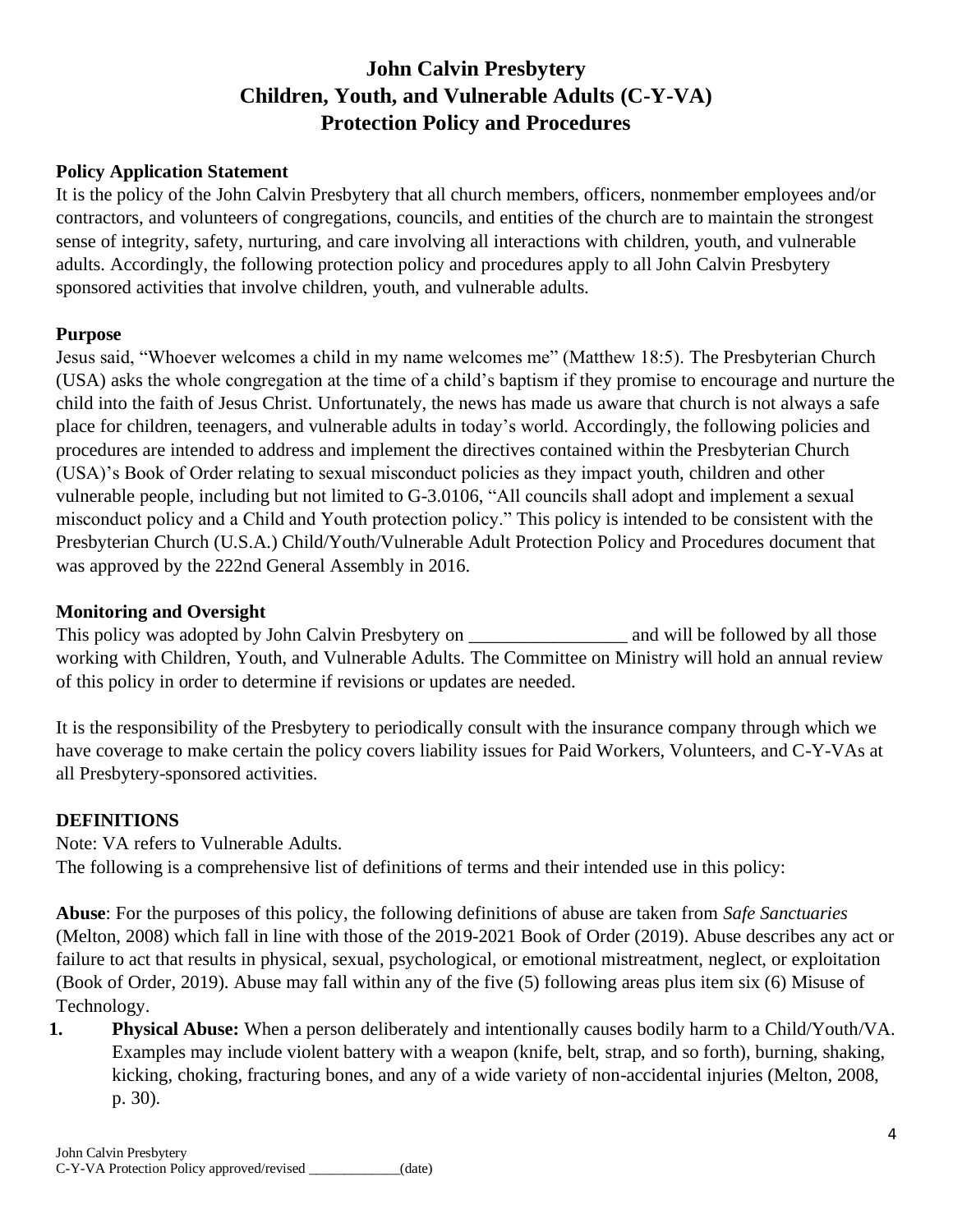- **2**. **Emotional Abuse:** When a person exposes a Child/Youth/VA to spoken and/or unspoken violence or emotional cruelty. Emotional abuse sends a message to the Child/Youth/VA of worthlessness, badness, and being not only unloved but undeserving of love and care. Emotional abuse is often difficult to prove and is devastating to the victim (Melton, 2008, p. 30).
- **3. Neglect**: Abuse in which a person endangers a Child/Youth/VA's health, safety, or welfare through negligence. Neglect may include withholding food, clothing, medical care, education, and even affection and affirmation of self-worth (Melton, 2008, p. 30).
- 4. **Sexual Abuse:** Abuse in which sexual contact between a Child/Youth/VA and an adult (or another older and more powerful youth) occurs. The Child/Youth/VA is not able to consent or resist such contact and/or such sexual acts. Often the Child/Youth/VA is physically and psychologically dependent upon the perpetrator of the abuse. Examples may include fondling, intercourse, incest, and the exploitation of and exposure to child pornography or prostitution (Melton, 2008, p. 30).
- **5**. **Ritual Abuse**: Abuse in which physical, sexual, or psychological violations of a child are inflicted regularly, intentionally, and in a stylized way by a person or persons responsible for the Child/Youth/VA's welfare. The abuser may appeal to some higher authority or power to justify the abuse. The abuse may include cruel treatment of animals or repeated threats of harm to the child, other persons, and animals (Melton, 2008, p. 30).**6. Misuse of technology**: The use of technology that results in the harassing or abusing of a Child/Youth/VA. This includes using technology to send suggestive message and images to a Child/Youth/VA. Adults should not have any technological contact with a Child/Youth/VA that is not either pre-approved by the Child/Youth/VA's legal guardian with a signed waiver, or the contact is on an open public medium, such as a presbytery website or other social media program. (See Appendix H Code of Conduct for Workers and Volunteers. See Appendix I Covenant for Workers and Volunteers.)

#### **Child/Youth/Vulnerable Adult (C-Y-VA)**

- A Child is a person between the ages of 0-11 years
- A Youth is a person between the ages of 12-17
- A Vulnerable Adult is a person with a disability who is 18 years or older without the developmental or cognitive capacity to consent. This includes individuals who have physical, emotional, or mental impairments who are unable to protect themselves. The definition also includes vulnerable individuals 60 and older when they are unable to protect their own interests or adequately perform or obtain services necessary to meet their essential human needs (Kansas Department for Children and Families [DCF] 2021; Missouri Department of Health & Senior Services [DHSS] 2021).

**Child/Youth/Vulnerable Adult Volunteer (C-Y-VA Volunteer)**: Unpaid volunteers who are working with children, youth or vulnerable adults. Youth between the ages of 12 and 17 may volunteer, but they must only help with children and other youth who are at least four years younger. A qualified adult will supervise. Volunteers serving as chaperones must be at least 18, and drivers must be at least 25. Volunteers aged 18 or older are subject to a background check. (See Appendix A3 for a volunteer application.)

**Child/Youth/Vulnerable Adult Worker – Paid Staff (C-Y-VA Worker)**: On-campus or off-campus paid staff or contractors participating in events or activities involving Children/Youth/Vulnerable Adults. C-Y-VA Workers (paid staff) are required to be 18 years or older and at least four (4) years older than the oldest child or youth, being supervised. Paid staff aged 18 and older are subject to a background check. (See Appendix A C-Y-VA Paid Worker Application and Appendix A2 – Authorization for Criminal Background Check.)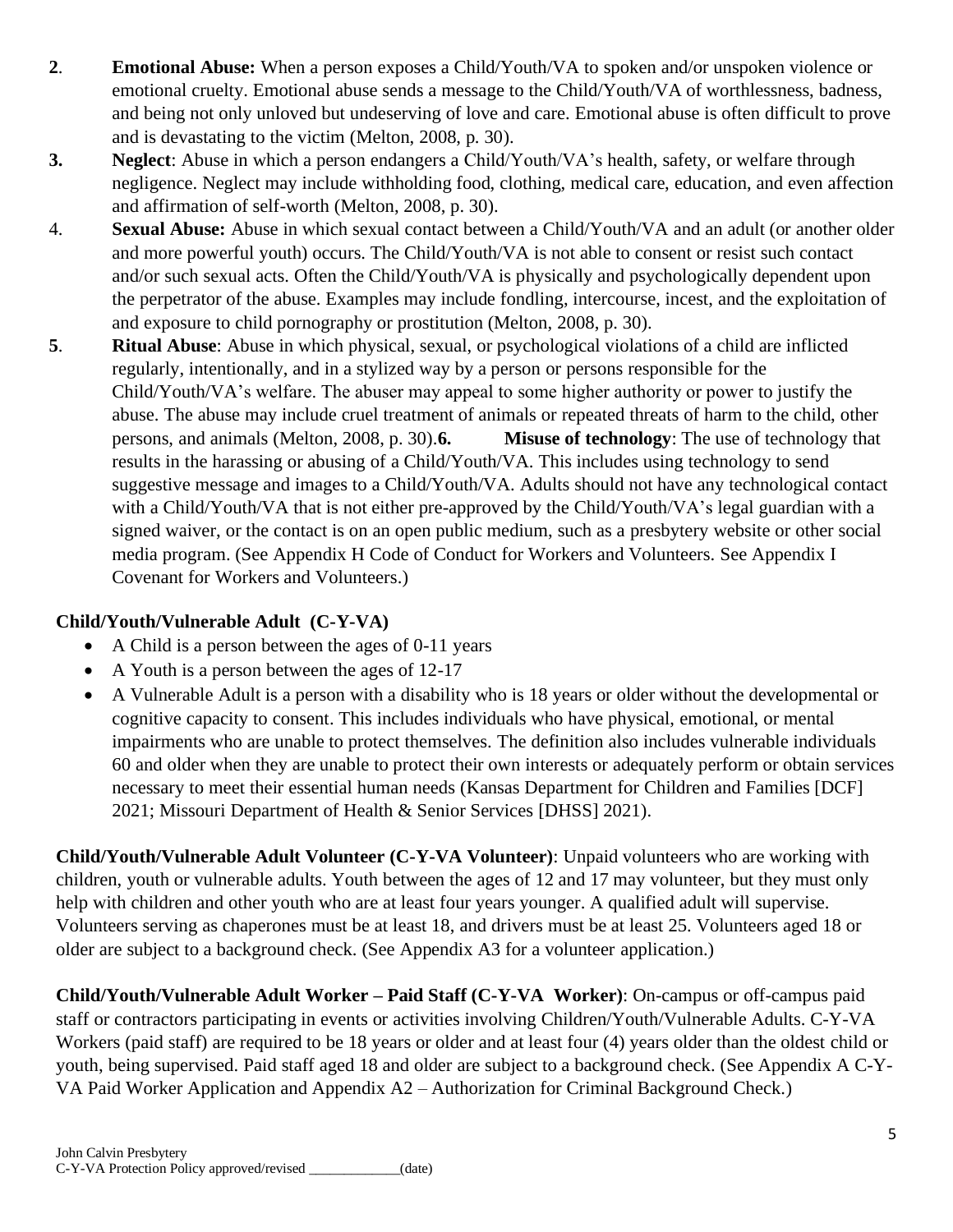**John Calvin Presbytery**: The legally-recognized entity of John Calvin Presbytery, a Kansas/Missouri nonprofit organization, including any sub-entity such as a Presbytery or Council committee, commission, task force or other sub-entity appointed by or approved of by John Calvin Presbytery or the Presbytery Council to carry out the mission of the presbytery. References to John Calvin Presbytery do not generally include the actions of an individual church or its congregation unless the same is acting under the direction of the Presbytery for a particular activity or program. It is the expectation of John Calvin Presbytery that individual churches will adopt, abide by, and administer their own Child/Youth/VA Protection Policy and Procedures to be overseen by their own Sessions in conducting their own congregation-level or other local programs for Youth, Children and Vulnerable Adults.

**Mandated Reporter:** (As per Kansas and Missouri law) A requirement of any adult who is entrusted with responsibility or oversight of children, youth, or vulnerable adults to report to the appropriate state agency and any other persons required by the PCUSA's Book of Order if they have reasonable cause to suspect that one of these persons: 1.) has been subjected to abuse by staff or other participants; 2) is subjected to conditions and circumstances which would reasonably result in abuse; 3) discloses to staff or volunteers that prior abuse happened, outside the purview of the presbytery. See Appendix F for detailed information.

According to the *2019-2021 Book of Order*: "Any member of this church engaged in ordered ministry and any certified Christian educator employed by this church or its congregations, shall report to ecclesiastical and civil legal authorities knowledge of harm, or the risk of harm, related to the physical abuse, neglect, and/or sexual molestation or abuse of a Minor or an Adult who lacks mental capacity when (1) such information is gained outside of a confidential communication as defined in G-4.0301, (2) she or he is not bound by an obligation of privileged communication under law, or (3) she or he reasonably believes that there is risk of future physical harm or abuse" (2019, G-4.0302 *Mandatory Reporting*).

**Protected Group**: For the purposes of this policy, Protected Group refers to the category of Child or Children/Youth/Vulnerable Adults (C-Y-VA).

**Two-Adult Rule**: The practice of C-Y-VA supervision in which one Adult should not be left alone one-on-one with a C-Y-VA. Even when two Adults are in the vicinity of an activity, as often as possible include at least two Adults in any small groups formed for activities, and where possible, at least one Adult of each gender.

**Two-Adult Rule Floater**: A Floater is an adult who acts as an assistant to an authority figure to monitor covered activities or events in order to comply with the two-adult rule when achieving such compliance by use of two non-related adults is unfeasible.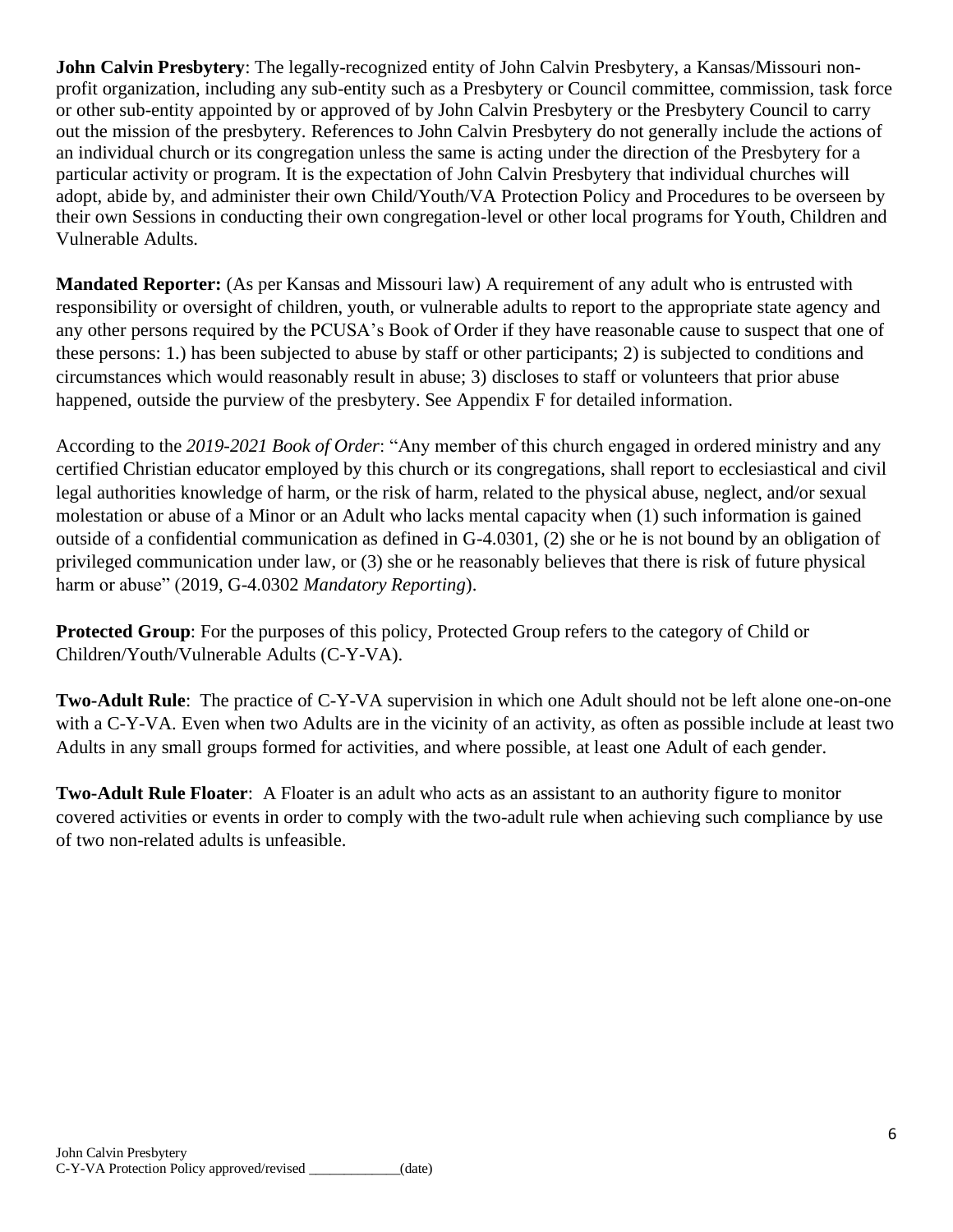# **I. POSITION REQUIREMENTS FOR PAID WORKERS AND VOLUNTEERS: APPLICATIONS, SCREENING, BACKGROUND CHECKS**

#### **A. Requirements for C-Y-VA Workers and Volunteers**

#### **1. Any prospective C-Y-VA Worker shall:**

- **a.** Be at least 18-years-old and four (4) years older than the oldest Youth whom they are serving.
- **b.** Submit a signed application containing at least two (2) references from persons unrelated to the applicant, and consent to a background check to be obtained by this Presbytery and, if applicable, other sponsoring councils. (See Appendix A for Application and Appendix A2 for Authorization Form for Criminal Background Check.)
- **c.** Complete required training.
- **d**. Sign a Conduct Covenant. (see Appendix I)

### **2. Any prospective Youth Volunteer shall:**

- **a**. Be at least 12 years old.
- **b.** Submit a signed parental/guardian consent form to participate as a Youth Volunteer and, if 18 years or older, consent to a background check by this Presbytery, and if applicable, other sponsoring councils. (Due to the mandatory 4-year differential in age between a Child/Youth Volunteer and the Child/Youth being led, it is possible for a Youth Volunteer to be 18 years old or older, in which case the criminal background check is required). (See Appendix A-3 for Volunteer Application Form.)
- **c.** Complete required training.
- **d**. Sign a Covenant of Conduct (See Appendix I which may be modified for age-appropriate language.)

### **3. Any prospective Youth Camp Volunteer shall:**

- **a**. Be at least 16-years-old and two (2) years older than the oldest Youth whom they are serving.
- **b**. Submit a signed application containing at least two (2) references from persons unrelated to the applicant, and, if 18 years or older, consent to a background check by this Presbytery and, if applicable, other sponsoring councils. Due to the mandatory 2- year differential in age between a Child/Youth Camp Volunteer and the Child/Youth being led, it is possible for a Youth Camp Volunteer to be 18 years old or older, in which case the criminal background check is required. (See Appendix A3 for a Volunteer Application Form.)
- **d**. Sign a Covenant of Conduct (See Appendix I which may be modified for age-appropriate language.)

#### **B. Screening Rules and Procedures: Annual Background Checks for Paid Workers and Volunteers This Presbytery shall:**

- **1.** Periodically consult with the insurance company through which we have coverage to determine what background checks are appropriate for their particular event.
- **2**. Obtain background checks for all C-Y-VA Workers and Adult Volunteers (aged 18 or older). Such checks shall be conducted annually, and within at least six months of the first event participated in during that 12-month period. (See Appendix A-2 for Authorization for and Request for a Criminal Background Check)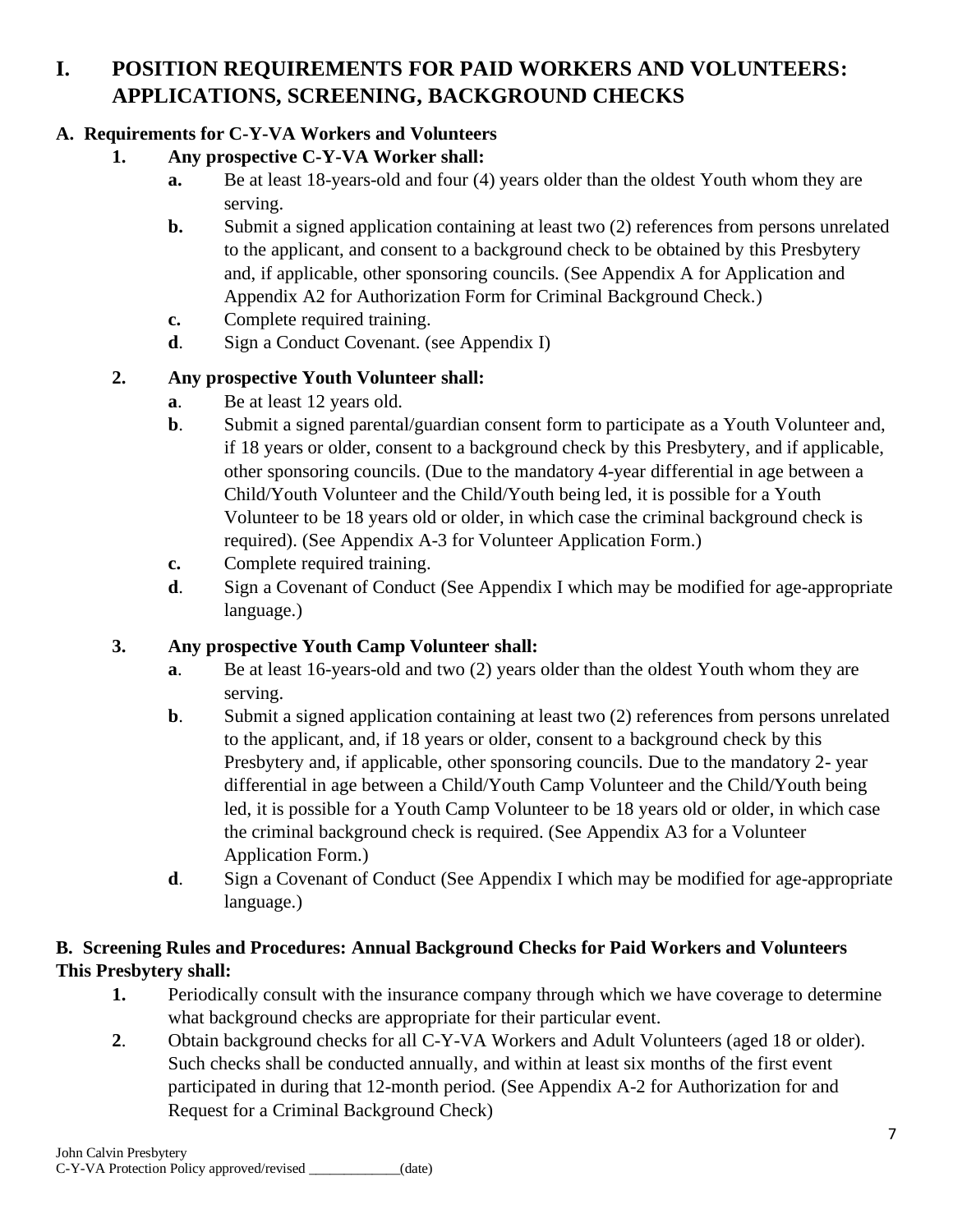- **3.** Screen for disqualifying Legal and Disciplinary Actions: No person may serve as a C-Y-VA Worker, Volunteer, or Youth Camp Volunteer who has a conviction (or is currently under charges) on his/her record of certain felonies or misdemeanors, including, but not limited to, any of the following:
	- **a.** Criminal homicide;
	- **b**. Aggravated assault;
	- **c.** Crimes related to the possession, use, or sale of drugs or controlled substances;
	- **d.** Sexual abuse;
	- **e**. Sexual assault;
	- **f**. Injury to a Minor;
	- **g**. Incest;
	- **h**. Indecency with a Minor;
	- **i.** Inducing sexual conduct or sexual performance of a Minor;
	- **j**. Possession or promotion of child pornography;
	- **k.** The sale, distribution, or display of harmful material to a Minor;
	- **l.** Employment harmful to Minor;
	- **m**. Abandonment or endangerment of a Minor;
	- **n.** Kidnapping or unlawful restraint;
	- **o**. Public lewdness or indecent exposure and enticement of a Minor;
	- **p**. Any crime that involves sexual misconduct or sexual abuse, particularly if it involves misconduct or abuse with a Minor;
	- **q.** Any crime that involves misuse of technology for sexual purposes, such as collecting or distributing photographs of Minors who are naked or in sexual or inappropriate poses (Child pornography);
	- **r.** Any crime that involves the use of force, such as assault or endangerment;
	- **s.** Any crime that involves abduction and kidnapping;
	- **t.** Any crime that involves drinking and driving, such as driving while intoxicated, within the preceding two (2) years. After two (2) years and completion of any court-ordered treatment and probationary terms, the individual may be a Child/Youth Worker but shall not drive participants. Five (5) years after the crime involving drinking and driving, provided the above conditions are satisfied and the individual has not been charged for any other similar offenses, the individual may be permitted to drive participants as a C-Y-VA Worker.
	- **u**. Any matter pending before a Permanent Judicial Commission. If this Presbytery becomes aware that a C-Y-VA Worker or any Adult Volunteer has a prior conviction or is under charges for any of the offenses described above, he or she shall be immediately removed from such position and not be permitted to attend a Child/Youth/VA event except in a limited role as parent or guardian of a specific Child/Youth/VA.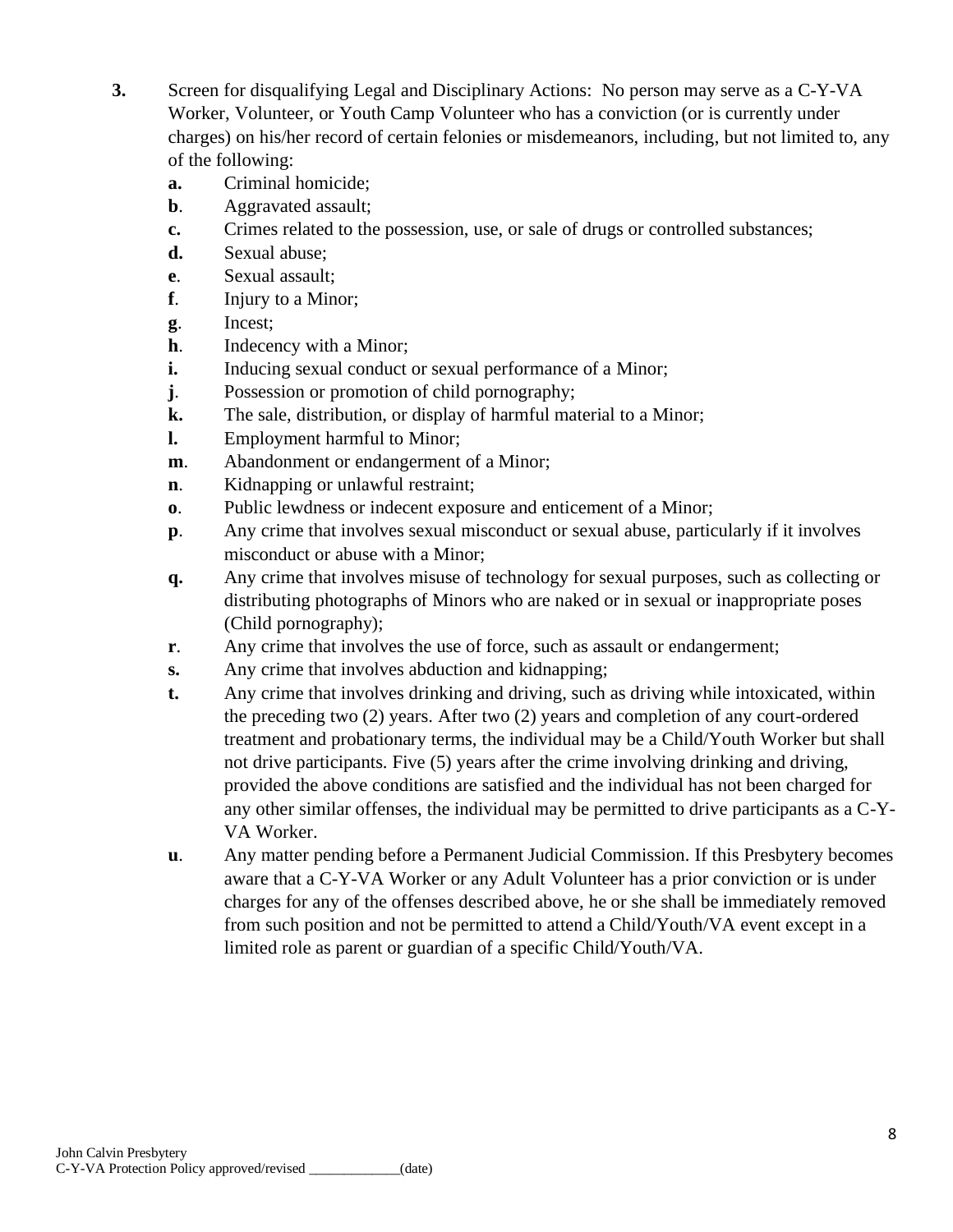# **II. ON-CAMPUS GENERAL RULES FOR WORKING WITH CHILDREN/YOUTH/ VULNERABLE ADULTS**

**The following rules and guidelines apply to any John Calvin Presbytery activity or event where Children, Youth or Vulnerable Adults are present, regardless of whether the event is being specifically offered as a Child/Youth/Vulnerable Adult event or activity. Thus, these rules apply to Presbytery meetings and any other Presbytery-led activities when the Presbytery offers childcare or any activity available to Children, Youth, or Vulnerable Adults not in the continued presence of their parents or guardians.** 

#### **Whenever Children, Youth, or Vulnerable Adults are present….**

**A. Check In/Out Procedures**: All Children's programs will require a parent or other responsible Adult to check in/out each Child upon entering or leaving the program.

**B. No Unsupervised Access:** When any childcare or any activity is offered for C-Y-VAs during any Presbytery event, a sufficient number of Adults shall be assigned to supervise the same, in compliance with the Two-Adult Rule, so as to ensure that there is no unsupervised access to C-Y-VAs during the offered childcare or other activity.

**C. Two-Adult Rule:** Presbytery activities and events at which it is reasonably anticipated that Children/Youth/Vulnerable Adults may be present shall be planned in a manner that enables two unrelated Adults to be present at all times where there are Children, Youth, or Vulnerable Adults.

- **1.** If it is not possible to have two Adults within the same room or immediate space, there shall be a Floater Adult in the vicinity who is able to freely check on activities.
- **2**. When a Floater Adult is not immediately available, other precautions shall be taken, including
	- **a**. ensuring the door to the room in which a Child/Youth/VA is present remains open,
	- **b.** ensuring additional Children are present so that no Child is alone with just one Adult, and
	- **c**. ensuring the period during which two Adults are not present (or one Adult and a Floater Adult) is temporary and not predictable or routine.

**D. Ratios:** The ratio of Adults to participating Children and Youth for any John Calvin Presbytery activity or event, including the provision of childcare services, shall be 2:8 for infants and toddlers (birth - age 2), 2:10 ratio for Children (3 - 11 years), and 2:12 ratio for Youth (12 - 17 years old). Additionally, there should be one Adult of each gender when there is one or more minors in a group. Only in an unexpected or emergency situation may the ratios be compromised. Caretakers of Vulnerable Adults should be consulted to determine Staff-to-VA ratios appropriate for the developmental abilities of the individual Vulnerable Adults involved, but ratios should always be at least 1 Staff to 5 Vulnerable Adults and include both genders.

**E. Open Access to Rooms**: All rooms where C-Y-VAs meet should have windows to the hallway, windows in the doors or Dutch doors. If this requirement cannot be accommodated, then the doors to the room must be left open at all times.

**F. Supervision to be Maintained**: No C-Y-VA shall be permitted to walk alone or to walk away from a group so as to be alone or in a place where the Two-Adult Rule cannot be followed.

**G. Privacy Protection**: Adult workers should respect the privacy of the C-Y-VAs with whom they are entrusted. Responsible use of digital devices and cell phones is required in all situations, *e.g.,* not taking inappropriate photographs or videos. Any photographs or videos taken should be for group use only and not shared on social media without parental/guardian permission. (See Appendix K Authorization Form for Photo and Video Use.)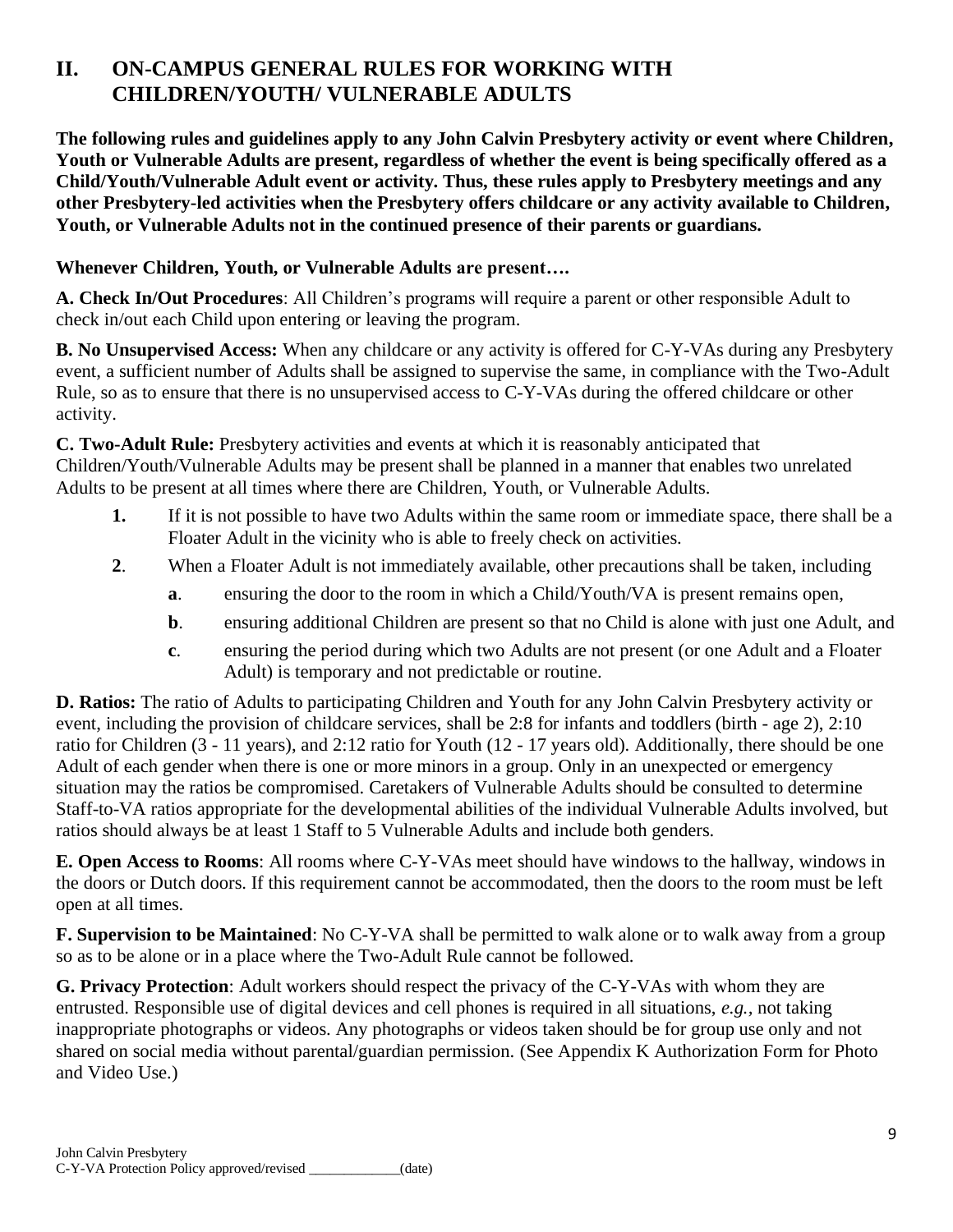#### **H. Guidelines for Use of Restrooms**

The Two- Adult Rule applies in all circumstances; the following guidelines pertain to the supervision expected to be maintained when C-Y-VAs need to use the restroom.

- **1**. Caretakers of each Vulnerable Adult should be consulted to determine the restroom assistance needed, with staff's response being respectful and focused on fostering independence.
- **2.** Diaper changes should be performed by Adult staff only and otherwise in compliance with the Two- Adult Rule.
- **3**. Scheduled restroom breaks should be planned for preschool and elementary age Children when possible so that groups of Children are going to the restroom at the same time. The attending Adult should wait outside the restroom.
- **4.** If just one Child must go to the restroom, one Adult should escort the Child and, if possible, prop the outside door open. The Adult should remain outside the door and wait to escort the Child back to the classroom. In accordance with the Two-Adult Rule, a second Adult should remain with the other Children in the classroom with the classroom door open. A Floater Adult may assist in this process.
- **5**. Adults should not be alone with a Child in an unsupervised restroom.

**I. One-to-One Mentoring**: Any one-to-one mentoring or counseling of a Child/Youth/VA shall be conducted within line of sight of another Adult.

**J. Guidelines for Physical Interactions:** Refer to Appendix H: Code of Conduct for guidelines on general prohibitions, specific interaction standards, appropriate verbal interactions, appropriate out-of-program contact, and one-on-one interaction guidelines.

#### **K. Guidelines for Disciplining Children/Youth/Vulnerable Adults**

Sometimes Children, Youth and Vulnerable Adults require instruction and some form of discipline regarding their own behavior. However, all such instruction and action should be constructive and done in a loving manner that keeps their safety and best interests in mind. The following guidelines should be followed in the implementation of any discipline for Children, Youth or Vulnerable Adults:

- **1**. Caretakers of each Vulnerable Adult should be consulted to determine an appropriate plan.
- **2**. Remind Children, Youth or Vulnerable Adults of proper group behavior and group guidelines. Expectations should be made very clear. (See Appendix J for Child/Youth/VA Code of Conduct).
- **3**. All discipline should be assertive and positive and done in love. Immediate praise and recognition for positive actions are effective ways to encourage more of the same. It is often more effective to reward good behavior than to punish bad behavior.
- **4.** The practice of "redirecting" is the preferred method of correcting unwanted behavior. A Child, Youth or Vulnerable Adult may be moved to a different situation or area. Separate the Child/Youth/VA from others if he/she is having difficulty making good choices. When the Child, Youth or Vulnerable Adult is settled, have him/her rejoin the group.
- **5.** In the event of chronic, unwanted behaviors, the Group or Program Leader should be contacted.
- **6. Inappropriate discipline** includes but is not limited to: corporal punishment of any kind, derogatory sarcasm, put downs or any kind of verbal attack including yelling or screaming at a Child, Youth or Vulnerable Adult. (See Appendix H for a Code of Conduct for Child/Youth/VA Workers and Volunteers.)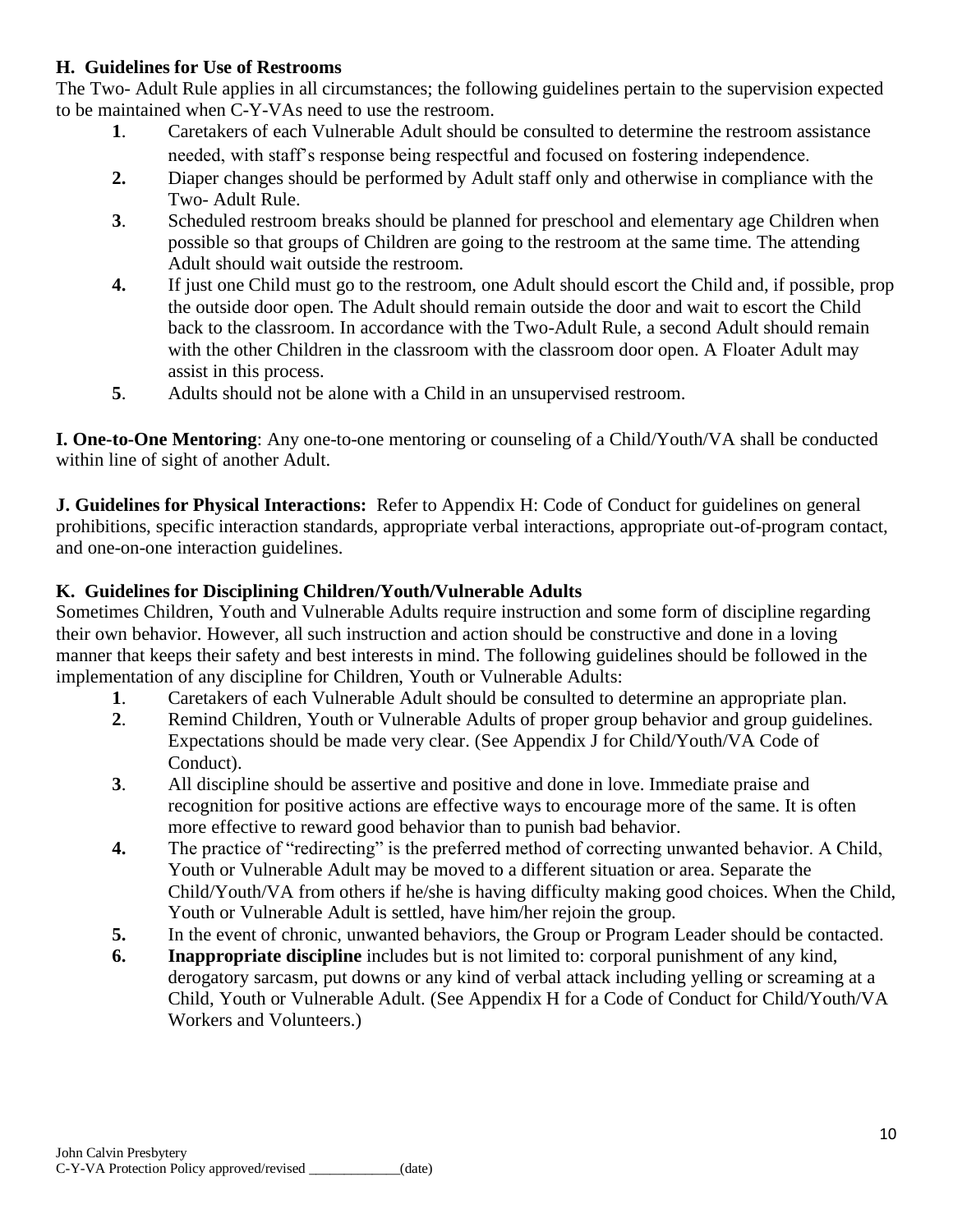# **III. OFF-CAMPUS GENERAL EVENT RULES FOR WORKING WITH CHILDREN/ YOUTH/ VULNERABLE ADULTS**

#### **Additional requirements apply to off-campus events involving children, youth, and vulnerable adults to include but not limited to mission trips, service trips, camps, and retreats.**

**A**. **Permission Forms and Medical Release Forms**: Permission slips and medical release forms should be completed and signed for each Child/Youth/Vulnerable Adult by the parent/guardian prior to the event. These forms should include: Parents' contact information; emergency contact information; allergies or medical conditions and restrictions; health insurance information. All forms should be stored at the event site, in a secure place with restricted access. (See Appendix D for a sample Permission/Medical Release Form.)

#### **B. Transportation Provided During Events**:

- **1**. Drivers must be age 25 or older and must comply with the guidelines in Appendix B.
- **2.** The same general Adult/Child or Adult/Youth ratios applicable to Children/Youth/VA events shall be maintained during transportation within the safe loading limits of all vehicles being used: i.e., a 2:8 ratio for infants and toddlers (birth – age 2); a 2:10 ratio for Children  $(3 - 11)$ years) and a 2:12 ratio for Youth  $(12 – 17$  years old).
- **3.** All passengers must remain seated and use seat belts anytime the vehicle is moving.
- **4.** All drivers must comply with the guidelines set in Appendix B: Application for Volunteer Driver. It is recommended that on trips of more than four (4) hours, there be at least two drivers per vehicle, or at least enough drivers to provide rest periods for each driver.
- **5.** If a charter bus is rented, or any outside carrier is contracted, the company hired must ensure that their drivers have passed criminal background checks.
- **6.** Any driver operating a vehicle which holds 16 passengers or more, including the driver, shall possess a valid Commercial Driver License (CDL).
- **7.** Each Child/Youth/VA and the parent/guardian should be provided phone numbers that will enable them to contact the Child/Youth/VA Workers at any time, in case of emergency.
- **8.** Each Child/Youth/VA Worker who may be permitted to drive Children or Youth shall be over the age of 25, have completed an Application and provided a copy of their valid driver's license and verification of holding current automobile insurance. Such persons should be listed on a Presbytery-maintained list of approved drivers kept by the Stated Clerk. (See Appendix B Application for Volunteer Driver and Appendix C List of Approved Drivers.)

#### **C. Housing:**

- **1.** Children/Youth/VAs should room with Children/Youth/VAs of the same age range and gender.
- **2.** Children/Youth/VAs and Adults may only room in the same room if it is "dormitory" style and there are two unrelated Adults in the room.
- **3.** Children/Youth/VAs should never sleep alone in a room with an Adult unless that Adult is a parent or guardian of that Child/Youth/VA.
- **4.** There should be a process in place for nightly check-in and assurance that all Children/Youth/ /VAs are in their assigned rooms for the night.
- **5.** Where Children/Youth/VAs and Adults share bathroom facilities, different showering/grooming times should be maintained to ensure separation and privacy. These hours should be posted in an accessible location for all.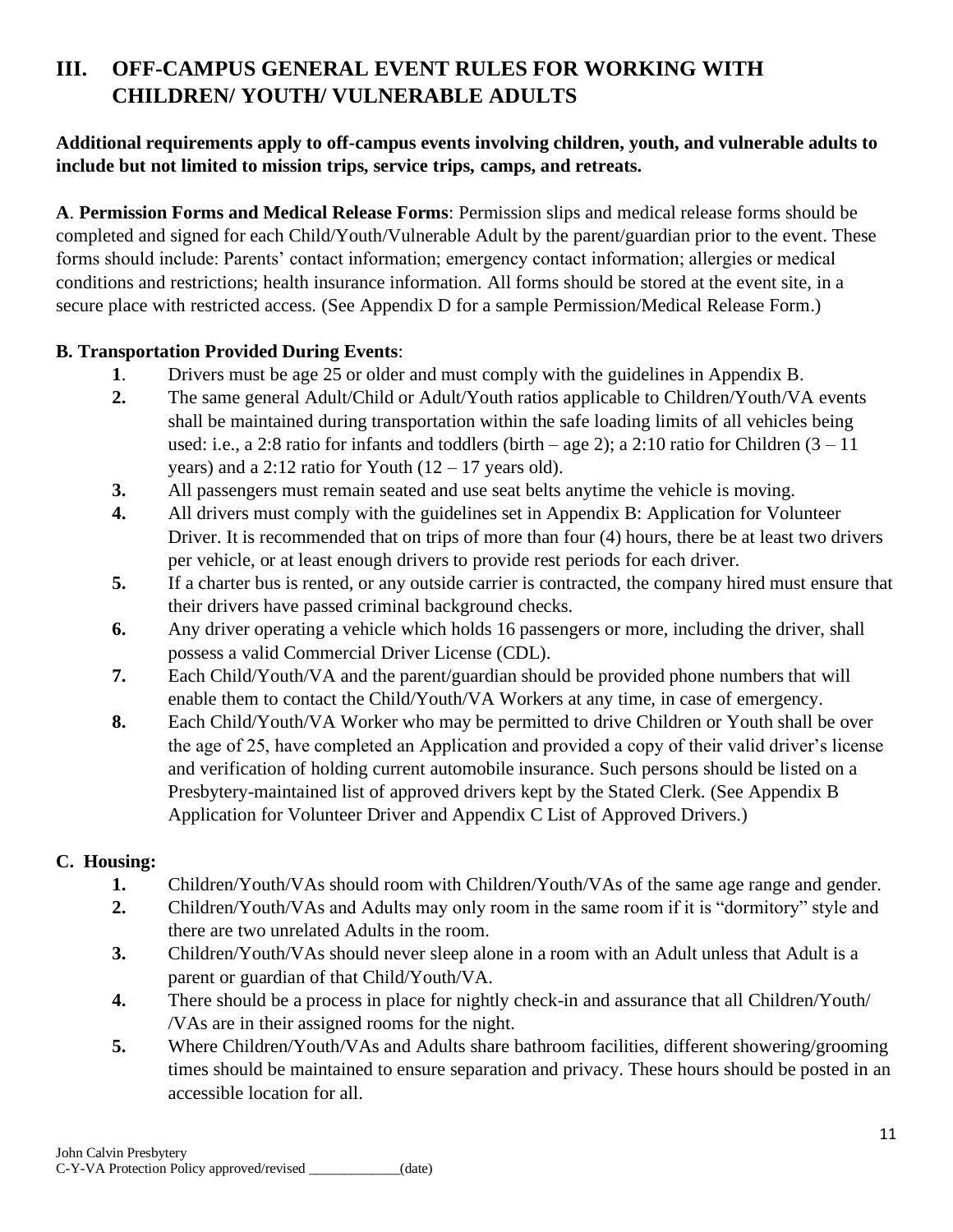**D. First Aid Training:** For all off-campus events at least one supervising adult should be certified in first aid and CPR.

**E. Training on Expectations for Behavior of Participating Children/Youth/Vulnerable Adults:** Ageappropriate training for Children/Youth/Vulnerable Adults and their parents should be provided to communicate clear expectations for their behavior during on-campus or off-campus Presbytery-sponsored activities.

**F. A Behavior Covenant** may be provided to and signed by all Children/Youth/Vulnerable Adults and their parents/guardians. The covenant may include acceptable behavior, social networking guidelines or restrictions, respect for Adults, and adherence to the event's schedule. (See Appendix J Code of Conduct.)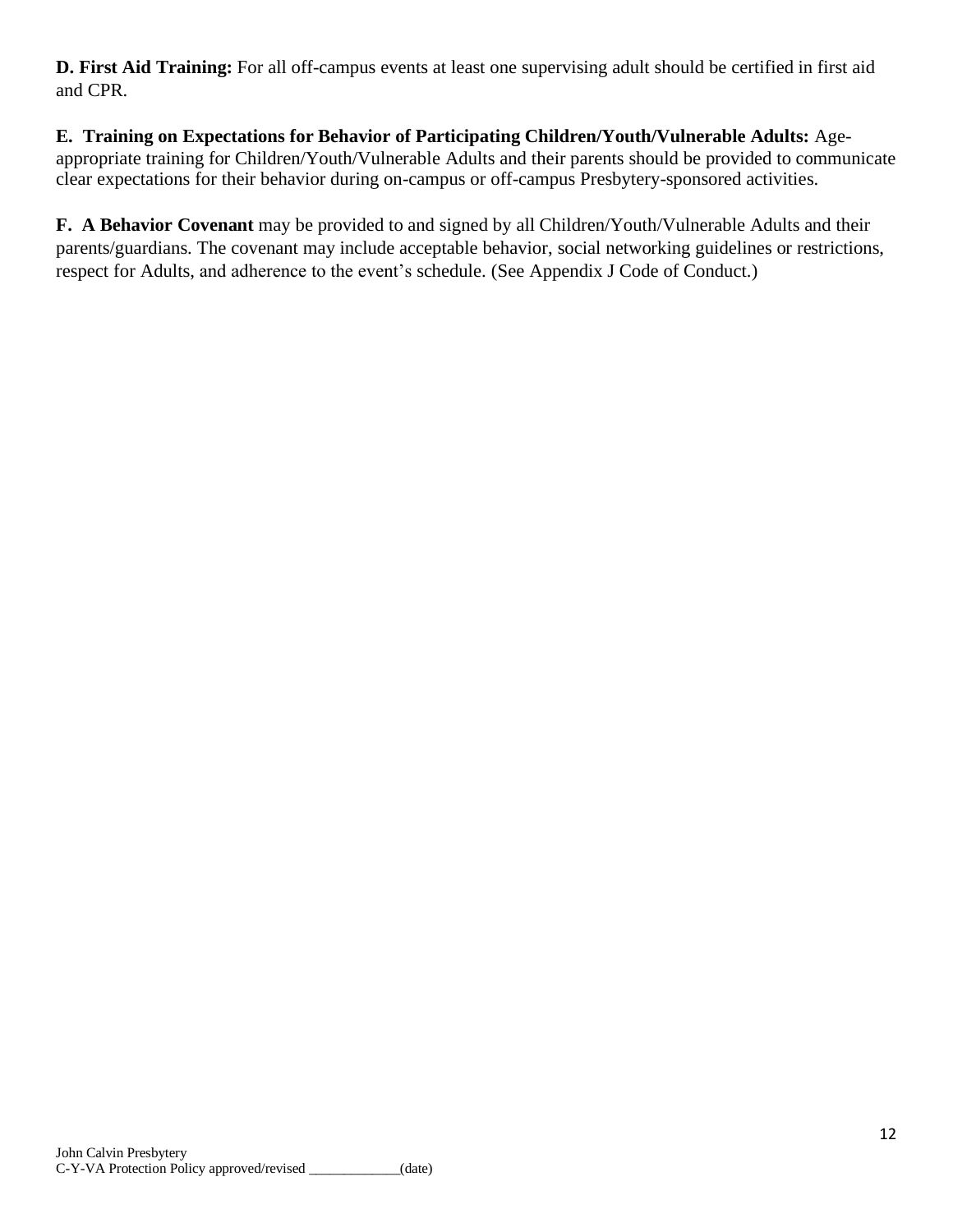# **IV. SOCIAL MEDIA AND ELECTRONIC COMMUNICATIONS RULES & PROCEDURES**

#### **A. Official and Official-Sounding Communications**:

- **1**. No person (including employees, contractors, volunteers or clergy members of this Presbytery) shall create or use a media site (Web, Facebook, YouTube, or similar) in the name of, or purporting to represent, the John Calvin Presbytery (or a particular event or activity sponsored by this Presbytery) without the explicit written permission of the responsible designee to oversee electronic communication.
- **2**. Persons acting in their capacity as representatives of this Presbytery to lead or coordinate a group activity may be given permission to use social media relating to the event; in such cases, each may use only official methods approved by this presbytery which may include Web pages, Facebook, e-mail, and similar means.

#### **B. General Requirements Relating to Children/Youth/Vulnerable Adults and Social Media:**

The following general guidelines pertain to all social media posting and communications regarding or directed to Children/Youth/Vulnerable Adults:

- **1.** A Child's/Youth's name shall not be published on a media site without explicit written permission of the parent/guardian. (See Appendix K for Authorization Form for Photo and Video Use.) The permission form will be kept on file in the Presbytery office.)
- **2.** All communication sent digitally is not confidential and must be available to be shared with or reposted by others.
- **3.** Interactions in the virtual world need to be transparent and compliant with the boundaries and principles reflected by these policies overall.
- **4.** Prudent judgment shall be used any time Children/Youth/Vulnerable Adults are contacted through social media. Matters that may be of a personal nature should not be discussed or displayed, and heightened sensitivity should always be used. Laws regarding mandated reporting of suspected abuse/neglect/exploitation of Children, Youth, elders, and Vulnerable Adults apply in the virtual world. (See Appendix H Code of Conduct.)
- **5.** When possible, communication (including images) shall be sent to entire groups or posted in public social media space, not in private messages.

#### **C. Duty to Monitor:**

Persons who shall create public pages on behalf of this Presbytery or its programs are responsible for monitoring communications (including any following an initial post) and for ensuring that no persons have: (a) private conversations through the site or (b) public conversations which may be perceived as inappropriate with C-Y-VAs. Accordingly, any "reply posts" or other communications that can be detected and are felt to be of possibly inappropriate nature should be deleted or removed.

#### **D. Prohibited Conduct: (See Appendix H Code of Conduct.)**

The following social networking conduct shall be prohibited and any postings or other content reflecting the same shall be deleted or removed promptly:

- **1.** Content that is or could be interpreted by any observer to be harsh, coercive, threatening, intimidating, shaming, derogatory, demeaning or humiliating toward a Child, Youth or Vulnerable Adult;
- **2.** Content that references or depicts any sexually oriented activity;
- **3.** Content that references or reveals communications with or about a Child/Youth/VA which are reasonably expected to be private.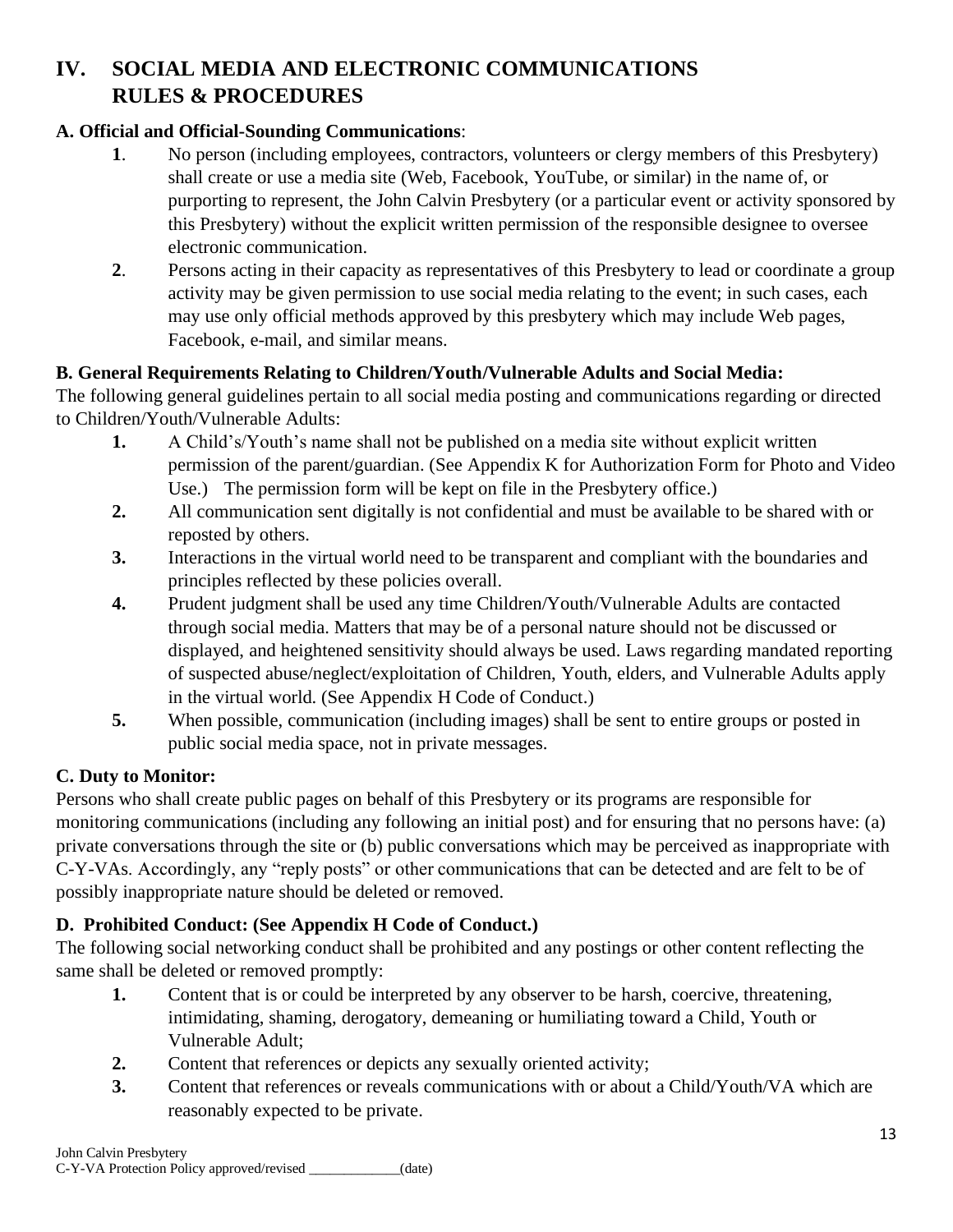#### **E. Reporting Inappropriate Communication**

Anyone viewing a possibly inappropriate communication may report the same to the designated John Calvin Presbytery authority, and the communication should be promptly reviewed for removal.

### **F. Initiation of Social Media Contacts**: **(See Appendix H Code of Conduct.)**

- **1.** C-Y-VAs may not be in a position to decline the initiation of social media contact requests due to the disparity of power between them and Adults. Therefore, C-Y-VA Workers and Volunteers (both youth and adults, including camp staff) should not submit "friend" or "follow" requests to C-Y-VAs without prior consent from the C-Y-VAs' parents/guardians.
- **2.** C-Y-VAs may take the initiative and request to be "friends" with C-Y-VA Workers and Volunteers (both youth and adults, including camp staff). These requests may be accepted provided the C-Y-VA Workers and Volunteers first communicate with the C-Y-VA's parent(s)/guardian(s) and receive their approval. Parents/Guardians must be able to gain full access to all aspects of that person's profile and correspondence. In responding to such a request, C-Y-VA Workers and Volunteers should carefully discern the level of contact they want to maintain with Youth prior to responding to these requests.

#### **G. Education: (See Appendix H Code of Conduct.)**

A description of these rules on the use of social media and what is or is not appropriate communication using social media shall be provided to Children/Youth/Vulnerable Adults who may be invited to read or react to such social media, as well as made available to their parents/guardians. Children and Youth should be reminded how to appropriately interact through any social networking site and adhere to any applicable social networking code of conduct. Parents/guardians should periodically also be encouraged to monitor the social media and networking sites.

#### **H. Violations:**

If a C-Y-VA reveals abuse or inappropriate interactions through social media with a C-Y-VA Worker or Volunteer, or any other Adult or staff, this shall be treated as any other abuse situation as outlined in this policy. In addition to a violator being denied further access to the site based on inappropriate content, additional disciplinary action may be appropriate under this policy.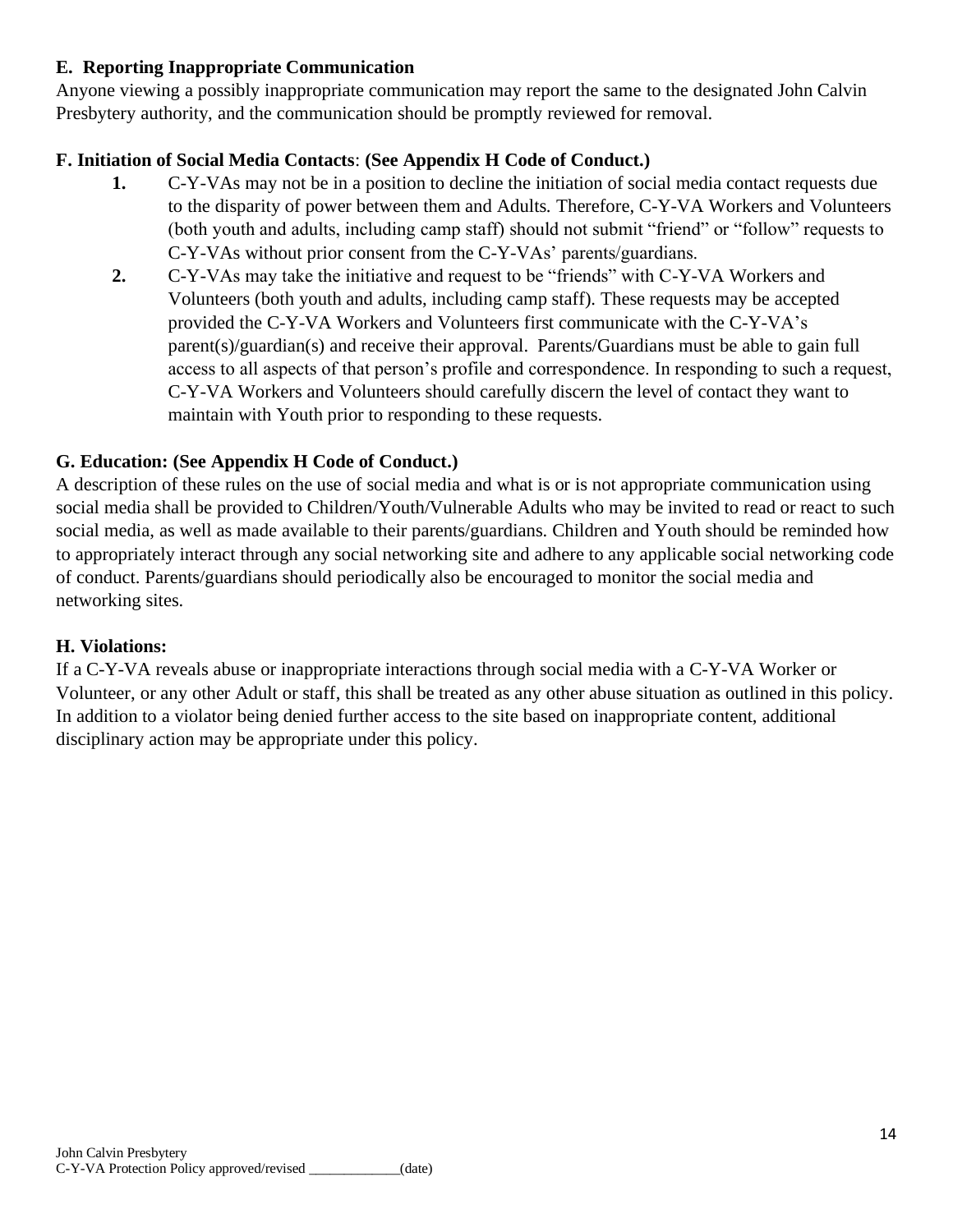# **V. REPORTING RULES & PROCEDURES**

**Reporting Procedures:** These procedures are to be followed when reporting any activity suspected of violating John Calvin Presbytery's C-Y-VA Protection Policy. (See Appendix E Incident Report Form. See Appendix F Mandated Reporting.)

The process for reporting incidents involving Children and Youth differs slightly from the process for reporting incidents involving Vulnerable Adults as noted in Appendix F Mandated Reporting in Kansas and Missouri.

**A. Initial Reporting:** Anyone who experiences, sees, or hears of activity that may violate this policy shall be encouraged to report their information at any time during or after the event to any C-Y-VA Worker or other authorized contact person of the John Calvin Presbytery sponsored event. Even if such information is learned from another (i.e., it is hearsay) it should still be reported. Reports may be made orally or in writing. While a written form may be offered as a convenience, no particular written report shall be required to constitute an actionable report.

- **B. Notification of Reporting Procedures:** When sponsoring any C-Y-VA event, John Calvin Presbytery will:
	- **1**. Publicize in writing the procedures for reporting any activity suspected of violating this Policy. The written notification shall include contact information for all C-Y-VA Workers who are authorized to be present during the reporting event (each of whom is an authorized contact person for purposes of a possible victim making a report), including but not limited to those who have been specifically designated for heightened responsibilities under this Policy such as being a designated leader of this presbytery or another sponsoring entity. The written procedure shall indicated who has these additional designated responsibilities.
	- **2.** The procedures for making a report shall also be provided in an age-appropriate manner to all C-Y-VAs attending the event, as well as to all leaders.
	- **3.** A copy of that notification shall be made available at all times in a public place at the event.

Where the Child/Youth/VA event will involve out-of-town travel and/or overnight accommodations, the procedures for reporting any suspected violation will also be provided verbally to all attending Children and Youth early in the event, such as during the orientation.

**C**. **Initial Response Procedures**: All reports of suspected violations shall be given immediate attention by the Event Leader(s) and others authorized to receive such information. Upon receiving any report of activity which may violate this Policy (whether or not in writing), a C-Y-VA Worker or other authorized contact person shall, after ensuring any C-Y-VA who is the alleged victim is safe, immediately share such information with the event leader (pastor, session member, event leader, etc.). Contact shall also be promptly made with the parents or guardian of the C-Y-VA. Once the safety of the alleged victim of any suspected conduct is assured, event leader(s) will obtain a written Incident Report for, or on behalf of, the alleged victim. (See Appendix E for Incident Report Form.) It should be noted that the formalizing of such a report into written form is not a prerequisite to any governmental reporting responsibility.

**D. Mandated Reporting** – **Governmental Reporting**: All C-Y-VA Workers shall be made aware that state law requires the immediate reporting of any incident that gives rise to reasonable cause to suspect that a Child/Youth/VA has been or may be subjected to abuse or neglect or any observation of them being subjected to conditions or circumstances which would reasonably result in abuse or neglect. Such reports are to be made to the State's Child Abuse Hotline and the failure to do so promptly (i.e., within less than 24 hours of receipt of such information) may be a violation of state law, for which any persons who were required to make the report could be liable. Any C-Y-VA Worker who believes they have received information meeting the governmental reporting standard is required to contact the appropriate Adult Leader for assistance in making a governmental report. (See Appendix F Mandated Reporting in Kansas and Missouri.)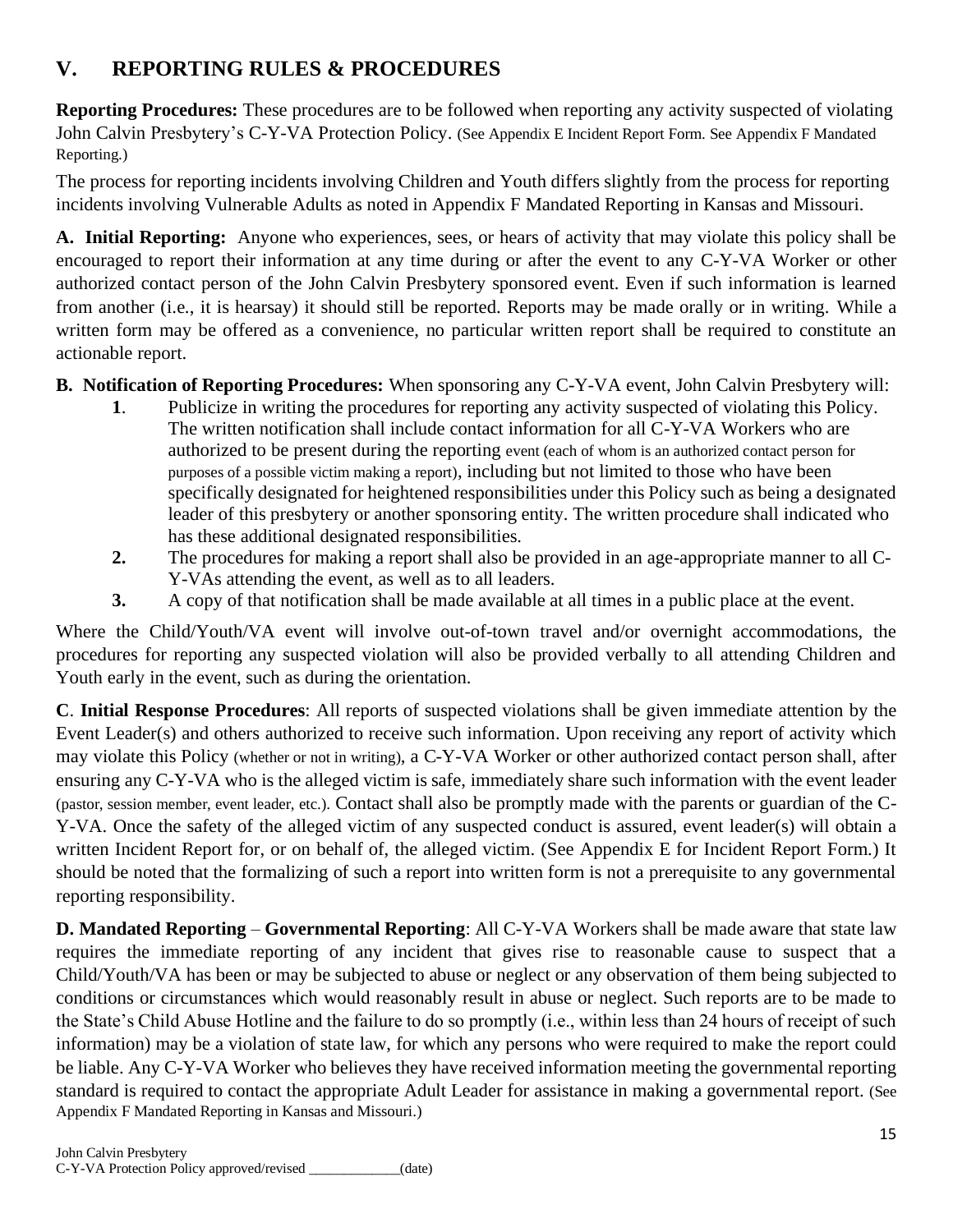# **VI. CONFIDENTIALITY OF RECORDS**

Records relating to C-Y-VA Worker applications, background checks, reports of possible violations of this Policy and the investigation or response thereto, and other records relating to the John Calvin Presbytery's C-Y-VA Protection Rules and Procedures shall be created, used and retained as confidential records as further described below:

**A**. **Background Checks**: Applications for background checks on C-Y-VA Workers shall be made only by a designated employee(s) or an officer of the Presbytery. The designated employee(s) or officer may communicate with the sponsoring entity whether the background information obtained disqualifies an individual from the role of C-Y-VA worker (or a driver for a C-Y-VA event) but shall provide no further details without the written consent of the individual to whom the background information pertains. All papers and communications regarding applications and results of background checks (and related communications) shall be maintained in the Presbytery office. Such materials shall be stored in a locked file cabinet or password protected electronic storage to which access is limited to the designated Presbytery employee(s) or officer. Materials relating to background checks shall be retained for at least ten (10) years and shall not be destroyed without consultation with any sub-entity generally responsible for planning C-Y-VA events, which may advise of any ongoing relevance supporting further retention.

**B**. **Violation Reports and Response Records**: All documents and communications reflecting or relating to the report of a violation (or possible violation) of this Presbytery's C-Y-VA Protection Rules and Procedures shall be retained in the Presbytery office in a confidential manner. The work of any Child/Youth Safety Response Team, any commission or other persons investigating or responding to a violation report shall be, to the extent practicable, preserved and retained in the Presbytery office following completion of its work. At a minimum, the identity of any persons involved in the investigation and/or response, a summary of the work done, any documents or communications they received from third parties, and a report of any conclusions reached by the commission shall be retained by the Presbytery. All records pertaining to violation reports and investigations or responses (and related communications) shall be maintained in the Presbytery office. Such materials shall be stored in a locked file cabinet or password protected electronic storage to which access is limited to the designated Presbytery employee(s) or officer. Materials relating to reports of violation and investigation or response shall be retained at least ten (10) years and shall not then be destroyed without consultation with legal counsel as to which, if any materials, may be destroyed.

**C. Other information** related to the implementation and enforcement of the John Calvin Presbytery's C-Y-VA Protection Rules and Procedures: The Presbytery office shall maintain all other documents and communications created or received in connection with the implementation and enforcement of this Policy in confidential, secured files (locked file cabinets or electronic storage) to which access is limited to designated Presbytery employee(s) or officer(s). Such other materials relating to the implementation and enforcement shall be retained at least five (5) years.

**D**. **Destruction of Confidential Records**: In the event any materials described by this section are to be destroyed, such destruction shall include shredding, incineration or other method of destruction that ensures complete destruction of the specified records.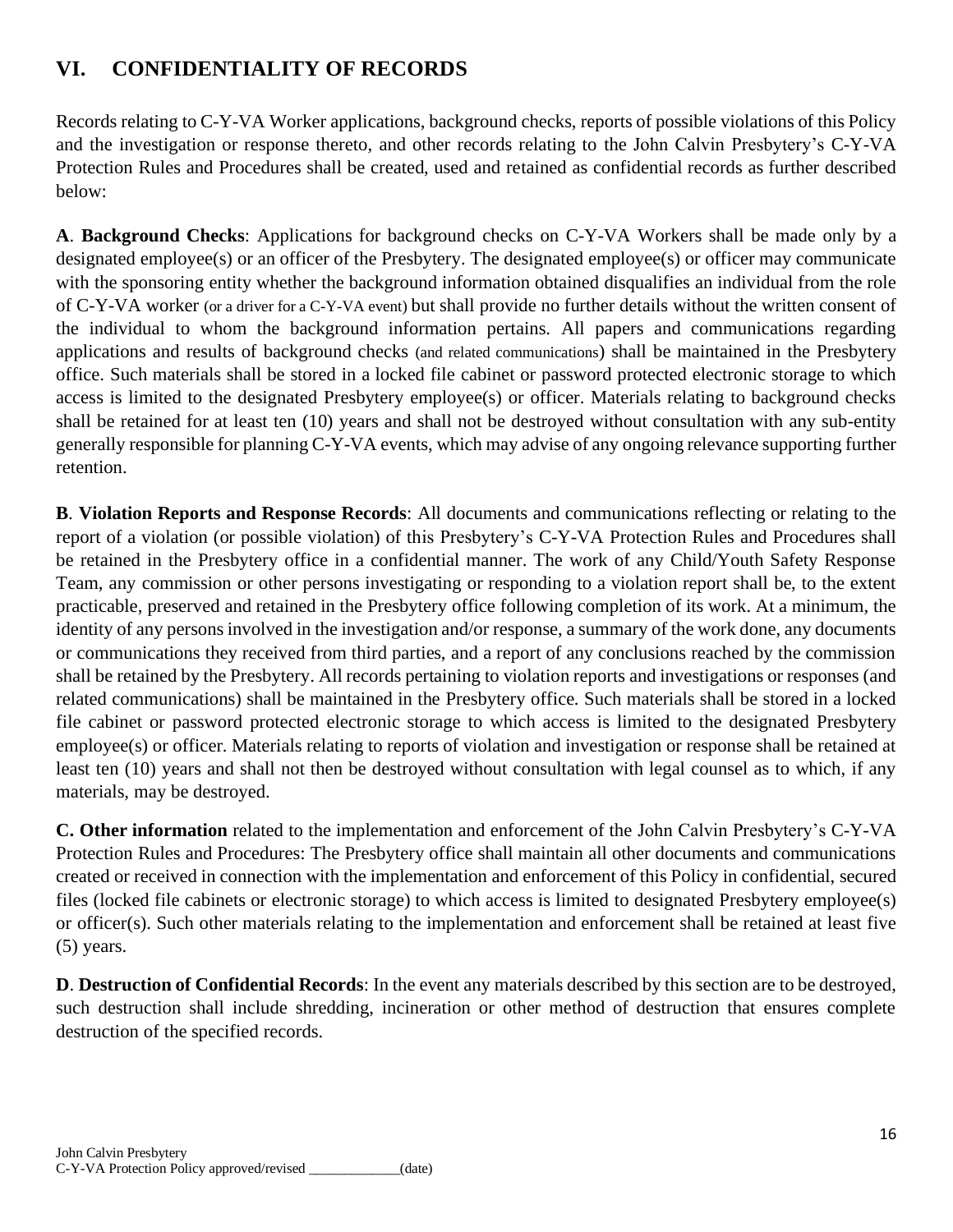# **VII. TRAINING REQUIREMENTS FOR ALL CHILD-YOUTH-VULNERABLE ADULT WORKERS AND VOLUNTEERS**

Each Adult Worker and all volunteers shall attend a training session before being allowed to work with Children/Youth/Vulnerable Adults. While this policy contains the information for a training session, there are outside sources that can be contracted for trainings. Either way, trainings are required to cover all the basic steps below. (See Appendix L for a more complete Training Model.)

Trainings for Child/Youth/VA Workers shall cover, but are not limited to:

- **A**. An overview of this policy the John Calvin Presbytery C-Y-VA Protection Rules and Procedures. Point out the Definition of Terms at the first of the policy.
- **B.** Discussion of appropriate boundaries with C-Y-VAs and what constitutes appropriate and inappropriate interaction, the Two Adult Rule, Adult/Child/Youth/VA ratios, transportation rules, use of technology, and other rules applicable to Child/Youth/VA Workers and Volunteers. (See Appendix H Code of Conduct for Workers and Volunteers.)
- **C**. How to recognize signs and symptoms of abuse and neglect. (See Appendix G Signs and Indications of Abuse.)
- **D.** Laws concerning reporting requirements for Kansas and Missouri (See Appendix F Mandated Reporting in Kansas and Missouri.)
- **E**. An explanation of the requirement of criminal background checks and confidentiality requirements regarding those files. (See page 4 titled Screening Rules and Procedures: Background Checks. See also Appendix A-2 for Authorization for and Request for a Criminal Background Check.)
- **F**. An explanation and discussion of the importance of the application and screening processes for selection of Child/Youth/Vulnerable Adult Workers and Volunteers. (See Application Appendices A, A1, A2, A3, B.)
- **G**. Identification of who is authorized to speak with the press in case of an incident.
- **H**. If an overnight event is planned, discussions of boundaries involving appropriate sleeping arrangements and use of restroom/shower facilities. (See Section III Off-Campus General Event Rules on pages 7-8.)
- **I.** A discussion on how to identify first aid supplies/practices for all events. This should include the identification of staff/volunteers who are certified in first aid and CPR.
- **J.** A review of Appendix J titled C-Y-VA Code of Conduct and Pledge.
- **K**. A review of Appendix H Code of Conduct for a C-Y-VA Worker/Volunteer.
- **L**. A review of Appendix I Signed Covenant for a C-Y-VA Worker/Volunteer. Each trainee will sign and retain a copy of the signed Covenant, and a copy will be kept on file by the Presbytery.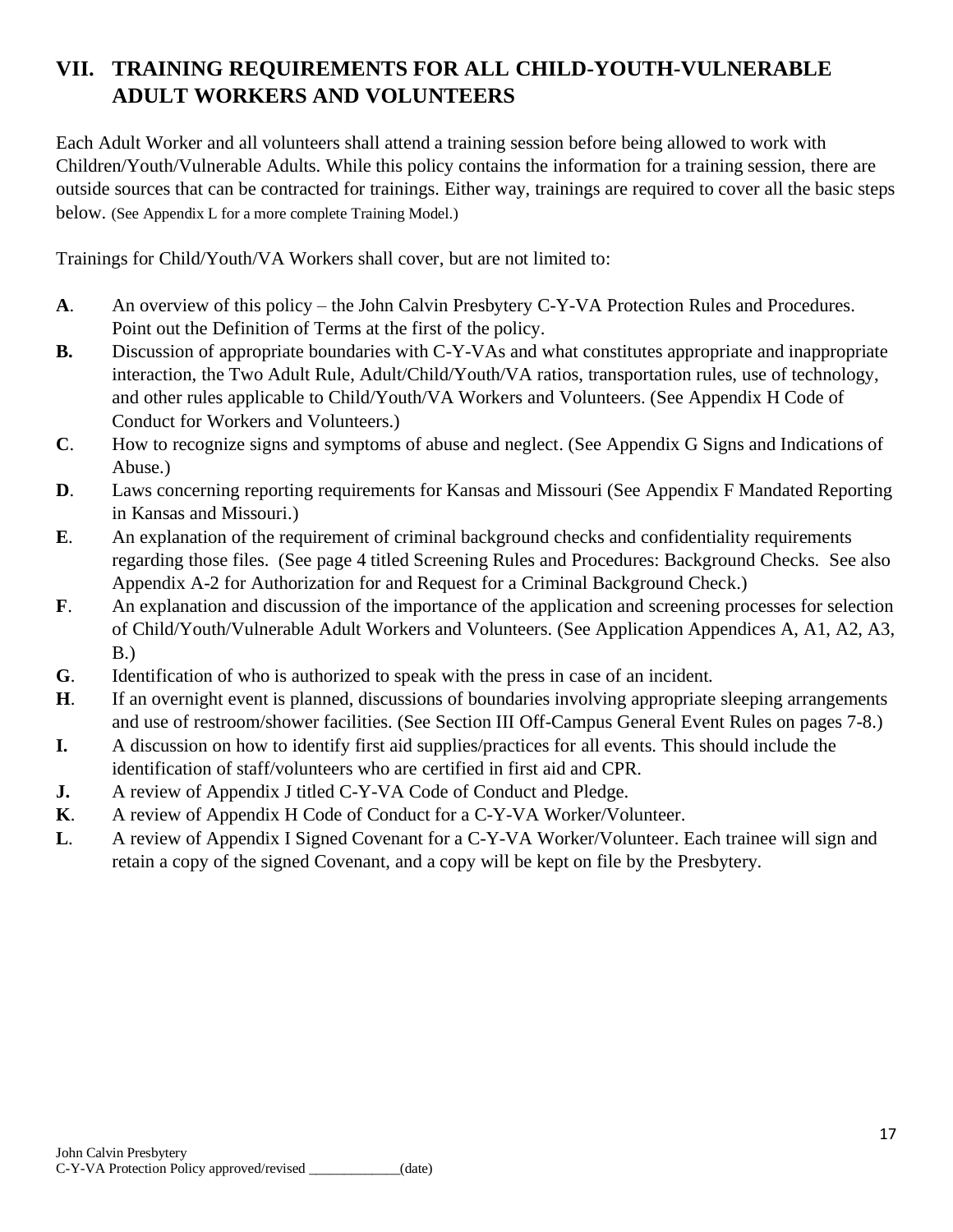#### **APPENDIX A**

# **CHILD /YOUTH/VULNERABLE ADULT WORKER (PAID STAFF) APPLICATION**

For use by all who seek a paid staff position that will involve the supervision and/or custody of Children/Youth/Vulnerable Adults

|                                                                               |                               | Children/Touth/Vullerable Addits |                                                                                                                |
|-------------------------------------------------------------------------------|-------------------------------|----------------------------------|----------------------------------------------------------------------------------------------------------------|
| <b>Applicant Information:</b>                                                 |                               |                                  |                                                                                                                |
|                                                                               |                               |                                  |                                                                                                                |
|                                                                               |                               |                                  |                                                                                                                |
| Are you over the age of 18: Yes No                                            |                               |                                  |                                                                                                                |
|                                                                               |                               |                                  |                                                                                                                |
|                                                                               |                               |                                  |                                                                                                                |
|                                                                               |                               |                                  |                                                                                                                |
|                                                                               |                               |                                  | Home Phone: ___________________Cell Phone: _________________________Email: ___________________________________ |
|                                                                               |                               |                                  |                                                                                                                |
|                                                                               |                               |                                  | For what position are you applying: ________________________________Date available to start: ________________  |
|                                                                               |                               |                                  | If there is a date by which you need to end your position, any known "vacation" dates you will need to be      |
| absent, or any other limitations on your availability, please describe below: |                               |                                  |                                                                                                                |
|                                                                               |                               |                                  |                                                                                                                |
| <b>Education</b>                                                              |                               |                                  |                                                                                                                |
| List any academic degrees and certifications you have received:               |                               |                                  |                                                                                                                |
|                                                                               |                               |                                  |                                                                                                                |
| School Attended                                                               | Date of Completion/Graduation |                                  | Degree/Certification                                                                                           |
|                                                                               |                               |                                  |                                                                                                                |
| School Attended                                                               | Date of Completion/Graduation |                                  | Degree/Certification                                                                                           |
|                                                                               |                               |                                  |                                                                                                                |
| List any professional organizations in which you are a member:                |                               |                                  |                                                                                                                |
|                                                                               |                               |                                  |                                                                                                                |
|                                                                               |                               |                                  |                                                                                                                |
|                                                                               |                               |                                  |                                                                                                                |
|                                                                               |                               |                                  | Work Experience: Describe each employment experience you have had in the past 5 years:                         |
|                                                                               |                               |                                  |                                                                                                                |
|                                                                               |                               |                                  |                                                                                                                |
| Most Recent Employer                                                          |                               | Address/Phone                    |                                                                                                                |
|                                                                               |                               |                                  |                                                                                                                |
|                                                                               |                               | Supervisor's Name                | Date Began/Ended                                                                                               |
|                                                                               |                               |                                  |                                                                                                                |
| Position(s) Describe responsibilities                                         |                               |                                  |                                                                                                                |
|                                                                               |                               |                                  |                                                                                                                |
|                                                                               |                               |                                  |                                                                                                                |
|                                                                               |                               |                                  |                                                                                                                |
| Employer                                                                      |                               | Address/Phone                    |                                                                                                                |
|                                                                               |                               |                                  |                                                                                                                |
|                                                                               |                               | Supervisor's Name                | Date Began/Ended                                                                                               |
|                                                                               |                               |                                  |                                                                                                                |
| Position(s) Describe Responsibilities                                         |                               |                                  |                                                                                                                |
|                                                                               |                               |                                  |                                                                                                                |
|                                                                               |                               |                                  |                                                                                                                |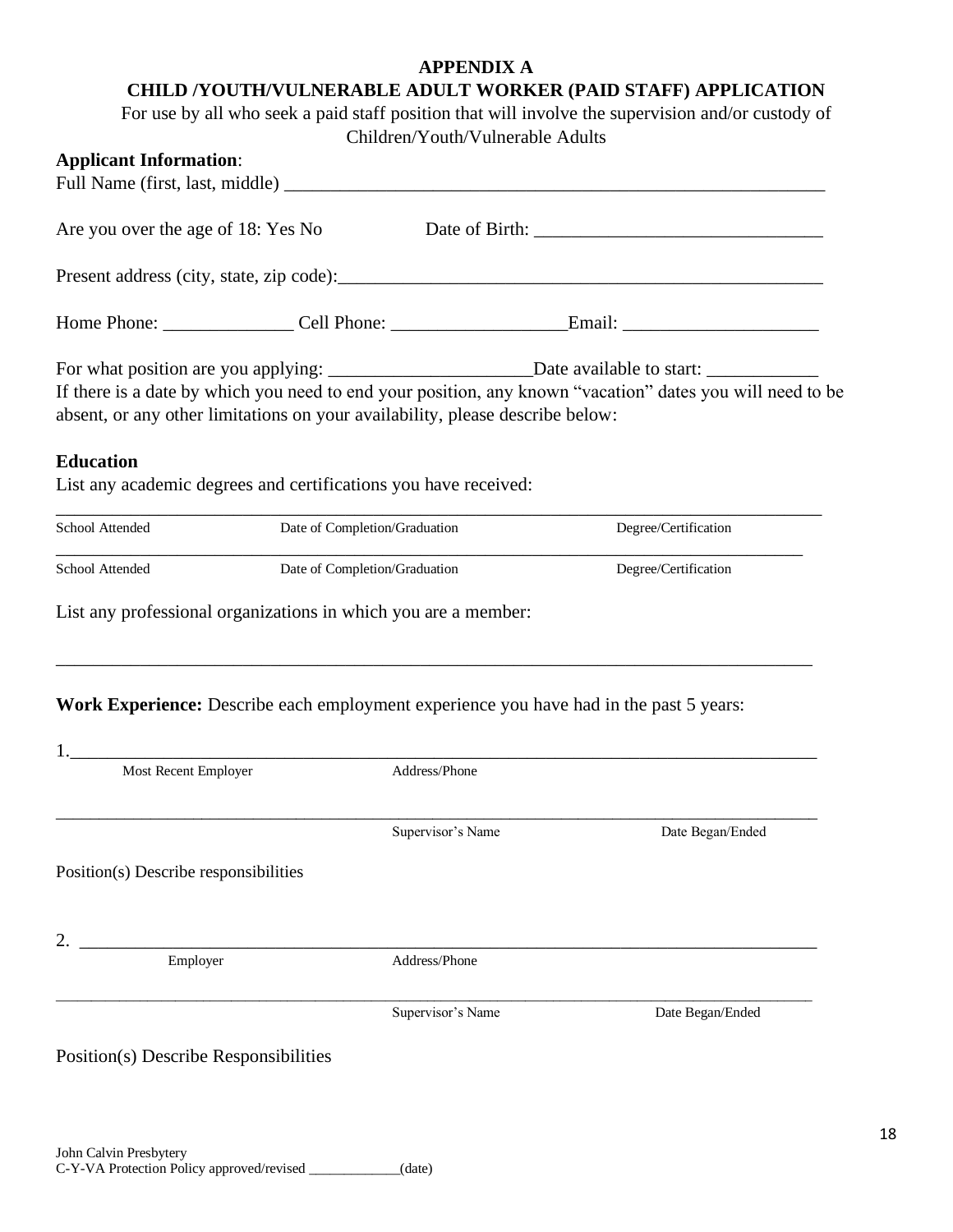**Volunteer Experience:** Describe any relevant volunteer work you have performed in the past five years.

|                                      | Organization Address/Phone                                          |                  |                                                                                                                                                                                                                               |
|--------------------------------------|---------------------------------------------------------------------|------------------|-------------------------------------------------------------------------------------------------------------------------------------------------------------------------------------------------------------------------------|
| Supervisor's Name                    |                                                                     | Date Began/Ended | Positions: Describe the work you did                                                                                                                                                                                          |
|                                      | <u> 1980 - Johann Barbara, martxa alemaniar amerikan basar da a</u> |                  |                                                                                                                                                                                                                               |
|                                      | Organization                                                        | Address/Phone    |                                                                                                                                                                                                                               |
| Supervisor's Name                    |                                                                     | Date Began/Ended | Positions: Describe the work you did                                                                                                                                                                                          |
|                                      | Organization Address/Phone                                          |                  | $3.$ $\overline{\phantom{a}}$                                                                                                                                                                                                 |
|                                      |                                                                     |                  |                                                                                                                                                                                                                               |
|                                      |                                                                     |                  | Supervisor's Name Date Began/Ended Positions: Describe the work you did                                                                                                                                                       |
| <b>Skills, Abilities, Interests:</b> |                                                                     |                  | Describe any special interests, hobbies, or skills: _____________________________                                                                                                                                             |
|                                      |                                                                     |                  | Do you have: A valid driver's license? Yes __ No __ Liability Insurance? Yes __ No __                                                                                                                                         |
|                                      |                                                                     |                  | Are you aged 25 or older? YES NO (Age 25 or older is required to transport C-Y-VAs.)                                                                                                                                          |
| each and the resulting disposition:  |                                                                     |                  | If the position for which you are applying may require you to transport others in a motor vehicle, please<br>describe any tickets you have received or other traffic offenses for which you have been charged, the date(s) of |
|                                      |                                                                     |                  |                                                                                                                                                                                                                               |

To the extent not covered above, describe your experience in working with, teaching, caring for or overseeing Children, Youth, and/or Vulnerable Adults.

Have you ever been convicted or pled guilty to a crime, either a misdemeanor or a felony including, but not limited to a drug-related charge, Minor in possession charge, Child endangerment, abuse, or any crimes involving violence, theft or any motor vehicle violations? Yes No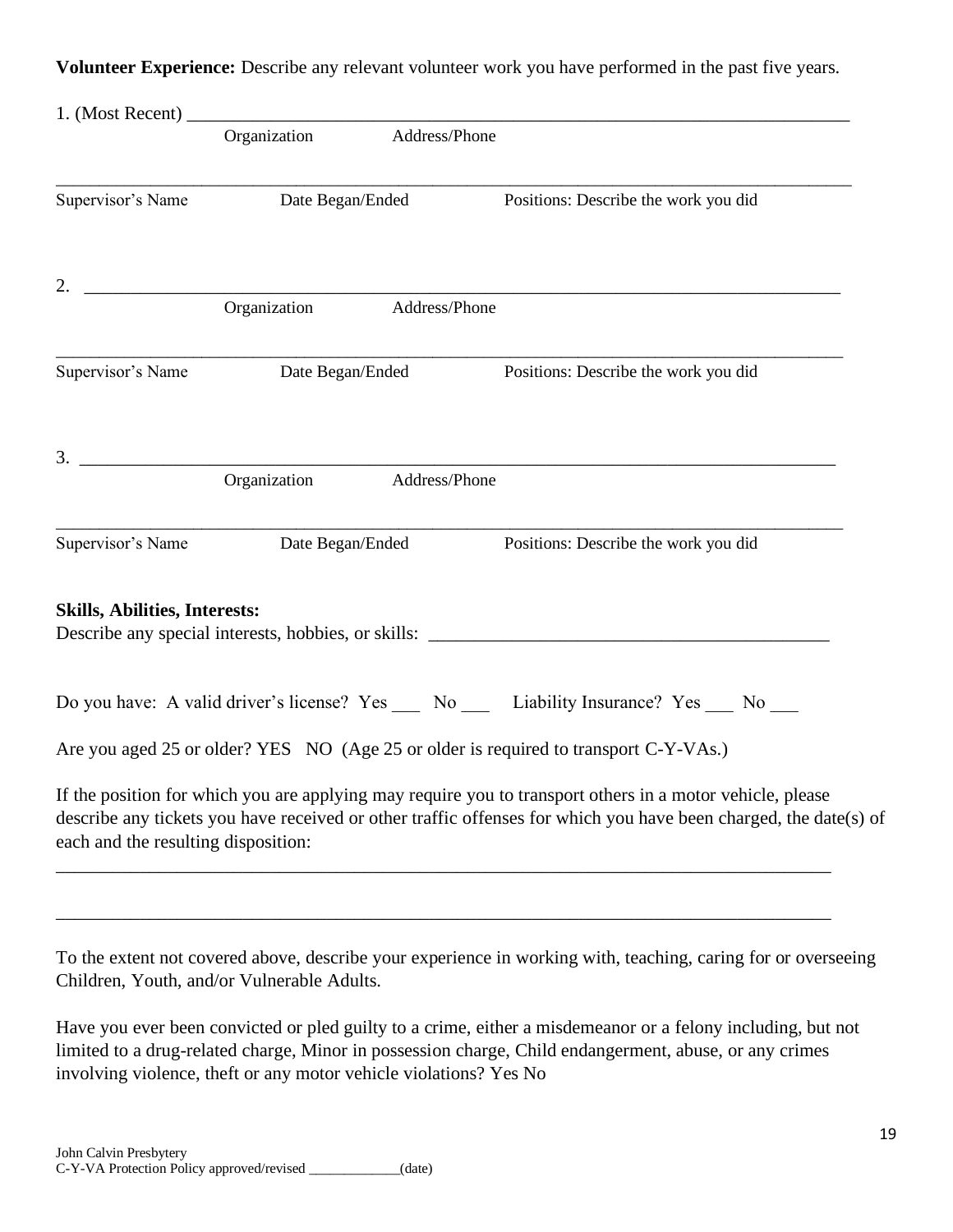If yes, please describe the incident(s), the dates of occurrence and the disposition and current status: **References:** Please list three individuals who are not related to you by blood or marriage as references for your work experience and character. Please list persons who have known you for at least three (3) years.

| Length of Time Known: _____________                                                                        |  |
|------------------------------------------------------------------------------------------------------------|--|
|                                                                                                            |  |
|                                                                                                            |  |
| Length of Time Known: _____________                                                                        |  |
|                                                                                                            |  |
|                                                                                                            |  |
| Length of Time Known: $\frac{1}{\sqrt{1-\frac{1}{2}}}\left\vert \frac{1}{\sqrt{1-\frac{1}{2}}}\right\vert$ |  |

*\*\*\*Please also complete Appendix A2 Authorization Form and Request for Criminal Background Check.\*\*\**

#### **ATTESTATION OF ACCURACY, AUTHORIZATION TO CONTACT REFERENCES/EMPLOYERS/SUPERVISORS, LIMITED WAIVER OF CONFIDENTIALITY AND AGREEMENT TO ABIDE BY POLICIES**

All persons employed as paid staff for John Calvin Presbytery are required: a) to submit to a criminal records background check; b) to consent to all references and employers and prior supervisors being contacted; and c) to authorize any such persons to provide any information they may have regarding the applicant's character and fitness for the position(s). To indicate your agreement to these terms, please review and sign below.

I \_\_\_\_\_\_\_\_\_\_\_\_\_\_\_\_\_\_\_\_\_, attest that I am familiar with the information I have provided on this application and that it is true and correct. I authorize the John Calvin Presbytery and any affiliated organization working with it in connection with the position(s) for which I am applying, to verify the information I have provided by contacting the references, employers and supervisors I have listed and any other persons who may have information pertaining to my employment and other relevant experience. I further authorize all such persons contacted to provide whatever information they have regarding my experience, character and fitness for the position(s) I have applied for, and I waive any claim to confidentiality of any such information for this limited purpose. In the event my application is accepted and I am employed by John Calvin Presbytery, I agree to abide by and be bound by their policies and to refrain from inappropriate conduct in the performance of my duties. As separately completing Appendix A-2, I further authorize the conducting of a criminal background check. I have read the above Attestation, Authorization, Limited Waiver and Agreement and indicate my acceptance of the same freely and under no duress or coercion by my signature below.

Signature: \_\_\_\_\_\_\_\_\_\_\_\_\_\_\_\_\_\_\_\_\_\_\_\_\_\_\_\_\_\_\_\_\_\_\_\_\_\_\_\_\_\_\_

Date: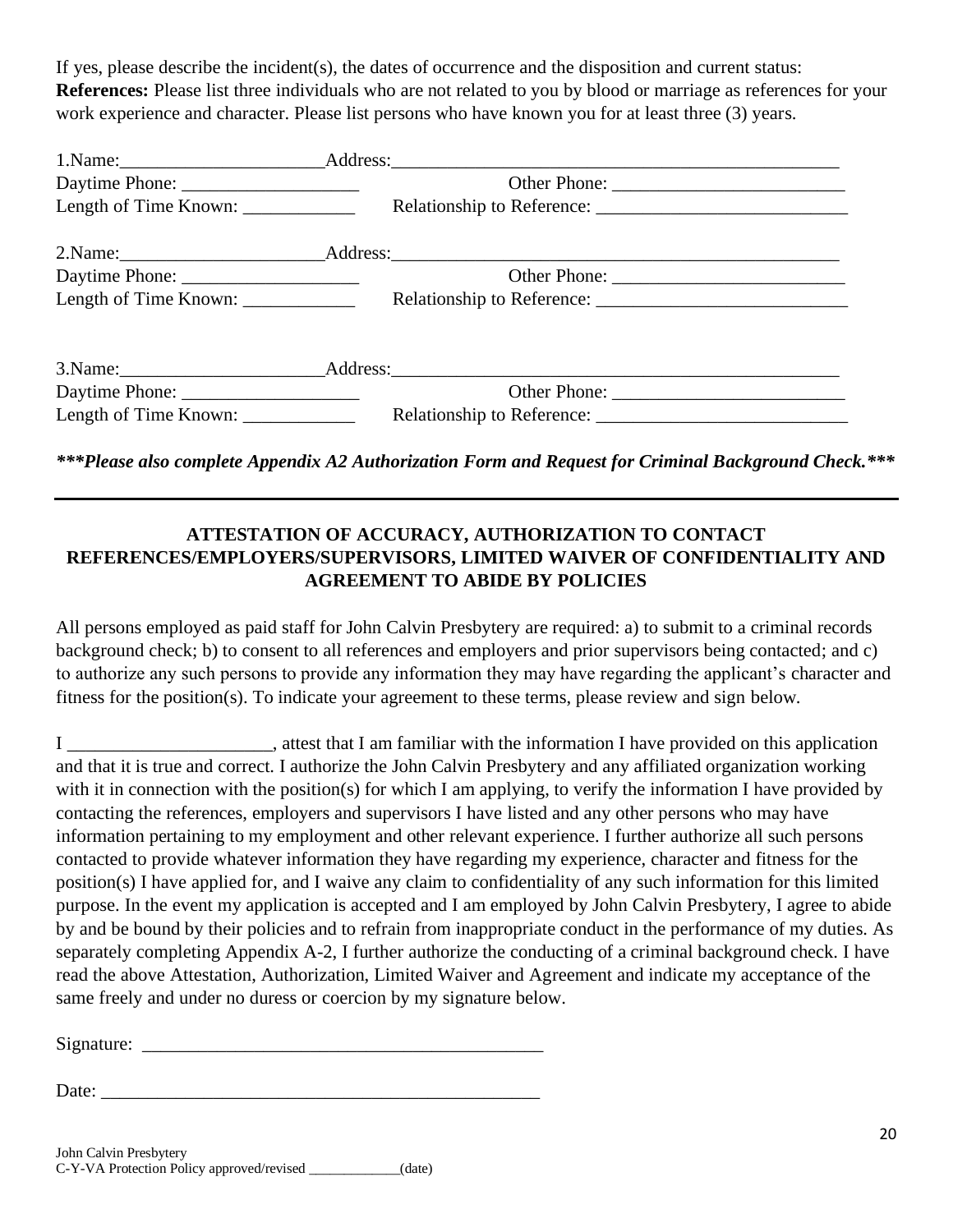#### **Appendix A-1 REFERENCE FORM**

For use by the John Calvin Presbytery when contacting references for potential paid employees

Each reference provided with regard to an employee application for C-Y-VA Worker position shall be asked to provide the following information by either completing and returning this form to John Calvin Presbytery or by providing answers to the following questions through telephone, email or other methods.

| 1. Describe how you have worked with or interacted with the Applicant over the time you have known her/him:                                                                             |
|-----------------------------------------------------------------------------------------------------------------------------------------------------------------------------------------|
| 2. How would you describe the Applicant's ability to work with and relate to children, youth, and/or vulnerable adults?                                                                 |
| 3. How would you describe the Applicant's leadership ability?                                                                                                                           |
| 4. How would you feel about having the Applicant as a volunteer or paid worker with your child, youth or vulnerable<br>adult?                                                           |
| 5. Do you know of any characteristics or experiences that may negatively affect the Applicant's ability to work with<br>Children, Youth, or Vulnerable Adults? If yes, please describe: |
| 6. Do you have any knowledge that the Applicant has ever been convicted of a crime? If so, please describe.                                                                             |
| 7. Please provide any other comments regarding the Applicant:                                                                                                                           |
|                                                                                                                                                                                         |
| Please return this form to:                                                                                                                                                             |
|                                                                                                                                                                                         |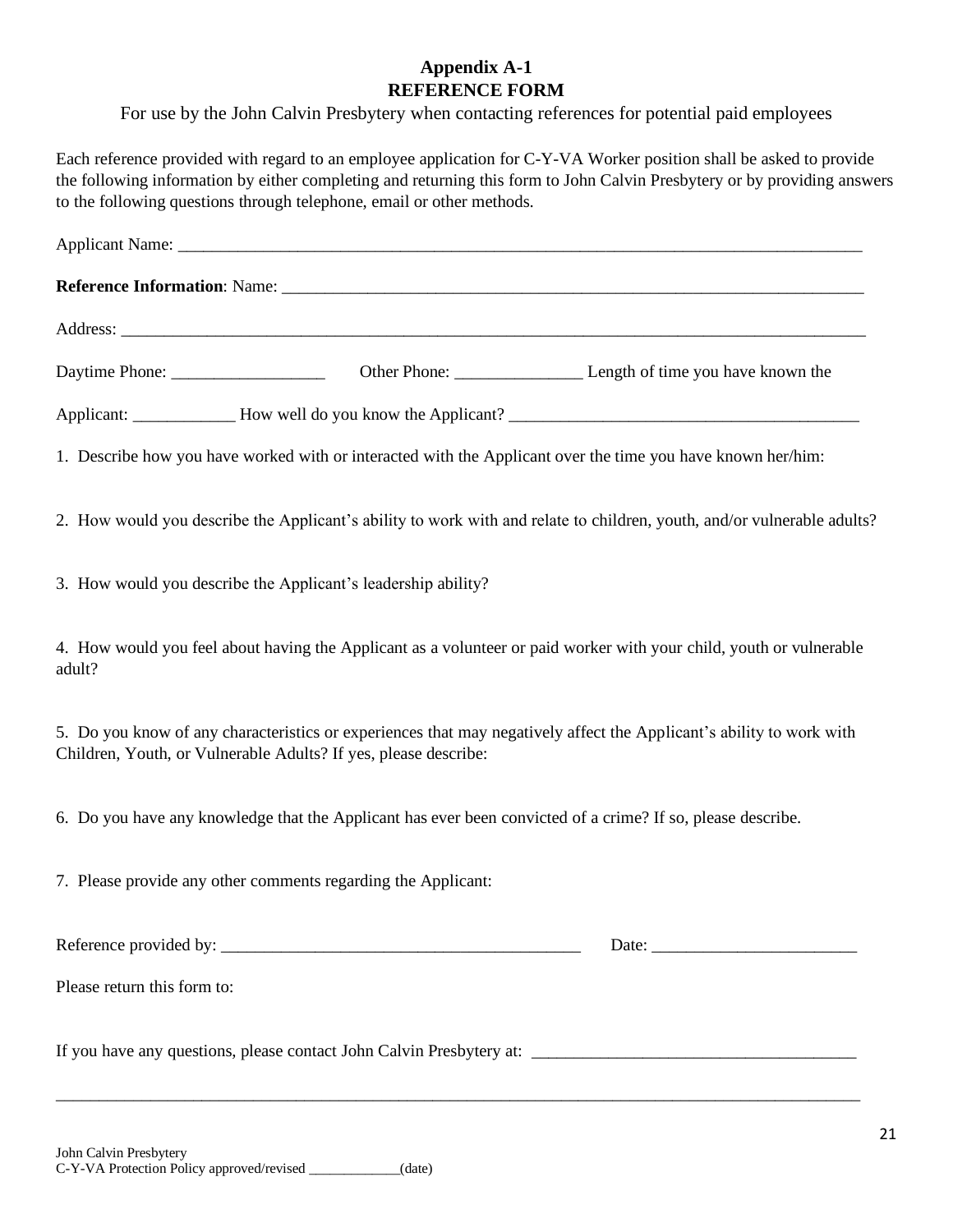#### **Appendix A-2 AUTHORIZATION FOR & REQUEST FOR CRIMINAL BACKGROUND CHECK**

I, \_\_\_\_\_\_\_\_\_\_\_\_\_\_\_\_\_\_\_\_\_\_\_\_\_\_\_\_\_\_\_\_\_\_\_ , hereby authorize John Calvin Presbytery to request the appropriate sheriff's/police department or other law enforcement office to release information regarding any records or charges contained in its files, or in any other criminal file maintained on me, whether said file pertains to local, state or national offenses, and including but not limited to accusations as well as convictions for offenses committed against minors, to the fullest extent permitted by state and federal law. I do release said sheriff's/police department or other law enforcement office from all liability that might result from any such disclosure made in response to this request. I specifically authorize the searching for such information through any databases maintained by or for law enforcement personnel by anyone authorized by law to conduct such searches.

| Signature                                                              | Date                                 |
|------------------------------------------------------------------------|--------------------------------------|
|                                                                        |                                      |
| Print any other names you have used (e.g., maiden names or nicknames): |                                      |
|                                                                        |                                      |
|                                                                        |                                      |
|                                                                        |                                      |
|                                                                        |                                      |
| Driver's License Number:                                               |                                      |
|                                                                        | License Expiration Date: ___________ |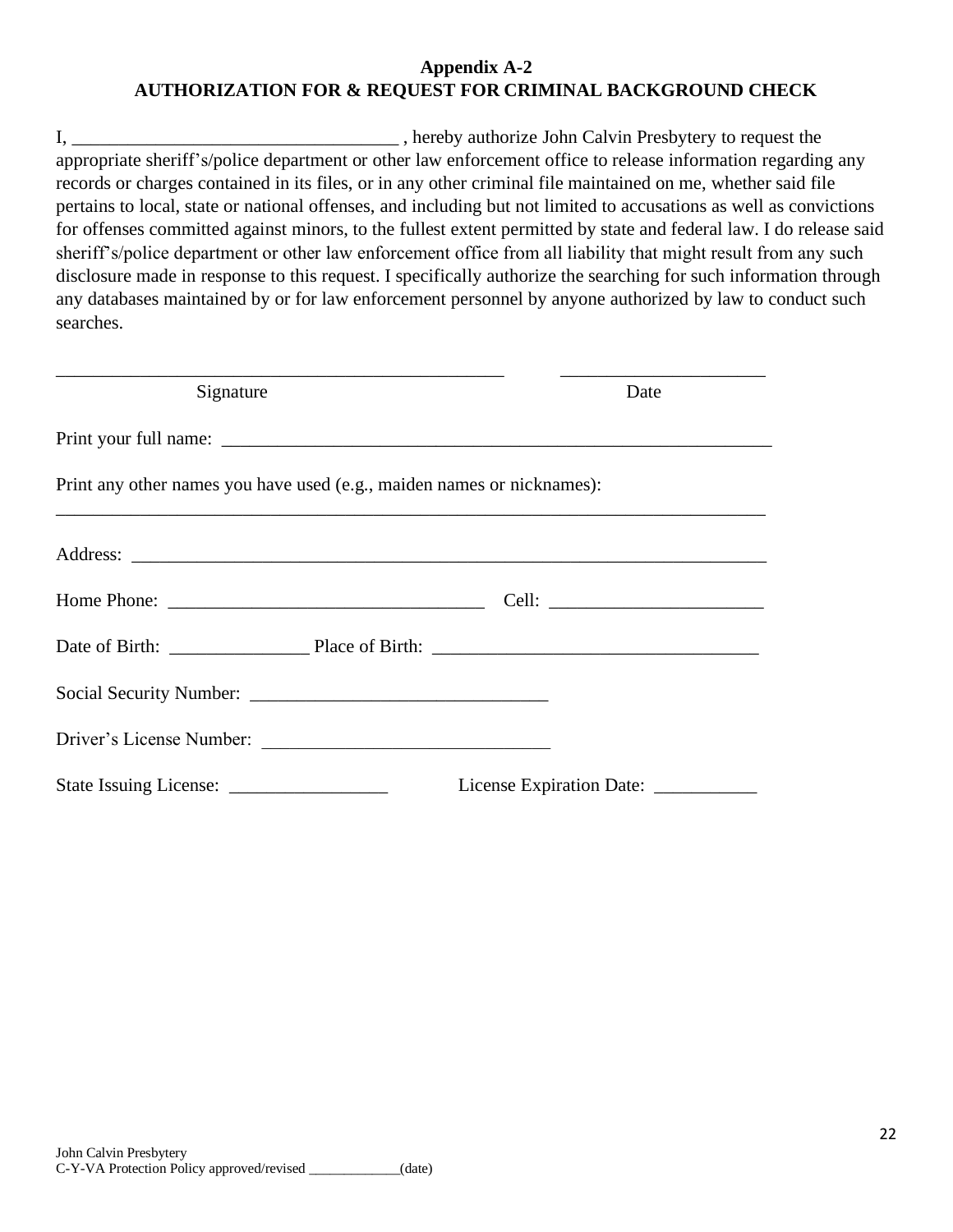#### **Appendix A3**

#### **VOLUNTEER APPLICATION FOR WORKING WITH CHILDREN/YOUTH/VULNERABLE ADULTS**

### **Note: Volunteers 18 years and older must also complete and attach Appendix A2 Criminal Background Check Authorization**

| Do you have a valid driver's license?                                                                |  |  |
|------------------------------------------------------------------------------------------------------|--|--|
| Do you have liability insurance? (List policy limits and name of carrier) __________________________ |  |  |
| What qualities do you have that would help you work with Children/Youth/Vulnerable Adults? ________  |  |  |

\_\_\_\_\_\_\_\_\_\_\_\_\_\_\_\_\_\_\_\_\_\_\_\_\_\_\_\_\_\_\_\_\_\_\_\_\_\_\_\_\_\_\_\_\_\_\_\_\_\_\_\_\_\_\_\_\_\_\_\_\_\_\_\_\_\_\_\_\_\_\_\_\_\_\_\_\_\_\_\_\_\_\_\_\_\_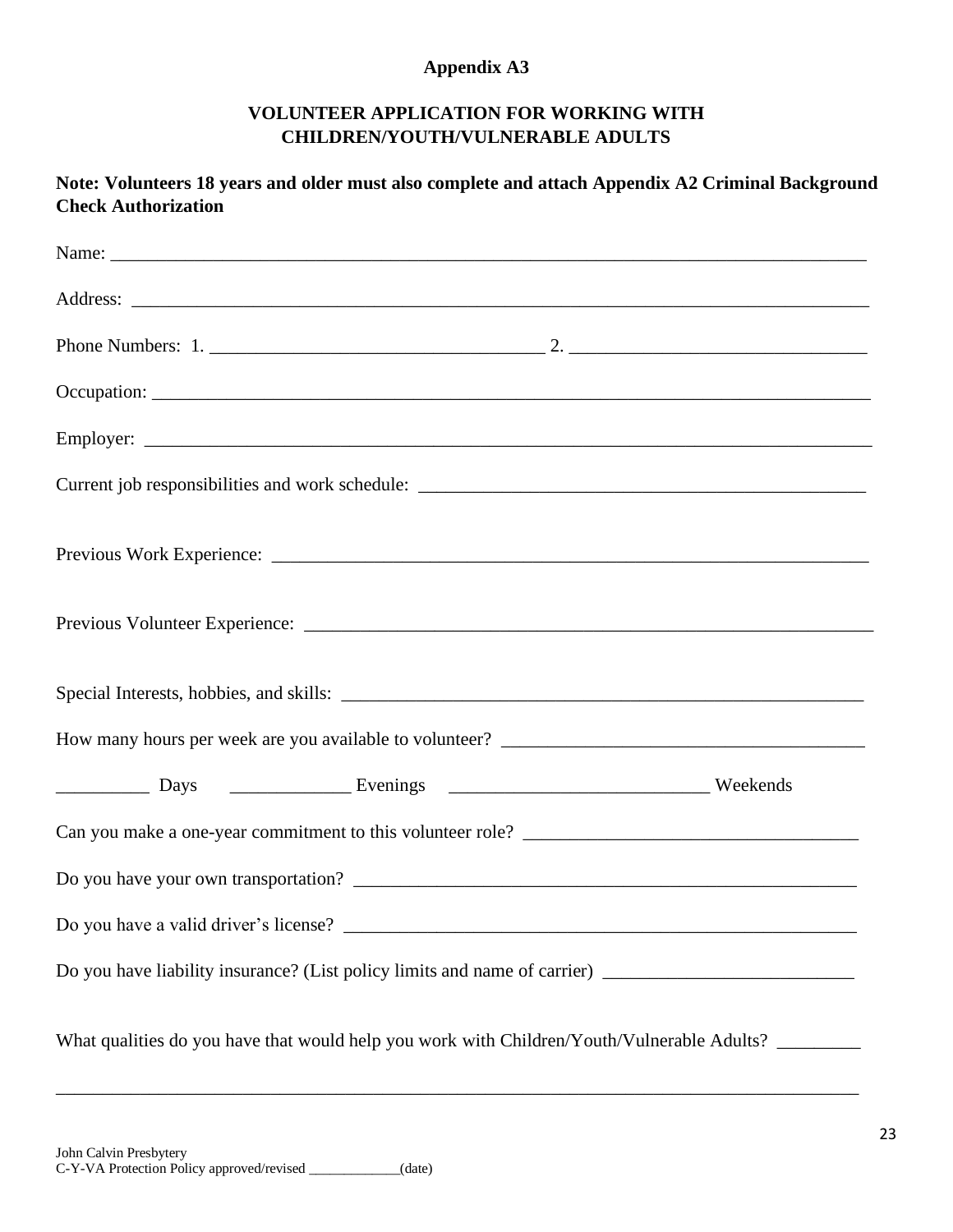Would you be available for periodic volunteer training sessions? \_\_\_\_\_ Yes \_\_\_\_\_ No

Please list three personal references (persons who are not related to you by blood or marriage) and provide complete address and phone information for each. References are confidential

1. Name **Address** Phone number(s) Relationship to reference:

2. Name Address Phone number(s) Relationship to reference:

3. Name Address Phone number(s) Relationship to reference:

#### **Waiver and Consent:**

I, \_\_\_\_\_\_\_\_\_\_\_\_\_\_\_\_\_\_\_\_\_\_\_\_\_\_, hereby certify that the information I have provided on this application for volunteer work placement is true and correct. I authorize this Presbytery to verify the information I have provided on this application by contacting the references I have listed, by conducting a criminal background check, or by other means, including contacting others whom I have not listed. I authorize the references and others contacted by the Presbytery to give you whatever information they may have regarding my character and fitness for the volunteer position for which I have applied. Furthermore, I waive any rights I may have to confidentiality.

In the event that my application is accepted and I begin to work in a volunteer role at John Calvin Presbytery, I agree to abide by and be bound by the policies of, and to refrain from inappropriate conduct in the performance of my duties on behalf of John Calvin Presbytery.

I have read this waiver and the entire application, and I am fully aware of its contents. I sign this consent freely and under no duress or coercion.

\_\_\_\_\_\_\_\_\_\_\_\_\_\_\_\_\_\_\_\_\_\_\_\_\_\_\_\_\_\_\_\_\_\_\_\_\_\_\_\_\_\_\_\_\_\_\_\_\_\_\_\_\_\_\_\_\_\_\_\_\_\_\_\_\_\_\_\_\_\_\_\_\_\_\_\_\_\_\_\_\_\_\_\_\_\_\_

\_\_\_\_\_\_\_\_\_\_\_\_\_\_\_\_\_\_\_\_\_\_\_\_\_\_\_\_\_\_\_\_\_\_\_\_\_\_\_\_\_\_\_\_\_\_\_\_\_\_\_\_\_\_\_\_\_\_\_\_\_\_\_\_\_\_\_\_\_\_\_\_\_\_\_\_\_\_\_\_\_\_\_\_\_\_\_

Signature of Applicant Date

Signature of Parent for Volunteer Applicants Younger than eighteen (18)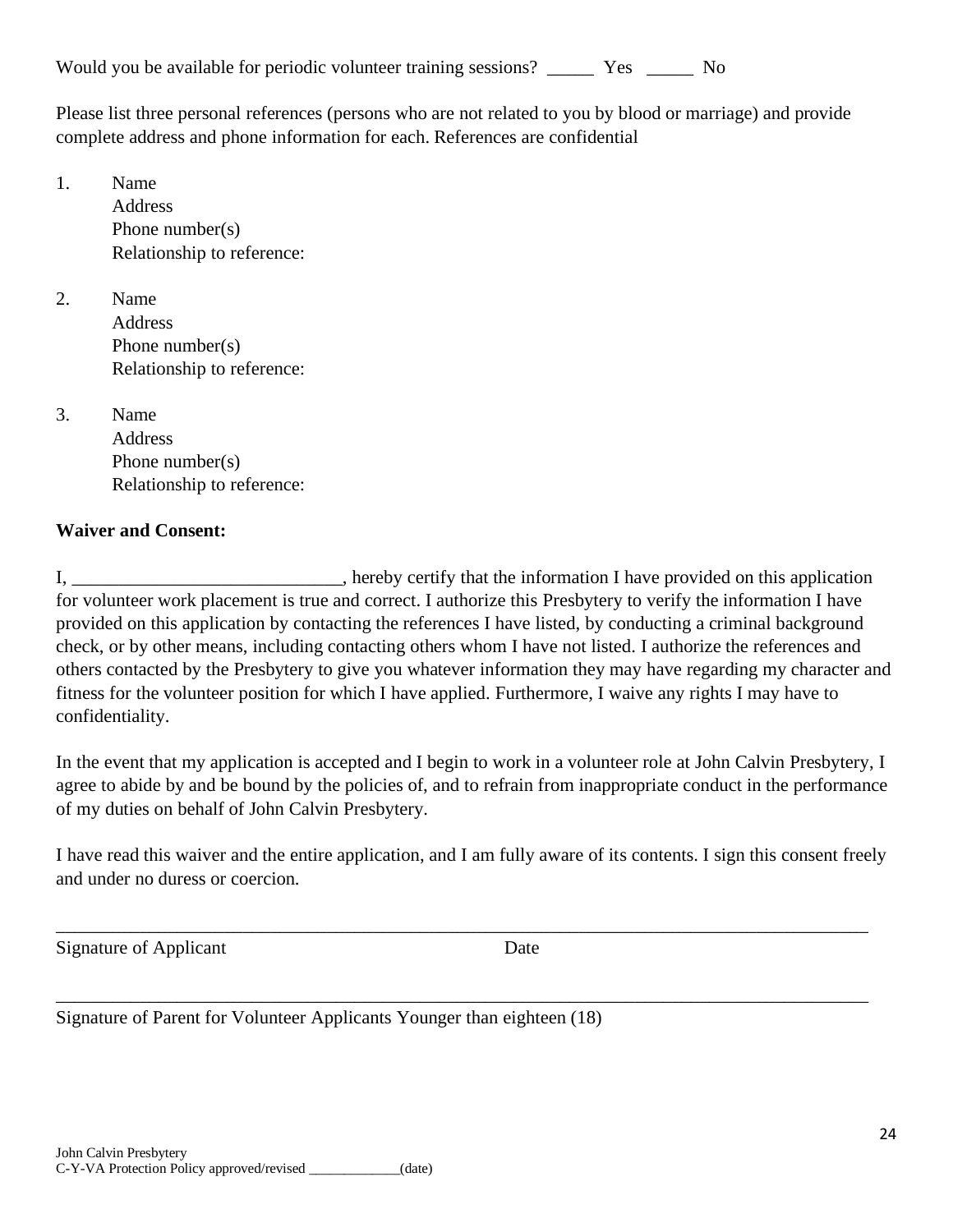#### **Appendix B**

#### **APPLICATION FOR VOLUNTEER DRIVER Qualification Form & Agreement for Use of Personally Owned Vehicles**

#### **Note: Drivers must be aged 25 or older.**

|                                                                                                             |  | Expiration Date: Insurance Carrier Manuel Policy Expiration Date: Manuel Manuel Policy Expiration Date:        |  |  |
|-------------------------------------------------------------------------------------------------------------|--|----------------------------------------------------------------------------------------------------------------|--|--|
|                                                                                                             |  |                                                                                                                |  |  |
|                                                                                                             |  | Liability Policy Limit – Bodily Injury _____________________________Property Damage: _________________________ |  |  |
| 1. Are all licensed vehicles you own covered by insurance as required by law? Yes No                        |  |                                                                                                                |  |  |
| 2. Have you ever been denied a driver's license or had one suspended or revoked? Yes No<br>If yes, explain: |  |                                                                                                                |  |  |

3. Have you had any moving traffic violations or accidents in the past three years? Yes No If yes, explain:

Give dates and details of violations and accidents on the back of this form.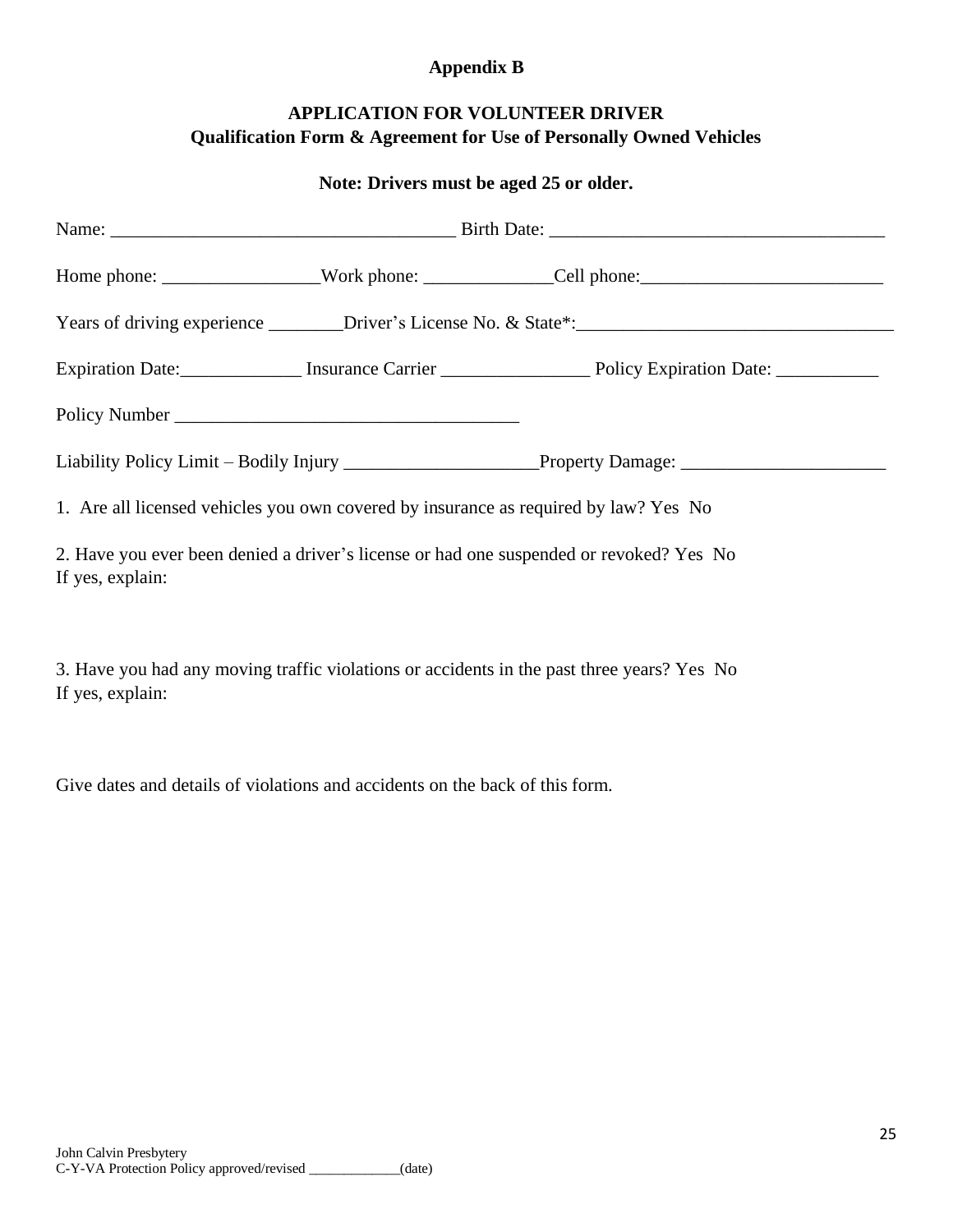#### **I AGREE to the following terms as a condition of being permitted to act as a Volunteer Driver for John Calvin Presbytery:**

1. The vehicle owner's insurance is the primary liability insurance coverage in the event of an accident.

2. The owner of the vehicle which I am driving is responsible for keeping the vehicle in safe working order.

3. The owner of the vehicle is responsible for all damage to the vehicle however caused.

- 4. The owner of the vehicle shall maintain liability insurance in the amount of at least
	- A) Bodily Injury -- \$50,000 per person and \$100,000 per accident or \$200,000 combined single limit; and
	- B) Property Damage -- \$25,000 per accident

5. The Presbytery's insurance shall apply in excess of the vehicle owner's liability insurance limits in the event the primary limits are exhausted, and only to the extent the Presbytery is legally obligated to pay damages.

6. I will not receive or initiate phone calls while operating a vehicle for John Calvin Presbytery activities, nor initiate or respond to text messages.

7. I will indemnify and hold John Calvin Presbytery harmless from liabilities and damage resulting from my operation of a motor vehicle not owned by the Presbytery. The Presbytery will indemnify and hold harmless the volunteer driver for liabilities and damages resulting from acts or negligence of the Presbytery.

8. I have submitted my consent for a background check. I hereby AFFIRM that the information I have given is stated truthfully.

Please Attach a copy of Driver's License and a current Insurance ID Card

| Driver Si<br>– Signature ( |  |
|----------------------------|--|
|----------------------------|--|

Approved: \_\_\_\_\_\_\_\_\_\_\_\_\_\_\_\_\_\_\_\_\_\_\_\_\_\_\_\_ Date: \_\_\_\_\_\_\_\_\_\_\_\_\_\_\_\_\_\_Expiration: \_\_\_\_\_\_\_\_\_\_\_\_\_

Note: Any person serving as a volunteer driver must be 25 years or older and must submit to a criminal background check (see Appendix A2) prior to approval to provide such service.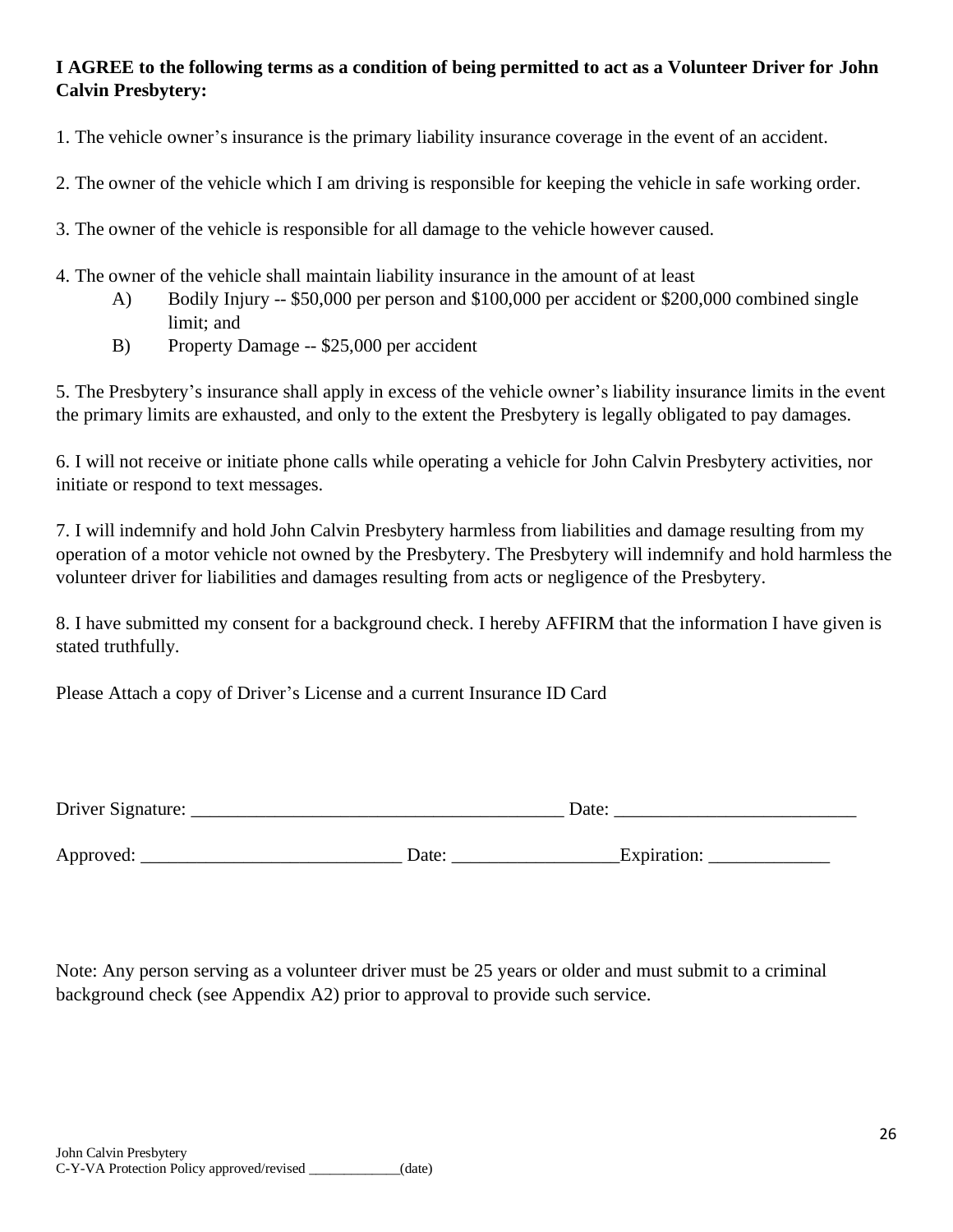#### **Appendix C**

#### **APPROVED ADULT LEADERSHIP/DRIVERS FOR CHILD-YOUTH-VULNERABLE ADULT EVENTS**

#### **Paid Staff or Volunteers**

The individuals listed on this form have acknowledged receiving and reading John Calvin Presbytery's C-Y-VA Protection Rules and Procedures. They have been through the policy training, and were screened through a review of their application and a criminal background check.

Therefore, the following individuals are authorized to work as Child/Youth/VA Workers (paid employees or volunteers), and if indicated, to drive the Children/Youth/Vulnerable Adults of this Presbytery for 12 months from the below date.

Date \_\_\_\_\_\_\_\_\_\_\_\_\_\_\_\_\_\_\_ 20\_\_\_\_\_\_

| Printed<br>Name: Name and Allen and Allen and Allen and Allen and Allen and Allen and Allen and Allen and Allen and Allen | Printed<br>Name: Name and the state of the state of the state of the state of the state of the state of the state of the state of the state of the state of the state of the state of the state of the state of the state of the state of |  |  |
|---------------------------------------------------------------------------------------------------------------------------|-------------------------------------------------------------------------------------------------------------------------------------------------------------------------------------------------------------------------------------------|--|--|
| Position: Position:                                                                                                       | Position:                                                                                                                                                                                                                                 |  |  |
| <b>Name</b>                                                                                                               | <b>Authorized to Drive</b>                                                                                                                                                                                                                |  |  |
| 1.                                                                                                                        | Yes<br>N <sub>o</sub>                                                                                                                                                                                                                     |  |  |
| 2.                                                                                                                        | Yes<br>N <sub>o</sub>                                                                                                                                                                                                                     |  |  |
| 3.                                                                                                                        | Yes<br>No<br>and the control of the control of the control of the control of the control of the control of the control of the                                                                                                             |  |  |
| $\overline{4}$ .                                                                                                          | Yes<br>N <sub>o</sub>                                                                                                                                                                                                                     |  |  |
| 5.                                                                                                                        | Yes<br>N <sub>o</sub>                                                                                                                                                                                                                     |  |  |
| 6.                                                                                                                        | Yes<br>N <sub>o</sub>                                                                                                                                                                                                                     |  |  |
| 7.                                                                                                                        | Yes<br>N <sub>o</sub>                                                                                                                                                                                                                     |  |  |
| 8.                                                                                                                        | Yes<br>N <sub>o</sub>                                                                                                                                                                                                                     |  |  |
| 9.                                                                                                                        | No<br>Yes                                                                                                                                                                                                                                 |  |  |
| 10.                                                                                                                       | Yes<br>N <sub>o</sub><br><u> 1989 - Johann Stoff, deutscher Stoffen und der Stoffen und der Stoffen und der Stoffen und der Stoffen und der</u>                                                                                           |  |  |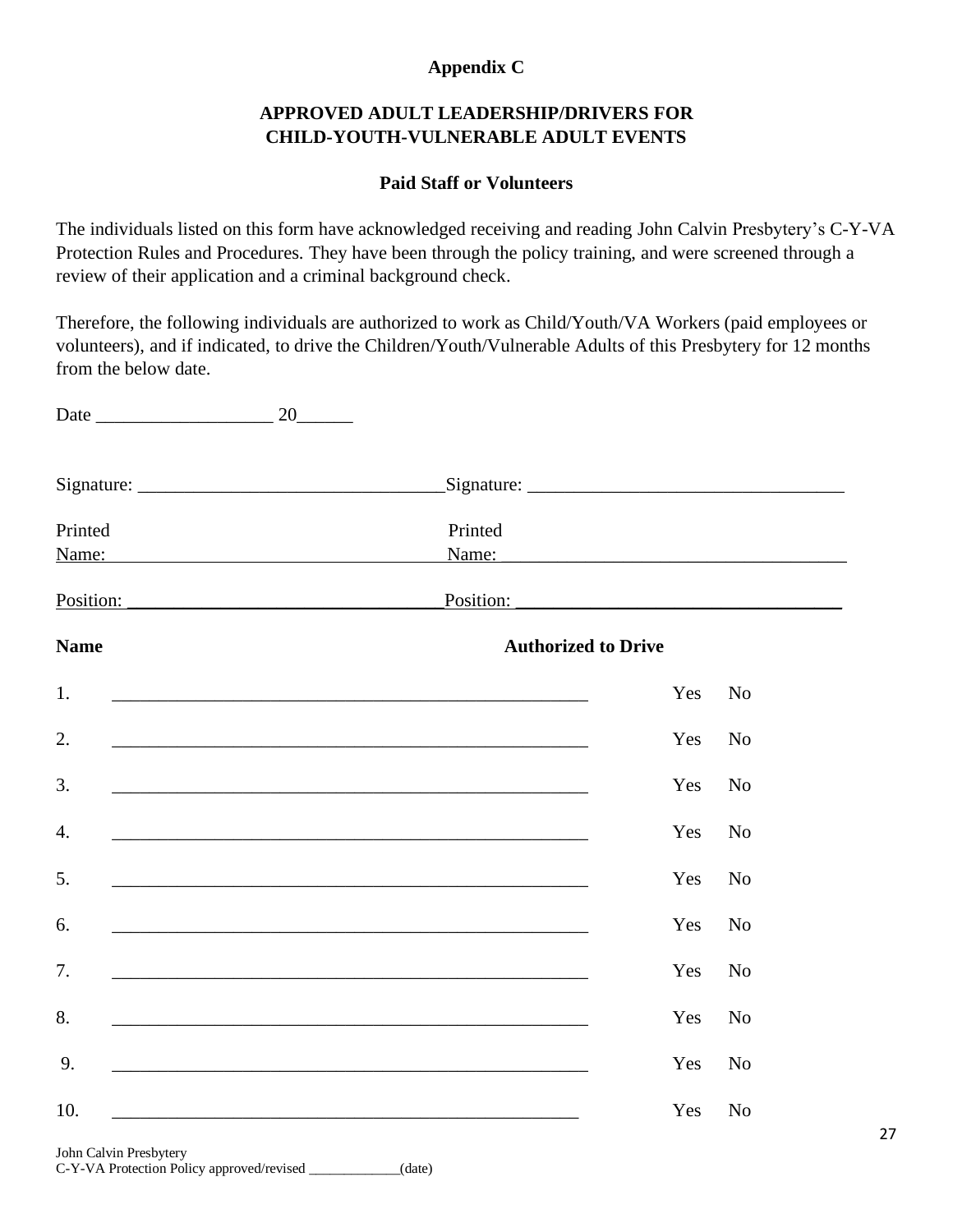#### **Appendix D**

#### **PERMISSION SLIP AND MEDICAL RELEASE FORM FOR CHILD-YOUTH-VULNERABLE ADULTS**

|                                                                                                                                                                                                                                                   | has my permission to go with John Calvin Presbytery to |           |               |
|---------------------------------------------------------------------------------------------------------------------------------------------------------------------------------------------------------------------------------------------------|--------------------------------------------------------|-----------|---------------|
| Name                                                                                                                                                                                                                                              |                                                        |           |               |
|                                                                                                                                                                                                                                                   |                                                        |           | $\mathbf{on}$ |
| Destination                                                                                                                                                                                                                                       |                                                        | Date      |               |
| I understand that transportation will be provided John Calvin Presbytery in vehicles driven by approved Adult<br>drivers.                                                                                                                         |                                                        |           |               |
| In the event of an emergency, I give permission for the Child/Youth/Vulnerable Adult Workers to secure<br>necessary medical treatment for my Child/Youth/Vulnerable Adult by qualified and licensed medical personnel.                            |                                                        |           |               |
| I understand that efforts will be made to contact me at the numbers below before any medical procedure is<br>this event from all liability, actual or potential, which may arise from accidental injury to my Child /Youth /<br>Vulnerable Adult. |                                                        |           |               |
| Parent or Guardian<br><u>Example 2014</u>                                                                                                                                                                                                         |                                                        |           |               |
| <b>Printed Name</b>                                                                                                                                                                                                                               |                                                        | Signature |               |
|                                                                                                                                                                                                                                                   |                                                        |           |               |
| <b>Medical Information:</b><br>What medication(s) is your Child/Youth/VA currently taking that chaperones need to be aware of?                                                                                                                    |                                                        |           |               |
| If there are any regular dosing instructions, please describe them below:                                                                                                                                                                         |                                                        |           |               |
| What allergies does your Child/Youth/VA have that chaperones need to be aware of (food, medications,                                                                                                                                              |                                                        |           |               |
| Date of last Tetanus shot/booster:                                                                                                                                                                                                                |                                                        |           |               |
| Is there anything else we should know about your Child/Youth/VA to provide assistance in the event of an                                                                                                                                          |                                                        |           |               |
| <b>Insurance Information:</b>                                                                                                                                                                                                                     |                                                        |           |               |
| Telephone Number: Policy Number: __________________Group Number: ________________                                                                                                                                                                 |                                                        |           |               |
| <b>Physician Information:</b>                                                                                                                                                                                                                     |                                                        |           |               |
|                                                                                                                                                                                                                                                   |                                                        |           |               |
| Physician Contact Information: Contact Information:                                                                                                                                                                                               |                                                        |           |               |
|                                                                                                                                                                                                                                                   |                                                        |           |               |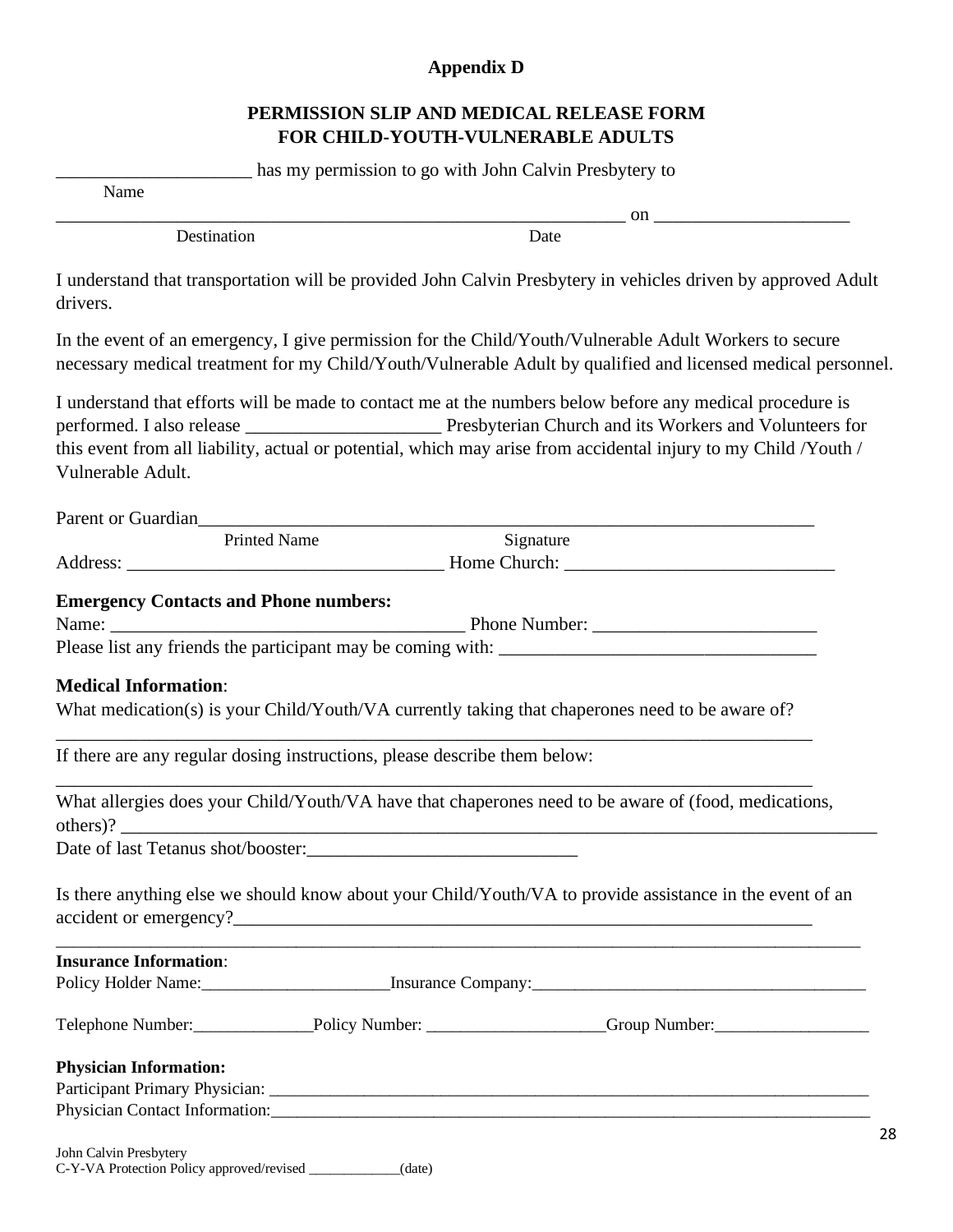### **Appendix E**

### **INCIDENT REPORT FORM FOR JOHN CALVIN PRESBYTERY**

| *VA refers to Vulnerable Adult                                |                                                                                                                |
|---------------------------------------------------------------|----------------------------------------------------------------------------------------------------------------|
|                                                               |                                                                                                                |
|                                                               |                                                                                                                |
|                                                               |                                                                                                                |
|                                                               |                                                                                                                |
|                                                               |                                                                                                                |
|                                                               |                                                                                                                |
| Quote the Child/Youth/VA's first words verbatim:              |                                                                                                                |
| Briefly describe the child/Youth/VA's demeanor or appearance: |                                                                                                                |
| Briefly describe what happened:                               |                                                                                                                |
| What action did you take?                                     |                                                                                                                |
|                                                               |                                                                                                                |
|                                                               | Injury requires physician visit? Yes_____ No_____ Name of Physician/Hospital: ________________________________ |
|                                                               | Phone Number ______________________________What medical attention was desired or required? ___________________ |
| Names of Witnesses:                                           | Signatures of Witnesses (if Possible):                                                                         |
|                                                               |                                                                                                                |
|                                                               |                                                                                                                |
|                                                               | Signature of Staff Member Making this Report: _______________________________Date: _________________           |
|                                                               |                                                                                                                |
| John Calvin Presbytery                                        |                                                                                                                |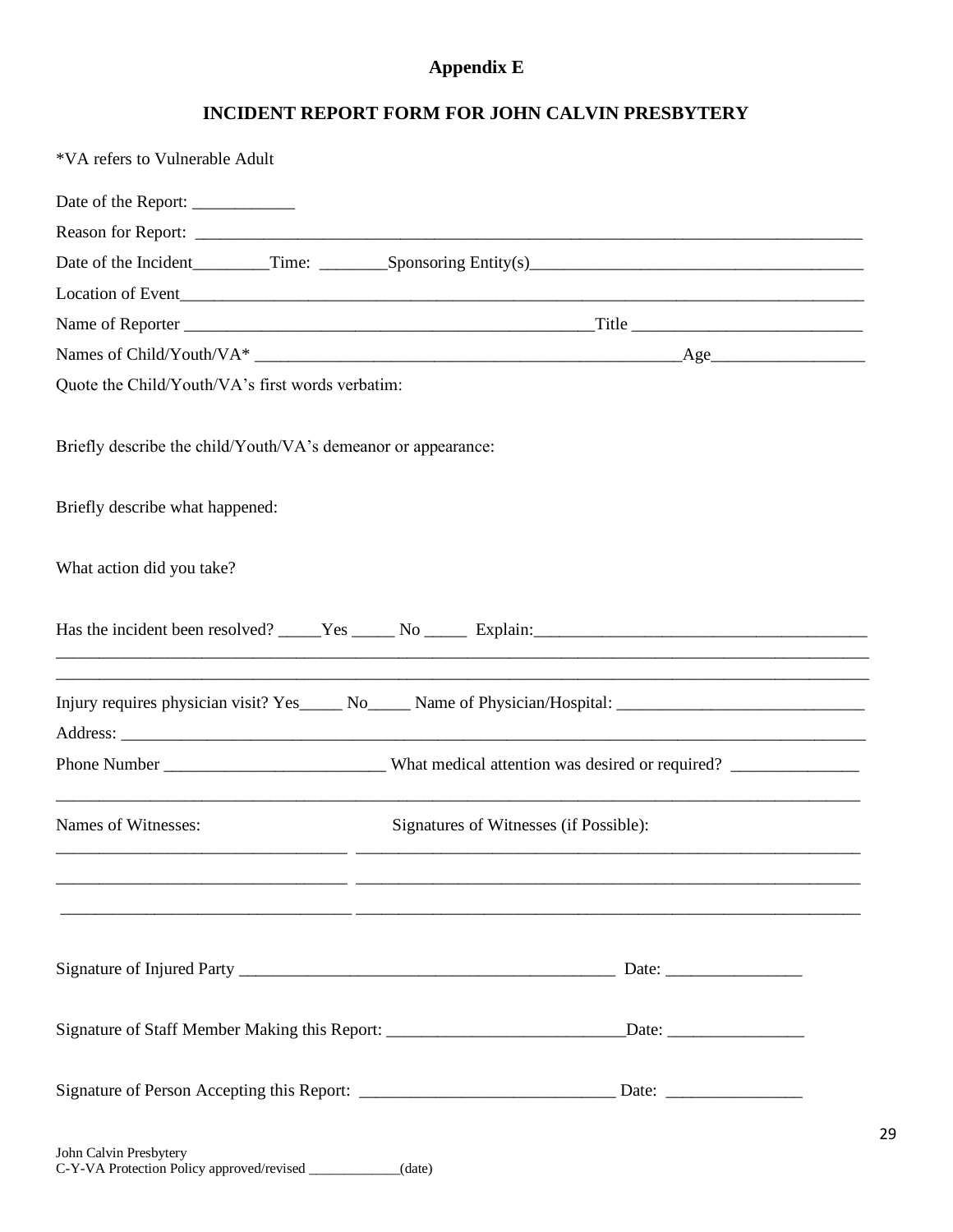#### **Appendix F Mandated Reporting for Kansas and Missouri**

John Calvin Presbytery affirms that all children, youth, and vulnerable adults have the right to live in safety. Therefore, the Presbytery is determined to provide an environment in which these persons are safe from neglect or abuse.

Under the law in both Missouri and Kansas, anyone who is entrusted with responsibility or oversight of children, youth, or vulnerable adults is required to place a governmental report to the appropriate state agency if they **have reasonable cause to suspect** that one of these persons:

- was subjected to abuse by staff or other participants.
- was subjected to conditions and circumstances which would reasonably result in abuse.
- has disclosed that prior abuse happened.

A report shall be made immediately to the respective state agency as detailed below. Staff/volunteers are not to undertake any investigation nor ask leading questions in advance of making this report. (Report does not have to prove abuse/neglect; the call enables the appropriate authorities to take the next steps.)

No other procedure, such as informing a staff person or supervisor, takes the place of this reporting. Reports may not be made anonymously but confidentiality is maintained. No person making such a report shall be subject to any adverse effects of any kind, from any source. Failure to report is criminal and also exposes the Presbytery to civil liability claims.

All volunteers are encouraged to learn more about Mandated Reporting by going to [http://protectmokids.com](http://protectmokids.com/) as well as both websites listed below.

In Missouri: In Kansas

<http://dss.mo.gov/cd/can.htm>[www.dcf.ks.gov](http://www.dcf.ks.gov/)

Reporting for children Reporting for both children and adults Hotline 800-392-3738 or Hotline 800-922-5330 select Report Abuse, then Mandated Reporter

Reporting for vulnerable adults: Hotline 800-392-210 or <http://health.mo.gov/safety/abuse>

#### **Contents of a Report of Abuse/Neglect**

A person who reports suspected maltreatment will be asked to supply as much of the following information as possible. (In making a report, don't make assumptions regarding answers; do not offer guesses. It is always appropriate to say, "I don't know.")

- :
- 1. The client's name, age, sex, ethnic background, and permanent address.
- 2. The client's present condition and the possible need for emergency action.
- 3. The client's present location and the location where reported incidents occurred.
- 4. The name of parents, guardians, or other persons who are responsible for the client's care if different from the permanent address of the client.
- 5. The name and address of the person or persons who are alleged to be responsible for the abuse or neglect.
- 6. For children: names, ages, sex, and present location of siblings.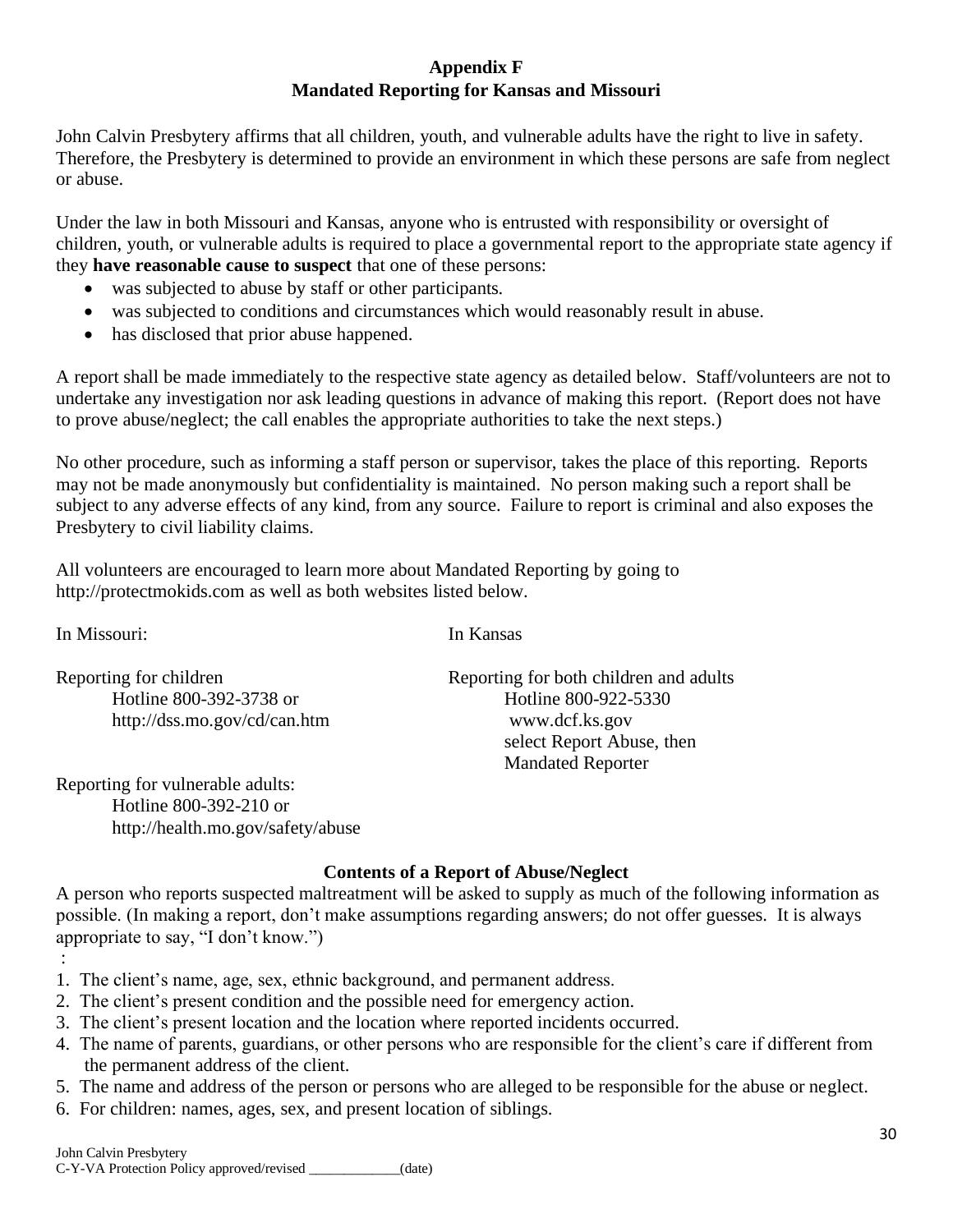- 7. The names, ages, sex, and relationship of all persons in the client's home.
- 8. The nature and extent of the suspected abuse or neglect.
- 9. Any other evidence of alleged maltreatment.
- 10.The reason or reasons for suspecting abuse or neglect, including the physical or emotional condition of the client.
- 11.Any other relevant statements made by parents, client, or significant others.
- 12.Any available information about previous injuries the client has sustained.
- 13.Any actions taken by the reporting source or others.
- 14.The reporter's name, phone number, and address.
- 15.The relationship of the reporter to the client or their family.
- 16.Any other information the reporter believes may be helpful.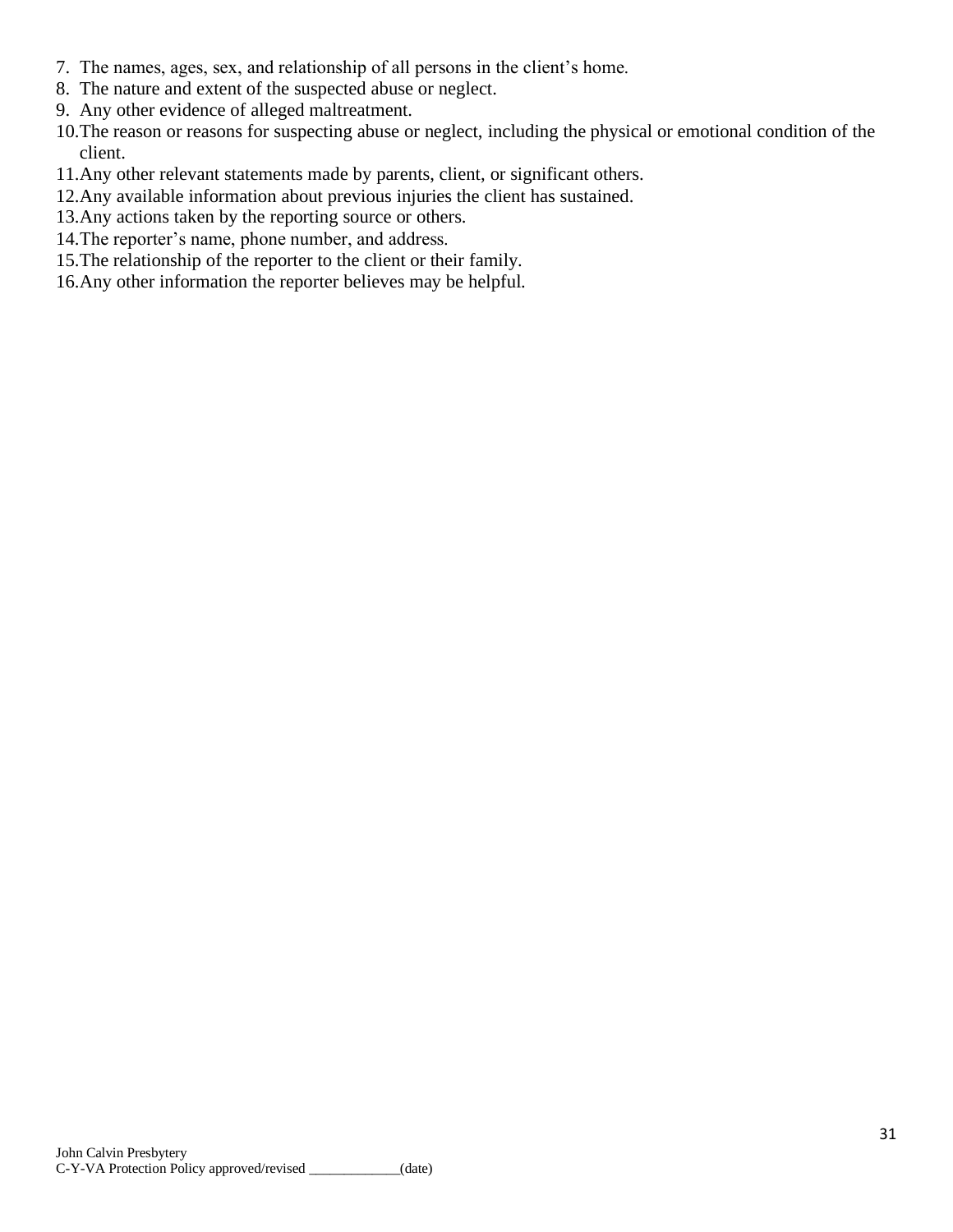#### **Appendix G**

#### **Possible Signs and Indicators of Child, Youth, and Vulnerable Adult Abuse**

#### **Indicators of Child Abuse**

Children and Vulnerable Adults often will not tell anyone about it. Therefore, it's important to observe and recognize signs of possible abuse.

#### \*VA refers to Vulnerable Adults

#### **1. Possible Signs of Physical Abuse**

- Hostile and aggressive behavior toward others
- Fearfulness of parents and/or other adults.
- Destructive behavior toward self, others, and/or property
- Inexplicable fractures or bruises, inappropriate for Child/Youth/\*VA's developmental stage
- Burns, facial injuries, pattern of repetitious bruises

#### **2. Possible Signs of Emotional Abuse**

- Exhibits severe depression and/or withdrawal
- Exhibits severe lack of self-esteem
- Failure to thrive
- Threatens or attempts suicide
- Speech and/or eating disorders
- Goes to extremes to seek Adult approval
- Extreme passive/aggressive behavior patterns

#### **3. Possible Signs of Neglect**

- Failure to thrive
- Pattern of inappropriate dress for climate
- Begs or steals food; chronic hunger
- Depression
- Untreated medical conditions
- Poor hygiene

#### **4. Possible Signs of Sexual Abuse**

- Unusually advanced sexual knowledge and/or behavior for age and developmental stage
- Depression cries often for no apparent reason
- Promiscuous behavior
- Runs away from home and refuses to return
- Difficulty walking or sitting.
- Bruised/bleeding in vaginal or anal areas
- Exhibits frequent headaches, stomach aches, extreme fatigue
- Sexually transmitted diseases

(Melton, 2008)

In addition to these, Children and VAs who have been sexually abused at church may exhibit some of the following:

- Unusual nervousness or anxiety about being left in the nursery or Sunday School class
- Reluctance to participate in church activities that were previously enthusiastically approached
- Comments such as "I don't want to be alone with \_\_\_\_\_\_\_" in reference to a childcare worker or Sunday school teacher
- Nightmares including Childcare worker or teacher as a frightening character
- Unexplained hostility toward a Childcare worker or teacher.

#### **5. Possible Signs of Ritual Abuse**

- Disruptions of memory or consciousness
- Unexplained mistrust and mood swings
- Flashbacks
- Eating Disorders
- Fear of the dark, especially at sundown or a full moon
- Agitation or despair that seems to occur in cycles
- Fear of ministers, priests, or others wearing robes or uniforms
- Nightmares or sleep disorders
- Any of the symptoms of sexual abuse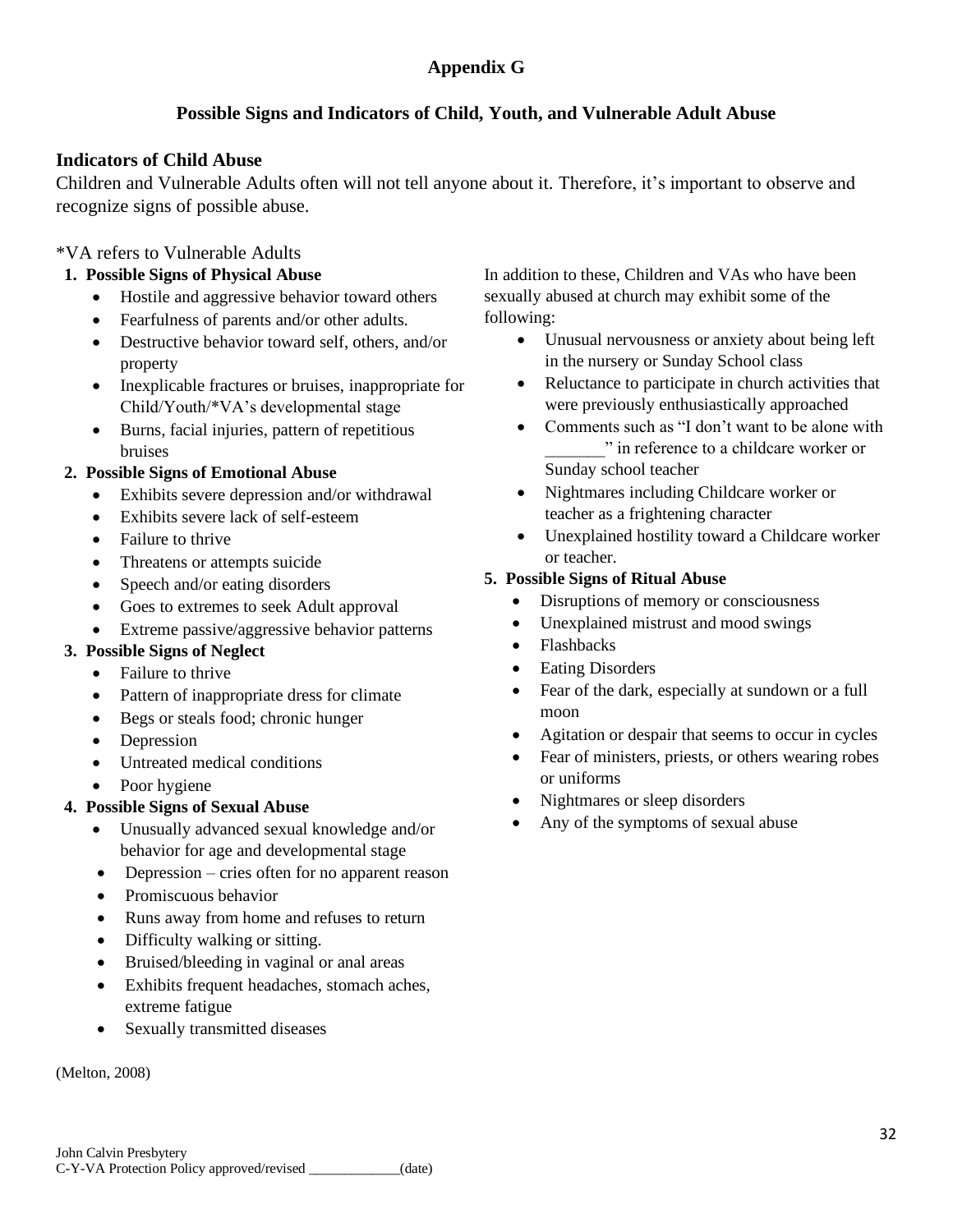#### **Indicators of Youth Abuse**

Teens suffering abuse often will not tell anyone about it. Therefore, it's important to be able to be observant, listen carefully, and recognize signs of possible abuse.

#### \*VA refers to Vulnerable Adults

#### **1. Possible Signs of Physical Abuse**

- Hostile and aggressive behavior toward others
- Fearfulness of parents and/or other adults.
- Destructive behavior toward self, others, and/or property.
- Burns, facial injuries, pattern of repetitious bruises

#### **2. Possible Signs of Emotional Abuse**

- Exhibits severe depression and/or withdrawal
- Exhibits severe lack of self-esteem
- Threatens or attempts suicide
- Eating and/or speech disorders
- Goes to extremes to seek adult approval
- Extreme passive/aggressive behavior patterns

#### **3. Possible Signs of Neglect**

- Pattern of inappropriate dress for climate
- Begs or steals food; chronic hunger
- Depression
- Untreated medical conditions
- Poor hygiene

#### **4. Possible Signs of Sexual Abuse**

- Unusually advanced sexual knowledge and/or behavior for their age and developmental state
- Depression cries often for no apparent reason
- Promiscuous behavior
- Runs away from home and refuses to return
- Difficulty walking or sitting
- Bruised/bleeding in vaginal or anal areas
- Exhibits frequent headaches, stomach aches, extreme fatigue
- Sexually transmitted diseases

In addition to these, Youth and VA who have been sexually abused at church may exhibit some of the following:

- Unusual nervousness or anxiety about being left in the nursery or Sunday School class alone
- Reluctance to participate in church activities that were previously enthusiastically approached
- Comments such as "I don't want to be alone with " in reference to a Sunday school teacher or Youth group leader
- Nightmares including a Youth group Adult leader or Sunday school teacher as a frightening character
- Unexplained hostility toward a Youth group Adult leader or teacher.

#### **5. Possible Signs of Ritual Abuse**

- Disruptions of memory or consciousness
- Unexplained mistrust and mood swings
- Flashbacks
- Eating Disorders
- Fear of the dark, especially at sundown or a full moon
- Agitation or despair that seems to occur in cycles
- Fear of ministers, priests, or others wearing robes or uniforms
- Nightmares or sleep disorders
- Any of the symptoms of sexual abuse

This material, with additional description of the scope of possible abuse, may be found on pages 36-38 and 66- 67 of Safe Sanctuaries: Reducing the Risk of Abuse in the Church for Children and Youth by Joy Thornburg Melton, published by Discipleship Resources (2008)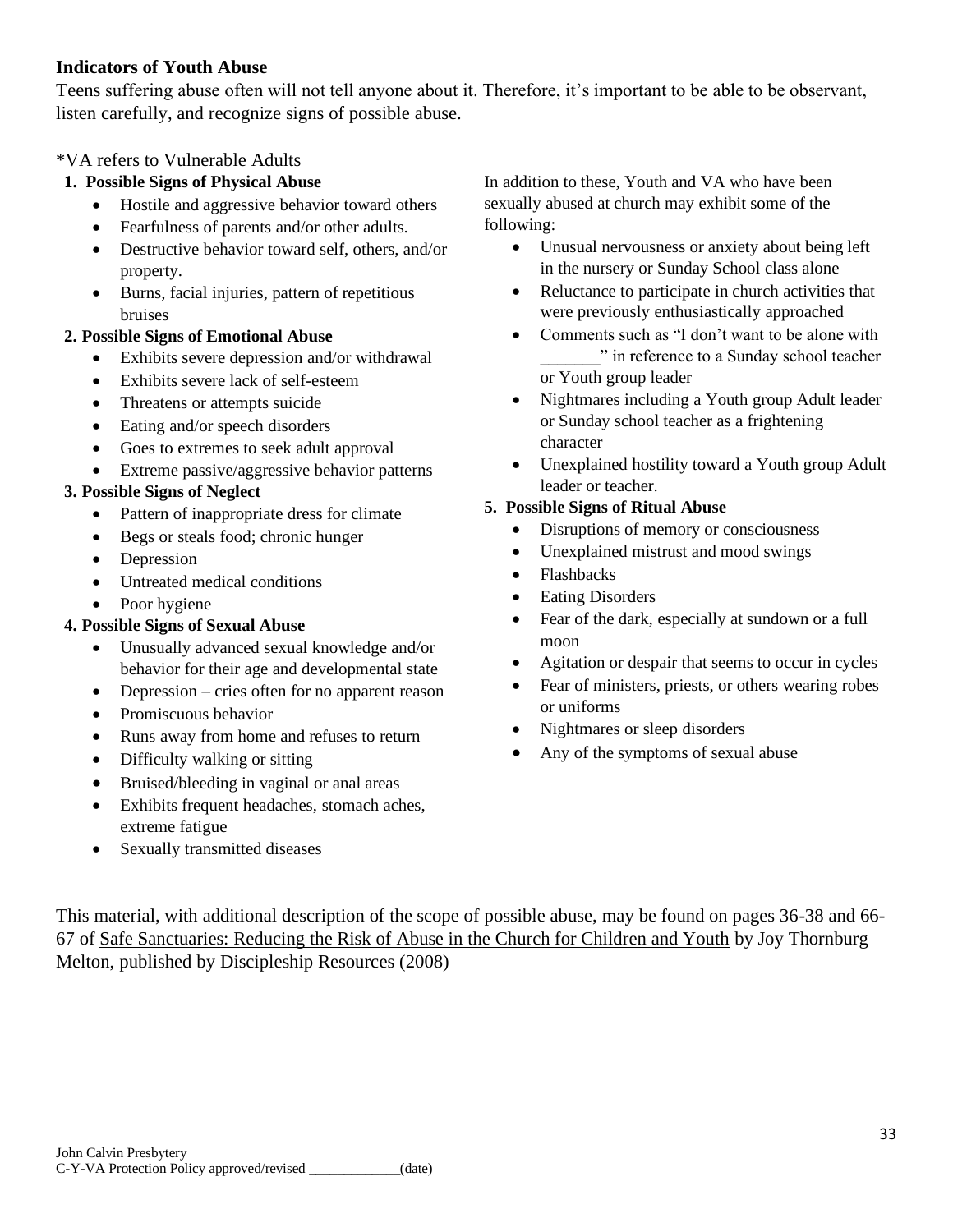# **Appendix H**

# **CODE OF CONDUCT**

### **A Resource for Training C-Y-VA Workers and Volunteers**

This Code of Conduct defines individual responsibilities as clergy, leaders, employees or volunteers to meet the expectations of John Calvin Presbytery with respect to behavior or conduct in the service of their ministries, especially those which serve Children, Youth, and Vulnerable Adults.

#### **General Requirements**

Each person subject to this Code shall:

- **1.** Act as a team member in fulfilling ministry objectives
- **2.** Treat Children, Youth and Vulnerable Adults with respect, and fairly without regard to race, age, gender, sexual orientation or religion
- **3.** Practice those behaviors we regard as necessary and positive as well as to refrain from those behaviors which have been defined as prohibited.

#### **General Prohibitions**

The following behaviors are prohibited at all times:

- **1.** Displaying affection toward a Child/Youth/VA in privacy.
- **2.** Using profanity or telling off-color jokes.
- **3.** Discussing any sexual encounters with or around C-Y-VAs or in any way involving C-Y-VAs in the worker's personal problems or issues.
- **4.** Dating or become romantically involved with C-Y-VAs.
- **5.** Using or being under the influence of alcohol or illegal drugs in the presence of Children/Youth/VAs.
- **6.** Possessing sexually oriented materials, including printed or online pornography, on John Calvin Presbytery property, or other property being utilized for a Presbytery event.
- **7.** Having secrets with Children/Youth/VA.
- **8.** Staring at or commenting on C-Y-VA's bodies.
- **9.** Engaging in inappropriate or unapproved electronic communication with C-Y-VAs.
- **10.** Working one-on-one with C-Y-VAs in a private setting or in any setting intended to thwart adherence to the Two-Adult Rule.
- **11.** Abusing C-Y-VAs in anyway including (but not limited to) the following:
	- **a**. Physical abuse: hit, spank, shake, slap, unnecessarily restrain
	- **b.** Verbal abuse: degrade, threaten, curse
	- **c.** Sexual abuse: inappropriately touch, expose oneself, or engage in sexually oriented conversations
	- **d**. Mental abuse: shame, humiliate, act cruelly
	- **e**. Neglect: withhold food, water, shelter
	- **f.** Permit C-Y-VAs to engage in the following: Hazing, bullying, derogatory name-calling, games of Truth or Dare, ridicule, humiliation, or sexual activity
- **12.** Manipulating or exploiting a "Vulnerable Adult" in any way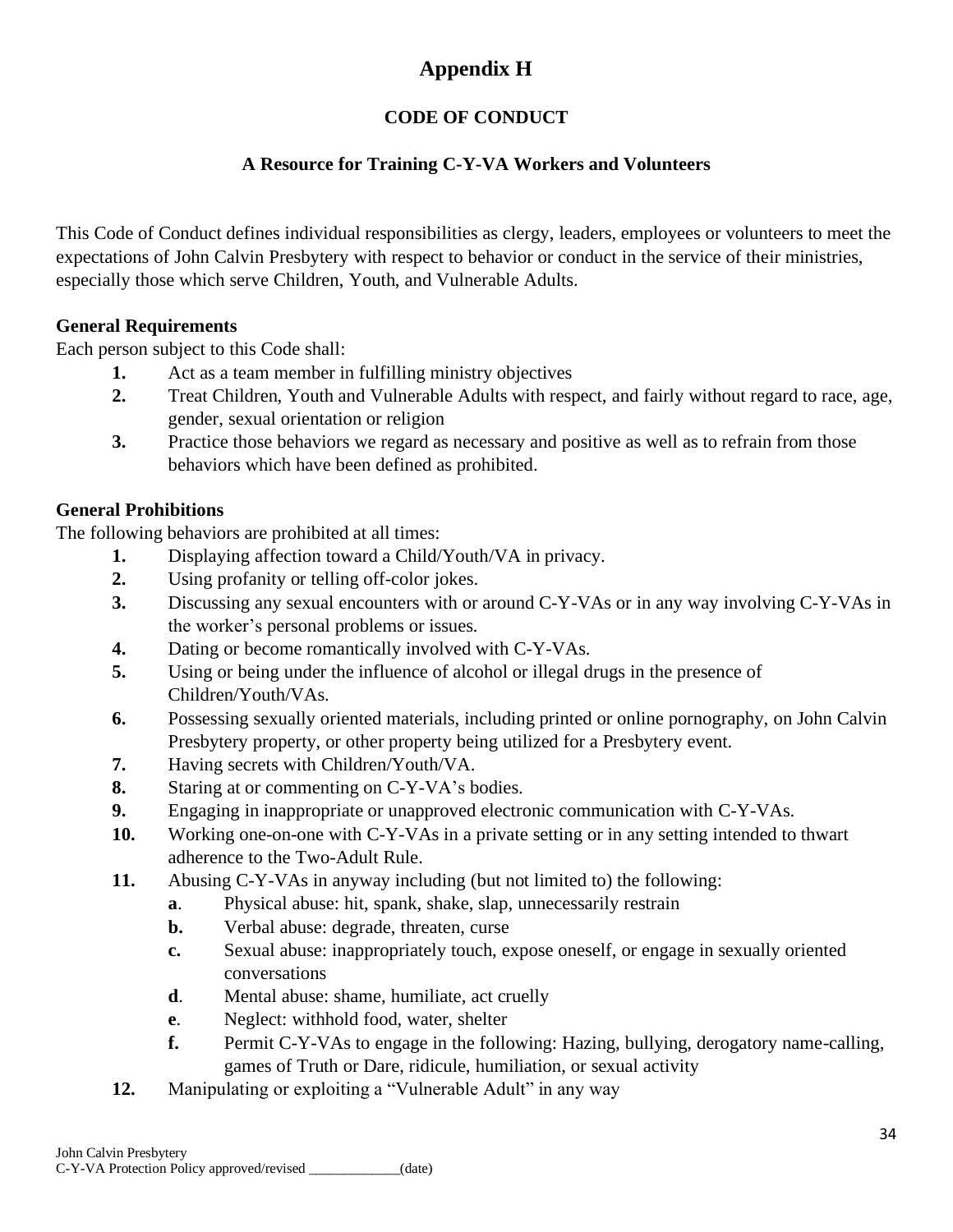#### **Specific Interaction Standards**

Care should be taken to follow the Two- Adult Rule: Even if two Adults are in the vicinity of an activity, as often as possible include at least two Adults in any small groups formed for activities, and where possible, at least one Adult of each gender. One Adult should not be left alone one on one with a Child/Youth/VA. If it is not possible to have two Adults within the same room or immediate space, there shall be a Floater Adult in the vicinity who is able to freely check on activities.

When a "roving" Adult is not immediately available, other precautions shall be taken, including

- **i**. ensuring the door to the room in which a C-Y-VA is present remains open,
- **ii.** ensuring additional Children are present so that no Child is alone with just one Adult, and
- **iii.** ensuring the period during which two Adults are not present (or one Adult and a Floater Adult) is temporary and not predictable or routine.

Each Child/Youth/VA Worker of this Presbytery shall conduct him/herself in a manner that reflects an understanding of the prevailing interest in protecting Children, Youth and Vulnerable Adults.

The standards articulated below serve two purposes:

- 1. To protect Children, Youth and Vulnerable Adults from abuse or grooming for abuse elsewhere; and
- 2. To protect/prevent staff and/or leadership from engaging in patterns of behavior that may be construed as abusive or predatory.

**1. Approval and Affection** – In providing approval or affection, the following guidelines apply:

- Side Hugs
- Shoulder-to-shoulder or "temple hugs"
- Pats on the shoulder or back
- Handshakes
- High-fives and hand slapping
- Verbal praise
- Pats on the head when culturally appropriate
- Touching hands, shoulders, and arms
- Arms around shoulders
- Holding hands (with young children and perhaps VAs in escorting situations)

These may be inappropriate if unwanted by the Child or the employee or volunteer.

#### **Appropriate Physical Interactions Inappropriate Physical Interactions**

- Full-frontal hugs
- Kisses
- Showing affection in isolated area
- Lap sitting
- Wrestling, piggyback rides, or tickling
- Allowing a Child, Youth, or VA to cling to Worker's leg
- Any type of massage given by or to a Child/Youth/VA
- Any form of affection that is unwanted by the Child/Youth/VA or Worker
- Compliments relating to physique or body development
- Touching bottom, chest, or genital areas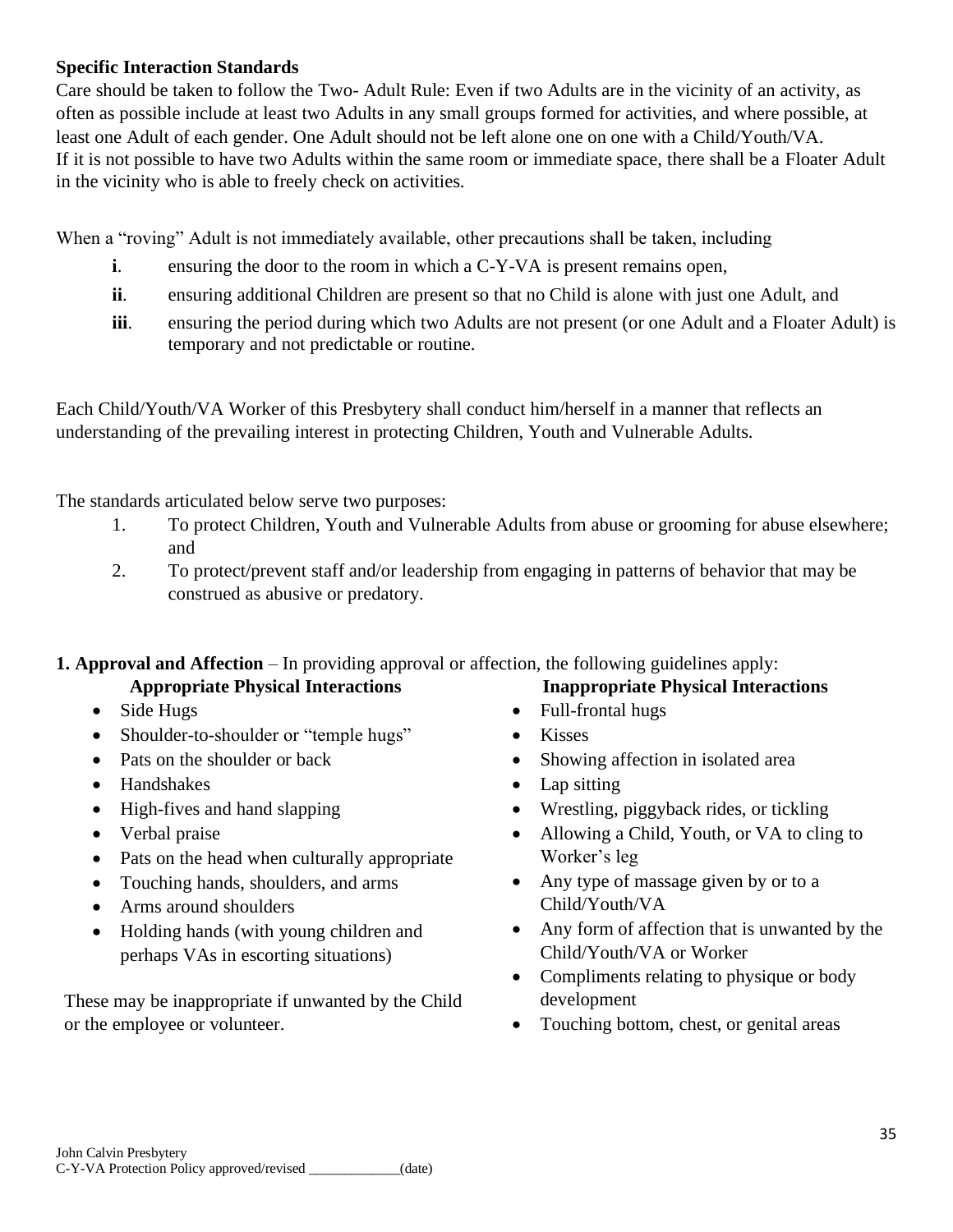**2. Verbal Interactions** – The manner of speaking with C-Y-VAs establishes respect. The following guidelines apply:

- Positive reinforcement
- Appropriate jokes
- Encouragement
- Praise

#### **Appropriate Verbal Interactions Inappropriate Verbal Interactions**

- Name-calling
- Discussing sexual encounters or in any way involving C-Y-VAs in the personal problems or issues of employees and volunteers
- Secrets
- Cursing
- Off-color or sexual jokes
- Shaming, belittling, derogatory remarks
- Harsh language that may frighten, threaten or humiliate C-Y-VAs
- Derogatory remarks about them or their families

**3. Out of Program Contact** –Recognizing that roles of authority continue beyond the boundaries of the Presbytery or during a specific planned event, and knowing that off-site contacts may be unavoidable, the following forms of contact are considered appropriate and inappropriate:

- Taking groups of C-Y-VAs on an outing
- Attending sporting activities with groups of C-Y-VAs
- Attending functions at a Children/Youth/VA's home with parents present

#### **Appropriate Out-of-Program Contact Inappropriate Out-of-Program Contact**

- Taking C-Y-VAs on an outing without the parents' consent
- Visiting C-Y-VAs in their home without a parent present
- Entertaining C-Y-VAs in the Worker's home without parent permission and another Worker
- A lone Child/Youth/VA spending the night with a Worker.

**4. One-on-One Interactions** – Because most abuse occurs when an Adult is alone with a Child/Youth/VA, private one-on-one meetings with a Child/Youth/VA are prohibited unless the following guidelines are followed:

- **a.** When meeting one-on-one with a C-Y-VA, always do so in a public place in full view of others.
- **b**. Avoid physical affection that can be misinterpreted. Limit affection to pats on the shoulder, high fives, and handshakes.
- **c.** If meeting in a room or office, leave the door open or move to an area that can be easily observed by others passing by.
- **d.** Inform other employees and volunteers that you are alone with a C-Y-VA and ask them to randomly drop in. (Ask to be supervised.)
- **e**. Document and immediately report any unusual incidents, including disclosures of abuse or maltreatment, behavior problems and how they were handled, injuries, or any interactions that might be misinterpreted.

To the extent any of these guidelines may appear to be in conflict, the spirit of them is that one shall seek to be under the supervision of others while meeting privately with a C-Y-VA.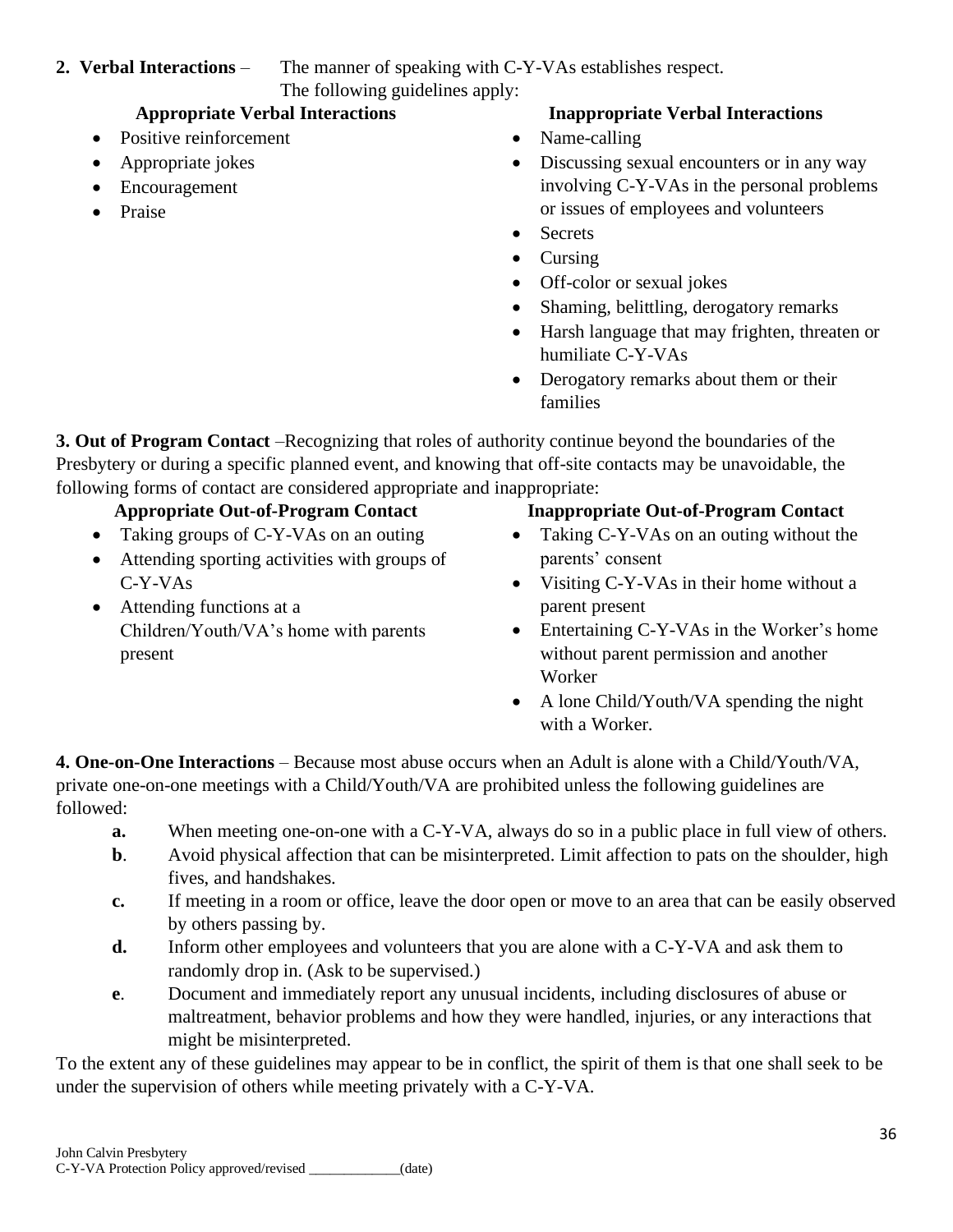**6. Guidelines for Discipling Children/Youth/Vulnerable Adults** – Sometimes Children, Youth and Vulnerable Adults require instruction and some form of discipline regarding their own behavior. However, all such instruction and action should be constructive and done in a loving manner that keeps their safety and best interest in mind. The following guidelines should be followed in the implementation of any discipline for Children, Youth or Vulnerable Adults:

- **a**. Consult with the caretakers of Vulnerable Adults in order to develop an appropriate plan.
- **b.** Remind C-Y-VAs of proper group behavior and group guidelines. Expectations should be made very clear.
- **c**. All discipline should be assertive and positive and done in love. Immediate praise and recognition for positive actions are effective ways to encourage more of the same. It is often more effective to reward good behavior than to punish bad behavior.
- **d.** The practice of "redirecting" is the preferred method of correcting unwanted behavior. A Child, Youth or Vulnerable Adult may be moved to a different situation or area. Separate the Child-Youth-VA from others if he/she is having difficulty making good choices. When the C-Y-VA is settled, have him/her rejoin the group.
- **e.** In the event of chronic, unwanted behaviors, the Group or Program Leader should be contacted.
- **f.** Inappropriate discipline includes but is not limited to: corporeal punishment of any kind, derogatory sarcasm, put downs or any kind of verbal attack including yelling or screaming at a C-Y-VA.

# **7. Social Media Use for C-Y-VA Workers and Volunteers**

Social networking is integrated into everyday life. Electronic tools aid us in communication, relationships, and information sharing in ways that were never before conceived as possible. The use of social media and networking can blur lines between work, personal life, and church relationships (Melton, 2014, p. 95).

These guidelines will be followed by all C-Y-VA Workers and Volunteers when using social media:

- **a**. Recognize and respect that your behaviors and actions online are also a reflection of how other Christians and people associated with this Presbytery may be portrayed.
- **b.** Recognize that all your posted words, images, and links are reflections on you individually, as a disciple of Jesus Christ, and as an employee or volunteer of the Presbytery.
- **c.** Obey the laws governing defamation, discrimination, harassment, and copyright and fair use of proprietary or confidential information.
- **d**. Work within your assigned ministry to establish appropriate boundaries especially as related to building relationships online with children, youth, vulnerable adults, parents, and other constituents of the Presbytery.
- **e.** Be very careful not to hinder or cause harm to the staff, pastors, members, or ministries of the Presbytery.
- **f.** Speak respectfully in your online posts and communications of and to all persons; and refrain from negative or disrespectful posts as well as posts on objectionable or inflammatory topics.
- **g**. Respect confidentiality and personal privacy. In the event you receive confidential or private information regarding a person or family involved with this Presbytery, do not disseminate that information without receiving direct, express consent and permission to do so.
- **h.** Respect differences, appreciate diversity of opinions, and speak and conduct yourself in a faithful and ethical manner at all times.
- **i.** Remember that everything you post online is discoverable and can be seen and shared for a very long time.
- **j.** Seek advice from your ministry team or other trusted leaders before posting anything if you have any doubt about the reasonableness of the post.
- **k**. Regularly monitor the amount of time you spend on social media, the ways in which you are utilizing social media, and its effect on your work or volunteer ministry and service in Christ's name.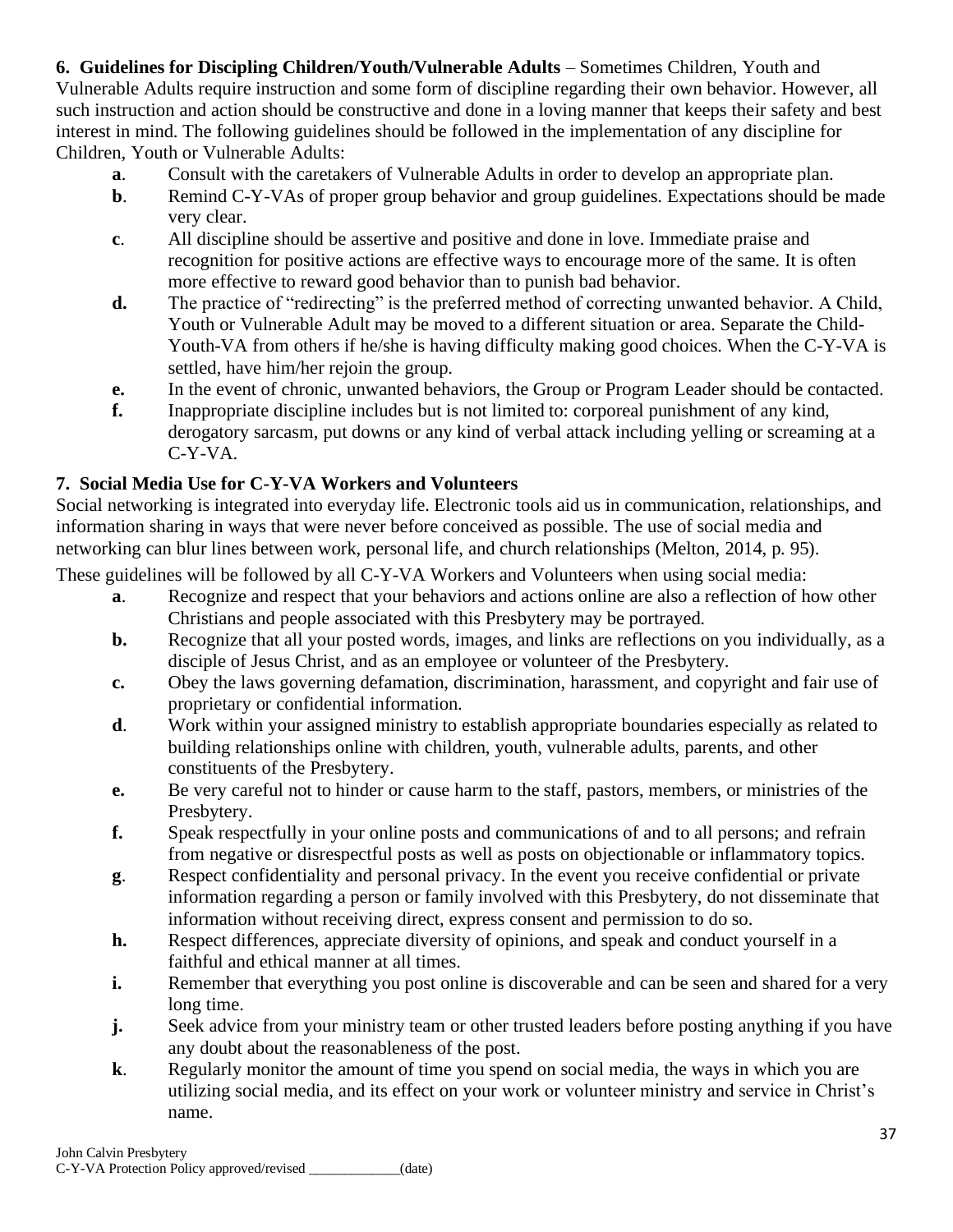# **Appendix I**

# **C-Y-VA WORKER AND VOLUNTEER COVENANT**

The following Covenant (or one similar hereto) should be signed by every volunteer, staff employee, or other person who may serve, in whole or in part, in the capacity of a Child/Youth/VA Worker prior to their being engaged in that capacity by John Calvin Presbytery.

As a C-Y-VA Worker, employed or volunteer, I understand that I am responsible for knowing and understanding the policies, rules and procedures of John Calvin Presbytery that have been adopted for the purpose of protecting C-Y-VAs whenever they are present at Presbytery events or under the oversight of church leaders, even if events are hosted by other entities. I understand that I am responsible, to the fullest extent applicable, of governing my interaction with such C-Y-VAs outside of this Presbytery's events and activities in the interest of protecting their welfare.

Accordingly, I covenant to attend all required training aimed at learning about and understanding the application of John Calvin Presbytery's C-Y-VA Protection Policy and Procedures.

As a C-Y-VA Worker, employed or volunteer, I understand that my own conduct, words and actions are expected to be compliant with the Presbytery's policies and rules during on-site, off-site, and virtual/electronic events / activities during which I may be present, as well as during any other interactions I may have with C-Y-VAs and even during any interactions and communications I may have outside of the presence or immediate knowledge of such C-Y-VAs if those interactions or communications may become known to them, directly or indirectly. I understand that any indiscretion by myself or by others could be embarrassing or uncomfortable to a C-Y-VA and others.

Accordingly, I covenant to endeavor to follow John Calvin Presbytery's C-Y-VA Protection Policy and Procedures pertaining to the protection of children, youth, and vulnerable adults and to take appropriate measures to ensure that any conduct or communication not intended to be known to those C-Y-VAs, either directly or indirectly such as by word of mouth through others, is performed with utmost discretion and caution to prevent even unintended knowledge.

As a C-Y-VA Worker, employed or volunteer, I understand that persons in my position are expected to be role models, and that my words and actions should be always an example of law-abiding, respectful, positive and appropriate behavior for the C-Y-VAs I may encounter as well as for other Child/Youth/VA Workers and others with whom I may be interacting.

Accordingly, I covenant to comply with all laws (e.g., those restricting possession or use of alcohol, tobacco or controlled substances), to treat others with respect and compassion, to avoid foul or inappropriate language, and to otherwise ensure that my behavior is consistent with the highest expectations of conduct for a leader of C-Y-VAs and of representatives of the Presbytery.

I understand that any failure on my part in abiding by this Covenant may result in my being dismissed from my position and potentially other disciplinary actions.

Accordingly, I accept the responsibility of keeping this Covenant.

Signature \_\_\_\_\_\_\_\_\_\_\_\_\_\_\_\_\_\_\_\_\_\_\_\_\_\_\_\_\_ Printed Name: \_\_\_\_\_\_\_\_\_\_\_\_\_\_\_\_\_\_\_\_\_\_\_\_\_\_\_\_\_\_\_\_\_\_\_\_\_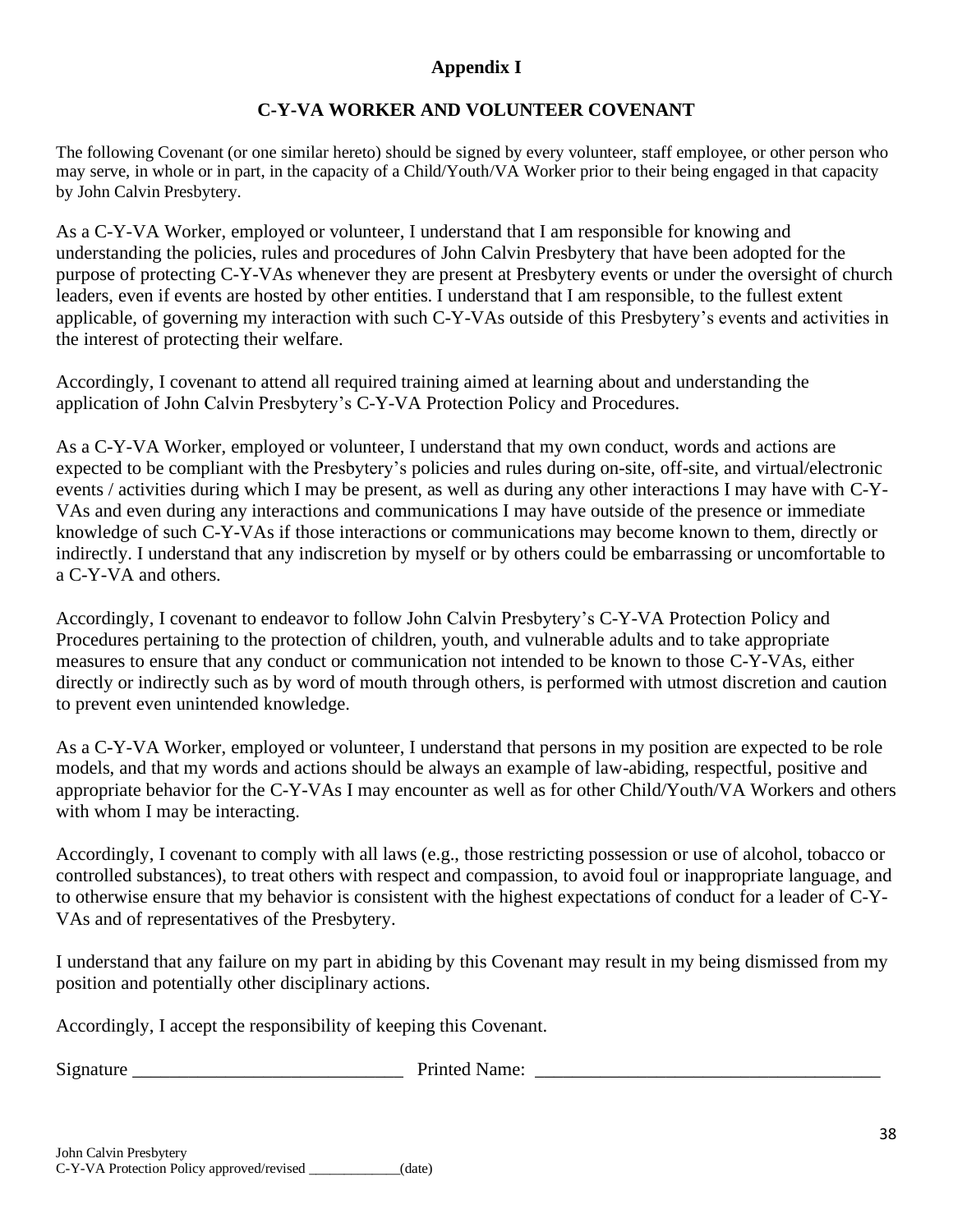# **Appendix J**

# **CHILD/YOUTH/VULNERABLE ADULT CODE OF CONDUCT AND PLEDGE**

## **Purpose for the code of conduct:**

- To support a safe and enjoyable environment for all members of our youth activities.
- To provide clear and explicit expectations for social behaviors in all Youth activity settings.
- Provide leaders, students, and staff with appropriate actions that address student behaviors. Parents, guardians and caregivers who have any questions or concerns are encouraged to contact

\_\_\_\_\_\_\_\_\_\_\_\_\_\_\_\_\_\_\_\_\_\_\_\_\_\_\_\_\_\_\_\_..

### **Behavioral Expectations**:

# **A. Be responsible…**

- **1.** Clean up after yourself before going home.
- **2.** Everyone present at youth activity is expected to participate in planned activities.
- **3.** All cell phones/iPods/electronic devices should be turned off during all activities unless otherwise stated. Phones may be taken up and given back at the end of the activity.

# **B. Be safe…**

- **1.** At no time should a youth wander off or leave the group without adult supervision or prior permission.
- **2.** At no time shall a youth enter the classroom without a youth leader present.
- **3.** If the youth classroom door is closed students are to wait outside.

# **C. Be respectful…**

- **1.** Raise your hand to speak in class. Do not interrupt others.
- 2. Always treat fellow youth, visitors, leaders, and any guest speakers and musicians with dignity and respect.
- 3. All perspectives are to be listened to carefully and responded to in a courteous fashion. At no time should derogatory comments be made about anyone or her/his opinions.
- 4. Verbal and physical harassment of any kind will not be tolerated. This may take many forms and can be physical, verbal or written. Words and actions matter…we follow the Golden Rule. "Do unto others as you would have them do unto you."
- 5. Taking another youth or leader's property is unacceptable unless express permission has been given to you by the owner of the object (i.e. cell phones, iPods, etc.)
- 6. Alcohol, drugs, tobacco, weapons, or fireworks are never allowed at youth events.

# **D. Be respectful of Your Leaders:**

Respect all youth leaders by obeying their guidance and instruction. Before most events, general guidelines will be laid out for the group. Anyone who breaks the guidelines may be dismissed from an activity.

# **E. Responsibilities of Parents / Guardians:**

- **1.** Respect, understand and support all leadership and policies of \_\_\_\_\_\_\_\_\_\_\_\_
- **2.** Recognize and understand that youth leaders and personnel must enforce the above rules and policies to ensure a safe learning environment for all.
- **3.** Teach your children to respect the rights of others and to follow youth group rules.
- **4.** Emphasize the importance of being a model person in both the home, the church, and in the community!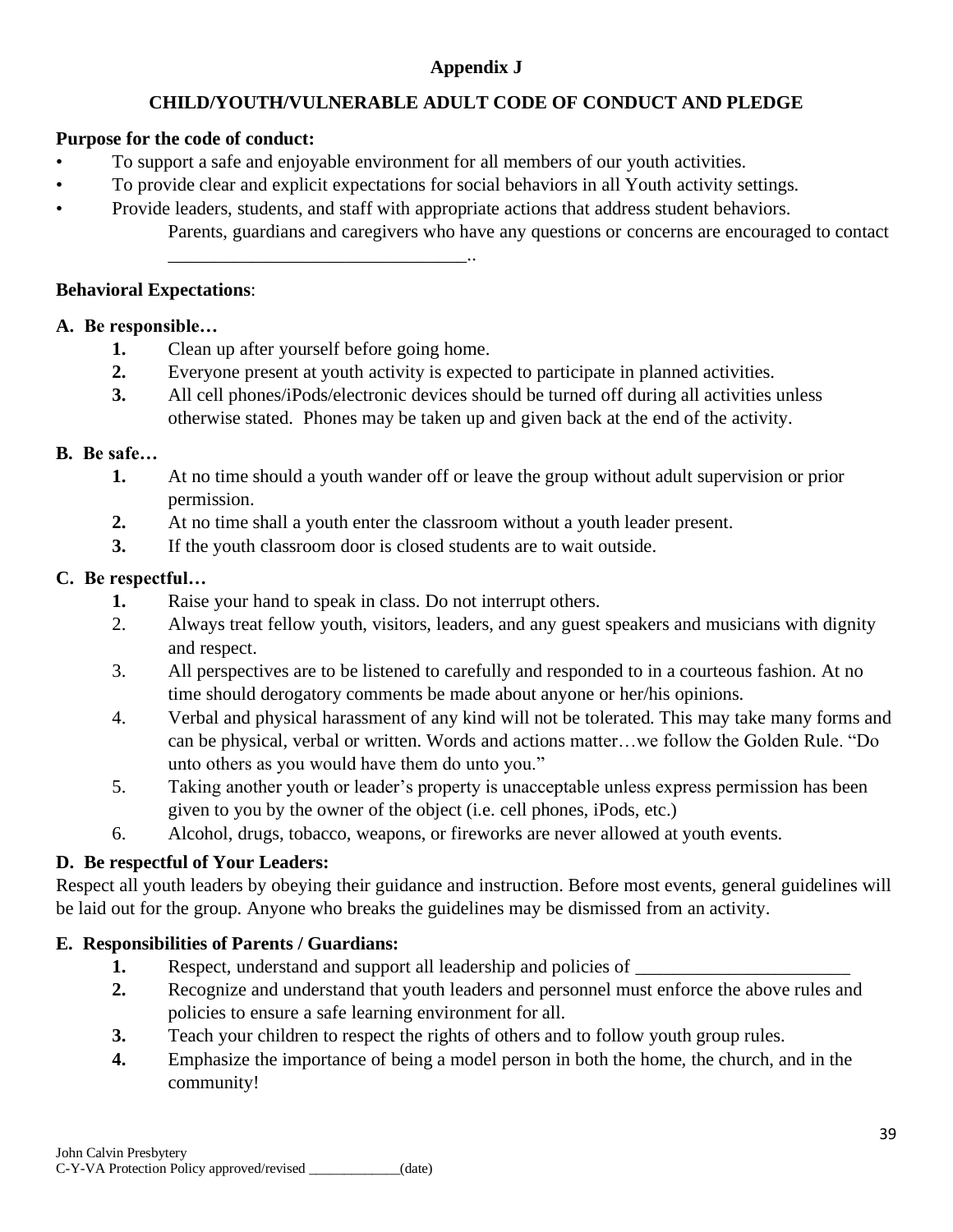#### **F. Consequences:**

The consequences for misbehavior outlined below aim to exemplify grace and forgiveness. It is our goal that any student who receives any offense learns from it and returns to the youth activity with a clean slate.

| <b>1st Offense:</b> The student will receive a verbal warning.                                              |
|-------------------------------------------------------------------------------------------------------------|
| <b>2nd Offense:</b> The student will be pulled aside by a leader to discuss the offense.                    |
| <b>3rd Offense:</b> The student will be pulled aside by a leader and will be asked to call his/her parents, |
| explain why they are calling (i.e., what actions got them into trouble).                                    |
| 4 <sup>th</sup> Offense: Parents will be called and asked to retrieve the youth from the activity.          |

#### **Signatures:**

By signing this document, you pledge to abide by these behavioral expectations and consequences.

#### **Student Behavioral Pledge:**

As a member of John Calvin Presbytery, I pledge to follow this Code of Conduct, to respect others and myself, and to treat everyone in my church community with fairness and consideration.

I understand and agree church and youth activities must be a positive and cooperative environment so that everyone can learn and grow.

\_\_\_\_\_\_\_\_\_\_\_\_\_\_\_\_\_\_\_\_\_\_\_\_\_\_\_\_\_\_\_\_\_\_\_\_\_\_\_\_\_\_\_\_\_\_\_\_ \_\_\_\_\_\_\_\_\_\_\_\_

\_\_\_\_\_\_\_\_\_\_\_\_\_\_\_\_\_\_\_\_\_\_\_\_\_\_\_\_\_\_\_\_\_\_\_\_\_\_\_\_\_\_\_\_\_\_\_\_\_ \_\_\_\_\_\_\_\_\_\_\_\_

**Student and Parent Acknowledgment:**

Youth Name Printed and Signature Date: Date:

Parent Name Printed and Signature Date

40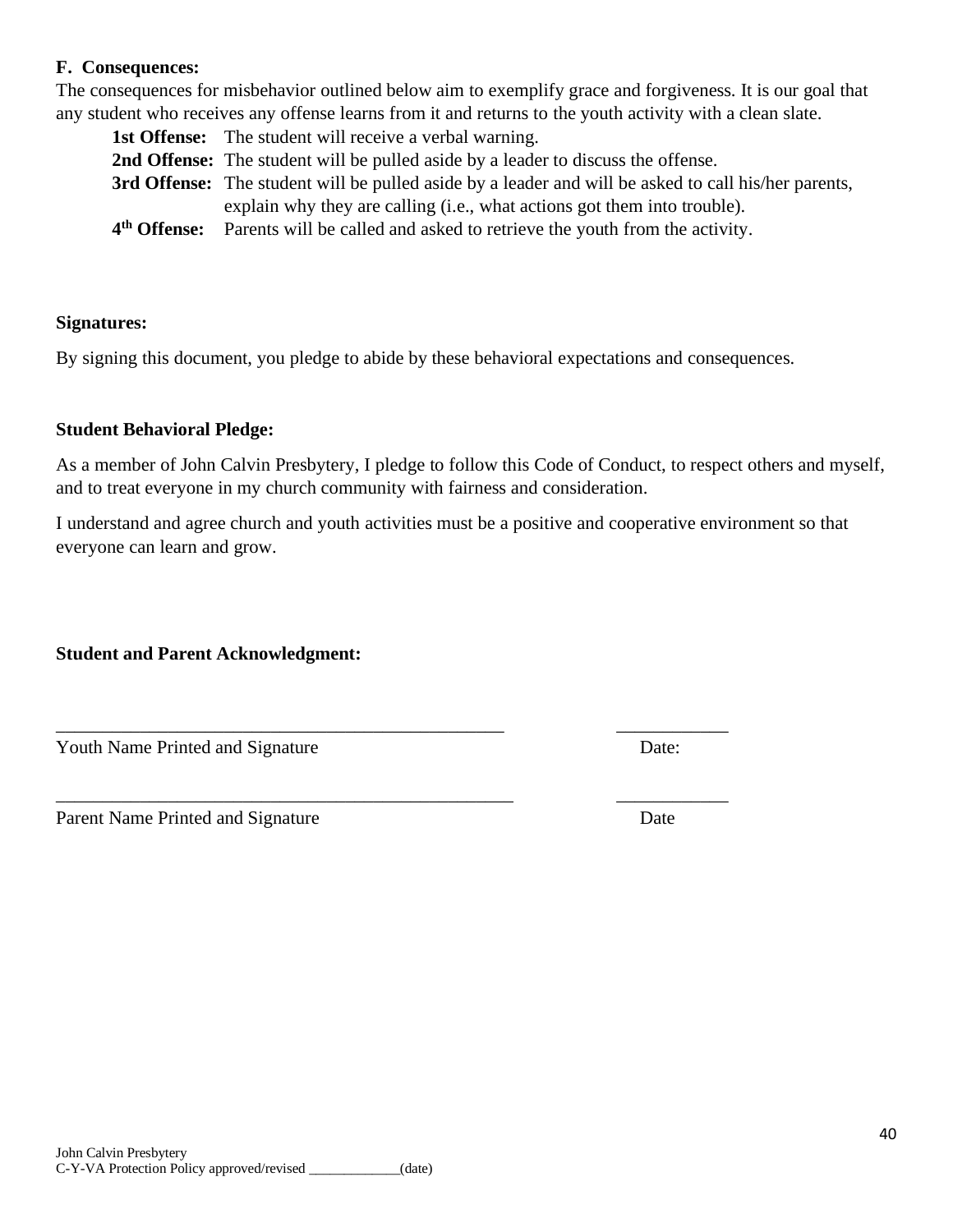## **Appendix K**

# **AUTHORIZATION FORM FOR PHOTO AND VIDEO USAGE**

I, **\_\_\_\_\_\_\_\_\_\_\_\_\_\_\_\_\_\_\_\_\_\_\_\_\_\_\_\_\_\_\_\_\_\_\_\_\_\_\_\_\_\_\_\_\_\_,** as legal parent or guardian, authorize

John Calvin Presbytery to:

(Please initial in the space provided after each bulleted item that you authorize):

- 1. Take pictures of my child to be posted inside the Presbytery. \_\_\_\_\_\_\_\_
- 2. Take pictures of my child for use in printed publications and on the Presbytery's website and social media accounts. \_\_\_\_\_
- 3. Include my child in videos that will be used for internal Presbytery purposes only (worship, internal communication, and invitation). \_\_\_\_\_
- 4. Include my child in videos that will be used on the Presbytery's website, social media, and YouTube accounts. \_\_\_\_\_

Parent or Legal Guardian

Signed: \_\_\_\_\_\_\_\_\_\_\_\_\_\_\_\_\_\_\_\_\_\_\_\_\_\_\_\_\_\_\_\_\_\_\_\_\_\_\_\_\_ Date: \_\_\_\_\_\_\_\_\_\_\_\_\_\_\_\_\_\_\_

Phone Number for Contact: \_\_\_\_\_\_\_\_\_\_\_\_\_\_\_\_\_\_\_\_\_\_\_\_\_\_\_\_\_

(Thornburg, 2014)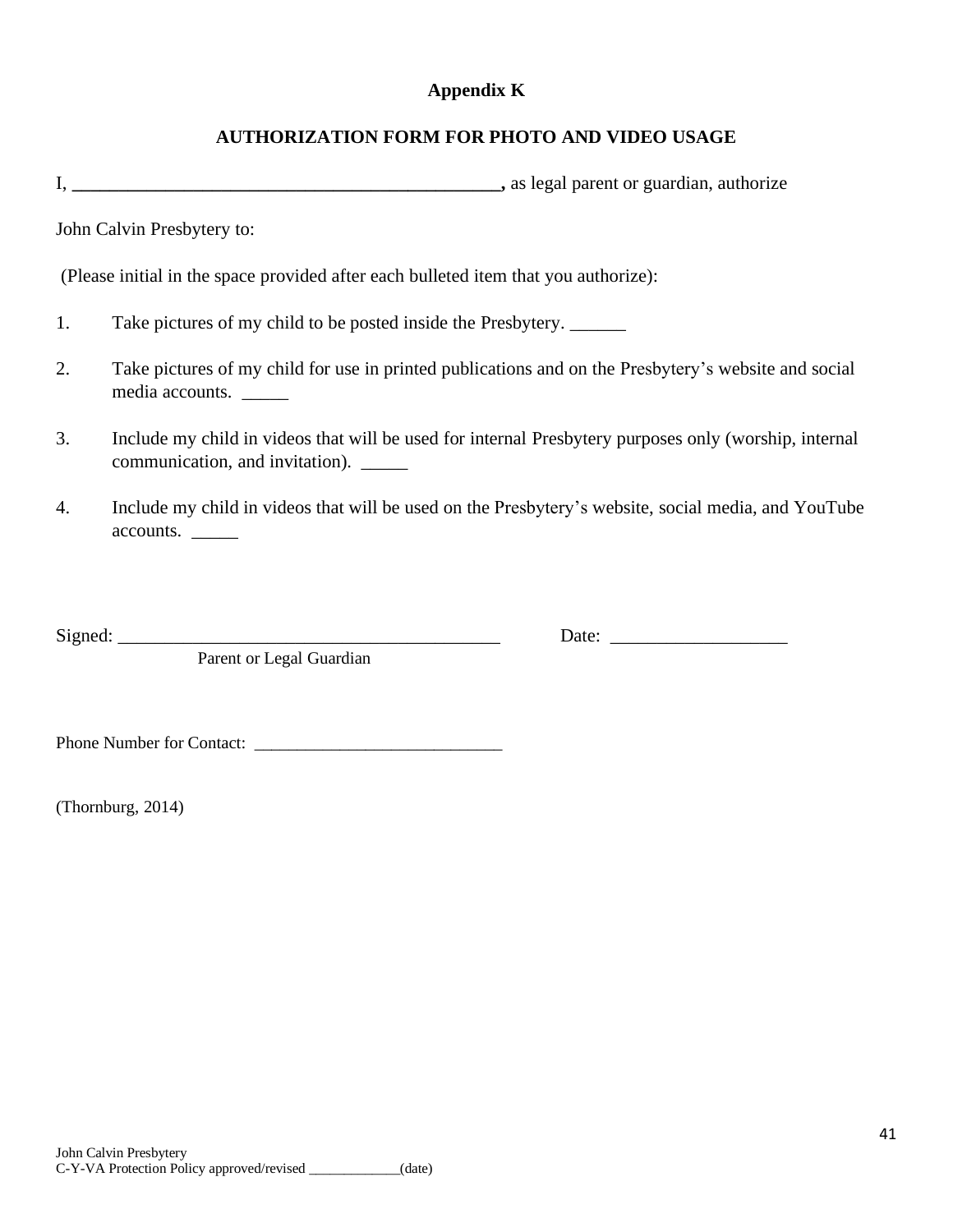# **Appendix L**

# **TRAINING MODEL FOR CHILD/YOUTH/VULNERABLE ADULT (C-Y-VA) WORKERS AND VOLUNTEERS**

This model is adapted from *Safe Sanctuaries* (Melton, 2008, pp 125-129) and is meant to be used with the information within this Protection Policy and Procedures. The training can be modified and adjusted to meet the needs of the entity providing the training. A minimum of two hours will be needed.

**Implementation:** A comprehensive strategy for the prevention of child abuse in a church or Presbytery cannot be done without providing a substantial amount of ongoing education for the parents, leadership, workers and volunteers of C-Y-VA activities. For example, new or refresher trainings are needed:

- **a.** When there are new leaders, workers or volunteers.
- b. At the beginning of a new Sunday School term in the fall.
- c. If State child abuse reporting statutes change.
- d. Prior to off-campus events such as youth camps or overnight mission trips.

# **I. OPENING WORSHIP**

### **A. Prayer of Invocation:**

Gracious and most merciful God, you have brought us together in witness to your love of all children. Open our hearts and minds in this moment and prepare us to receive your message. Show us your will and fill us to overflowing with courage to face the reality of child abuse. Give us energy and dedication enough to make this, your church, a holy and hallowed place where all your children may be safe and secure as they grow in faith and in their knowledge of your presence in their lives! Amen.

### **B. Suggested Scriptures:**

Exodus 22:21-23 Matthew 19:14 Luke 9:46-48

#### **C. Brief Devotion**

You may begin by recalling the baptismal ritual for children, reminding the participants of the pledge made by the congregation at each child's baptism. Acknowledge and list the many ways your congregation or Presbytery lives out that pledge through its current ministries with children. Conclude by introducing the C-Y-VA Policy and Procedures as an important component of your church or Presbytery's ministry

# **II. INTRODUCTORY INFORMATION**

### **A. Current Occurrences:**

Set the stage for the substance of the training by introducing recent news reports from your own community's newspapers or television broadcasts related to incidents of child and/or vulnerable adult abuse. Also, in this section, you can present news material related to any current litigation involving churches.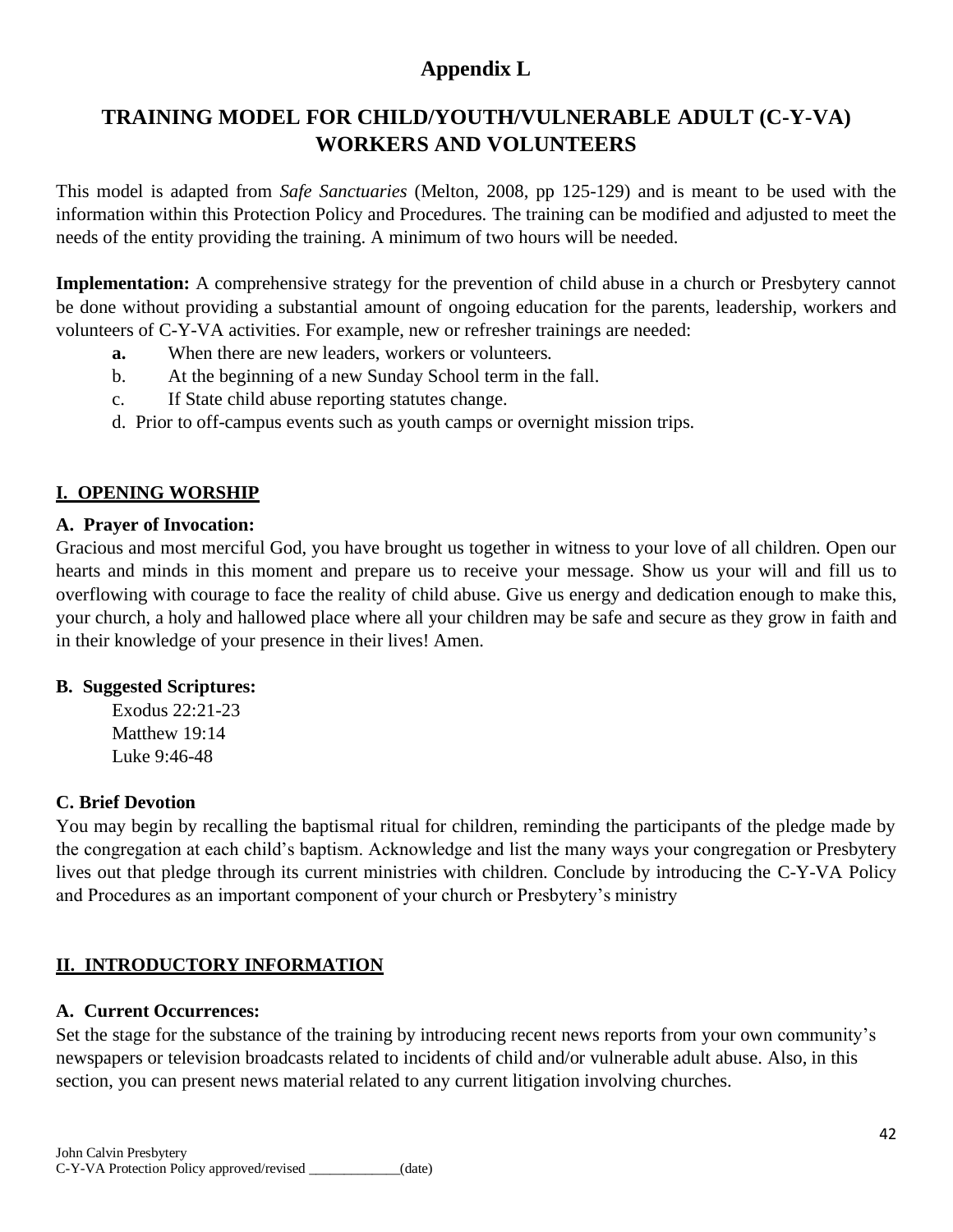# **B. Current Statistics – Do the Math**

The following statistics are from Melton, 2008, p.34. You may want to revise with current numbers: In 2008, the National Center for Child Abuse and Neglect reported there were more than 3 million incidents of physical abuse and/or neglect per year in the United States of America. That equates to more than 30 out of every 1000 children.

Studies have estimated that 1 out of 3 girls is sexually abused before the age of 18. Similarly, studies indicate 1 out of 7 boys have been sexually abused before the age of 18. Even more frightening is that these numbers may be underestimated since many children are reluctant to report abuse.

The National Committee for the prevention of Child Abuse in the United States reported that at least 1490 deaths attributable to child abuse and/or neglect occur each year.

Think about the first number listed: 3 million incidents of abuse per year. That equals 8219 children abused each day; approximately 343 children abused each hour; nearly 6 children abused per minute; and one child abused every 10 seconds, night or day, weekday or weekend, including Sundays!

# **C. The Church at Risk**

In light of the statistics, Melton (2008, pp 35-36) suggests that any organization involved with children and youth is a place where abuse could occur. What makes the risk for churches especially high? Several factors include:

- **1.** Churches behave as relatively trusting organizations, relying upon their members and their leaders to conduct themselves appropriately. Too often, this trusting attitude persists even in the face of questions or reports of misconduct. The truth is that more than 85% of the reported incidents of abuse are perpetrated by an individual that the child already knows and trusts, including persons in the church.
- **2**. Churches are notoriously inactive when it comes to screening volunteers and/or employees who work with children and youth. Too often, no application is used and no references are checked at all before a total stranger is welcomed aboard.
- **3.** Churches routinely provide opportunities for close contact and for close personal relationships with children and youth. Indeed, they are nurtured and encouraged as we try to live out the gospel message.

Simultaneously with the growth of the church's need for greater numbers of workers with children and youth, there has been an explosion in litigation against the church for incidents of child sexual abuse. Every state now has some statutory requirements in place for the reporting of an incident of child abuse. This, coupled with media attention has increased the number of criminal charges against the perpetrators of abuse and the number of civil lawsuits seeking monetary damages for the injuries suffered by the child.

The concept of churches receiving immunity from litigation is not viable. While the church cannot be the absolute guarantor of the safety of each person within its community and its ministries, it must be recognized that every church can be responsibly attentive to reducing and eliminating circumstances that could lead to harm or abuse.

It is not uncommon for churches to be left with large settlements in cases of child abuse. Melton (2008, p. 36) reported a case involving a church camp which resulted in a settlement exceeding a million dollars for two victims. The camp had very limited insurance coverage and other resources with which to pay the settlement. Thus, the annual conference had to step in, along with the local churches in the annual conference, to provide the funding of the settlement. In another case, the claims of three victims against two annual conferences and two local churches were settled in an amount exceeding five million dollars. Settlements or verdicts of this size are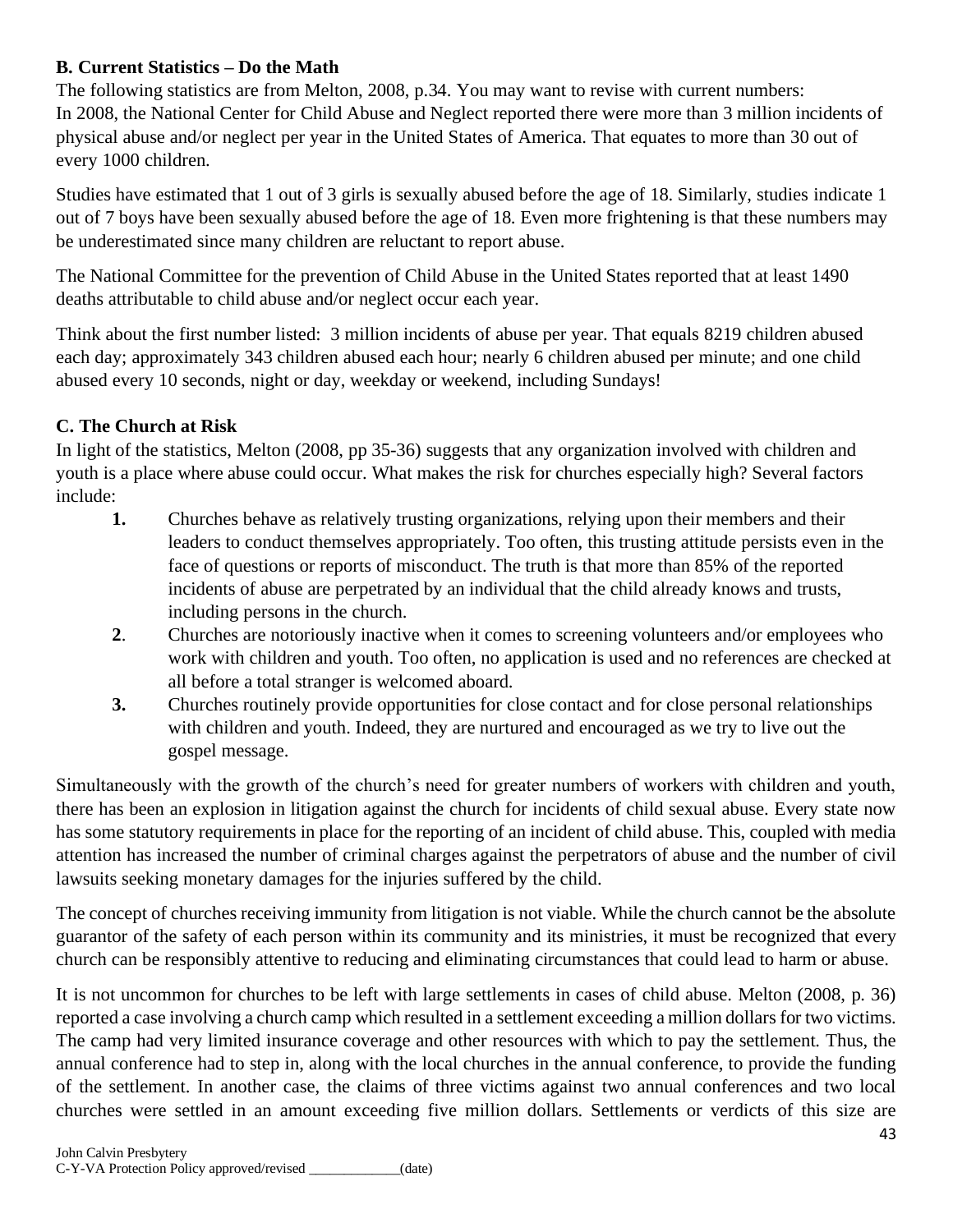staggering to local churches, camps, schools, and denominations. It is not an overstatement to say that cases like these have the potential to bankrupt ministries financially and spiritually (2008).

Melton (2008) urges that the church should not fear an accusation of abuse in such a way as to withdraw from youth ministry. Rather, it is the responsibility of each church and Presbytery to work to assure that ministries are carried out under safe circumstances.

# **III. REVIEW OF THE CHILD/YOUTH/VULNERABLE ADULT PROTECTION POLICY AND PROCEDURES**

A Review of the C-Y-VA Protection Policy and Procedures shall cover but not be limited to the following:

- **1.** Discuss how to identify first aid supplies/practices at the location of the events. This should include the identification of staff/volunteers who are certified in first aid and CPR.
- **2**. Continue by reading through the Definition of Terms near the beginning of the policy. Other areas will be covered in the steps below.
- **3**. Review **Appendix G** Signs and Indications of Abuse.
- **4**. Look at **Section I**, page 3 titled "Position Requirements…Applications, Screening, Background Checks."
	- **a.** Discuss the importance of the application and screening processes for selection of Child/Youth/Vulnerable Adult Workers and Volunteers (including camp staff).
	- **b.** Briefly look over and discuss Appendices **A, A-2, A-3, B, and C** for application requirements and information on Criminal Background Checks.
	- **c.** Discuss reactions to the need for Criminal Background Checks. Work toward consensus that while it may seem offensive to long-time active members, it is simply a requirement for everyone working with Children/Youth/Vulnerable Adults in schools, churches, and anywhere adults are working with children and the vulnerable.
- **5**. Move through **Sections II, III, and IV** (pages 5-10) to discuss appropriate boundaries with C-Y-VAs along with what constitutes appropriate and inappropriate interaction.
- **6**. Also review Appendices **D, H, I, J, and K** concerning behavioral expectations, codes of conduct for workers, volunteers, children, youth, and vulnerable adults, parents, and the signing of pledged covenants.
- **7.** Review **Section V** page 10 on Reporting Rules and Procedures. Reference and discuss Appendices E, F, and G as you move through this section. Procedures. Reference and discuss the different Appendices as you move through this section.
- **8**. Briefly review Sections **VI and VII** on Confidentiality and Ongoing Training.
- **9.** Homework: Participants who will be working with Children/Youth/Vulnerable Adults will review and sign the Covenant in Appendix I. Each trainee will sign and retain a copy of the signed Covenant, and a copy will be kept on file by the Presbytery. Some will need more time before feeling comfortable signing the Covenant after an intense training session. Assign a deadline for returning the completed forms.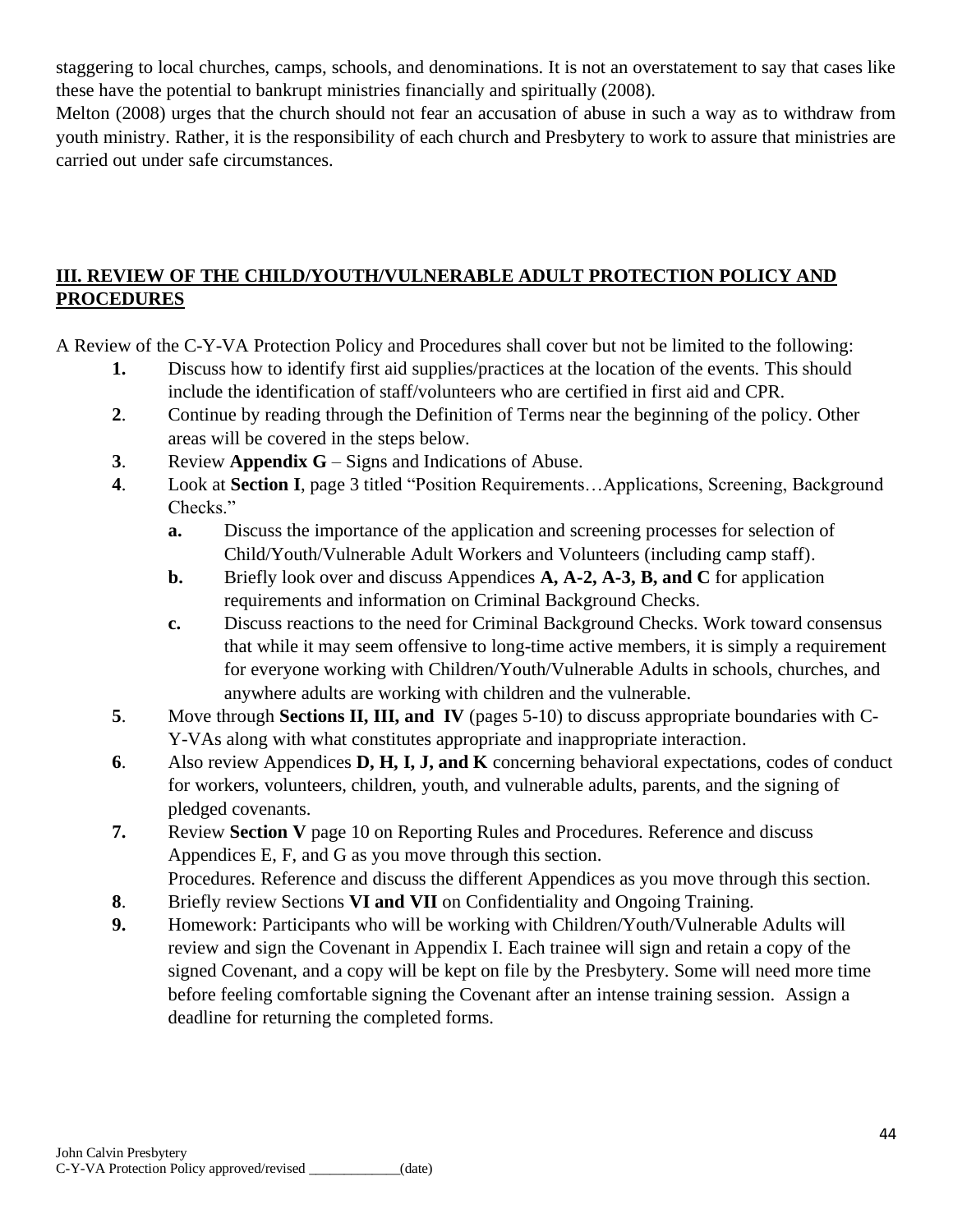### **IV. CLOSING WORSHIP**

**1.** Read aloud from Luke 8:46-48

**<sup>46</sup>** An argument started among the disciples as to which of them would be the greatest. **<sup>47</sup>** Jesus, knowing their thoughts, took a little child and had him stand beside him. **<sup>48</sup>**Then he said to them, "Whoever welcomes this little child in my name welcomes me; and whoever welcomes me welcomes the one who sent me. For it is the one who is least among you all who is the greatest."

**2.** Pray responsively:

Leader: O, God, by our presence here today, **People: We welcome the children, the youth, the vulnerable!**

Leader: O God, by our promise in Holy Baptism, **People: We welcome the children, the youth, the vulnerable!**

Leader: O, God by our participation in the ministries of this congregation, **People: We welcome the children, the youth, the vulnerable!**

Leader: O, God, by our commitment to keeping this place holy and safe in every way, **People: We welcome the children, the youth, the vulnerable**!

**All: Amen!**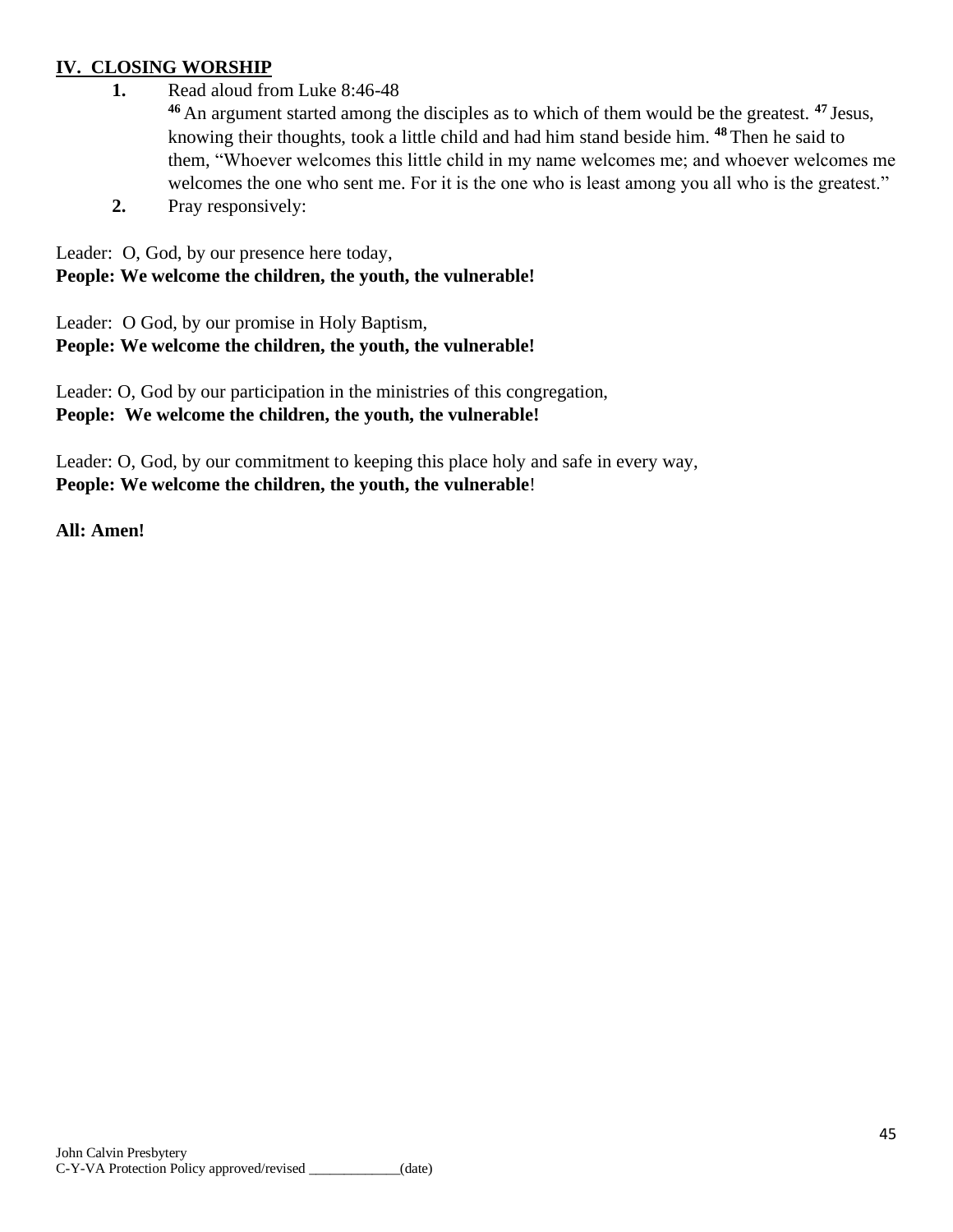#### **References**

Kansas Department for Children and Families. (2021).<http://www.dcf.ks.gov/services/PPS/Pages> /APS/AdultProtectiveServices.aspx

Melton, J. T. (2008). *Safe Sanctuaries.* Nashville, TN: Discipleship Resources.

Melton, J. T. (2012). *Safe Sanctuaries: The Church Responds to Abuse, Neglect, and Exploitation of Older Adults.* Nashville, TN: Discipleship Resources.

Melton, J. T. (2014). *Safe Sanctuaries in a Virtual World.* Nashville, TN: Discipleship Resources.

Missouri Department of Health and Human Services. (2021). https://health.mo.gov/seniors/abuse.php

Missouri Union Presbytery. (2019). Child/Youth/Vulnerable Adult Protection Policy and Procedures.

The Constitution of the Presbyterian Church (U.S.A.) *Part II Book of Order 2019-2021*. (2019). Published by the Office of the General Assembly. Louisville, KY: Office of the General Assembly Presbyterian Church (U.S.A.)

#### **Resources**

Church Mutual partnered with Ministry Safe Abuse Systems to provide legal standards of care to reduce the risk of sexual abuse through preventative measures: https://www.churchmutual.com/169/Sexual-Abuse-Prevention

Another good resource is an online publication titled *We Won't Let it Happen Here: Preventing Child Abuse in the Church.* ( $2<sup>nd</sup>$  ed.). The booklet has pertinent information, training ideas, and tips for policy formation. https://www.insuranceboard.org/wp-content/uploads/2016/06/AbusePrevention-WeWontLetItHappenHere-2dEd-PCUSA-2009-10.pdf

Joy Thornburg Melton has several *Safe Sanctuaries* publications full of resources, policy building guidance, and training tips.

All volunteers are encouraged to learn more about Mandated Reporting by going to [http://protectmokids.com](http://protectmokids.com/) as well as the websites listed below:

Reporting for both Children and Vulnerable Adults in Kansas: www.dcf.ks.gov Reporting for Children in Missouri: [http://dss.mo.gov](http://dss.mo.gov/) Reporting for Vulnerable Adults in Missouri: http://health.mo.gov/safety/abuse

Resources for planning ministry with older and vulnerable adults include: [www.gbod.org;](http://www.gbod.org/) [www.discipleshipresources.org;](http://www.discipleshipresources.org/) and [www.aarp.org](http://www.aarp.org/)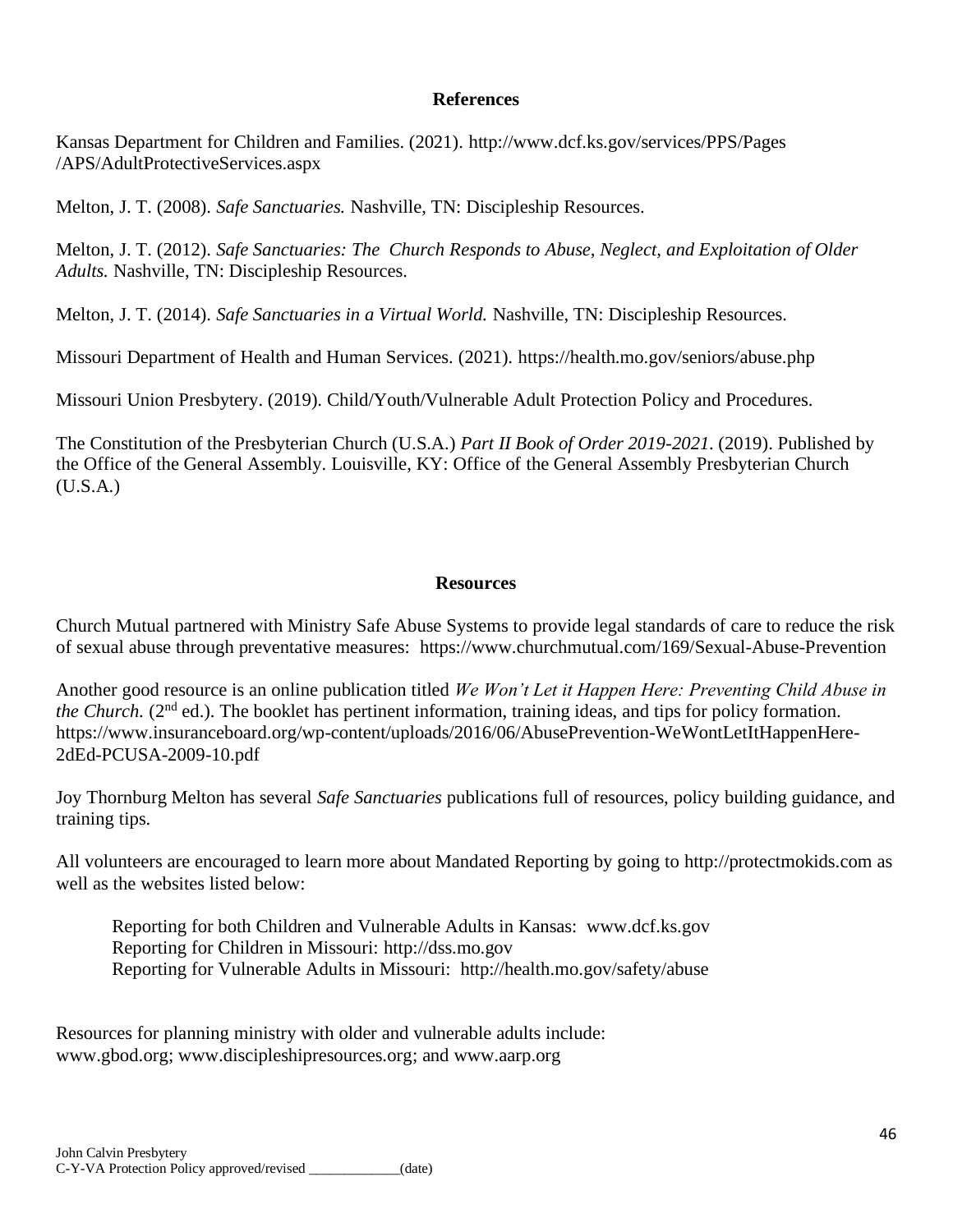# **TEMPLATE**

# **For Churches to Use in Writing Their Children, Youth, & Vulnerable Adults Protection Policy**

# **How to Use this Template**

1. The session should appoint a committee (or function as a committee of the whole) to write or revise their Children, Youth, and Vulnerable Adults Protection Policy and Procedures.

2. The moderator of the committee (or clerk of session) should contact the Stated Clerk of the Presbytery for a copy of the template in an easily editable format such as Microsoft Word.

3. The appointed committee should review this Church Template line-by-line, amending, adding, and deleting language where appropriate to their specific situation. (See References and Resources for additional information.)

4. Ultimately the session should not include anything in your policy that:

- You will not be willing to follow and enforce.
- You have not checked out with your insurance company in terms of liability.

5. The final policy must be approved by the session.

6. The session should share the policy with the congregation and conduct training for everyone who works with children, youth, and/or vulnerable adults.

7. The clerk of session should share the policy with the Presbytery through the Stated Clerk or Recording Clerk.

8. The session should review the policy annually and make changes as needed.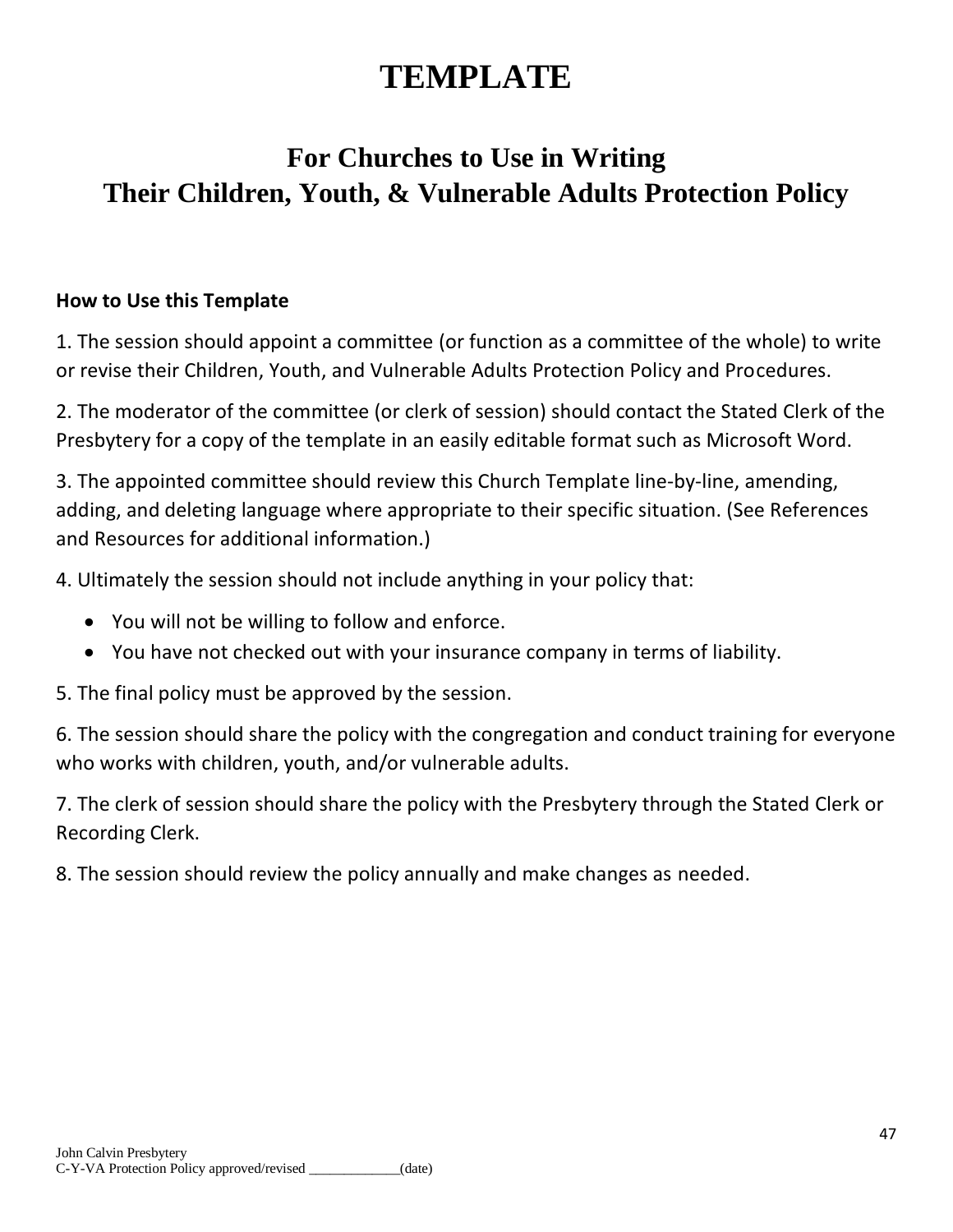#### **\_\_\_\_\_\_\_\_\_\_\_\_\_\_ Presbyterian Church Children, Youth, and Vulnerable Adults Protection Policy and Procedures**

# **TABLE OF CONTENTS**

| <b>Policy Application Statement</b>                                                | 3                |
|------------------------------------------------------------------------------------|------------------|
| <b>Purpose</b><br><u> 1980 - Johann Stein, Amerikaansk politiker (</u>             | 3                |
| <b>Monitoring and Oversight</b>                                                    |                  |
| <b>Definitions</b>                                                                 | 3                |
| <b>Section I Position Requirements, Applications, Screening, Background Checks</b> | 6                |
| A. Requirements for C-Y-VA Workers and Volunteers on Church Property               | 6                |
| <b>B. Screening Rules &amp; Procedures: Annual Background Checks</b>               | 6                |
| <b>Section II On-Campus General Rules for Working with C-Y-Vas</b>                 | 8                |
| <b>A. Check In/Out Procedures</b>                                                  | 8                |
| <b>B. No Unsupervised Access</b>                                                   | 8                |
| <b>C. Two-Adult Rule</b>                                                           | 8                |
| <b>D.</b> Ratios                                                                   | 8                |
| <b>E. Open Access to Rooms</b>                                                     | 8                |
| <b>F. Supervision to be Maintained</b>                                             | 8                |
| <b>G. Privacy Protection</b>                                                       | 8                |
| H. Guidelines for Use of Restrooms                                                 | 9                |
| <b>I. One-to-One Mentoring</b>                                                     | 9                |
| <b>J. Guidelines for Physical Interactions</b>                                     | $\boldsymbol{Q}$ |
| K. Guidelines for Disciplining                                                     | 9                |
| <b>Section III Off-Campus General Rules for Working with C-Y-Vas</b>               | 10               |
| <b>A. Permission Forms and Medical Release Forms</b>                               | 10               |
| <b>B. Transportation Provided During Events</b>                                    | 10               |
| C. Housing                                                                         | 10               |
| <b>D. First Aid Training</b>                                                       | 11               |
| <b>E. Training on Expectations for Behavior of Participating C-Y-Vas</b>           | 11               |
| F. A Behavior Covenant for Participating C-Y-Vas                                   | 11               |
| <b>Section IV Social Media and Electronic Communications Rules and Procedures</b>  | 12               |
| <b>A. Official and Official-Sounding Communications</b>                            | 12               |
| <b>B. General Requirements Relating to C-Y-VAs and Social Media</b>                | 12               |
| <b>C. Duty to Monitor</b>                                                          | 12               |
| <b>D. Prohibited Conduct</b>                                                       | 12               |
| <b>E. Reporting Inappropriate Communication</b>                                    | 13               |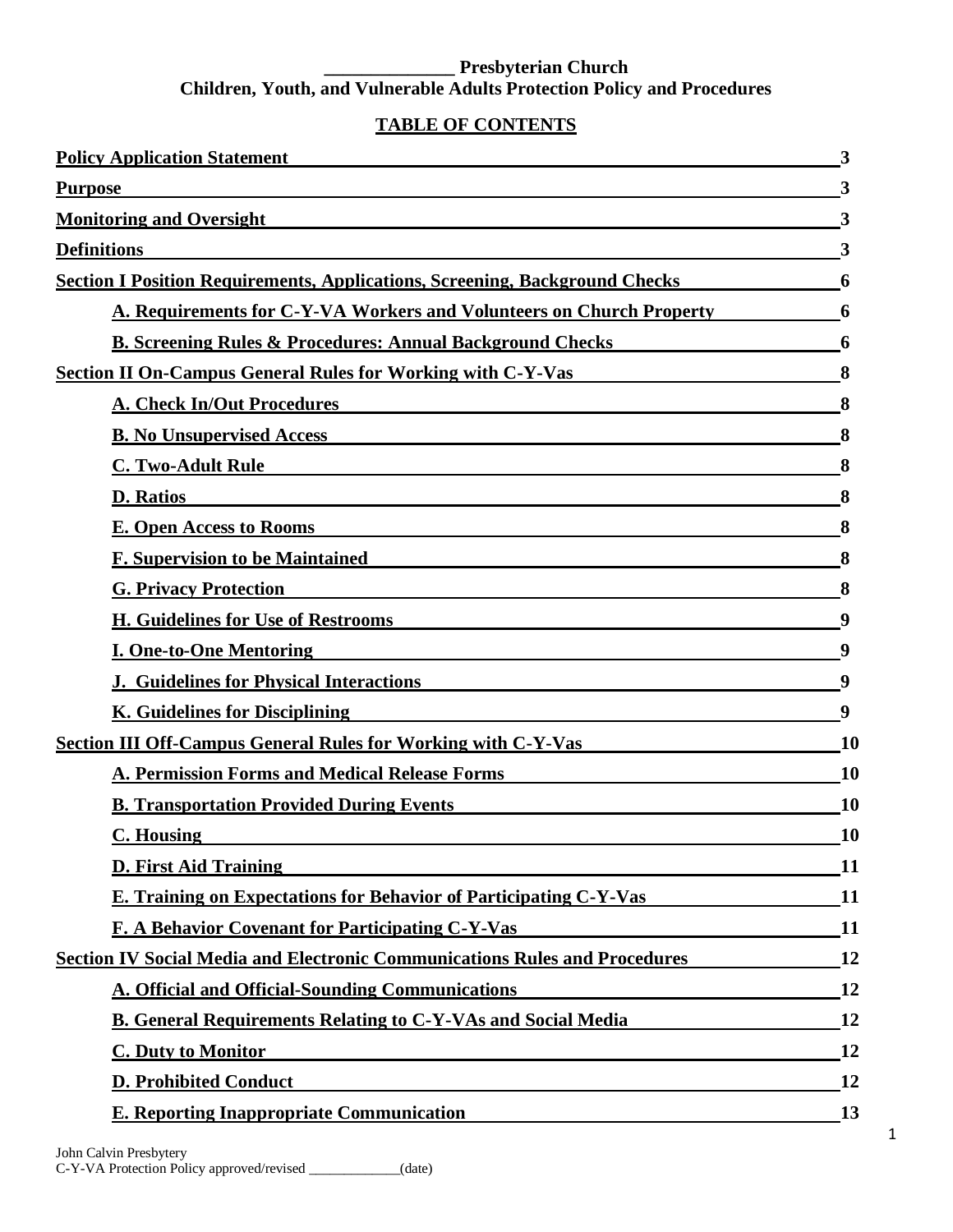| <b>F. Initiation of Social Media Contacts</b>                                   | 13 |
|---------------------------------------------------------------------------------|----|
| <b>G.</b> Education                                                             | 13 |
| <b>H.</b> Violations                                                            | 13 |
| <b>Section V Reporting Rules and Procedures</b>                                 | 14 |
| <b>A. Initial Reporting</b>                                                     | 14 |
| <b>B. Notification of Reporting Procedures</b>                                  | 14 |
| <b>C. Initial Response Procedures</b>                                           | 14 |
| <b>D. Mandated Reporting – Governmental Reporting</b>                           | 14 |
| <b>Section VI Confidentiality of Records</b>                                    | 15 |
| <b>A. Background Checks</b>                                                     | 15 |
| <b>B. Violation Reports and Response Records</b>                                | 15 |
| C. Other information                                                            | 15 |
| <b>D. Destruction of Confidential Records</b>                                   | 15 |
| <b>Section VII Training Requirements</b>                                        | 16 |
| <b>Appendix A C-Y-VA Paid Worker Application</b>                                | 17 |
| <b>Appendix A1 Reference Form</b>                                               | 21 |
| <b>Appendix A2 Authorization Form and Request for Criminal Background Check</b> | 22 |
| <b>Appendix A3 Volunteer Application for Working with C-Y-Vas</b>               | 23 |
| <b>Appendix B Application for Volunteer Drivers</b>                             | 25 |
| <b>Appendix C List of Approved Drivers – Paid or Volunteer</b>                  | 27 |
| <b>Appendix D Permission Slip and Medical Release form for C-Y-Vas</b>          | 28 |
| <b>Appendix E Incident Report Form</b>                                          | 29 |
| <b>Appendix F Mandated Reporting for Kansas and Missouri</b>                    | 30 |
| <b>Appendix G Possible Signs and Indicators of Abuse</b>                        | 32 |
| <b>Appendix H Code of Conduct for C-Y-VA Workers and Volunteers</b>             | 34 |
| <b>Appendix I C-Y-VA Worker and Volunteer Covenant</b>                          | 38 |
| <b>Appendix J Child-Youth-Vulnerable Adult Code of Conduct and Pledge</b>       | 39 |
| <b>Appendix K Authorization Form for Photo and Video Use</b>                    | 41 |
| <b>Appendix L Training Model for C-Y-VA Workers and Volunteers</b>              | 42 |
| <b>References and Resources</b>                                                 | 47 |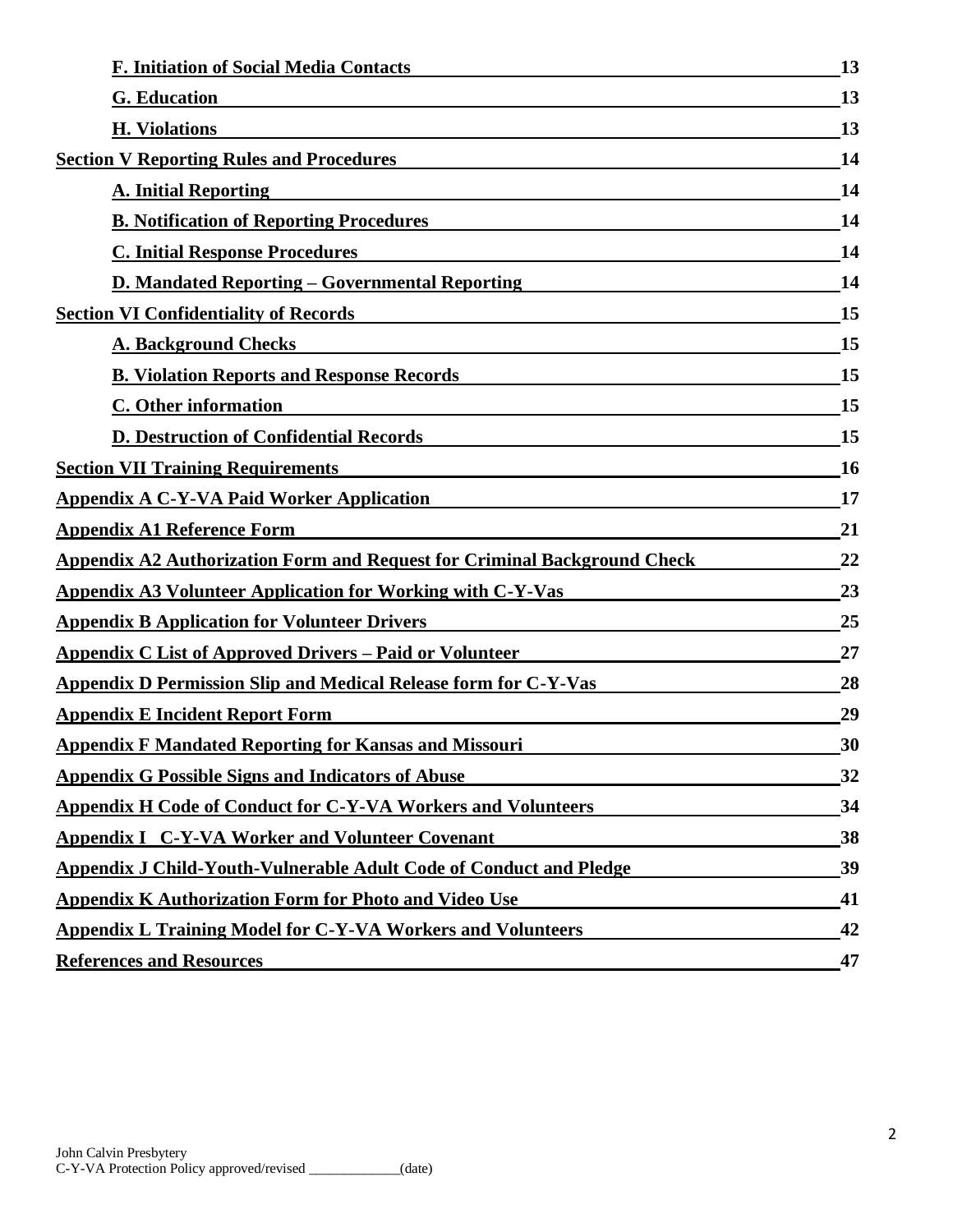# **Children, Youth, and Vulnerable Adults (C-Y-VA) Protection Policy and Procedures**

**\_\_\_\_\_\_\_\_\_\_\_\_\_\_\_\_\_\_\_\_ Presbyterian Church**

### **Policy Application Statement**

It is the policy of the John Calvin Presbytery that all church members, officers, nonmember employees and/or contractors, and volunteers of congregations, councils, and entities of the church are to maintain the strongest sense of integrity, safety, nurturing, and care involving all interactions with children, youth, and vulnerable adults. Accordingly, the following protection policy and procedures apply to all Presbyterian Church sponsored activities that involve children, youth, and vulnerable adults.

### **Purpose**

Jesus said, "Whoever welcomes a child in my name welcomes me." (Matthew 18:5). The Presbyterian Church (USA) asks the whole congregation at the time of a child's baptism if they promise to encourage and nurture the child into the faith of Jesus Christ. Unfortunately, the news has made us aware that church is not always a safe place for children, teenagers, and vulnerable adults in today's world. Accordingly, the following policies and procedures are intended to address and implement the directives contained within the Presbyterian Church (USA)'s Book of Order relating to sexual misconduct policies as they impact youth, children and other vulnerable people, including but not limited to G-3.0106. ("All councils shall adopt and implement a sexual misconduct policy and a Child and Youth protection policy.") This policy is intended to be consistent with the Presbyterian Church (U.S.A.) Child/Youth/Vulnerable Adult Protection Policy and Its Procedures that was approved by the 222nd General Assembly in 2016.

# **Monitoring and Oversight**

This policy has been adopted by the session of this church on  $\Box$  and all those working with Children, Youth, and Vulnerable Adults will follow it. The session will review this policy annually in order to determine if revisions or updates are needed.

The church will periodically consult with the insurance company through which we have coverage to make certain the policy covers liability issues for Paid Workers, Volunteers, and C-Y-VAs at on-campus activities, off-campus church-sponsored activities, and at camps owned by others who are sponsoring C-Y-VA activities.

### **DEFINITIONS**

Note: VA refers to Vulnerable Adults.

The following is a comprehensive list of definitions of terms and their intended use in this policy:

**Abuse**: For the purposes of this policy, the following definitions of abuse are taken from *Safe Sanctuaries* (Melton, 2008) which fall in line with those of the 2019-2021 Book of Order (2019). Abuse describes any act or failure to act that results in physical, sexual, psychological, or emotional mistreatment, neglect, or exploitation (Book of Order, 2019). Abuse may fall within any of the five (5) following areas plus item six (6) Misuse of Technology.

**1. Physical Abuse:** When a person deliberately and intentionally causes bodily harm to a Child/Youth/VA. Examples may include violent battery with a weapon (knife, belt, strap, and so forth), burning, shaking, kicking, choking, fracturing bones, and any of a wide variety of non-accidental injuries (Melton, 2008, p. 30).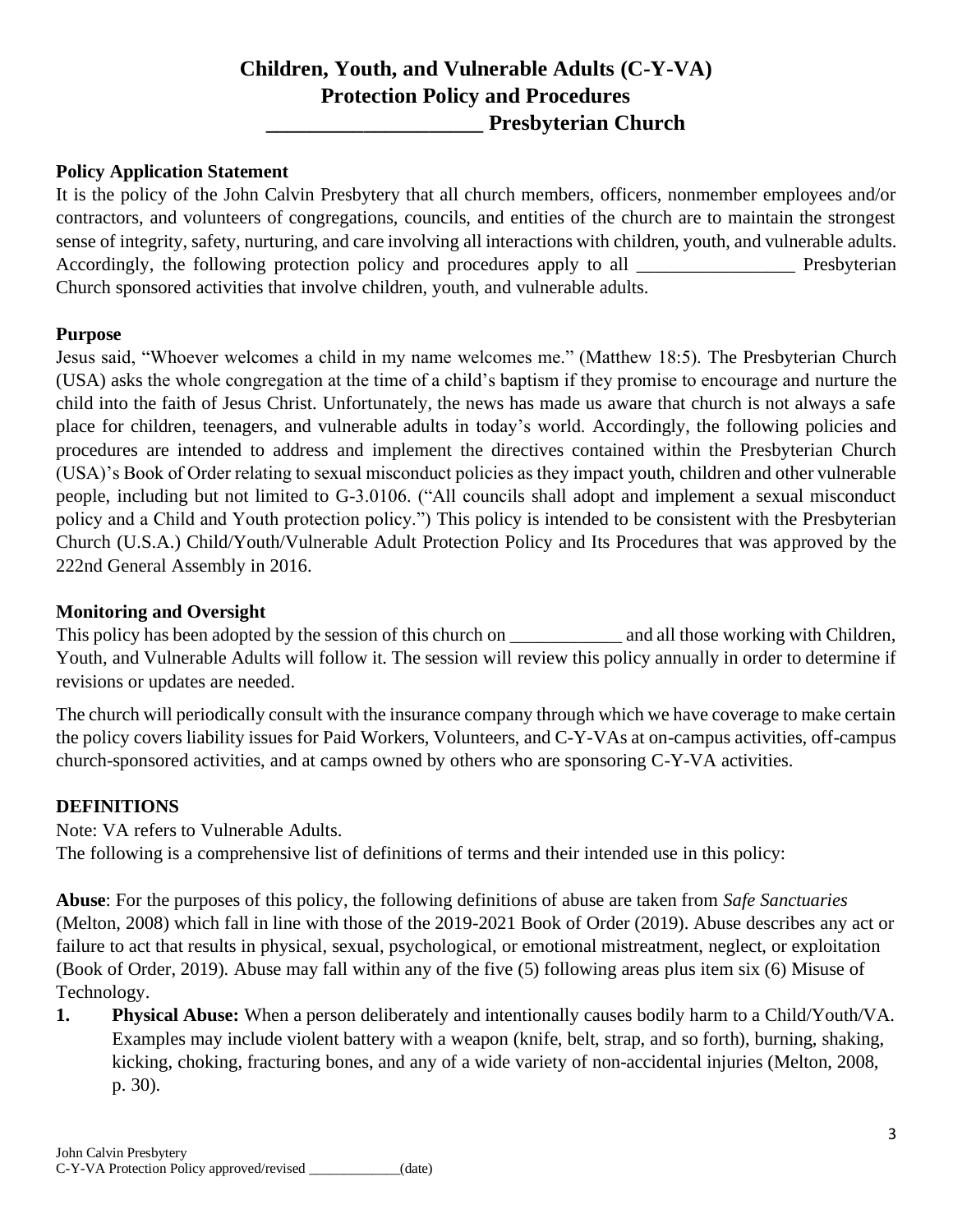- **2. Emotional Abuse:** When a person exposes a Child/Youth/VA to spoken and/or unspoken violence or emotional cruelty. Emotional abuse sends a message to the Child/Youth/VA of worthlessness, badness, and being not only unloved but undeserving of love and care. Emotional abuse is often difficult to prove and is devastating to the victim (Melton, 2008, p. 30).
- **3. Neglect**: Abuse in which a person endangers a Child/Youth/VA's health, safety, or welfare through negligence. Neglect may include withholding food, clothing, medical care, education, and even affection and affirmation of self-worth (Melton, 2008, p. 30).
- **4. Sexual Abuse:** Abuse in which sexual contact between a Child/Youth/VA and an adult (or another older and more powerful youth) occurs. The Child/Youth/VA is not able to consent or resist such contact and/or such sexual acts. Often the Child/Youth/VA is physically and psychologically dependent upon the perpetrator of the abuse. Examples may include fondling, intercourse, incest, and the exploitation of and exposure to child pornography or prostitution (Melton, 2008, p. 30).
- **5**. **Ritual Abuse**: Abuse in which physical, sexual, or psychological violations of a child are inflicted regularly, intentionally, and in a stylized way by a person or persons responsible for the Child/Youth/VA's welfare. The abuser may appeal to some higher authority or power to justify the abuse. The abuse may include cruel treatment of animals or repeated threats of harm to the child, other persons, and animals (Melton, 2008, p. 30).
- **6. Misuse of technology**: The use of technology that results in the harassing or abusing of a Child/Youth/VA. This includes using technology to send suggestive message and images to a Child/Youth/VA. Adults should not have any technological contact with a Child/Youth/VA that is not either pre-approved by the Child/Youth/VA's legal guardian with a signed waiver, or the contact is on an open public medium, such as a presbytery website or other social media program. (See Appendix H Code of Conduct for Workers and Volunteers. See Appendix I Covenant for Workers and Volunteers.)

# **Child/Youth/Vulnerable Adult (C-Y-VA)**

- A Child is a person between the ages of 0-11 years
- A Youth is a person between the ages of 12-17
- A Vulnerable Adult is a person with a disability who is 18 years or older without the developmental or cognitive capacity to consent. This includes individuals who have physical, emotional, or mental impairments who are unable to protect themselves. The definition also includes vulnerable individuals 60 and older when they are unable to protect their own interests or adequately perform or obtain services necessary to meet their essential human needs (Kansas Department for Children and Families [DCF] 2021; Missouri Department of Health & Senior Services [DHSS] 2021).

**Child/Youth/Vulnerable Adult Volunteer (C-Y-VA Volunteer)**: On-campus or off-campus unpaid volunteers who are working with children, youth or vulnerable adults. Youth between the ages of 12 and 17 may volunteer, but they must only help with children and other youth who are at least four years younger. A qualified adult will supervise. Volunteers serving as chaperones must be at least 18, and drivers must be at least 25. Volunteers aged 18 or older are subject to a background check. (See Appendix A3 for a volunteer application.)

**Child/Youth/Vulnerable Adult Worker – Paid Staff (C-Y-VA Worker)**: On-campus or off-campus paid staff or contractors participating in events or activities involving Children/Youth/Vulnerable Adults. C-Y-VA Workers (paid staff) are required to be 18 years or older and at least four (4) years older than the oldest child or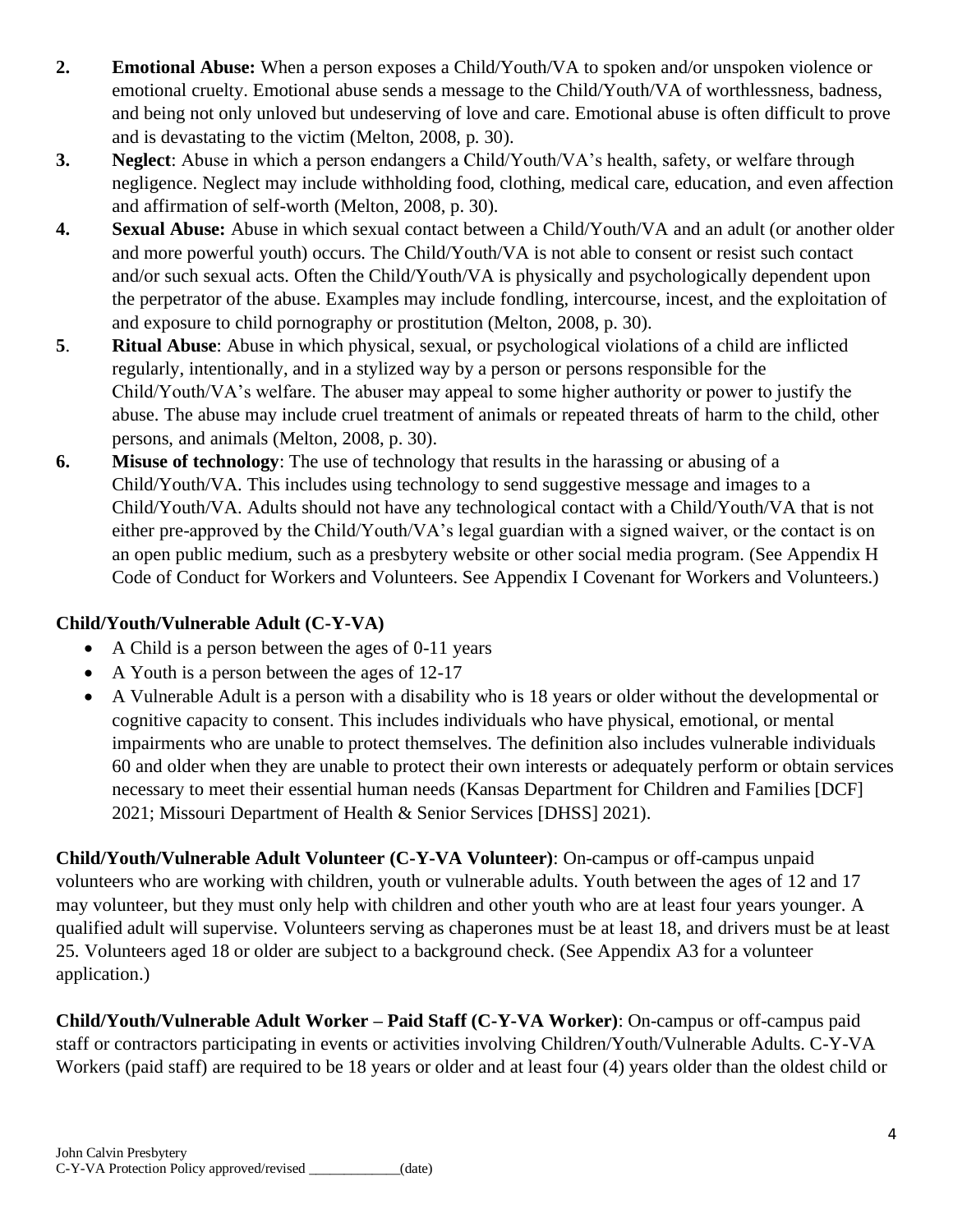youth being supervised. Paid staff aged 18 and older are subject to a background check. (See Appendix A - Paid Worker Application and Appendix A2-Authorization for Criminal Background Check.)

**John Calvin Presbytery**: The legally-recognized entity of John Calvin Presbytery, a Kansas/Missouri nonprofit organization, including any sub-entity such as a Presbytery or Council committee, commission, task force or other sub-entity appointed by or approved of by John Calvin Presbytery or the Presbytery Council to carry out the mission of the presbytery. References to John Calvin Presbytery do not generally include the actions of an individual church or its congregation unless the same is acting under the direction of the Presbytery for a particular activity or program. It is the expectation of John Calvin Presbytery that individual churches will adopt, abide by, and administer their own Child/Youth/VA Protection Policy and Procedures to be overseen by their own Sessions in conducting their own congregation-level or other local programs for Youth, Children and Vulnerable Adults.

**Mandated Reporter:** (As per Kansas and Missouri law) A requirement of any adult who is entrusted with responsibility or oversight of children, youth, or vulnerable adults to report to the appropriate state agency and any other persons required by the PCUSA's Book of Order if they have reasonable cause to suspect that one of these persons: 1.) has been subjected to abuse by staff or other participants; 2) is subjected to conditions and circumstances which would reasonably result in abuse; 3) discloses to staff or volunteers that prior abuse happened, outside the purview of the presbytery. See Appendix F for detailed information.

According to the *2019-2021 Book of Order*: "Any member of this church engaged in ordered ministry and any certified Christian educator employed by this church or its congregations, shall report to ecclesiastical and civil legal authorities knowledge of harm, or the risk of harm, related to the physical abuse, neglect, and/or sexual molestation or abuse of a Minor or an Adult who lacks mental capacity when (1) such information is gained outside of a confidential communication as defined in G-4.0301, (2) she or he is not bound by an obligation of privileged communication under law, or (3) she or he reasonably believes that there is risk of future physical harm or abuse" (2019, G-4.0302 *Mandatory Reporting*).

**Protected Group**: For the purposes of this policy, Protected Group refers to the category of Child or Children/Youth/Vulnerable Adults (C-Y-VA).

**Two-Adult Rule**: The practice of C-Y-VA supervision in which one Adult should not be left alone one-on-one with a C-Y-VA. Even when two Adults are in the vicinity of an activity, as often as possible include at least two Adults in any small groups formed for activities, and where possible, at least one Adult of each gender.

**Two-Adult Rule Floater**: A Floater is an adult who acts as an assistant to an authority figure to monitor covered activities or events in order to comply with the two-adult rule when achieving such compliance by use of two non-related adults is unfeasible.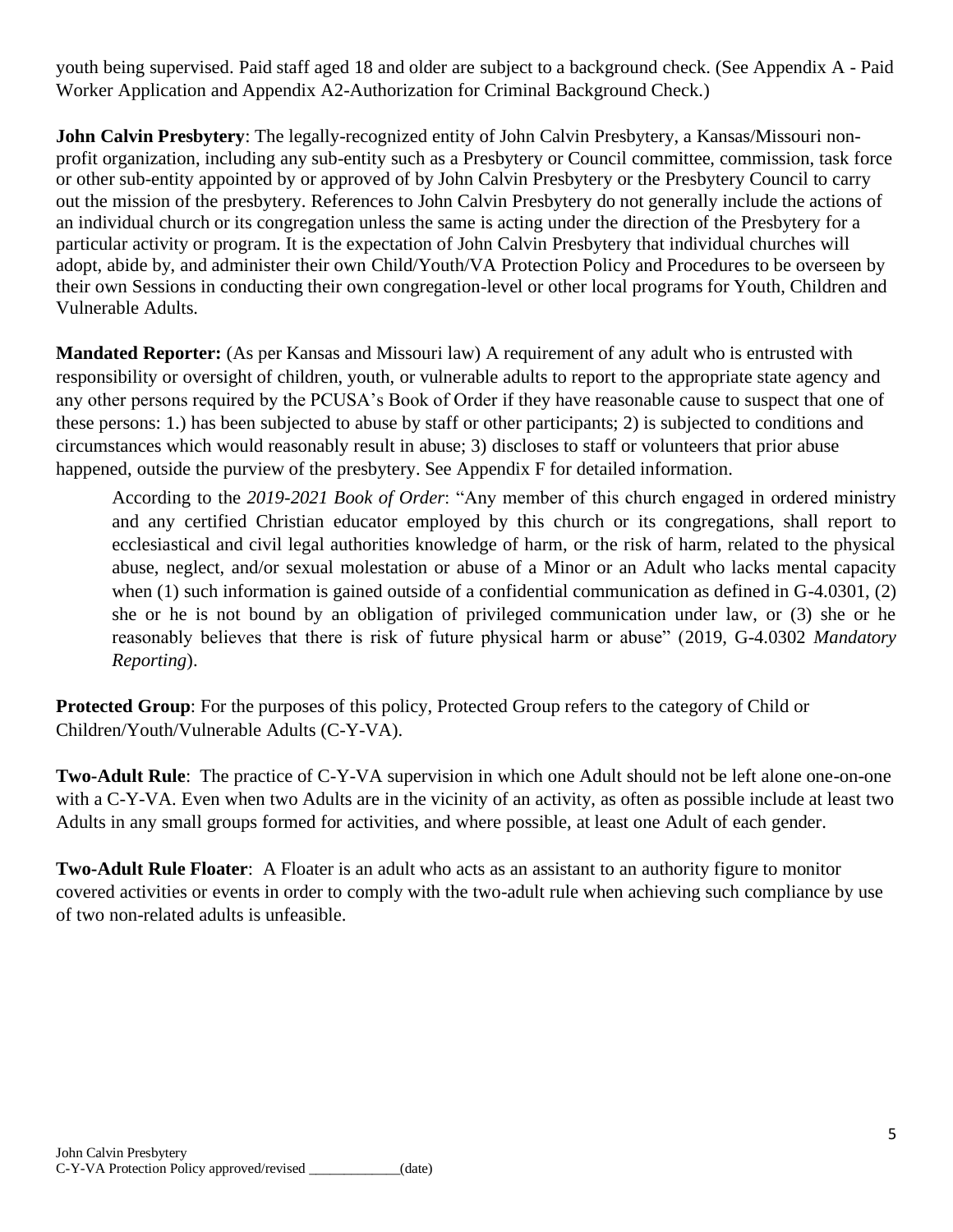# **I. POSITION REQUIREMENTS FOR PAID WORKERS AND VOLUNTEERS: APPLICATIONS, SCREENING, BACKGROUND CHECKS**

# **A. Requirements for C-Y-VA Workers and Volunteers on \_\_\_\_\_\_\_\_\_\_\_\_\_\_\_\_\_\_ Presbyterian Church Property**

# **1. Any prospective C-Y-VA Worker shall:**

- **a.** Be at least 18-years-old and four (4) years older than the oldest Youth whom they are serving.
- **b.** Submit a signed application containing at least two (2) references from persons unrelated to the applicant and consent to a background check to be obtained by this church and, if applicable, other sponsoring councils. (See Appendix A for Application and Appendix A2 for Authorization Form for Criminal Background Check.)
- **c.** Complete required training.
- **d**. Sign a Conduct Covenant. (see Appendix I)

# **2. Any prospective Youth Volunteer shall:**

- **a**. Be at least 12 years old.
- **b.** Submit a signed parental/guardian consent form to participate as a Youth Volunteer and, if 18 years or older, consent to a background check by this church, and if applicable, other sponsoring councils. (Due to the mandatory 4-year differential in age between a Child/Youth Worker and the Child/Youth being led, it is possible for a Youth Volunteer to be 18 years old or older, in which case the criminal background check is required). (See Appendix A-3 for Volunteer Application Form.)
- **c** Complete required training.
- **d.** Sign a Covenant of Conduct (See Appendix I which may be modified for age-appropriate language.)

# **3. Any prospective Youth Camp Volunteer shall:**

- **a**. Be at least 16-years-old and two (2) years older than the oldest Youth whom they are serving.
- **b.** Submit a signed application containing at least two (2) references from persons unrelated to the applicant, and, if 18 years or older, consent to a background check by this church and, if applicable, other sponsoring councils. Due to the mandatory 2- year differential in age between a Child/Youth Camp Volunteer and the Child/Youth being led, it is possible for a Youth Camp Volunteer to be 18 years old or older, in which case the criminal background check is required. (See Appendix A3 for a Volunteer Application Form.)
- **c.** Complete required training.
- **d**. Sign a Covenant of Conduct (See Appendix I which may be modified for age-appropriate language.)

# **B. Screening Rules and Procedures: Annual Background Checks for Paid Workers and Volunteers**

# **This Church shall:**

**1.** Periodically consult with the insurance company through which we have coverage to determine what background checks are appropriate for their particular event.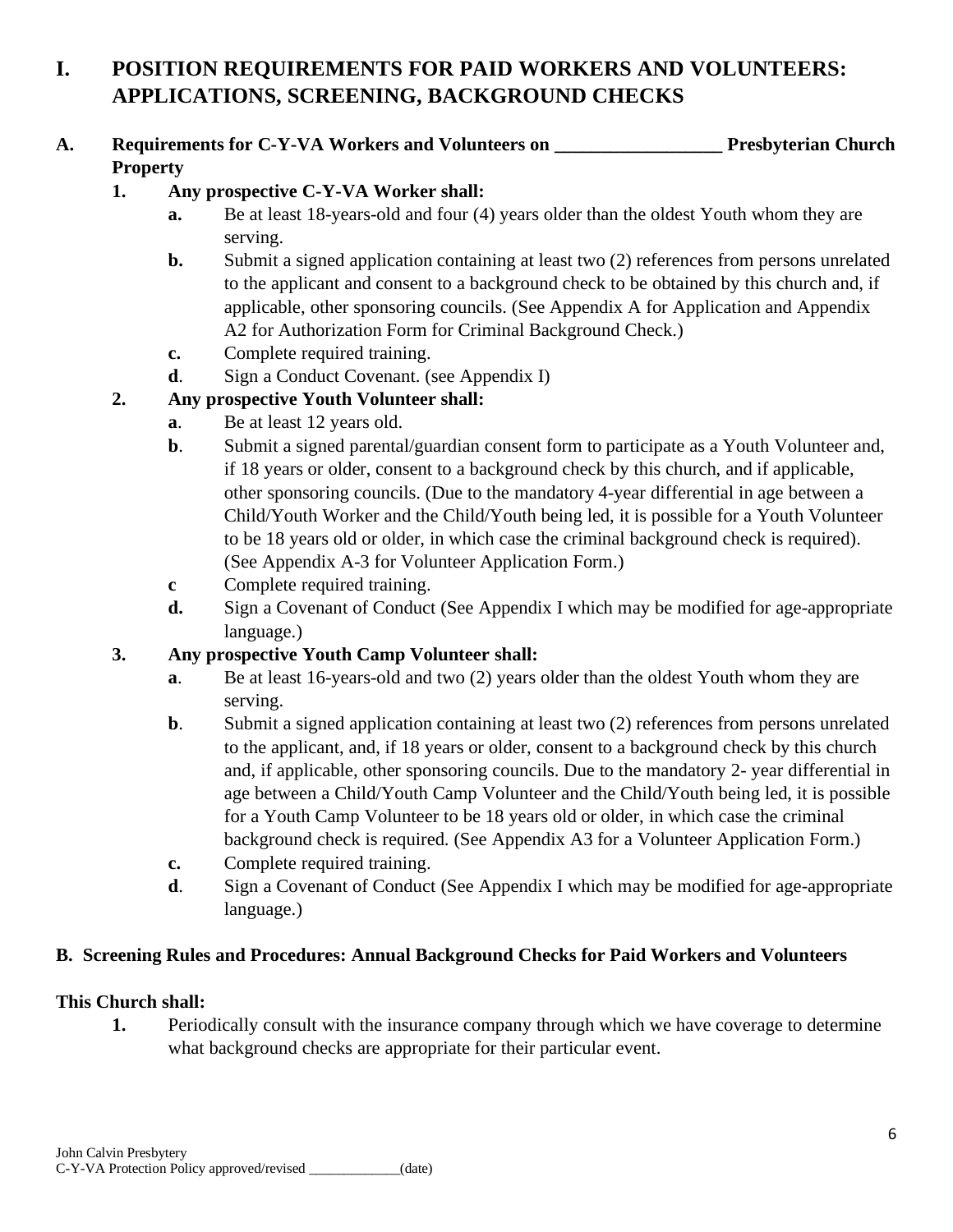- **2**. Obtain background checks for all C-Y-VA Workers and Adult Volunteers (aged 18 or older). Such checks shall be conducted annually, and within at least six months of the first event participated in during that 12-month period. (See Appendix A-2 for Authorization for and Request for a Criminal Background Check)
- **3.** Screen for disqualifying Legal and Disciplinary Actions: No person may serve as a C-Y-VA Worker, Volunteer, or Youth Camp Volunteer who has a conviction (or is currently under charges) on his/her record of certain felonies or misdemeanors, including, but not limited to, any of the following:
	- **a.** Criminal homicide;
	- **b**. Aggravated assault;
	- **c.** Crimes related to the possession, use, or sale of drugs or controlled substances;
	- **d.** Sexual abuse;
	- **e**. Sexual assault;
	- **f**. Injury to a Minor;
	- **g**. Incest;
	- **h**. Indecency with a Minor;
	- **i.** Inducing sexual conduct or sexual performance of a Minor;
	- **j**. Possession or promotion of child pornography;
	- **k.** The sale, distribution, or display of harmful material to a Minor;
	- **l.** Employment harmful to Minor;
	- **m**. Abandonment or endangerment of a Minor;
	- **n.** Kidnapping or unlawful restraint;
	- **o**. Public lewdness or indecent exposure and enticement of a Minor;
	- **p**. Any crime that involves sexual misconduct or sexual abuse, particularly if it involves misconduct or abuse with a Minor;
	- **q.** Any crime that involves misuse of technology for sexual purposes, such as collecting or distributing photographs of Minors who are naked or in sexual or inappropriate poses (Child pornography);
	- **r.** Any crime that involves the use of force, such as assault or endangerment;
	- **s.** Any crime that involves abduction and kidnapping;
	- **t.** Any crime that involves drinking and driving, such as driving while intoxicated, within the preceding two (2) years. After two (2) years and completion of any court-ordered treatment and probationary terms, the individual may be a Child/Youth Worker but shall not drive participants. Five (5) years after the crime involving drinking and driving, provided the above conditions are satisfied and the individual has not been charged for any other similar offenses, the individual may be permitted to drive participants as a C-Y-VA Worker.
	- **u**. Any matter pending before a Permanent Judicial Commission. If this church becomes aware that a C-Y-VA Worker or any Adult Volunteer has a prior conviction or is under charges for any of the offenses described above, he or she shall be immediately removed from such position and not be permitted to attend a Child/Youth/VA event except in a limited role as parent or guardian of a specific Child/Youth/VA.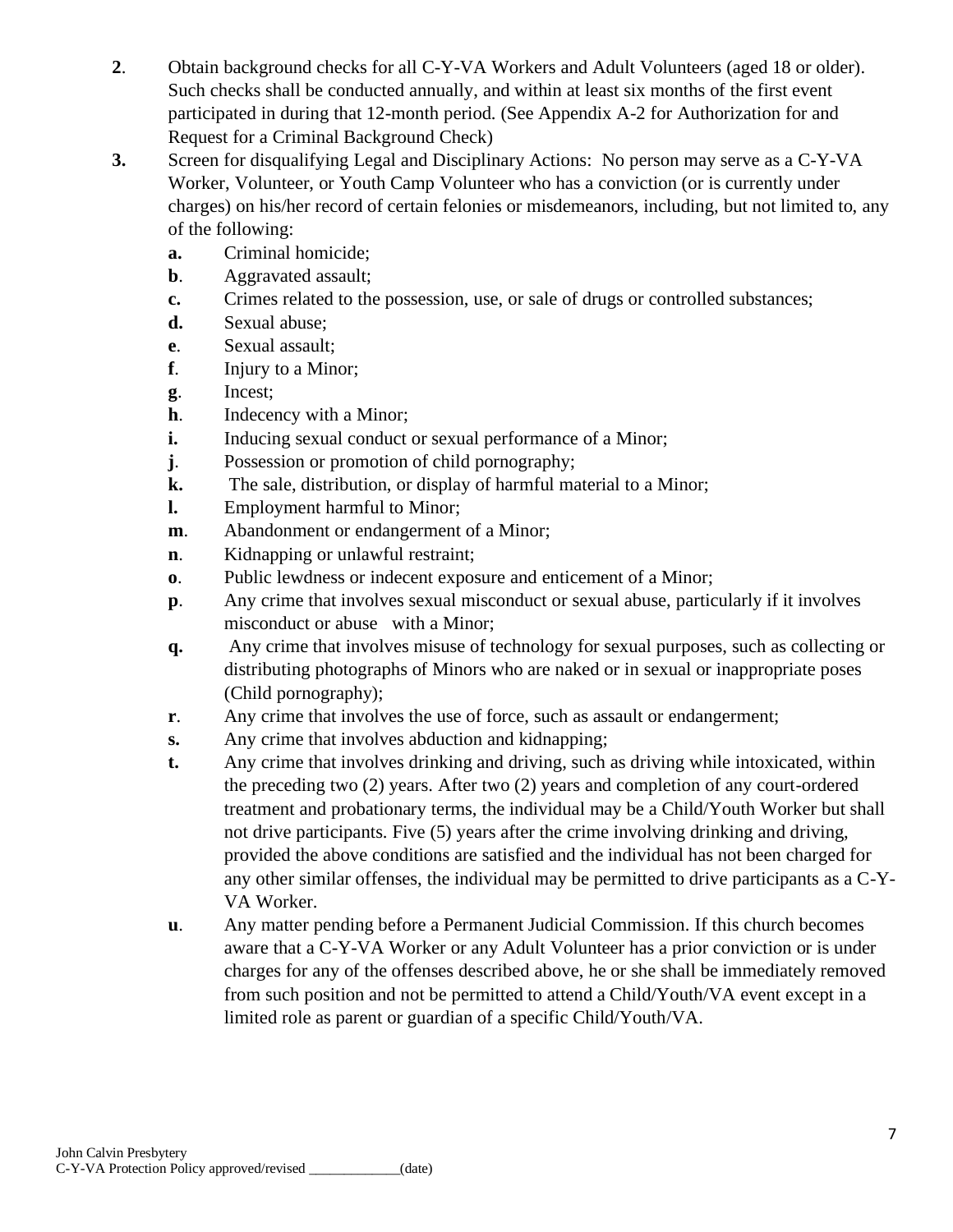# **II. ON-CAMPUS GENERAL RULES FOR WORKING WITH CHILDREN/YOUTH/VULNERABLE ADULTS**

**The following rules and guidelines apply to any \_\_\_\_\_\_\_\_\_\_\_\_\_\_\_\_\_\_\_\_\_\_\_\_\_Presbyterian Church activity or event where C-Y-VAs are present, regardless of whether the event is being specifically offered as a Child/Youth/Vulnerable Adult event or activity. Thus, these rules apply to meetings and any other church-led activities that offers childcare or any activity available to C-Y-VAs not in the continued presence of their parents or guardians.** 

# **Whenever Children, Youth, or Vulnerable Adults are present….**

**A. Check In/Out Procedures**: All Children's programs will require a parent or other responsible Adult to check in/out each Child upon entering or leaving the program.

**B. No Unsupervised Access:** When any childcare or any activity is offered for C-Y-VAs during any church event, a sufficient number of Adults shall be assigned to supervise the same, in compliance with the Two-Adult Rule, so as to ensure that there is no unsupervised access to C-Y-VAs during the offered childcare or other activity.

**C. Two-Adult Rule:** Church activities and events at which it is reasonably anticipated that

Children/Youth/Vulnerable Adults may be present shall be planned in a manner that enables two unrelated Adults to be present at all times where there are Children, Youth, or Vulnerable Adults.

- **1.** If it is not possible to have two Adults within the same room or immediate space, there shall be a Floater Adult in the vicinity who is able to freely check on activities.
- **2.** When a Floater Adult is not immediately available, other precautions shall be taken, including
	- **a**. ensuring the door to the room in which a C-Y-VA is present remains open,
	- **b.** ensuring additional Children are present so that no Child is alone with just one Adult, and
	- **c**. ensuring the period during which two Adults are not present (or one Adult and a Floater Adult) is temporary and not predictable or routine.

**D. Ratios:** The ratio of Adults to participating Children and Youth for any church activity or event, including the provision of childcare services, shall be 2:8 for infants and toddlers (birth - age 2), 2:10 ratio for Children (3 - 11 years), and 2:12 ratio for Youth (12 - 17 years old). Additionally, there should be one Adult of each gender when there is one or more minors in a group. Only in an unexpected or emergency situation may the ratios be compromised. Caretakers of Vulnerable Adults should be consulted to determine Staff-to-VA ratios appropriate for the developmental abilities of the individual Vulnerable Adults involved, but ratios should always be at least 1 Staff to 5 Vulnerable Adults and include both genders.

**E. Open Access to Rooms**: All rooms where C-Y-VAs meet should have windows to the hallway, windows in the doors or Dutch doors. If this requirement cannot be accommodated, then the doors to the room must be left open at all times.

**F. Supervision to be Maintained**: No C-Y-VA shall be permitted to walk alone or to walk away from a group so as to be alone or in a place where the Two-Adult Rule cannot be followed.

**G. Privacy Protection**: Adult workers should respect the privacy of the C-Y-VAs with whom they are entrusted. Responsible use of digital devices and cell phones is required in all situations, *e.g.,* not taking inappropriate photographs or videos. Any photographs or videos taken should be for group use only and not shared on social media without parental/guardian permission. (See Appendix K Authorization Form for Photo and Video Use.)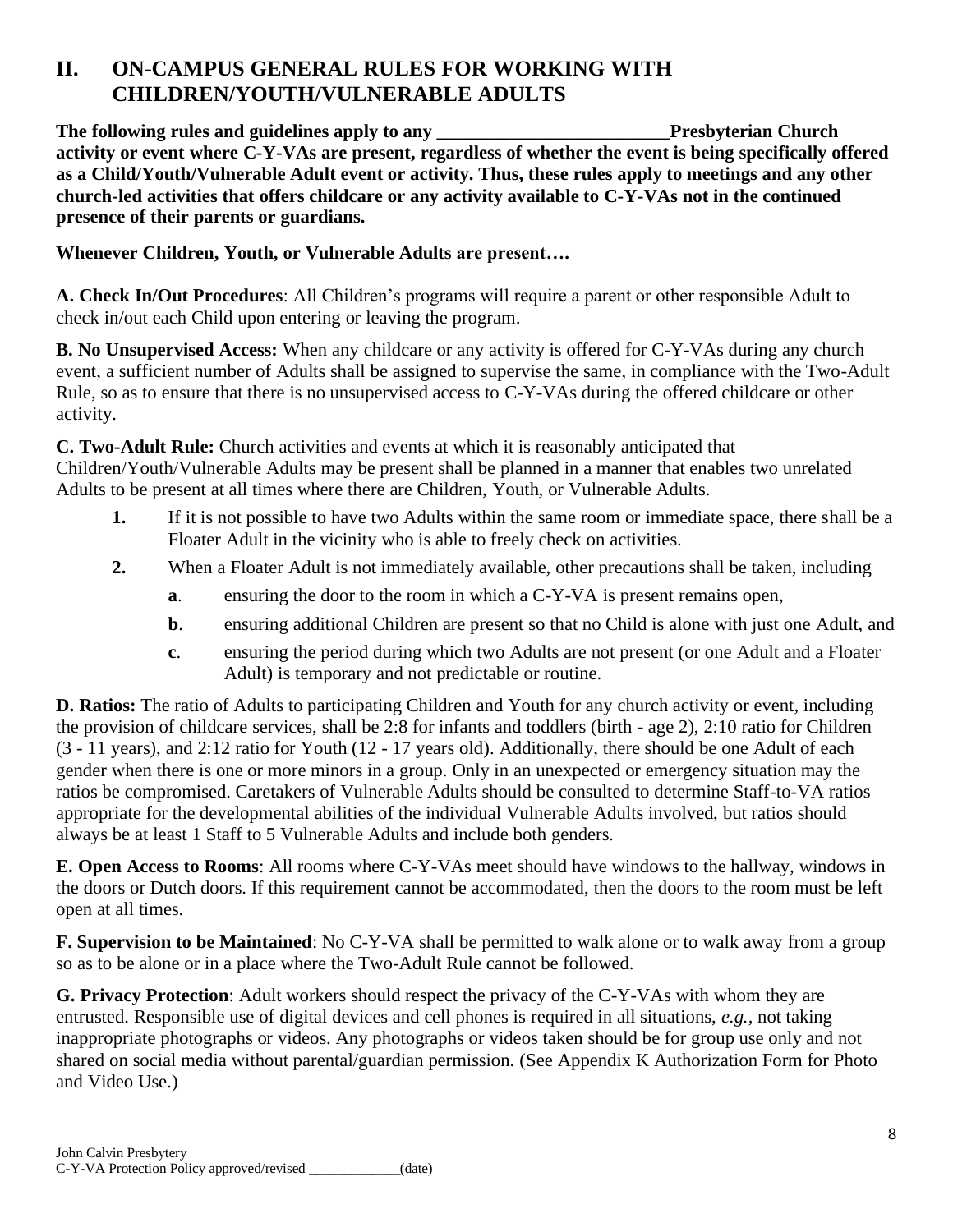## **H. Guidelines for Use of Restrooms**

The Two-Adult Rule applies in all circumstances; the following guidelines pertain to the supervision expected to be maintained when C-Y-VAs need to use the restroom.

- **1.** Caretakers of each Vulnerable Adult should be consulted to determine the restroom assistance needed, with staff's response being respectful and focused on fostering independence.
- **2.** Diaper changes should be performed by Adult staff only and otherwise in compliance with the Two- Adult Rule.
- **3**. Scheduled restroom breaks should be planned for preschool and elementary age Children when possible so that groups of Children are going to the restroom at the same time. The attending Adult should wait outside the restroom.
- **4**. If just one Child must go to the restroom, one Adult should escort the Child and, if possible, prop the outside door open. The Adult should remain outside the door and wait to escort the Child back to the classroom. In accordance with the Two-Adult Rule, a second Adult should remain with the other Children in the classroom with the classroom door open. A Floater Adult may assist in this process.
- **5**. Adults should not be alone with a Child in an unsupervised restroom.

**I. One-to-One Mentoring**: Any one-to-one mentoring or counseling of a Child/Youth/VA shall be conducted within line of sight of another Adult.

**J. Guidelines for Physical Interactions:** Refer to Appendix H: Code of Conduct for guidelines on general prohibitions, specific interaction standards, appropriate verbal interactions, appropriate out-of-program contact, and one-on-one interaction guidelines.

# **K. Guidelines for Disciplining Children/Youth/Vulnerable Adults**

Sometimes Children, Youth and Vulnerable Adults require instruction and some form of discipline regarding their own behavior. However, all such instruction and action should be constructive and done in a loving manner that keeps their safety and best interests in mind. The following guidelines should be followed in the implementation of any discipline for Children, Youth or Vulnerable Adults:

- **1**. Caretakers of each Vulnerable Adult should be consulted to determine an appropriate plan.
- **2**. Remind Children, Youth or Vulnerable Adults of proper group behavior and group guidelines. Expectations should be made very clear. (See Appendix J for Child/Youth/VA Code of Conduct.)
- **3**. All discipline should be assertive and positive and done in love. Immediate praise and recognition for positive actions are effective ways to encourage more of the same. It is often more effective to reward good behavior than to punish bad behavior.
- **4.** The practice of "redirecting" is the preferred method of correcting unwanted behavior. A Child, Youth or Vulnerable Adult may be moved to a different situation or area. Separate the Child/Youth/Vulnerable Adult from others if he/she is having difficulty making good choices. When the Child, Youth or Vulnerable Adult is settled, have him/her rejoin the group.
- **5.** In the event of chronic, unwanted behaviors, the Group or Program Leader should be contacted.
- **6. Inappropriate discipline** includes but is not limited to: corporal punishment of any kind, derogatory sarcasm, put downs or any kind of verbal attack including yelling or screaming at a Child, Youth or Vulnerable Adult. (See Appendix H for a Code of Conduct for Child/Youth/VA Workers and Volunteers.)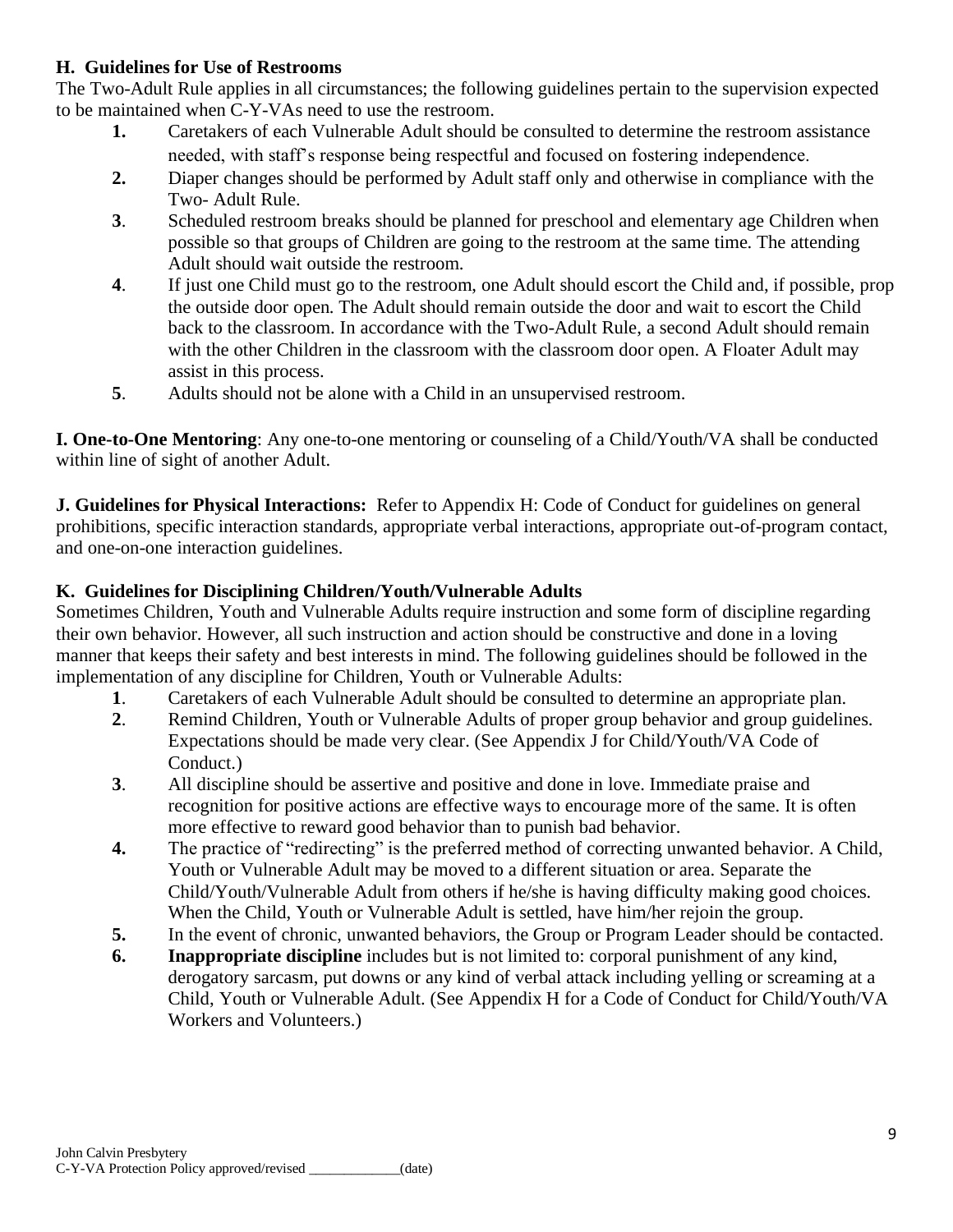# **III. OFF-CAMPUS GENERAL EVENT RULES FOR WORKING WITH CHILDREN/YOUTH/VULNERABLE ADULTS**

# **Additional requirements apply to off-campus events involving children, youth, and vulnerable adults to include but not limited to mission trips, service trips, camps, and retreats.**

**A**. **Permission Forms and Medical Release Forms**: Permission slips and medical release forms should be completed and signed for each Child/Youth/Vulnerable Adult by the parent/guardian prior to the event. These forms should include: Parents' contact information; emergency contact information; allergies or medical conditions and restrictions; health insurance information. All forms should be stored at the event site, in a secure place with restricted access. (See Appendix D for a sample Permission/Medical Release Form.)

# **B. Transportation Provided During Events**:

- **1**. Drivers must be age 25 or older and must comply with the guidelines in Appendix B
- **2.** The same general Adult/Child or Adult/Youth ratios applicable to Children/Youth/VA events shall be maintained during transportation within the safe loading limits of all vehicles being used: i.e., a 2:8 ratio for infants and toddlers (birth – age 2); a 2:10 ratio for Children  $(3 - 11)$ years) and a 2:12 ratio for Youth  $(12 – 17$  years old).
- **3.** All passengers must remain seated and use seat belts anytime the vehicle is moving.
- **4.** All drivers must comply with the guidelines set in Appendix B: Application for Volunteer Driver. It is recommended that on trips of more than four (4) hours, there be at least two drivers per vehicle, or at least enough drivers to provide rest periods for each driver.
- **5.** If a charter bus is rented, or any outside carrier is contracted, the company hired must ensure that their drivers have passed criminal background checks.
- **6.** Any driver operating a vehicle which holds 16 passengers or more, including the driver, shall possess a valid Commercial Driver License (CDL).
- **7.** Each Child/Youth/VA and the parent/guardian should be provided phone numbers that will enable them to contact the Child/Youth/VA Workers at any time, in case of emergency.
- **8.** Each Child/Youth/VA Worker who may be permitted to drive Children or Youth shall be age 25 or older, have completed an Application and provided a copy of their valid driver's license and verification of holding current automobile insurance. Such persons should be listed on a churchmaintained list of approved drivers kept by the pastor and the church office. (See Appendix B Application for Volunteer Driver and Appendix C List of Approved Drivers.)

# **C. Housing:**

- **1.** Children/Youth/VAs should room with Children/Youth/VAs of the same age range and gender.
- **2.** Children/Youth/VAs and Adults may only room in the same room if it is "dormitory" style and there are two unrelated Adults in the room.
- **3.** Children/Youth/VAs should never sleep alone in a room with an Adult unless that Adult is a parent or guardian of that Child/Youth/VA.
- **4.** There should be a process in place for nightly check-in and assurance that all Children/Youth/VAs are in their assigned rooms for the night.
- **5.** Where Children/Youth/VAs and Adults share bathroom facilities, different showering/grooming times should be maintained to ensure separation and privacy. These hours should be posted in an accessible location for all.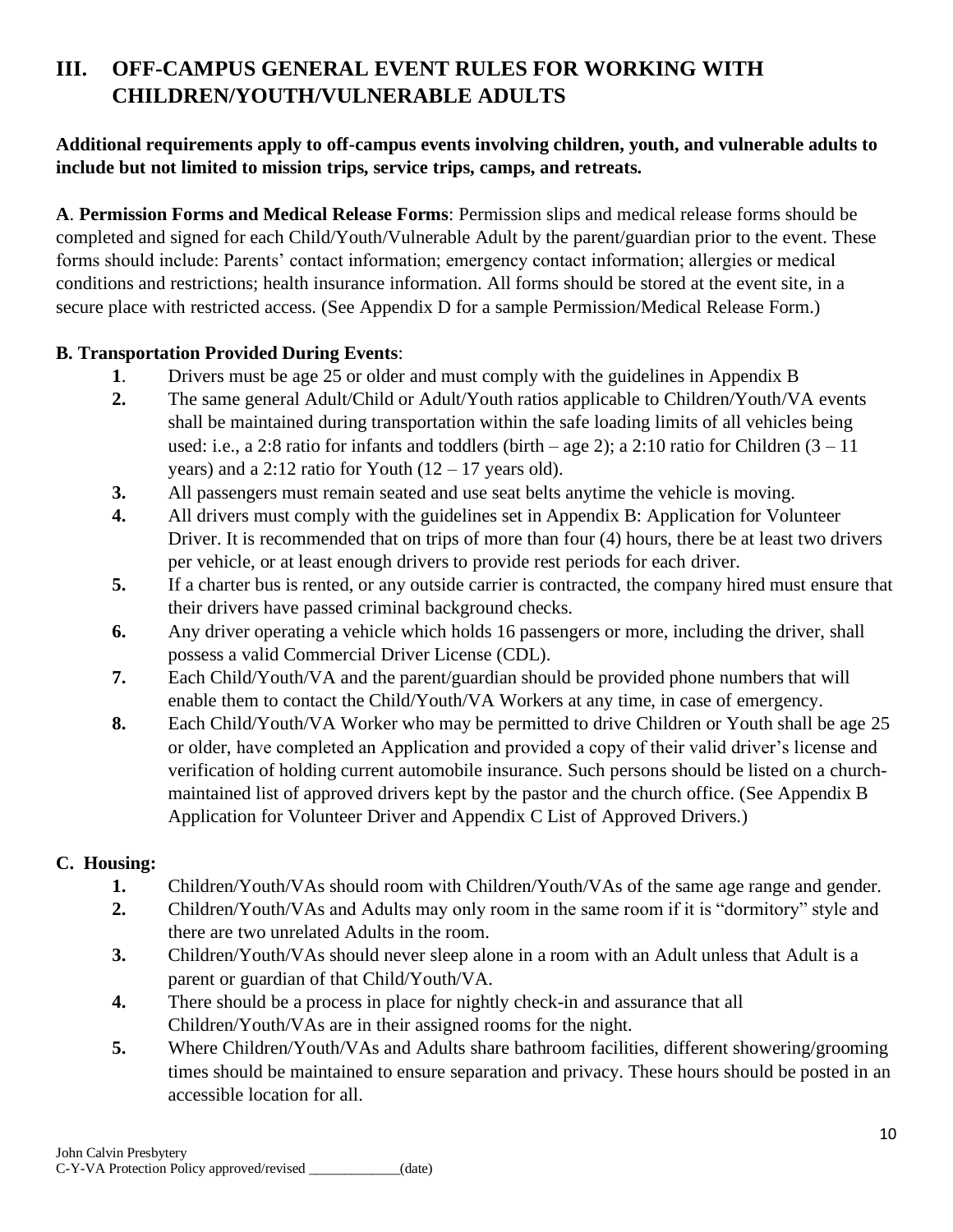**D. First Aid Training:** For all off-campus events at least one supervising adult should be certified in first aid and CPR.

**E. Training on Expectations for Behavior of Participating Children/Youth/Vulnerable Adults:** Ageappropriate training for Children/Youth/Vulnerable Adults and their parents should be provided to communicate clear expectations for their behavior during on-campus or off-campus church-sponsored activities.

**F. A Behavior Covenant** may be provided to and signed by all Children/Youth/Vulnerable Adults and their parents/guardians. The covenant may include acceptable behavior, social networking guidelines or restrictions, respect for Adults, and adherence to the event's schedule. (See Appendix J Code of Conduct.)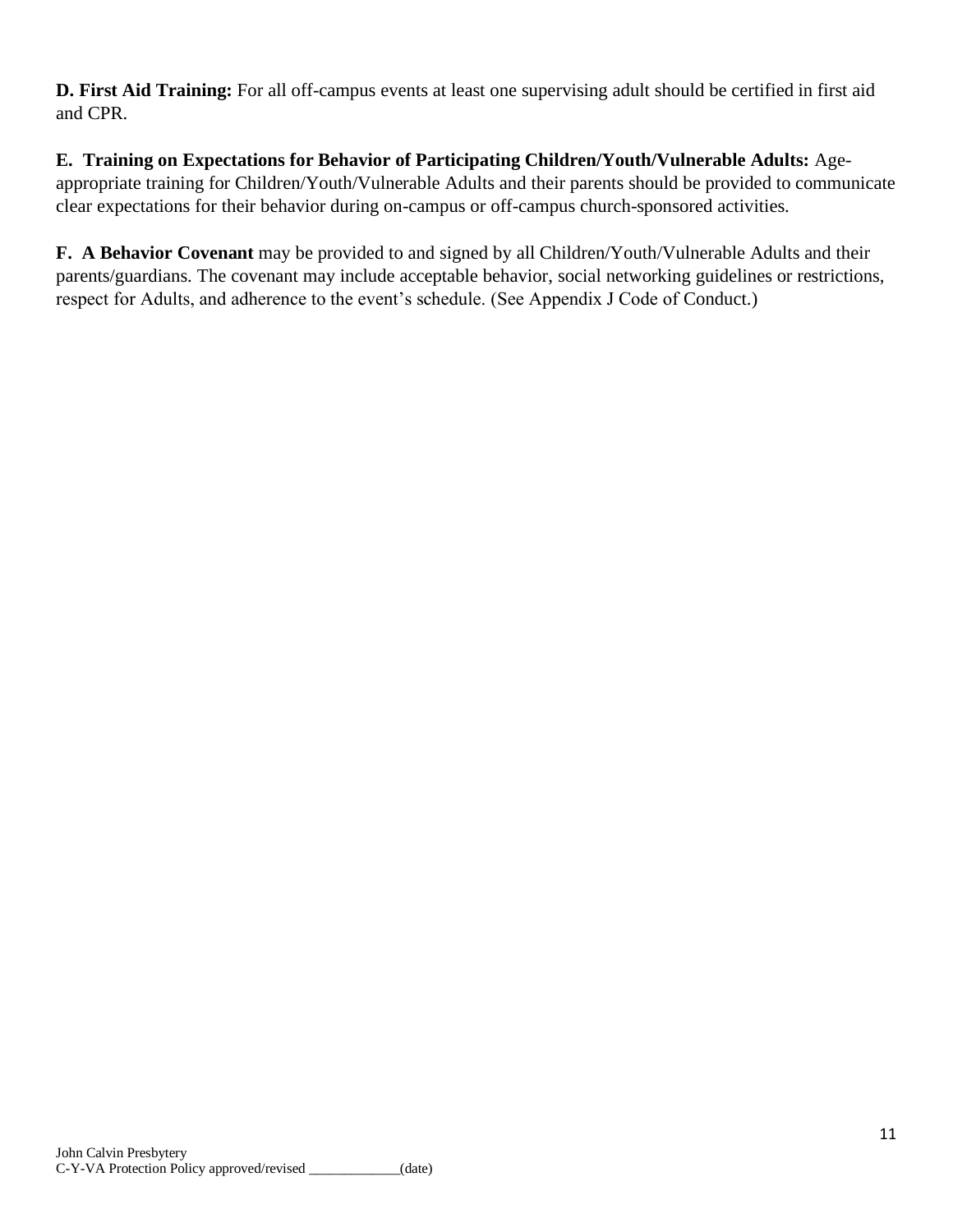# **IV. SOCIAL MEDIA / ELECTRONIC COMMUNICATIONS RULES & PROCEDURES**

# **A. Official and Official-Sounding Communications**:

- **1**. No person (including employees, contractors, volunteers or clergy members of this church) shall create or use a media site (Web, Facebook, YouTube, or similar) in the name of, or purporting to represent, this church (or a particular event or activity sponsored by this church) without the explicit written permission of the responsible designee to oversee electronic communication.
- **2.** Persons acting in their capacity as representatives of this church to lead or coordinate a group activity may be given permission to use social media relating to the event; in such cases, each may use only official methods approved by this church which may include Web pages, Facebook, e-mail, and similar means.

# **B. General Requirements Relating to Children/Youth/Vulnerable Adults and Social Media:**

The following general guidelines pertain to all social media posting and communications regarding or directed to Children, Youth, or Vulnerable Adults:

- **1.** A Child's/Youth's name shall not be published on a media site without explicit written permission of the parent/guardian. The permission form will be kept on file in the church office. (See Appendix K for Authorization Form for Photo and Video Use.)
- **2.** All communication sent digitally is not confidential and must be available to be shared with or reposted by others.
- **3.** Interactions in the virtual world need to be transparent and compliant with the boundaries and principles reflected by these policies overall.
- **4.** Prudent judgment shall be used any time C-Y-VAs are contacted through social media. Matters that may be of a personal nature should not be discussed or displayed, and heightened sensitivity should always be used. Laws regarding mandated reporting of suspected abuse/neglect/exploitation of Children, Youth, elders, and Vulnerable Adults apply in the virtual world. (See Appendix H Code of Conduct.)
- **5.** When possible, communication (including images) shall be sent to entire groups or posted in public social media space, not in private messages.

# **C. Duty to Monitor:**

Persons who shall create public pages on behalf of this church or its programs are responsible for monitoring communications (including any following an initial post) and for ensuring that no persons have: (a) private conversations through the site or (b) public conversations which may be perceived as inappropriate with C-Y-VAs. Accordingly, any "reply posts" or other communications that can be detected and are felt to be of possibly inappropriate nature should be deleted or removed.

# **D. Prohibited Conduct: (See Appendix H Code of Conduct.)**

The following social networking conduct shall be prohibited and any postings or other content reflecting the same shall be deleted or removed promptly:

- **1.** Content that is or could be interpreted by any observer to be harsh, coercive, threatening, intimidating, shaming, derogatory, demeaning or humiliating toward a Child, Youth or Vulnerable Adult;
- **2.** Content that reference or depicts any sexually oriented activity;
- **3.** Content that references or reveals communications with or about a Child/Youth/VA which are reasonably expected to be private.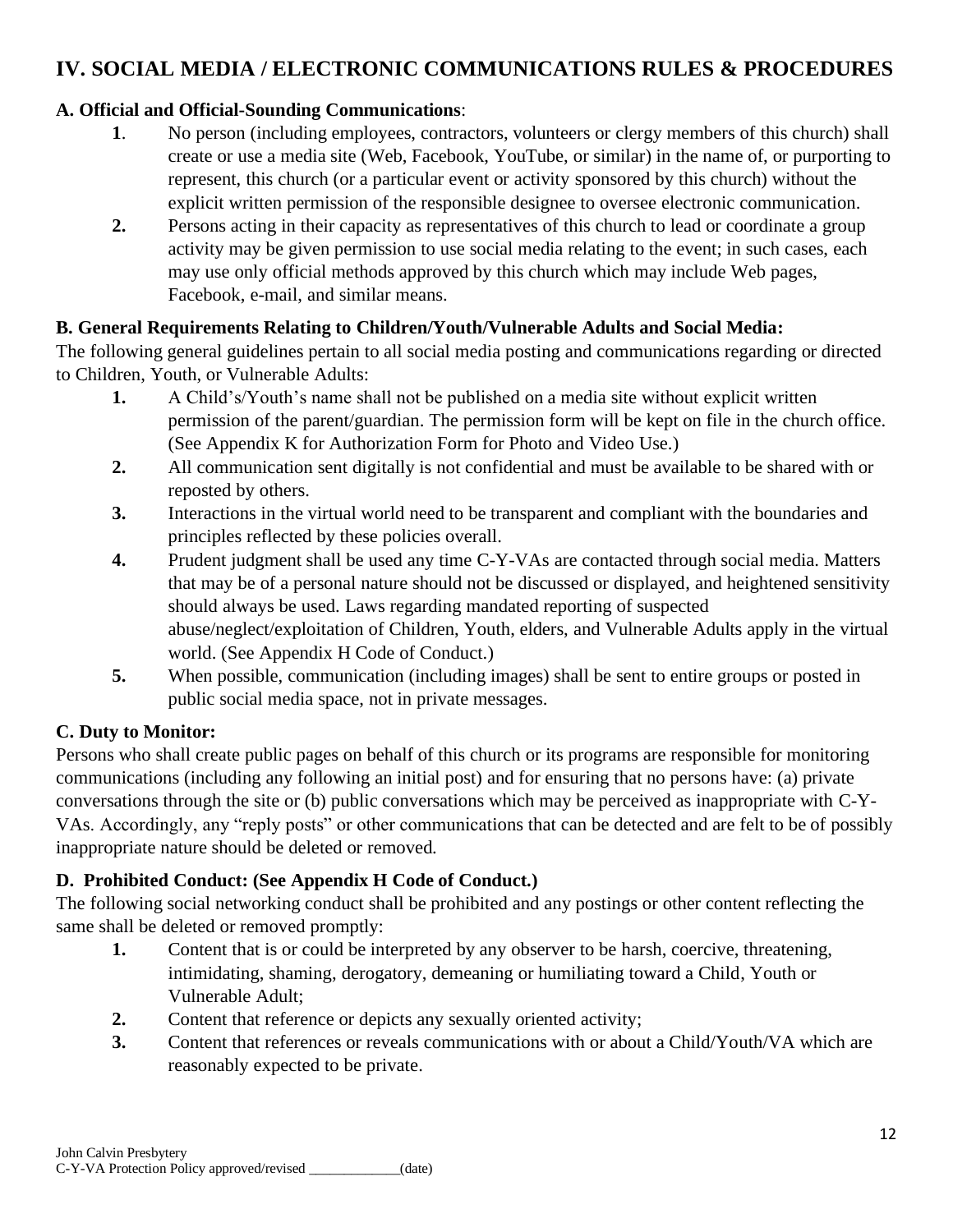# **E. Reporting Inappropriate Communication**

Anyone viewing a possibly inappropriate communication is encouraged to report the same to the designated Presbyterian Church authority, and the communication should be promptly reviewed

for removal.

### **F. Initiation of Social Media Contacts**: **(See Appendix H Code of Conduct.)**

- **1.** C-Y-VAs may not be in a position to decline the initiation of social media contact requests due to the disparity of power between them and Adults. Therefore, C-Y-VA Workers and Volunteers (both youth and adults, including camp staff) should not submit "friend" or "follow" requests to C-Y-VAs without prior consent from the C-Y-VAs' parents/guardians.
- **2.** C-Y-VAs may take the initiative and request to be "friends" with C-Y-VA Workers and Volunteers (both youth and adults, including camp staff). These requests may be accepted provided the C-Y-VA Workers and Volunteers first communicate with the C-Y-VA's parent(s)/guardian(s) and receive their approval. Parents/Guardians must be able to gain full access to all aspects of that person's profile and correspondence. In responding to such a request, C-Y-VA Workers and Volunteers should carefully discern the level of contact they want to maintain with Youth prior to responding to these requests.

#### **G. Education: (See Appendix H Code of Conduct.)**

A description of these rules on the use of social media and what is or is not appropriate communication using social media shall be provided to Children/Youth/Vulnerable Adults who may be invited to read or react to such social media, as well as made available to their parents/guardians. Children and Youth should be reminded how to appropriately interact through any social networking site and adhere to any applicable social networking code of conduct. Parents/guardians should periodically also be encouraged to monitor the social media and networking sites.

#### **H. Violations:**

If a C-Y-VA reveals abuse or inappropriate interactions through social media with a C-Y-VA Worker or Volunteer, or any other Adult or staff, this shall be treated as any other abuse situation as outlined in this policy. In addition to a violator being denied further access to the site based on inappropriate content, additional disciplinary action may be appropriate under this policy.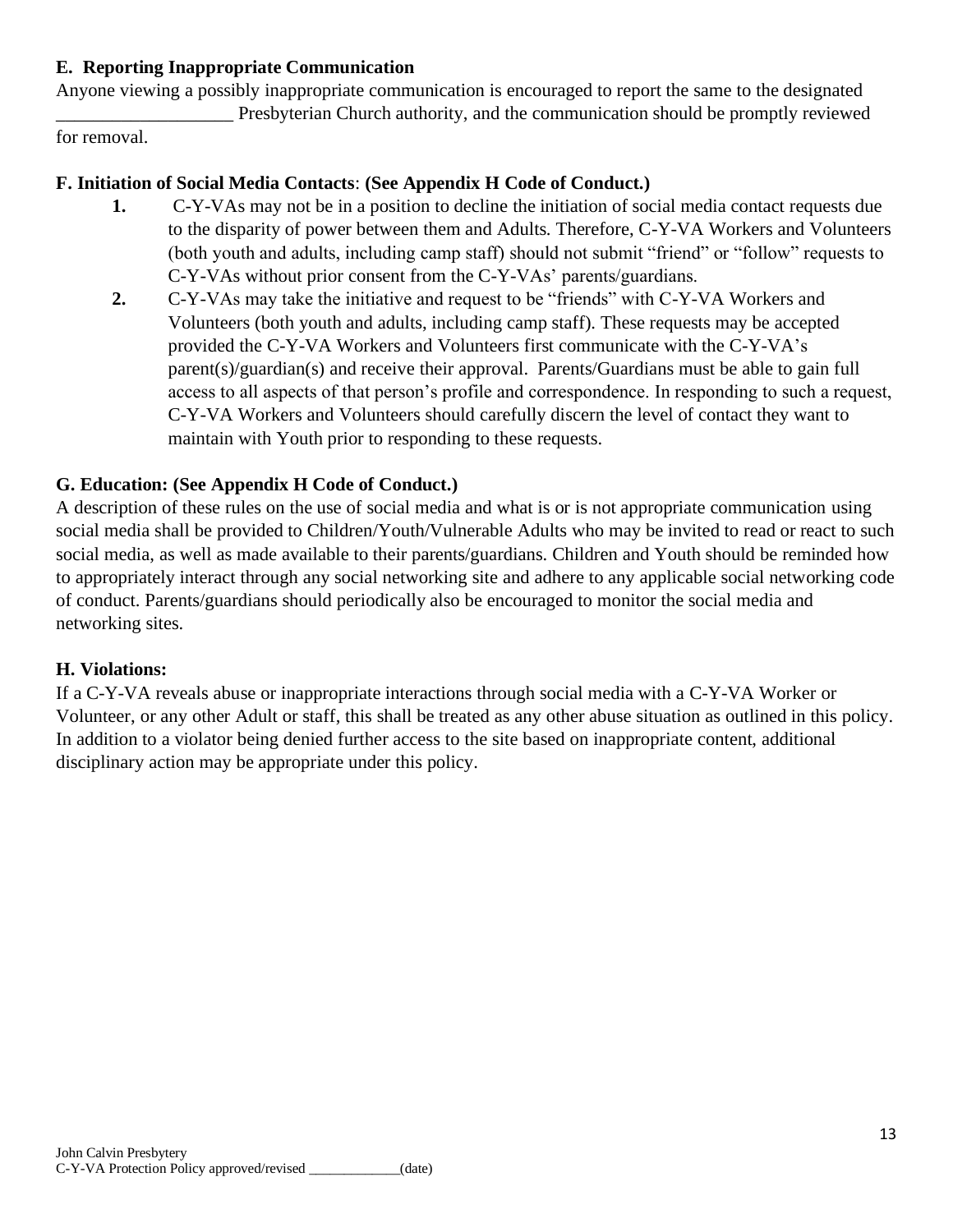# **V. REPORTING RULES & PROCEDURES**

**Reporting Procedures:** These procedures are to be followed when reporting any activity suspected of violating this church's C-Y-VA Protection Policy. (See Appendix E Incident Report Form. See Appendix F Mandated Reporting.) The process for reporting incidents involving Children and Youth differs slightly from the process for reporting incidents involving Vulnerable Adults as noted in Appendix F Mandated Reporting in Kansas and Missouri.

**A. Initial Reporting:** Anyone who experiences, sees, or hears of activity that may violate this policy shall be encouraged to report their information at any time during or after the event to any C-Y-VA Worker or other authorized contact person of the **Example 2** Presbyterian Church -sponsored event. Even if such information is learned from another (i.e., it is hearsay) it should still be reported. Reports may be made orally or in writing. While a written form may be offered as a convenience, no particular written report shall be required to constitute an actionable report.

# **B. Notification of Reporting Procedures:** When sponsoring any C-Y-VA event, this church will:

- **1**. Publicize in writing the procedures for reporting any activity suspected of violating this Policy. The written notification shall include contact information for all C-Y-VA Workers who are authorized to be present during the reporting event (each of whom is an authorized contact person for purposes of a possible victim making a report), including but not limited to those who have been specifically designated for heightened responsibilities under this Policy such as being a designated leader of this church or another sponsoring entity. The written procedure shall indicate who has these additional designated responsibilities.
- **2**. The procedures for making a report shall also be provided in an age-appropriate manner to all C-Y-VAs attending the event, as well as to all leaders.
- **3**. A copy of that notification shall be made available at all times in a public place at the event.

Where the Child/Youth/VA event will involve out-of-town travel and/or overnight accommodations, the procedures for reporting any suspected violations will also be provided verbally to all attending Children and Youth and Vulnerable Adults early in the event, such as during the orientation.

**C**. **Initial Response Procedures**: All reports of suspected violations shall be given immediate attention by the Event Leader(s) and others authorized to receive such information. Upon receiving any report of activity which may violate this Policy (whether or not in writing), a C-Y-VA Worker or other authorized contact person shall, after ensuring any C-Y-VA who is the alleged victim is safe, immediately share such information with the event leader (pastor, session member, event leader, etc.). Contact shall also be promptly made with the parents or guardian of the C-Y-VA. Once the safety of the alleged victim of any suspected conduct is assured, event leader(s) will obtain a written Incident Report for, or on behalf of, the alleged victim. (See Appendix E for Incident Report Form.) It should be noted that the formalizing of such a report into written form is not a prerequisite to any governmental reporting responsibility.

**D. Mandated Reporting** – **Governmental Reporting**: All C-Y-VA Workers shall be made aware that state law requires the immediate reporting of any incident that gives rise to reasonable cause to suspect that a Child/Youth/VA has been or may be subjected to abuse or neglect or any observation of them being subjected to conditions or circumstances which would reasonably result in abuse or neglect. Such reports are to be made to the State's Child Abuse Hotline and the failure to do so promptly (i.e., within less than 24 hours of receipt of such information) may be a violation of state law, for which any persons who were required to make the report could be liable. Any C-Y-VA Worker who believes they have received information meeting the governmental reporting standard is required to contact the appropriate Adult Leader for assistance in making a governmental report. (See Appendix F Mandated Reporting in Kansas and Missouri.)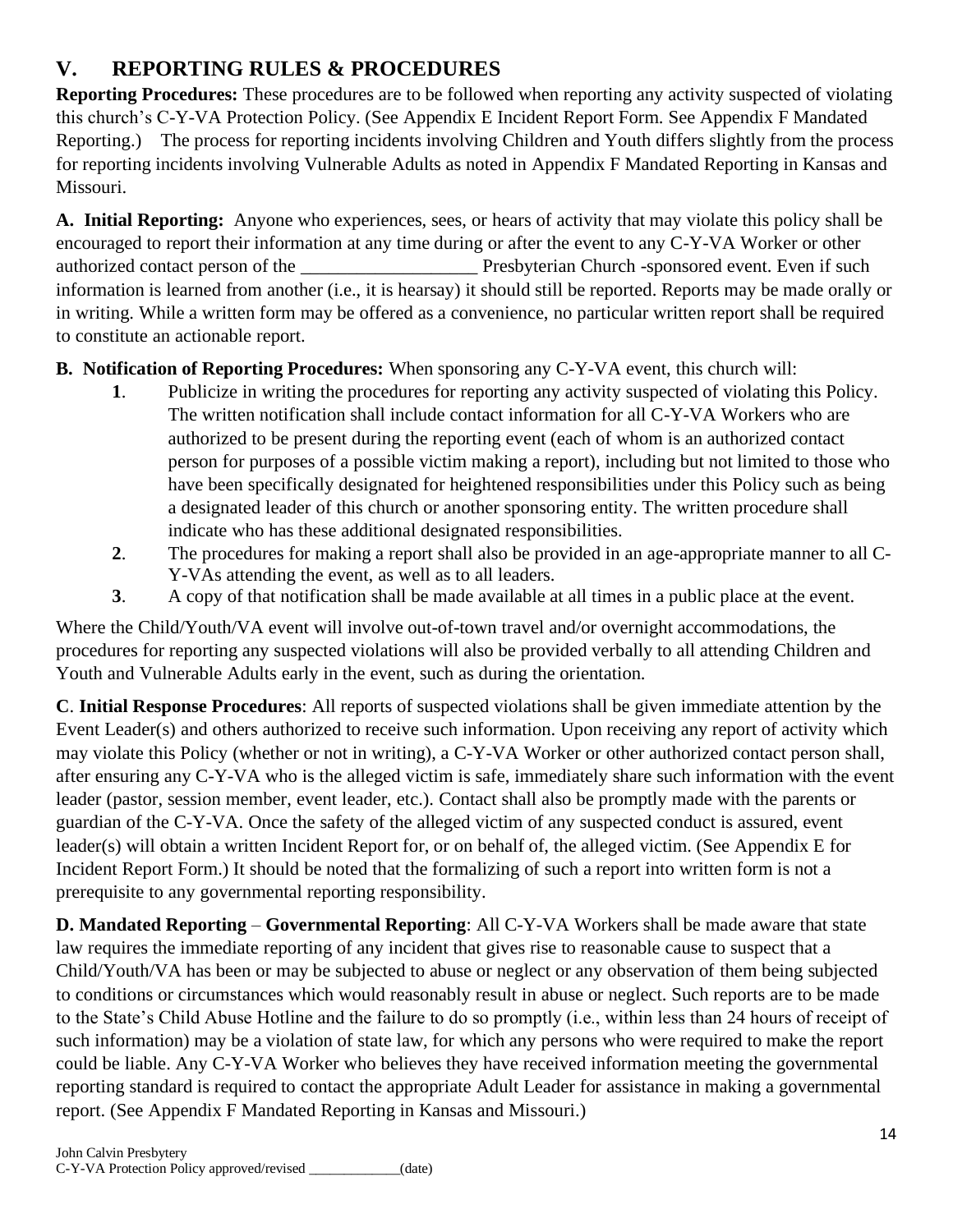# **VI. CONFIDENTIALITY OF RECORDS**

Records relating to C-Y-VA Worker applications, background checks, reports of possible violations of this Policy and the investigation or response thereto, and other records relating to this church's C-Y-VA Protection Rules and Procedures shall be created, used and retained as confidential records as further described below:

**A**. **Background Checks**: Applications for background checks on C-Y-VA Workers shall be made only by a designated employee(s) or an officer of this church. The designated employee(s) or officer may communicate with the sponsoring entity whether the background information obtained disqualifies an individual from the role of C-Y-VA worker (or a driver for a C-Y-VA event) but shall provide no further details without the written consent of the individual to whom the background information pertains. All papers and communications regarding applications and results of background checks (and related communications) shall be maintained in the church office. Such materials shall be stored in a locked file cabinet or password protected electronic storage to which access is limited to the designated church employee(s) or officer(s). Materials relating to background checks shall be retained for at least ten (10) years and shall not be destroyed without consultation with any subentity generally responsible for planning C-Y-VA events, which may advise of any ongoing relevance supporting further retention.

**B**. **Violation Reports and Response Records**: All documents and communications reflecting or relating to the report of a violation (or possible violation) of this church's C-Y-VA Protection Rules and Procedures shall be retained in the church office in a confidential manner. The work of any Child/Youth Safety Response Team, any commission or other persons investigating or responding to a violation report shall be, to the extent practicable, preserved and retained in the church office following completion of its work. At a minimum, the identity of any persons involved in the investigation and/or response, a summary of the work done, any documents or communications they received from third parties, and a report of any conclusions reached by the commission shall be retained by this church. All records pertaining to violation reports and investigations or responses (and related communications) shall be maintained in the church office. Such materials shall be stored in a locked file cabinet or password protected electronic storage to which access is limited to the designated church employee(s) or officer. Materials relating to reports of violation and investigation or response shall be retained at least ten (10) years and shall not then be destroyed without consultation with legal counsel as to which, if any materials, may be destroyed.

# **C.** Other information related to the implementation and enforcement of the

Presbyterian Church's C-Y-VA Protection Rules and Procedures: The church office shall maintain all other documents and communications created or received in connection with the implementation and enforcement of this Policy in confidential, secured files (locked file cabinets or electronic storage) to which access is limited to designated church employee(s) or officer(s). Such other materials relating to the implementation and enforcement shall be retained at least five (5) years.

**Destruction of Confidential Records**: In the event any materials described by this section are to be destroyed, such destruction shall include shredding, incineration or other method of destruction that ensures complete destruction of the specified records.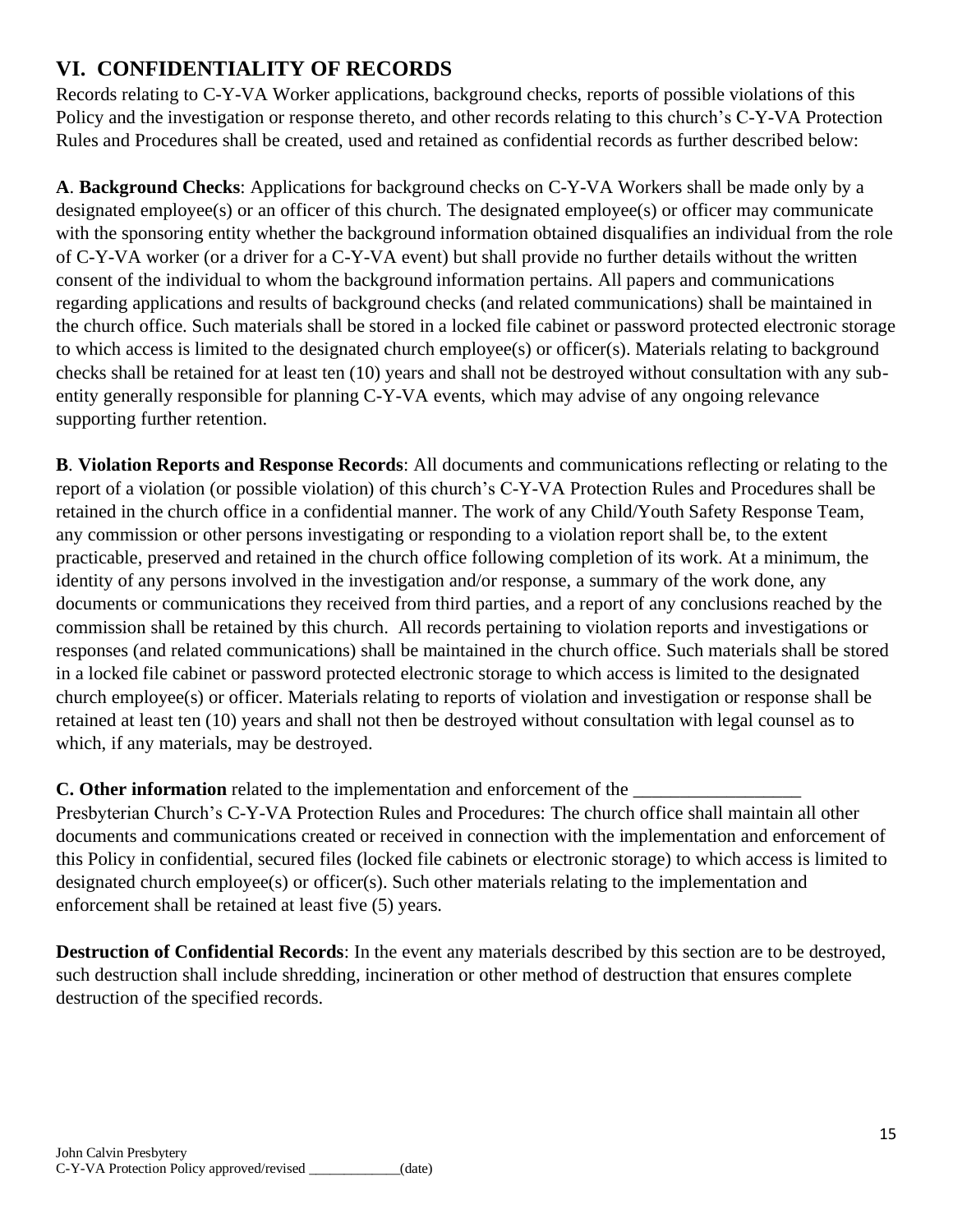# **VII. TRAINING REQUIREMENTS FOR ALL CHILD-YOUTH-VULNERABLE ADULT WORKERS AND VOLUNTEERS**

Each Adult Worker and all volunteers shall attend a training session before being allowed to work with Children/Youth/Vulnerable Adults. While this policy contains the information for a training session, there are outside sources that can be contracted for trainings. Either way, trainings are required to cover all the basic steps below. (See Appendix L for a more complete Training Model.)

Trainings for Child/Youth/VA Workers shall cover, but are not limited to:

- **A.** An overview of this policy the **Presbyterian Church's C-Y-VA Protection** Policy and Procedures. Point out the Definition of Terms on pages 1-3.
- **B.** Discussion of appropriate boundaries with C-Y-VAs and what constitutes appropriate and inappropriate interaction, the Two Adult Rule, Adult/Child/Youth/VA ratios, transportation rules, use of technology, and other rules applicable to Child/Youth/VA Workers and Volunteers. (See Appendix H Code of Conduct for Workers and Volunteers.)
- **C**. How to recognize signs and symptoms of abuse and neglect. (See Appendix G Signs and Indications of Abuse.)
- **D.** Laws concerning reporting requirements for Kansas and Missouri (See Appendix F Mandated Reporting in Kansas and Missouri.)
- **E**. An explanation of the requirement of criminal background checks and confidentiality requirements regarding those files. (See page 4 titled Screening Rules and Procedures: Background Checks. See also Appendix A-2 for Authorization for and Request for a Criminal Background Check.)
- **F**. An explanation and discussion of the importance of the application and screening processes for selection of Child/Youth/Vulnerable Adult Workers and Volunteers. (See Application Appendices A, A1, A2, A3, B.)
- **G**. Identification of who is authorized to speak with the press in case of an incident.
- **H**. If an overnight event is planned, discussions of boundaries involving appropriate sleeping arrangements and use of restroom/shower facilities. (See Section III Off-Campus General Event Rules on pages 7-8.)
- **I.** A discussion on how to identify first aid supplies/practices on the church campus and for off-campus events. This should include the identification of staff/volunteers who are certified in first aid and CPR.
- **J.** A review of Appendix J titled C-Y-VA Code of Conduct and Pledge.
- **K**. A review of Appendix H Code of Conduct for a C-Y-VA Worker/Volunteer.
- **L**. A review of Appendix I Signed Covenant for a C-Y-VA Worker/Volunteer. Each trainee will sign and retain a copy of the signed Covenant, and a copy will be kept on file by the church.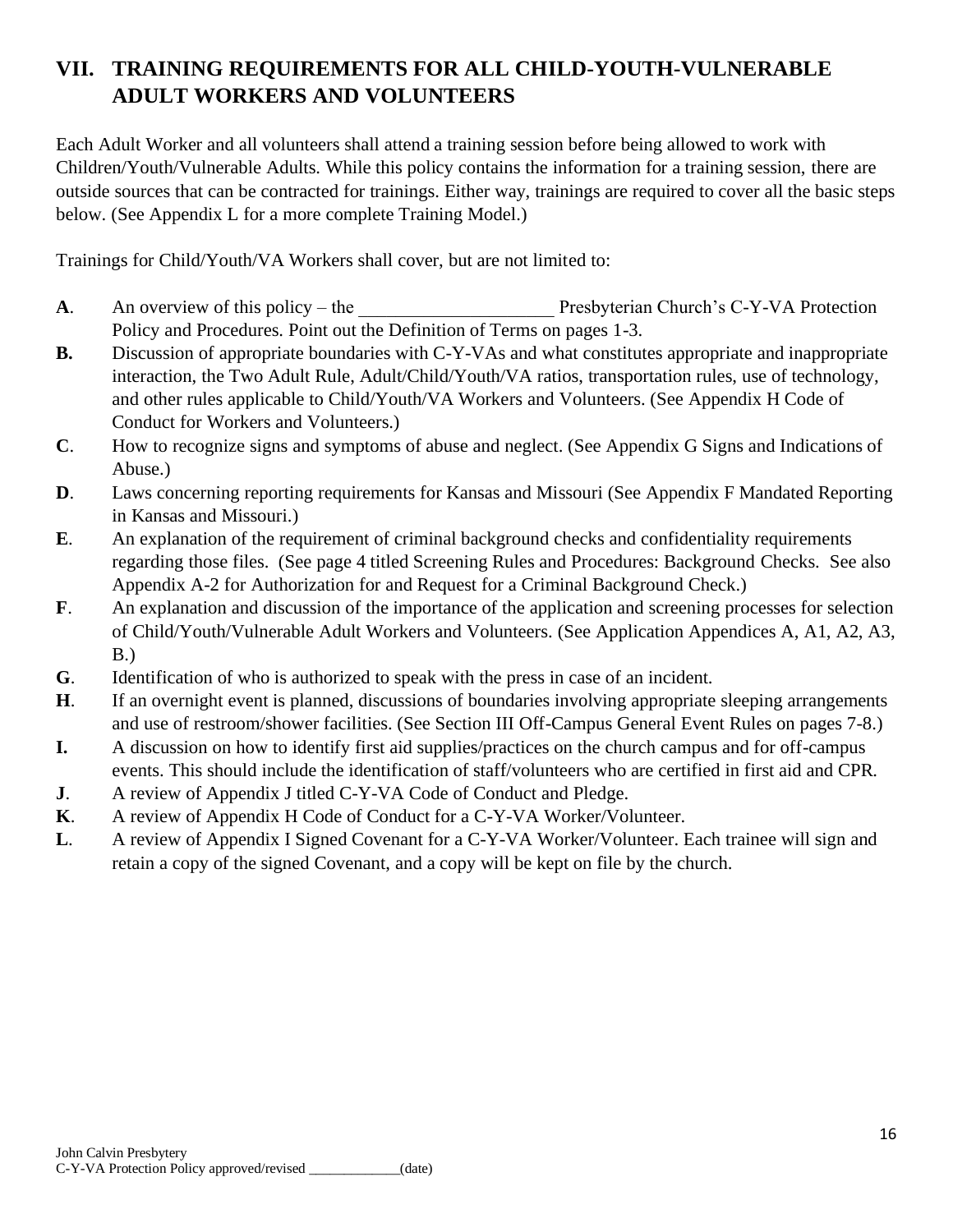#### **APPENDIX A**

# **CHILD /YOUTH/VULNERABLE ADULT WORKER (PAID STAFF) APPLICATION**

For use by all who seek a paid staff position that will involve the supervision and/or custody of Children/Youth/Vulnerable Adults

# **Applicant Information**:

| Are you over the age of 18: Yes No    |                                                                 |                                                                                                                                                                                            |                      |
|---------------------------------------|-----------------------------------------------------------------|--------------------------------------------------------------------------------------------------------------------------------------------------------------------------------------------|----------------------|
|                                       |                                                                 |                                                                                                                                                                                            |                      |
|                                       |                                                                 |                                                                                                                                                                                            |                      |
|                                       |                                                                 | If there is a date by which you need to end your position, any known "vacation" dates you will need to be<br>absent, or any other limitations on your availability, please describe below: |                      |
| <b>Education</b>                      | List any academic degrees and certifications you have received: |                                                                                                                                                                                            |                      |
| School Attended                       |                                                                 | Date of Completion/Graduation                                                                                                                                                              | Degree/Certification |
| School Attended                       |                                                                 | Date of Completion/Graduation                                                                                                                                                              | Degree/Certification |
|                                       | List any professional organizations in which you are a member:  |                                                                                                                                                                                            |                      |
|                                       |                                                                 | Work Experience: Describe each employment experience you have had in the past 5 years:                                                                                                     |                      |
|                                       | Employer                                                        | Address / Phone                                                                                                                                                                            |                      |
| Supervisor's Name                     |                                                                 | Date Began/Ended                                                                                                                                                                           |                      |
| Position(s) Describe responsibilities |                                                                 |                                                                                                                                                                                            |                      |
| 2.                                    |                                                                 |                                                                                                                                                                                            |                      |
|                                       | Employer                                                        | Address / Phone                                                                                                                                                                            |                      |
| Supervisor's Name                     |                                                                 | Date Began/Ended                                                                                                                                                                           |                      |
| Position(s) Describe responsibilities |                                                                 |                                                                                                                                                                                            |                      |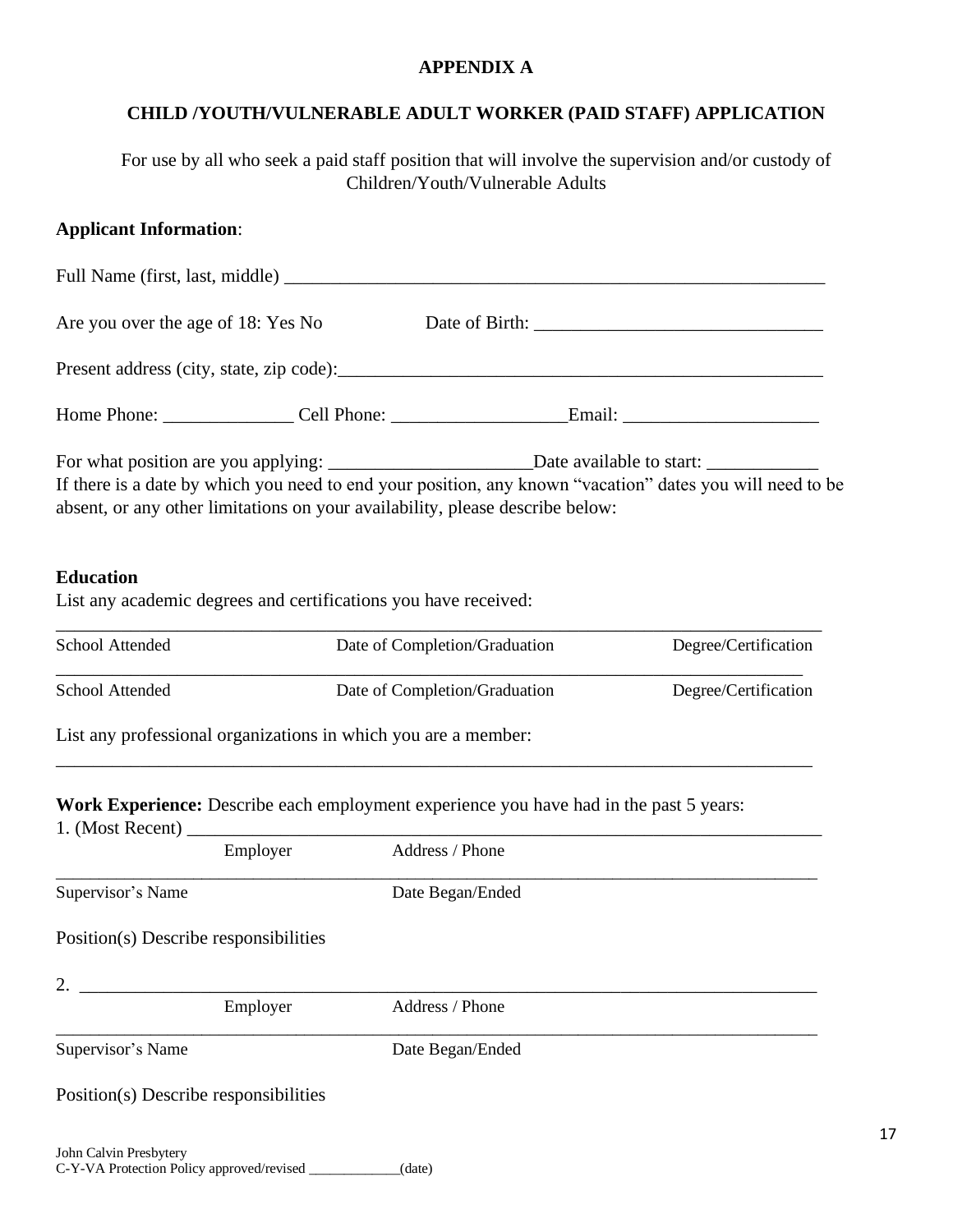| 3.                                    | Employer | Address / Phone  |
|---------------------------------------|----------|------------------|
| Supervisor's Name                     |          | Date Began/Ended |
| Position(s) Describe responsibilities |          |                  |

## **Volunteer Experience:** Describe any relevant volunteer work you have performed in the past five years.

| 1. (Most Recent)                     |              |                  |                                                                                                                                                                                                                               |
|--------------------------------------|--------------|------------------|-------------------------------------------------------------------------------------------------------------------------------------------------------------------------------------------------------------------------------|
|                                      | Organization | Address/Phone    |                                                                                                                                                                                                                               |
| Supervisor's Name                    |              | Date Began/Ended | Positions: Describe the work you did                                                                                                                                                                                          |
| 2.                                   |              |                  |                                                                                                                                                                                                                               |
|                                      | Organization | Address/Phone    |                                                                                                                                                                                                                               |
| Supervisor's Name                    |              | Date Began/Ended | Positions: Describe the work you did                                                                                                                                                                                          |
| 3.                                   | Organization | Address/Phone    |                                                                                                                                                                                                                               |
|                                      |              |                  |                                                                                                                                                                                                                               |
| Supervisor's Name                    |              | Date Began/Ended | Positions: Describe the work you did                                                                                                                                                                                          |
| <b>Skills, Abilities, Interests:</b> |              |                  |                                                                                                                                                                                                                               |
|                                      |              |                  | Do you have: A valid driver's license? Yes __ No __ Liability Insurance? Yes __ No __                                                                                                                                         |
| each and the resulting disposition:  |              |                  | If the position for which you are applying may require you to transport others in a motor vehicle, please<br>describe any tickets you have received or other traffic offenses for which you have been charged, the date(s) of |

To the extent not covered above, describe your experience in working with, teaching, caring for or overseeing Children, Youth, and/or Vulnerable Adults.

\_\_\_\_\_\_\_\_\_\_\_\_\_\_\_\_\_\_\_\_\_\_\_\_\_\_\_\_\_\_\_\_\_\_\_\_\_\_\_\_\_\_\_\_\_\_\_\_\_\_\_\_\_\_\_\_\_\_\_\_\_\_\_\_\_\_\_\_\_\_\_\_\_\_\_\_\_\_\_\_\_\_\_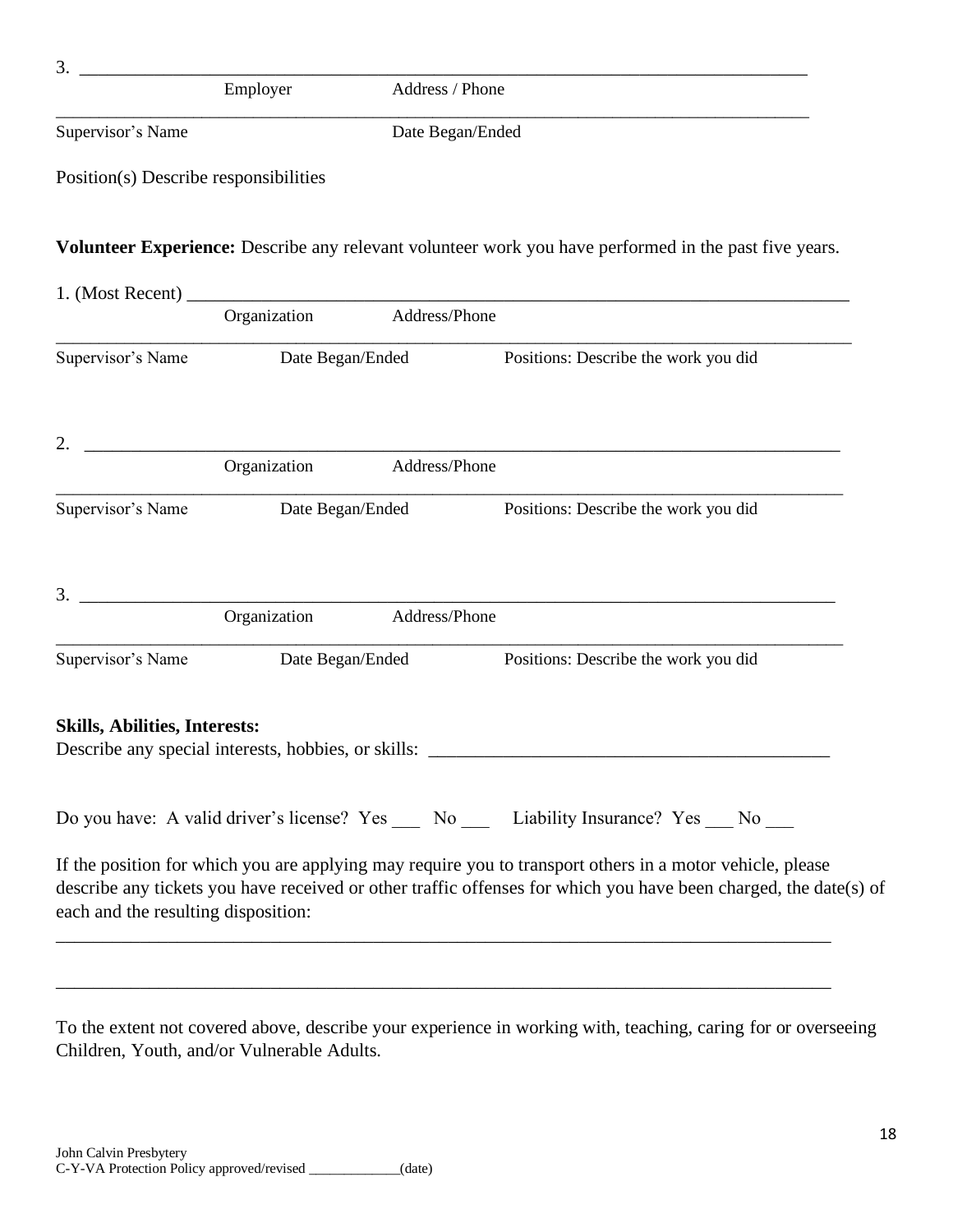Have you ever been convicted or pled guilty to a crime, either a misdemeanor or a felony including, but not limited to a drug-related charge, Minor in possession charge, Child endangerment, abuse, or any crimes involving violence, theft or any motor vehicle violations? Yes No

If yes, please describe the incident(s), the dates of occurrence and the disposition and current status:

**References:** Please list three individuals who are not related to you by blood or marriage as references for your work experience and character. Please list persons who have known you for at least three (3) years.

| Length of Time Known: ______________ |              |  |
|--------------------------------------|--------------|--|
|                                      |              |  |
|                                      |              |  |
|                                      |              |  |
|                                      |              |  |
|                                      | Other Phone: |  |
| Length of Time Known: _____________  |              |  |

*\*\*\*Please also complete Appendix A2 Authorization Form and Request for Criminal Background Check.\*\*\**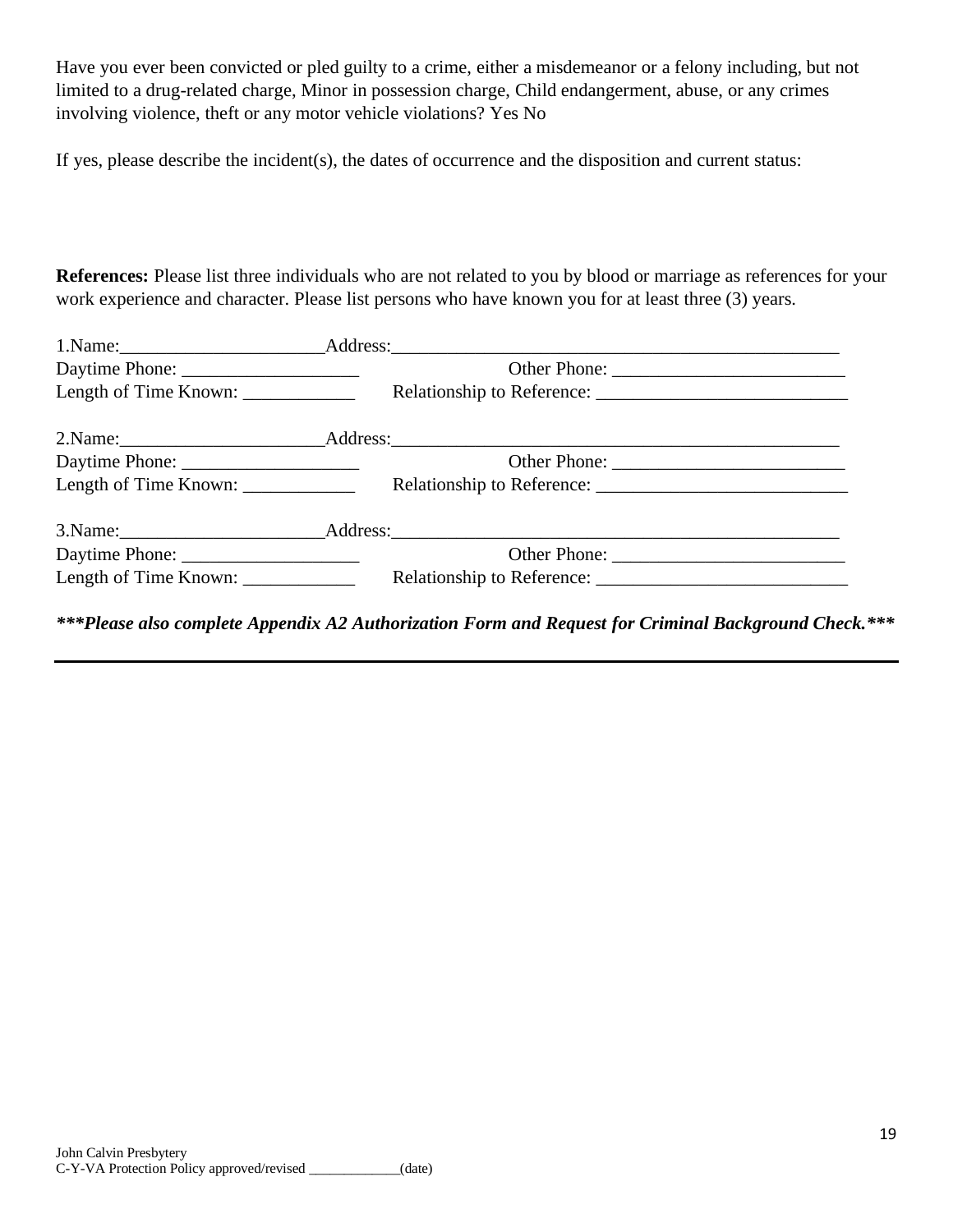# **ATTESTATION OF ACCURACY, AUTHORIZATION TO CONTACT REFERENCES/EMPLOYERS/SUPERVISORS, LIMITED WAIVER OF CONFIDENTIALITY AND AGREEMENT TO ABIDE BY POLICIES**

All persons employed as paid staff for **New All persons employed** as paid staff for **New All persons employed** as paid staff for **New All persons employed** as paid staff for **New All persons** Presbyterian Church are requir submit to a criminal records background check; b) to consent to all references and employers and prior supervisors being contacted; and c) to authorize any such persons to provide any information they may have regarding the applicant's character and fitness for the position(s). To indicate your agreement to these terms, please review and sign below.

I \_\_\_\_\_\_\_\_\_\_\_\_\_\_\_\_\_\_\_\_\_\_, attest that I am familiar with the information I have provided on this application and that it is true and correct. I authorize the **Figure 1** Presbyterian Church and any affiliated organization working with it in connection with the position(s) for which I am applying, to verify the information I have provided by contacting the references, employers and supervisors I have listed and any other persons who may have information pertaining to my employment and other relevant experience. I further authorize all such persons contacted to provide whatever information they have regarding my experience, character and fitness for the position(s) I have applied for, and I waive any claim to confidentiality of any such information for this limited purpose. In the event my application is accepted and I am employed by \_\_\_\_\_\_\_\_\_\_\_\_\_\_\_\_\_\_\_\_\_\_ Presbyterian Church, I agree to abide by and be bound by their policies and to

refrain from inappropriate conduct in the performance of my duties. As separately indicated below (titled Appendix A-2), I further authorize the conducting of a criminal background check. I have read the above Attestation, Authorization, Limited Waiver and Agreement and indicate my acceptance of the same freely and under no duress or coercion by my signature below.

Signature:

Date: \_\_\_\_\_\_\_\_\_\_\_\_\_\_\_\_\_\_\_\_\_\_\_\_\_\_\_\_\_\_\_\_\_\_\_\_\_\_\_\_\_\_\_\_\_\_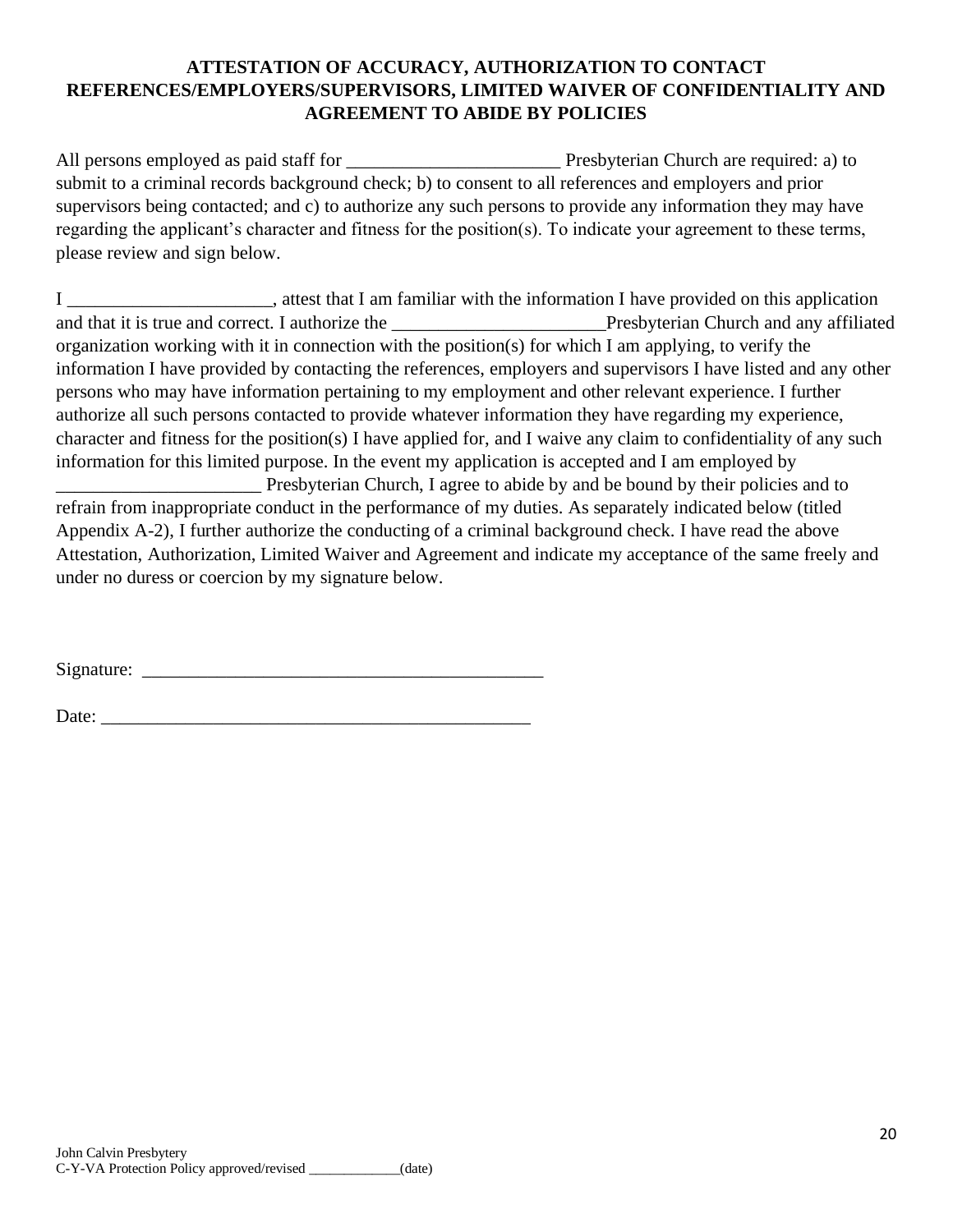# **Appendix A-1**

## **REFERENCE FORM**

For use by the church when contacting references for potential paid employees

Each reference provided with regard to an employee application for a Child/Youth/Vulnerable Adult Worker position shall be asked to provide the following information by either completing and returning this form to the Presbyterian Church or by providing answers to the following questions through telephone, email or other methods.

Applicant Name: \_\_\_\_\_\_\_\_\_\_\_\_\_\_\_\_\_\_\_\_\_\_\_\_\_\_\_\_\_\_\_\_\_\_\_\_\_\_\_\_\_\_\_\_\_\_\_\_\_\_\_\_\_\_\_\_\_\_\_\_\_\_\_\_\_\_\_\_\_\_

|                                              | Other Phone: |  |
|----------------------------------------------|--------------|--|
| Length of time you have known the Applicant: |              |  |
|                                              |              |  |

- 1. Describe how you have worked with or interacted with the Applicant over the time you have known her/him:
- 2. How would you describe the Applicant's ability to work with and relate to children, youth, and/or vulnerable adults?
- 3. How would you describe the Applicant's leadership ability?
- 4. How would you feel about having the Applicant as a volunteer or paid worker with your child, youth or vulnerable adult?
- 5. Do you know of any characteristics or experiences that may negatively affect the Applicant's ability to work with Children, Youth, or Vulnerable Adults? If yes, please describe:
- 6. Do you have any knowledge that the Applicant has ever been convicted of a crime? If so, please describe.
- 7. Please provide any other comments regarding the Applicant:

Reference provided by: \_\_\_\_\_\_\_\_\_\_\_\_\_\_\_\_\_\_\_\_\_\_\_\_\_\_\_\_\_\_\_\_\_\_\_\_\_\_\_\_\_\_\_\_\_\_\_\_\_\_\_\_\_\_\_\_\_\_\_\_\_\_\_\_\_\_ Date: \_\_\_\_\_\_\_\_\_\_\_\_\_\_\_\_\_\_\_\_\_\_\_\_ Please return this form to: \_\_\_\_\_\_\_\_\_\_\_\_\_\_\_\_\_\_\_\_\_\_\_\_\_\_\_\_\_\_\_\_\_\_\_ \_\_\_\_\_\_\_\_\_\_\_\_\_\_\_\_\_\_\_\_\_\_\_\_\_\_\_\_\_\_\_\_\_\_\_\_\_ \_\_\_\_\_\_\_\_\_\_\_\_\_\_\_\_\_\_\_\_\_\_\_\_\_\_\_\_\_\_\_\_\_\_\_\_\_\_\_\_\_\_\_\_\_\_\_\_

If you have any questions, please contact \_\_\_\_\_\_\_\_\_\_\_\_\_\_\_\_\_\_\_\_\_\_\_\_\_\_\_ or \_\_\_\_\_\_\_\_\_\_\_\_\_\_\_\_\_\_\_\_\_\_\_\_ Presbyterian Church at  $\qquad \qquad$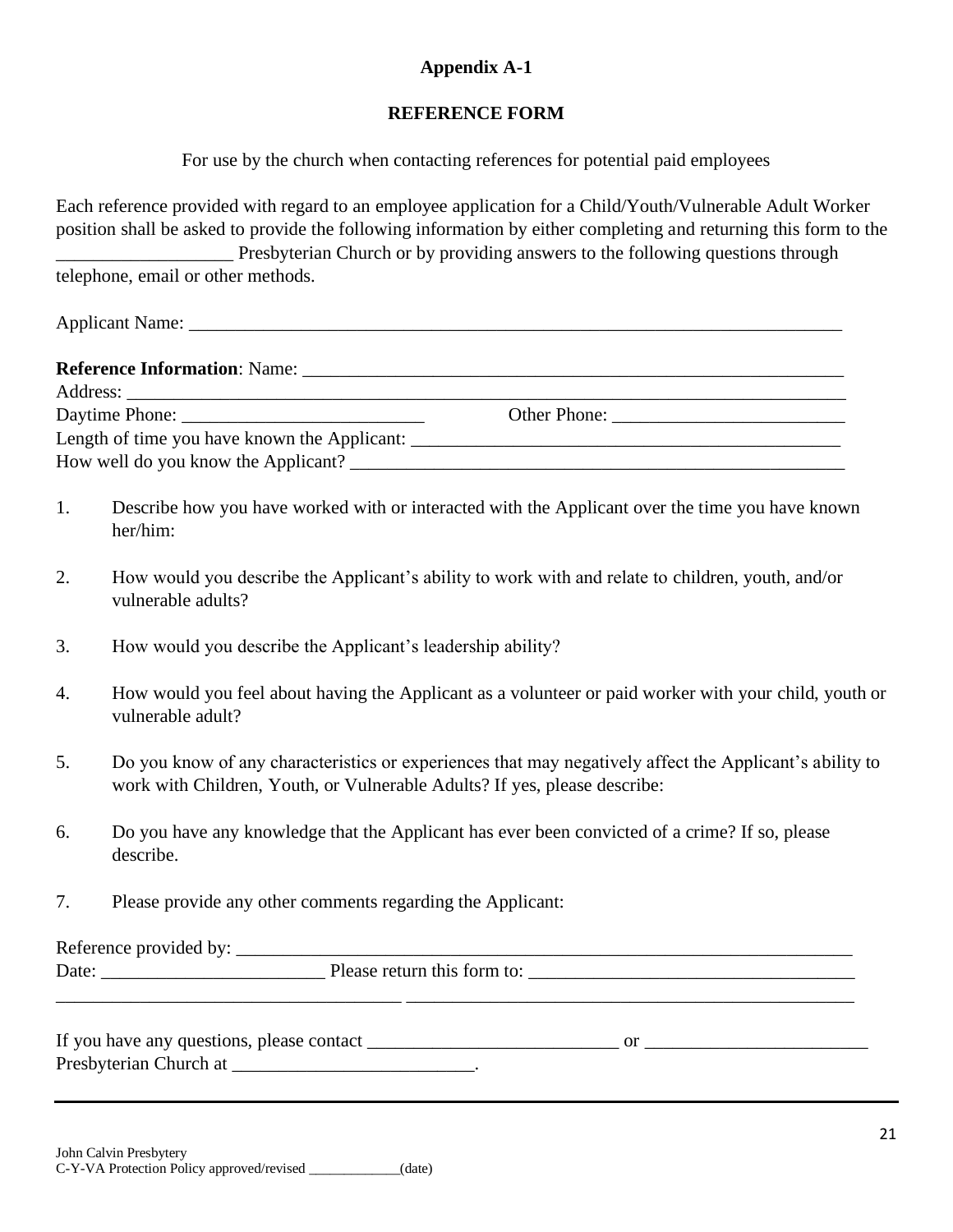### **Appendix A-2**

# **AUTHORIZATION FOR & REQUEST FOR CRIMINAL BACKGROUND CHECK**

I, \_\_\_\_\_\_\_\_\_\_\_\_\_\_\_\_\_\_\_\_\_\_\_\_\_\_\_\_\_\_\_\_\_\_\_ , hereby authorize \_\_\_\_\_\_\_\_\_\_\_\_\_\_\_\_\_\_\_\_\_\_\_\_\_\_\_\_ Presbyterian Church to request the appropriate sheriff's/police department or other law enforcement office to release information regarding any records or charges contained in its files, or in any other criminal file maintained on me, whether said file pertains to local, state or national offenses, and including but not limited to accusations as well as convictions for offenses committed against Minors, to the fullest extent permitted by state and federal law. I do release said sheriff's/police department or other law enforcement office from all liability that might result from any such disclosure made in response to this request. I specifically authorize the searching for such information through any databases maintained by or for law enforcement personnel by anyone authorized by law to conduct such searches.

| Signature                                                              | Date |
|------------------------------------------------------------------------|------|
|                                                                        |      |
| Print any other names you have used (e.g., maiden names or nicknames): |      |
|                                                                        |      |
|                                                                        |      |
|                                                                        |      |
|                                                                        |      |
| Driver's License Number:                                               |      |
|                                                                        |      |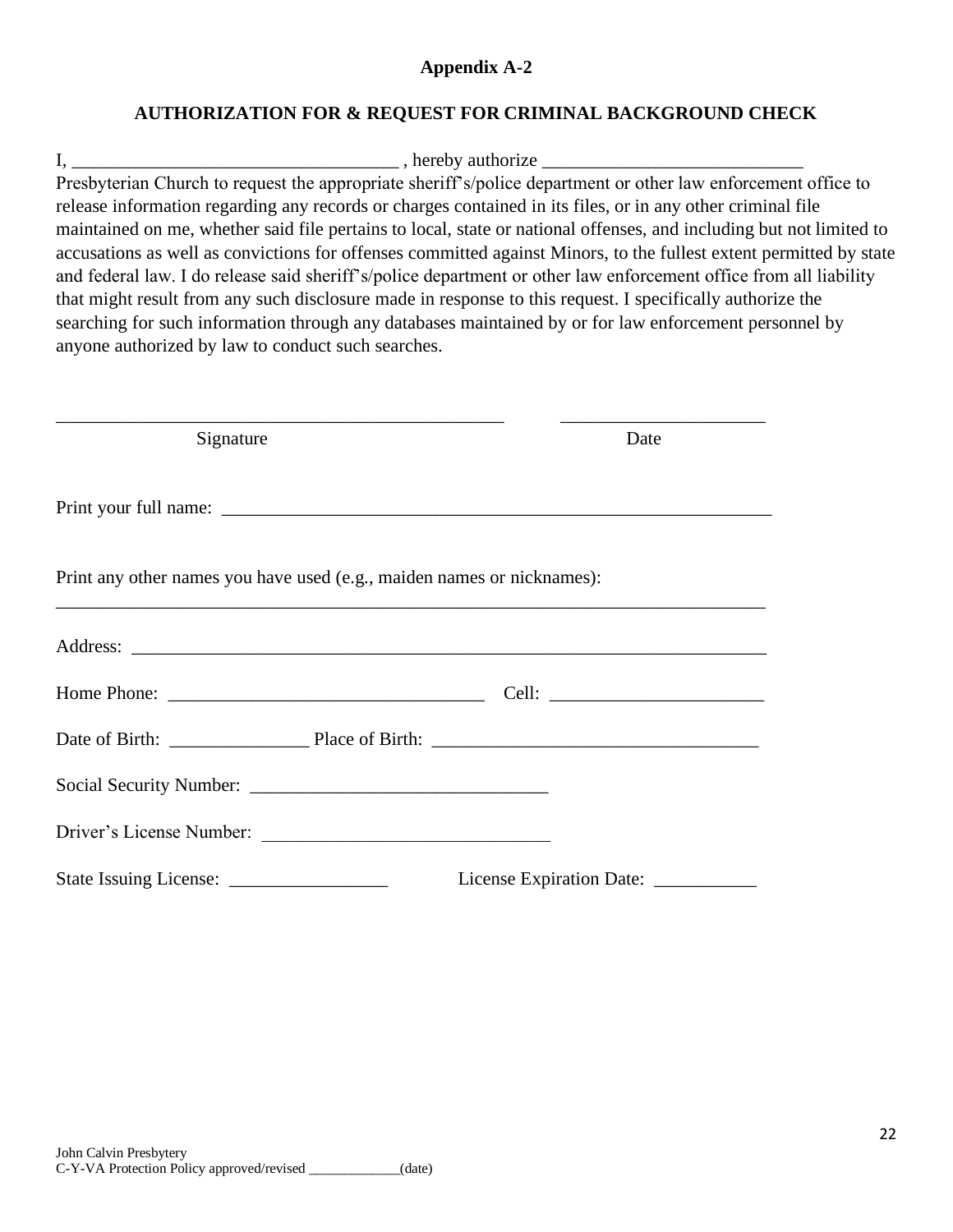# **Appendix A3**

# **VOLUNTEER APPLICATION FOR WORKING WITH CHILDREN/YOUTH/VULNERABLE ADULTS**

| ,我们也不能会在这里的人,我们也不能会在这里,我们也不能会在这里,我们也不能会在这里,我们也不能会在这里,我们也不能会在这里,我们也不能会不能会不能会。""我们,                   |  |  |
|-----------------------------------------------------------------------------------------------------|--|--|
| ,我们也不会有什么?""我们的人,我们也不会有什么?""我们的人,我们也不会有什么?""我们的人,我们也不会有什么?""我们的人,我们也不会有什么?""我们的人                    |  |  |
|                                                                                                     |  |  |
|                                                                                                     |  |  |
|                                                                                                     |  |  |
|                                                                                                     |  |  |
|                                                                                                     |  |  |
|                                                                                                     |  |  |
|                                                                                                     |  |  |
| What qualities do you have that would help you work with Children/Youth/Vulnerable Adults? ________ |  |  |

\_\_\_\_\_\_\_\_\_\_\_\_\_\_\_\_\_\_\_\_\_\_\_\_\_\_\_\_\_\_\_\_\_\_\_\_\_\_\_\_\_\_\_\_\_\_\_\_\_\_\_\_\_\_\_\_\_\_\_\_\_\_\_\_\_\_\_\_\_\_\_\_\_\_\_\_\_\_\_\_\_\_\_\_\_\_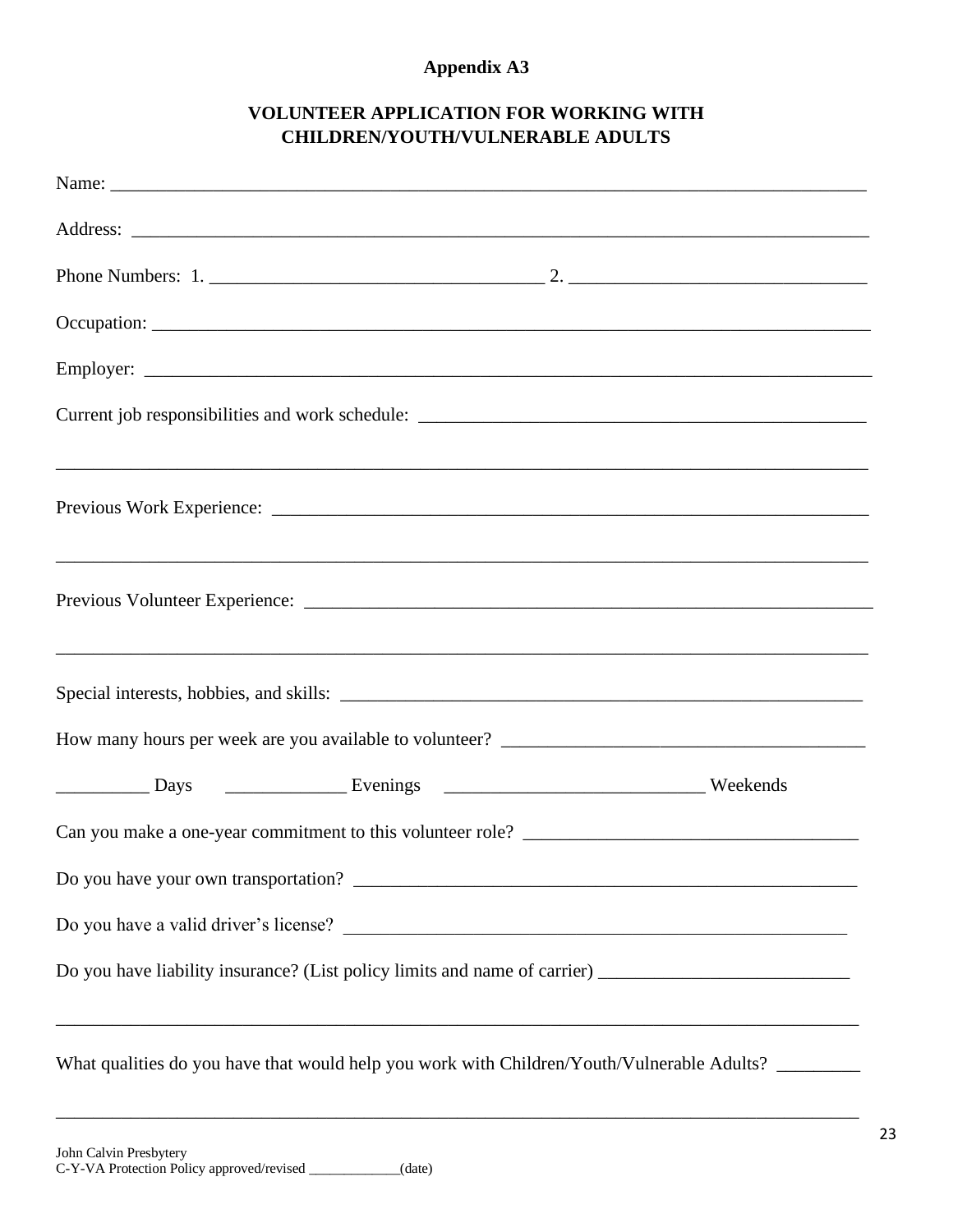Would you be available for periodic volunteer training sessions? \_\_\_\_\_ Yes \_\_\_\_\_ No

Please list three personal references (persons who are not related to you by blood or marriage) and provide complete address and phone information for each. References are confidential.

1. Name **Address** Phone number(s) Relationship to reference:

2. Name Address Phone number(s) Relationship to reference:

3. Name Address Phone number(s) Relationship to reference:

# **Waiver and Consent:**

I, \_\_\_\_\_\_\_\_\_\_\_\_\_\_\_\_\_\_\_\_\_\_\_\_\_\_, hereby certify that the information I have provided on this application for volunteer work placement is true and correct. I authorize this church to verify the information I have provided on this application by contacting the references I have listed, by conducting a criminal background check, or by other means, including contacting others whom I have not listed. I authorize the references and others contacted by the church to give you whatever information they may have regarding my character and fitness for the volunteer position for which I have applied. Furthermore, I waive any rights I may have to confidentiality.

In the event that my application is accepted and I begin to work in a volunteer role at \_\_\_\_\_\_\_\_\_\_\_\_\_\_\_\_\_\_\_\_\_\_ Presbyterian Church, I agree to abide by and be bound by the policies of the church and to refrain from inappropriate conduct in the performance of my duties on behalf of the church.

\_\_\_\_\_\_\_\_\_\_\_\_\_\_\_\_\_\_\_\_\_\_\_\_\_\_\_\_\_\_\_\_\_\_\_\_\_\_\_\_\_\_\_\_\_\_\_\_\_\_\_\_\_\_\_\_\_\_\_\_\_\_\_\_\_\_

I have read this waiver and the entire application, and I am fully aware of its contents. I sign this consent freely and under no duress or coercion.

Signature of Applicant Date

(Melton, 2012)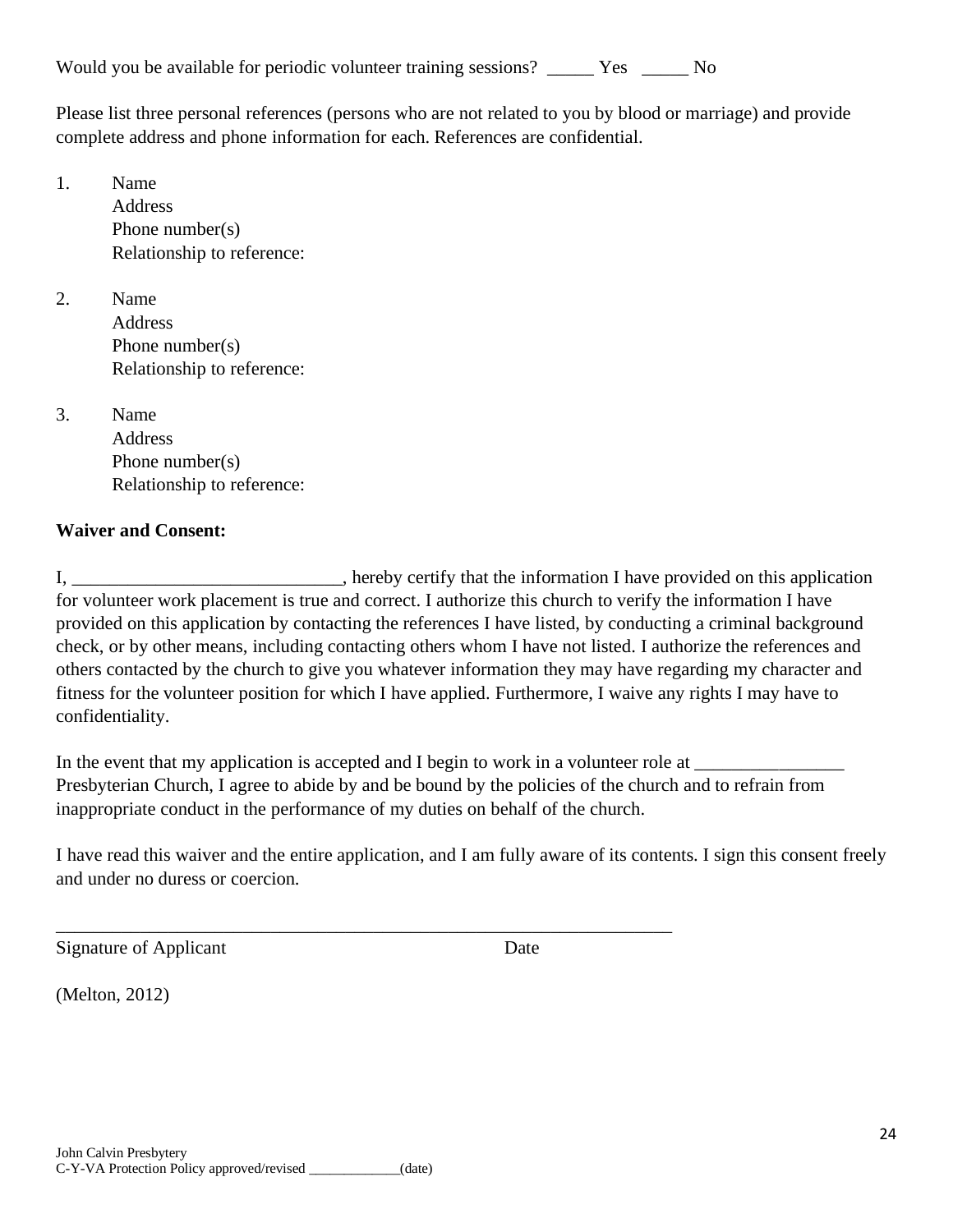# **Appendix B**

# **APPLICATION FOR VOLUNTEER DRIVER**

|               | Liability Policy Limit – Bodily Injury ___________________________Property Damage: ___________________________ |
|---------------|----------------------------------------------------------------------------------------------------------------|
| 1.            | Are all licensed vehicles you own covered by insurance as required by law? Yes No                              |
| 2.            | Have you ever been denied a driver's license or had one suspended or revoked? Yes No<br>If yes, explain:       |
| $\mathcal{R}$ | Have you had any moving traffic violations or accidents in the past three years? $\chi_{\alpha}$ No            |

3. Have you had any moving traffic violations or accidents in the past three years? Yes No If yes, explain:

Give dates and details of violations and accidents on the back of this form.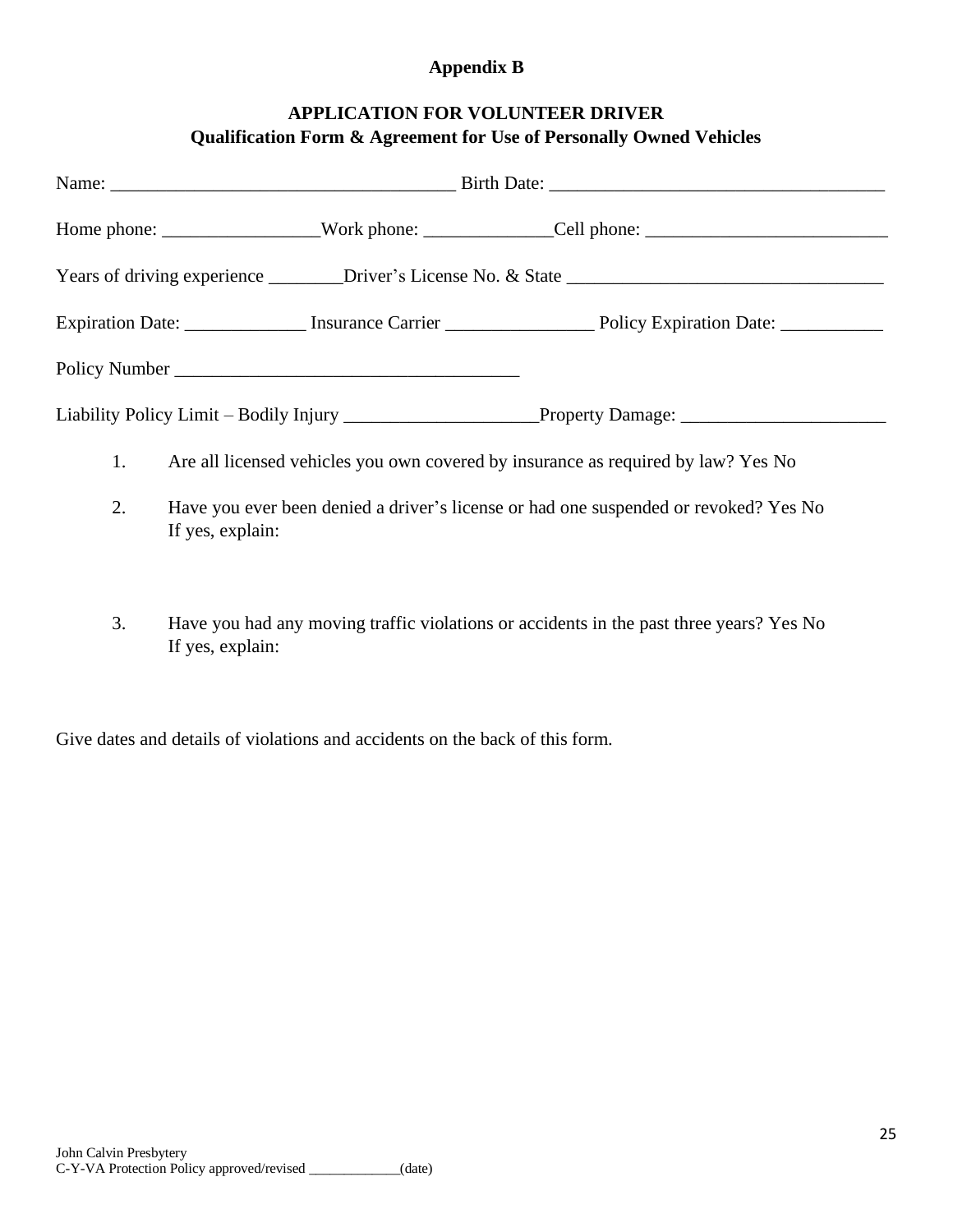## **I AGREE to the following terms as a condition of being permitted to act as a Volunteer Driver for \_\_\_\_\_\_\_\_\_\_\_\_\_\_\_\_\_\_\_\_\_\_\_\_Presbyterian Church:**

- **1.** The vehicle owner's insurance is the primary liability insurance coverage in the event of an accident.
- **2.** The owner of the vehicle which I am driving is responsible for keeping the vehicle in safe working order.
- **3.** The owner of the vehicle is responsible for all damage to the vehicle however caused.
- **4.** The owner of the vehicle shall maintain liability insurance in the amount of at least
	- **A)** Bodily Injury -- \$50,000 per person and \$100,000 per accident or \$200,000 combined single limit; and
	- **B)** Property Damage -- \$25,000 per accident
- **5.** The church's insurance shall apply in excess of the vehicle owner's liability insurance limits in the event the primary limits are exhausted, and only to the extent the church is legally obligated to pay damages.
- **6.** I will not receive or initiate phone calls while operating a vehicle for Presbyterian Church activities, nor initiate or respond to text messages.
- **7.** I will indemnify and hold the church harmless from liabilities and damage resulting from my operation of a motor vehicle not owned by the church. The church will indemnify and hold harmless the volunteer driver for liabilities and damages resulting from acts or negligence of the church.
- **8.** I have submitted my consent for a background check. I hereby AFFIRM that the information I have given is stated truthfully.

Please attach a copy of Driver's License and a current Insurance ID Card.

Driver Signature: \_\_\_\_\_\_\_\_\_\_\_\_\_\_\_\_\_\_\_\_\_\_\_\_\_\_\_\_\_\_\_\_\_\_\_\_\_\_\_\_

Date:

Approved: \_\_\_\_\_\_\_\_\_\_\_\_\_\_\_\_\_\_\_\_\_\_\_\_\_\_\_\_ Date: \_\_\_\_\_\_\_\_\_\_\_\_\_\_\_\_\_\_Expiration: \_\_\_\_\_\_\_\_\_\_\_\_\_

Note: Any person serving as a volunteer driver must also submit to a criminal background check (see Appendix A2) prior to approval to provide such service.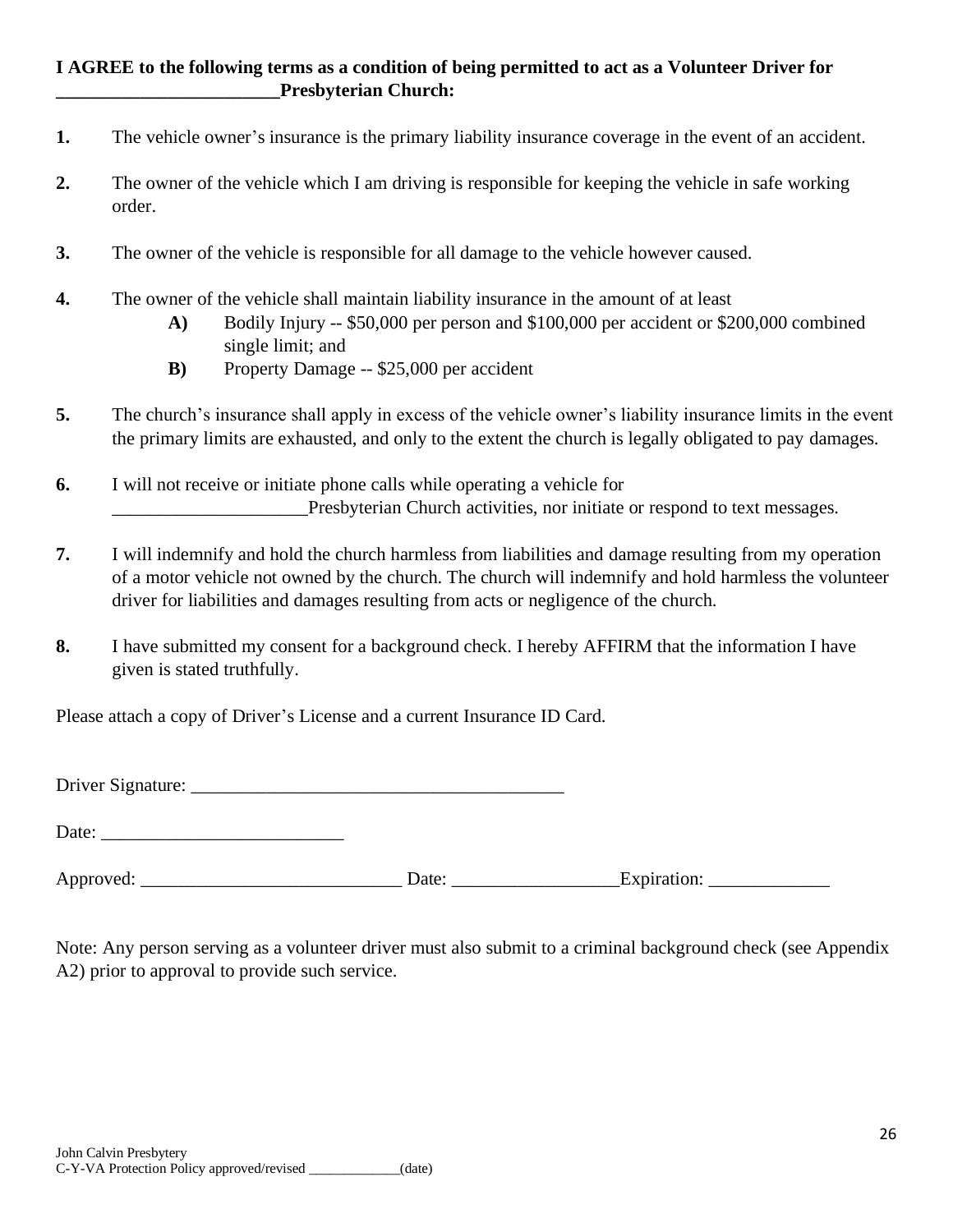## **Appendix C**

## **APPROVED ADULT LEADERS/DRIVERS FOR CHILD/YOUTH/VULNERABLE ADULT EVENTS Paid Staff or Volunteers**

The individuals listed on this form have acknowledged receiving and reading \_\_\_\_\_\_\_\_\_\_\_ Presbyterian Church's Child/Youth/ Vulnerable Adult Protection Rules and Procedures. They have been through the policy training, and were screened through a review of their application and a criminal background check.

Therefore, the following individuals are authorized to work as Child/Youth/Vulnerable Adult Workers (paid employees or volunteers), and if indicated, to drive the Children/Youth/Vulnerable Adults of this church for 12 months from the below date.

| Printed                                                                                                                                                                                                                        | Printed                                                                                                        |
|--------------------------------------------------------------------------------------------------------------------------------------------------------------------------------------------------------------------------------|----------------------------------------------------------------------------------------------------------------|
| Name: Name and the second state of the second state of the second state of the second state of the second state of the second state of the second state of the second state of the second state of the second state of the sec | Name:                                                                                                          |
| <u>Position:</u>                                                                                                                                                                                                               | Position:                                                                                                      |
| <b>Name</b>                                                                                                                                                                                                                    | <b>Authorized to Drive</b>                                                                                     |
|                                                                                                                                                                                                                                | Yes No                                                                                                         |
|                                                                                                                                                                                                                                | Yes No                                                                                                         |
|                                                                                                                                                                                                                                | Yes No                                                                                                         |
|                                                                                                                                                                                                                                |                                                                                                                |
|                                                                                                                                                                                                                                |                                                                                                                |
|                                                                                                                                                                                                                                | Yes No                                                                                                         |
|                                                                                                                                                                                                                                | Yes No                                                                                                         |
|                                                                                                                                                                                                                                | Yes No                                                                                                         |
|                                                                                                                                                                                                                                | $9.$ Yes No                                                                                                    |
|                                                                                                                                                                                                                                | Yes No                                                                                                         |
|                                                                                                                                                                                                                                | Yes No                                                                                                         |
|                                                                                                                                                                                                                                | 12. The Vest No. 2014. The Vest No. 2014. The Vest No. 2014. The Vest No. 2014. The Vest No. 2014. The Vest No |
|                                                                                                                                                                                                                                | Yes No                                                                                                         |
|                                                                                                                                                                                                                                | Yes No                                                                                                         |
|                                                                                                                                                                                                                                | Yes No                                                                                                         |
|                                                                                                                                                                                                                                | Yes No                                                                                                         |
|                                                                                                                                                                                                                                | Yes No                                                                                                         |
|                                                                                                                                                                                                                                | Yes No                                                                                                         |
|                                                                                                                                                                                                                                | Yes No                                                                                                         |
| 20.                                                                                                                                                                                                                            | Yes No                                                                                                         |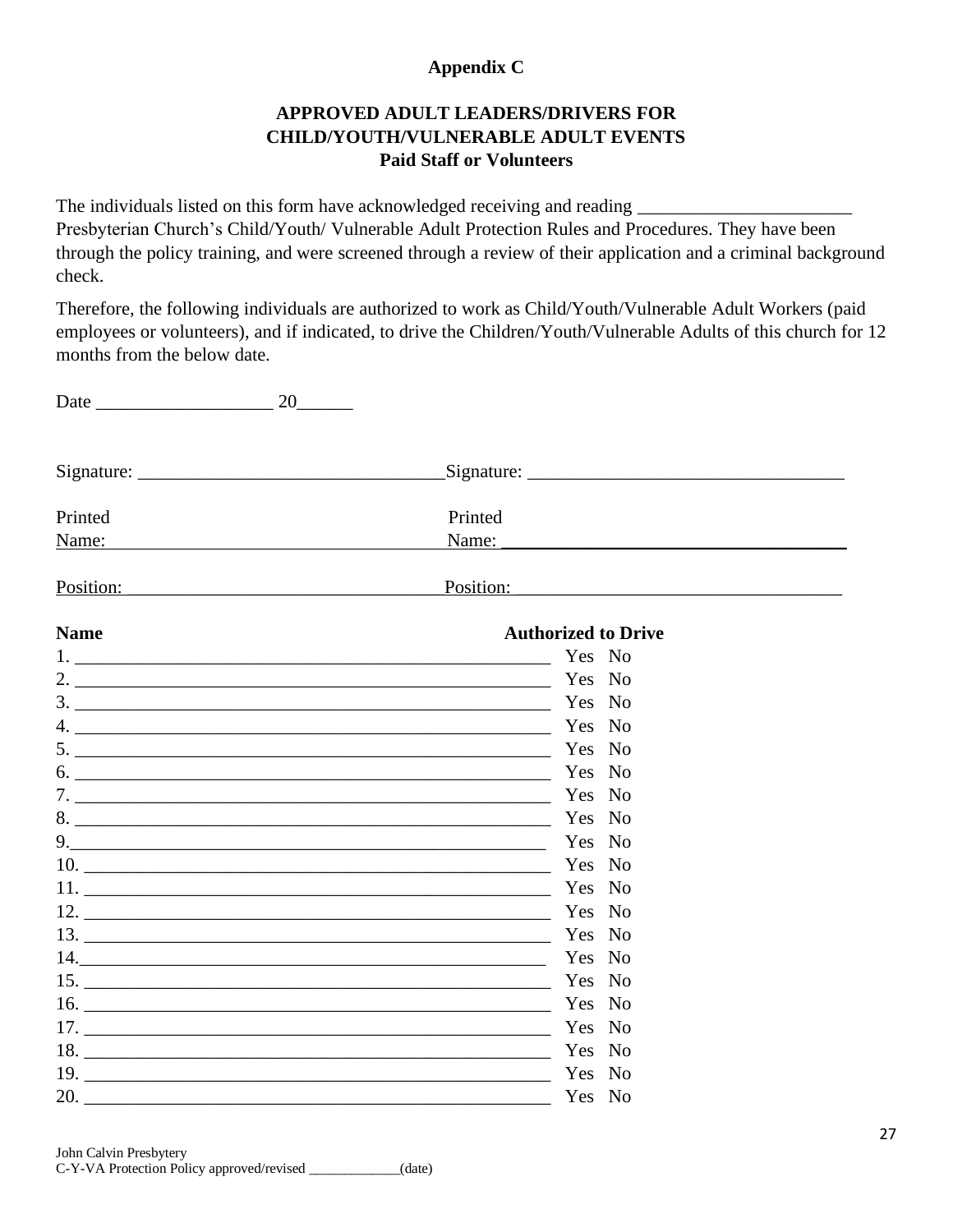## **Appendix D**

## **PERMISSION SLIP AND MEDICAL RELEASE FORM FOR CHILD/YOUTH/VULNERABLE ADULTS**

| Name                                         |                                                                                                                                    |                                                                                                                                                                                                                     |
|----------------------------------------------|------------------------------------------------------------------------------------------------------------------------------------|---------------------------------------------------------------------------------------------------------------------------------------------------------------------------------------------------------------------|
| $\frac{10}{2}$                               | $\sim$ 00 $\sim$                                                                                                                   |                                                                                                                                                                                                                     |
| Destination                                  | Date                                                                                                                               |                                                                                                                                                                                                                     |
|                                              | vehicles driven by approved Adult drivers. In the event of an emergency, I give permission for the                                 | I understand that transportation will be provided by the _______________________ Presbyterian Church in<br>Child/Youth/Vulnerable Adult Workers to secure necessary medical treatment for my Child/Youth/Vulnerable |
|                                              | numbers below before any medical procedure is performed. I also release ___________________________                                | Adult by qualified and licensed medical personnel. I understand that efforts will be made to contact me at the                                                                                                      |
|                                              | may arise from accidental injury to my Child /Youth / Vulnerable Adult.                                                            | Presbyterian Church and its Workers and Volunteers for this event from all liability, actual or potential, which                                                                                                    |
|                                              |                                                                                                                                    |                                                                                                                                                                                                                     |
| <b>Printed Name</b>                          | Signature                                                                                                                          |                                                                                                                                                                                                                     |
| <b>Emergency Contacts and Phone numbers:</b> |                                                                                                                                    |                                                                                                                                                                                                                     |
|                                              |                                                                                                                                    |                                                                                                                                                                                                                     |
|                                              |                                                                                                                                    |                                                                                                                                                                                                                     |
|                                              |                                                                                                                                    |                                                                                                                                                                                                                     |
| <b>Medical Information:</b>                  | What medication(s) is your Child/Youth/VA currently taking that chaperones need to be aware of?                                    |                                                                                                                                                                                                                     |
|                                              | If there are any regular dosing instructions, please describe them below:                                                          |                                                                                                                                                                                                                     |
|                                              | What allergies does your Child/Youth/VA have that chaperones need to be aware of (food, medications,                               |                                                                                                                                                                                                                     |
|                                              |                                                                                                                                    |                                                                                                                                                                                                                     |
|                                              | Is there anything else we should know about your Child/Youth/VA to provide assistance in the event of an<br>accident or emergency? |                                                                                                                                                                                                                     |
| <b>Insurance Information:</b>                |                                                                                                                                    |                                                                                                                                                                                                                     |
|                                              |                                                                                                                                    |                                                                                                                                                                                                                     |
|                                              |                                                                                                                                    |                                                                                                                                                                                                                     |
|                                              |                                                                                                                                    |                                                                                                                                                                                                                     |
| <b>Physician Information:</b>                |                                                                                                                                    |                                                                                                                                                                                                                     |
|                                              |                                                                                                                                    |                                                                                                                                                                                                                     |
|                                              |                                                                                                                                    |                                                                                                                                                                                                                     |
|                                              |                                                                                                                                    | າ                                                                                                                                                                                                                   |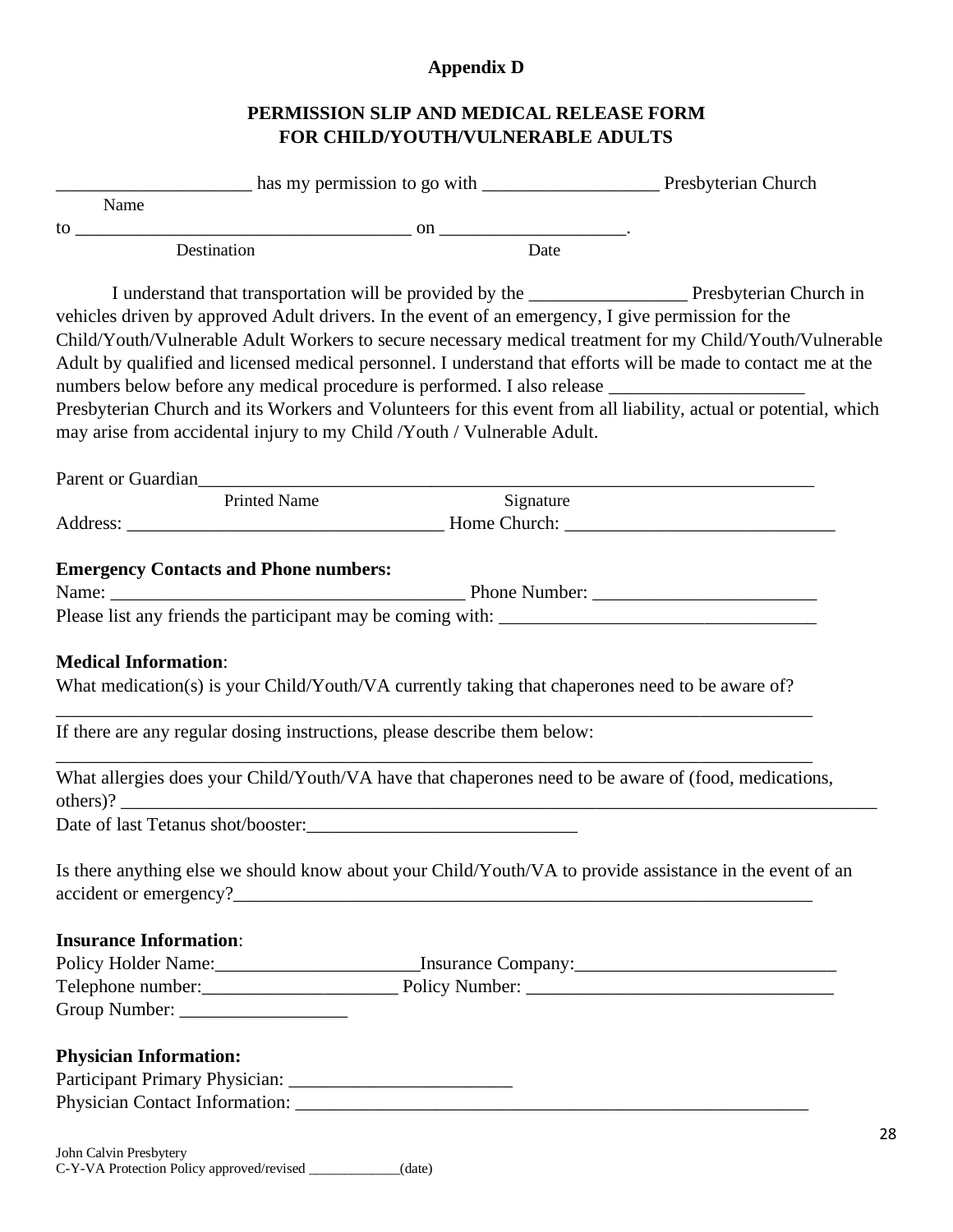## **Appendix E**

## **INCIDENT REPORT FORM**

\*VA refers to Vulnerable Adult

| Date of the Report: ______________                            |                                                                                                      |  |  |  |
|---------------------------------------------------------------|------------------------------------------------------------------------------------------------------|--|--|--|
|                                                               |                                                                                                      |  |  |  |
|                                                               |                                                                                                      |  |  |  |
|                                                               |                                                                                                      |  |  |  |
|                                                               |                                                                                                      |  |  |  |
|                                                               |                                                                                                      |  |  |  |
|                                                               |                                                                                                      |  |  |  |
| Briefly describe the child/Youth/VA's demeanor or appearance: |                                                                                                      |  |  |  |
|                                                               |                                                                                                      |  |  |  |
| What action did you take?                                     |                                                                                                      |  |  |  |
|                                                               |                                                                                                      |  |  |  |
| Injury requires physician visit? Yes _______ No_______        |                                                                                                      |  |  |  |
|                                                               |                                                                                                      |  |  |  |
|                                                               | What medical attention was desired and/or required? _____________________________                    |  |  |  |
| Names of Witnesses:                                           | Signatures of Witnesses (if Possible):                                                               |  |  |  |
|                                                               |                                                                                                      |  |  |  |
|                                                               |                                                                                                      |  |  |  |
|                                                               | Signature of Staff Member Making this Report: ________________________________Date: ________________ |  |  |  |
|                                                               |                                                                                                      |  |  |  |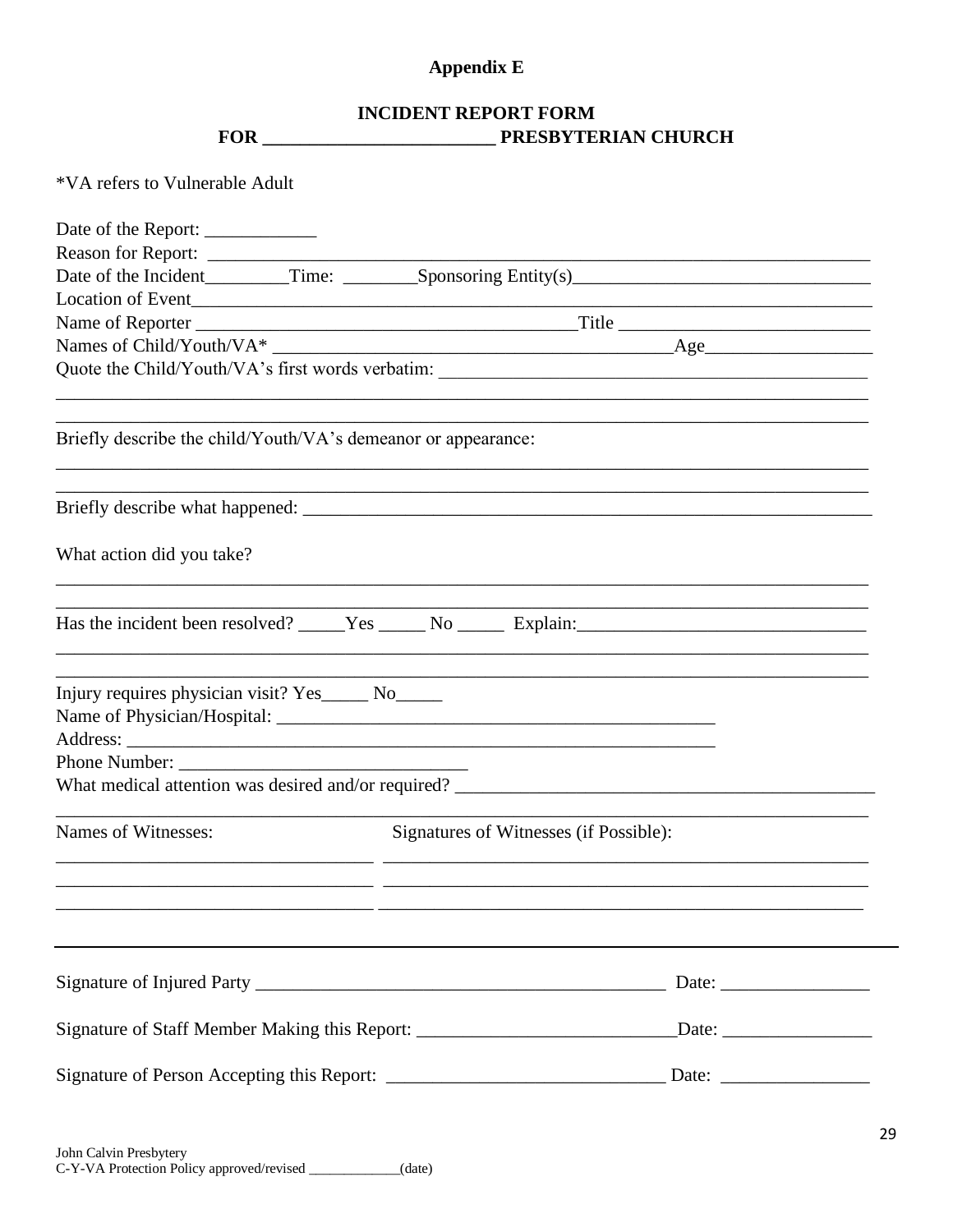## **Appendix F**

## **Mandated Reporting for Kansas and Missouri**

The The Presbyterian Church affirms that all children, youth, and vulnerable adults have the right to live in safety. Therefore, the Presbyterian Church is determined to provide an environment in which these persons are safe from neglect or abuse.

Under the law in both Missouri and Kansas, anyone who is entrusted with responsibility or oversight of children, youth, or vulnerable adults is required to place a governmental report to the appropriate state agency if they **have reasonable cause to suspect** that one of these persons:

- was subjected to abuse by staff or other participants.
- was subjected to conditions and circumstances which would reasonably result in abuse.
- has disclosed that prior abuse happened.

A report shall be made immediately to the respective state agency as detailed below. Staff/volunteers are not to undertake any investigation nor ask leading questions in advance of making this report. (Report does not have to prove abuse/neglect; the call enables the appropriate authorities to take the next steps.)

No other procedure, such as informing a staff person or supervisor, takes the place of this reporting. Reports may not be made anonymously but confidentiality is maintained. No person making such a report shall be subject to any adverse effects of any kind, from any source. Failure to report is criminal and also exposes the church to civil liability claims.

All volunteers are encouraged to learn more about Mandated Reporting by going to [http://protectmokids.com](http://protectmokids.com/) as well as both websites listed below.

In Missouri: In Kansas

:

| Reporting for children       | Reporting for both children and adults |
|------------------------------|----------------------------------------|
|                              |                                        |
| Hotline 800-392-3738 or      | Hotline 800-922-5330                   |
| http://dss.mo.gov/cd/can.htm | www.dcf.ks.gov                         |
|                              | select Report Abuse, then              |
|                              | <b>Mandated Reporter</b>               |
|                              |                                        |

Reporting for vulnerable adults: Hotline 800-392-210 or <http://health.mo.gov/safety/abuse>

## **Contents of a Report of Abuse/Neglect**

A person who reports suspected maltreatment will be asked to supply as much of the following information as possible. (In making a report, don't make assumptions regarding answers; do not offer guesses. It is always appropriate to say, "I don't know.")

- The client's name, age, sex, ethnic background, and permanent address.
- The client's present condition and the possible need for emergency action.
- The client's present location and location where reported incidents occurred.
- The name of parents, guardians, or other persons who are responsible for the client's care if different from the permanent address of the client.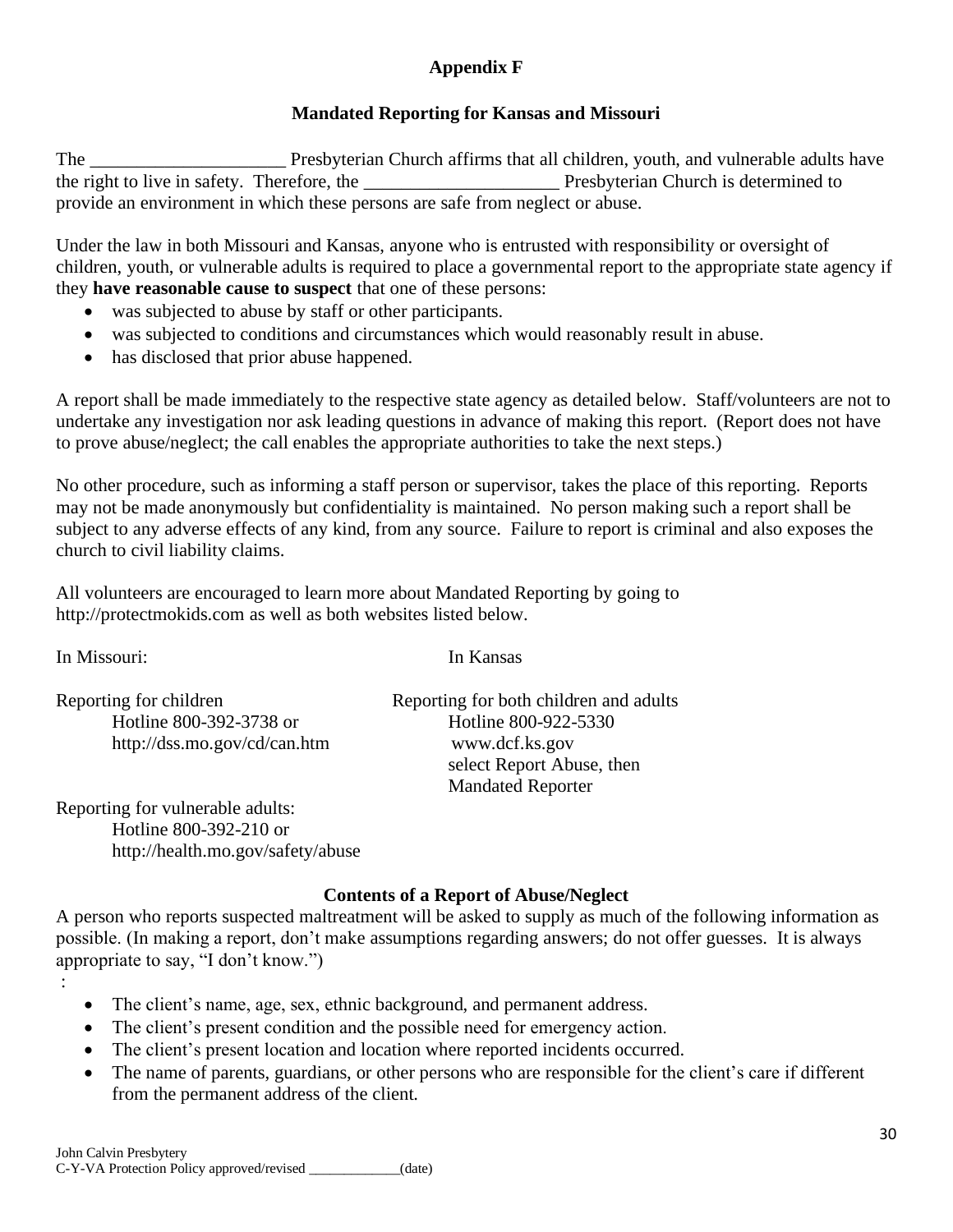- The name and address of the person or persons who are alleged to be responsible for the abuse or neglect.
- For children: names, ages, sex, and present location of siblings.
- The names, ages, sex, and relationship of all persons in the client's home.
- The nature and extent of the suspected abuse or neglect.
- Any other evidence of alleged maltreatment.
- The reason or reasons for suspecting abuse or neglect, including the physical or emotional condition of the client.
- Any other relevant statements made by parents, client, or significant others.
- Any available information about previous injuries the client has sustained.
- Any actions taken by the reporting source or others.
- The reporter's name, phone number, and address.
- The relationship of the reporter to the client or their family.
- Any other information the reporter believes may be helpful.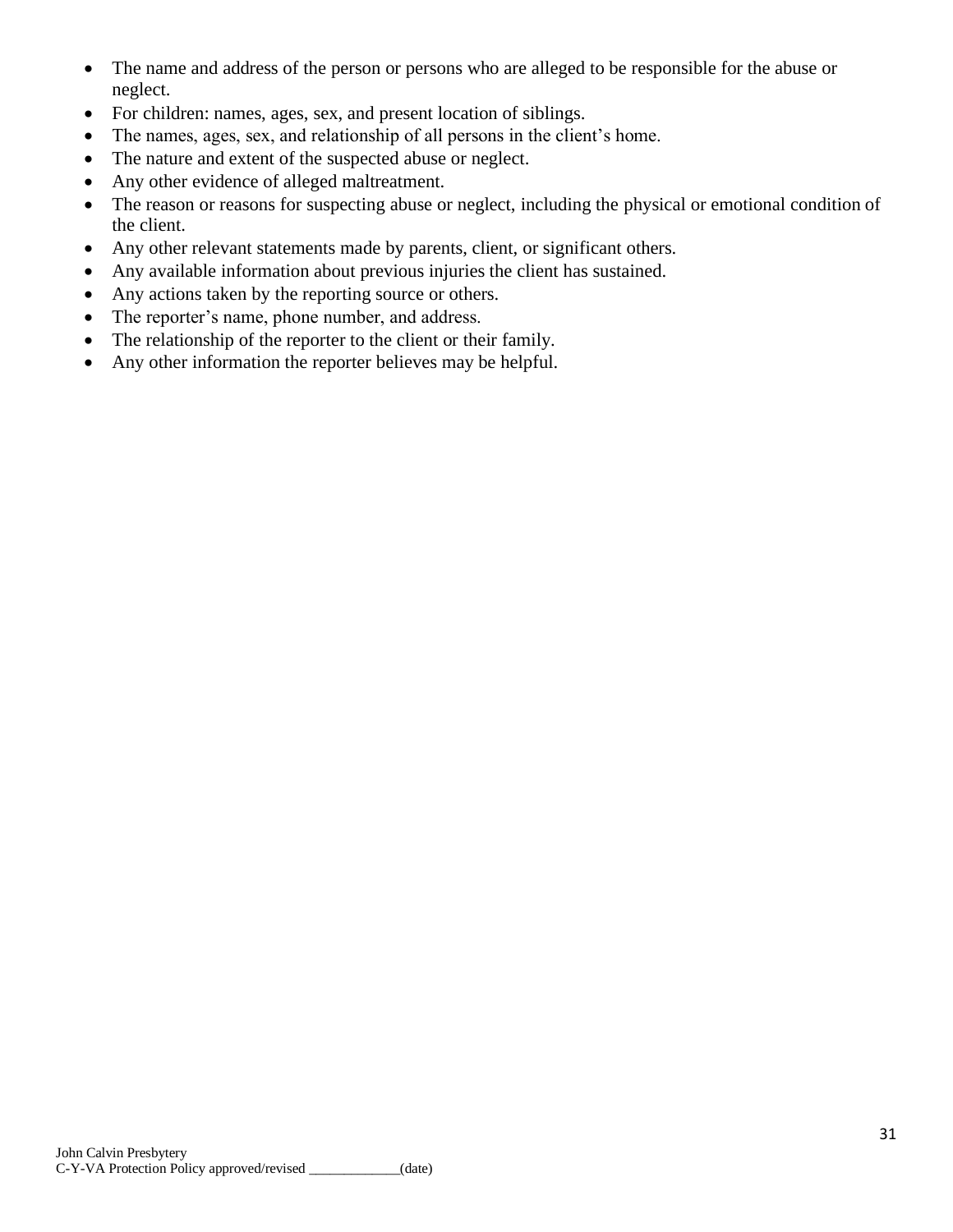## **Appendix G**

## **Possible Signs and Indicators of Child, Youth, and Vulnerable Adult Abuse**

## **Indicators of Child Abuse**

Children and Vulnerable Adults often will not tell anyone about it. Therefore, it's important to observe and recognize signs of possible abuse.

## \*VA refers to Vulnerable Adults

## **1. Possible Signs of Physical Abuse**

- Hostile and aggressive behavior toward others
- Fearfulness of parents and/or other adults.
- Destructive behavior toward self, others, and/or property
- Inexplicable fractures or bruises, inappropriate for Child/Youth/\*VA's developmental stage
- Burns, facial injuries, pattern of repetitious bruises

## **2. Possible Signs of Emotional Abuse**

- Exhibits severe depression and/or withdrawal
- Exhibits severe lack of self-esteem
- Failure to thrive
- Threatens or attempts suicide
- Speech and/or eating disorders
- Goes to extremes to seek Adult approval
- Extreme passive/aggressive behavior patterns

## **3. Possible Signs of Neglect**

- Failure to thrive
- Pattern of inappropriate dress for climate
- Begs or steals food; chronic hunger
- Depression
- Untreated medical conditions
- Poor hygiene

#### **4. Possible Signs of Sexual Abuse**

- Unusually advanced sexual knowledge and/or behavior for age and developmental stage
- Depression cries often for no apparent reason
- Promiscuous behavior
- Runs away from home and refuses to return
- Difficulty walking or sitting.
- Bruised/bleeding in vaginal or anal areas
- Exhibits frequent headaches, stomach aches, extreme fatigue
- Sexually transmitted diseases

(Melton, 2008)

In addition to these, Children and VAs who have been sexually abused at church may exhibit some of the following:

- Unusual nervousness or anxiety about being left in the nursery or Sunday School class
- Reluctance to participate in church activities that were previously enthusiastically approached
- Comments such as "I don't want to be alone with \_\_\_\_\_\_\_" in reference to a childcare worker or Sunday school teacher
- Nightmares including Childcare worker or teacher as a frightening character
- Unexplained hostility toward a Childcare worker or teacher.

#### **5. Possible Signs of Ritual Abuse**

- Disruptions of memory or consciousness
- Unexplained mistrust and mood swings
- Flashbacks
- Eating Disorders
- Fear of the dark, especially at sundown or a full moon
- Agitation or despair that seems to occur in cycles
- Fear of ministers, priests, or others wearing robes or uniforms
- Nightmares or sleep disorders
- Any of the symptoms of sexual abuse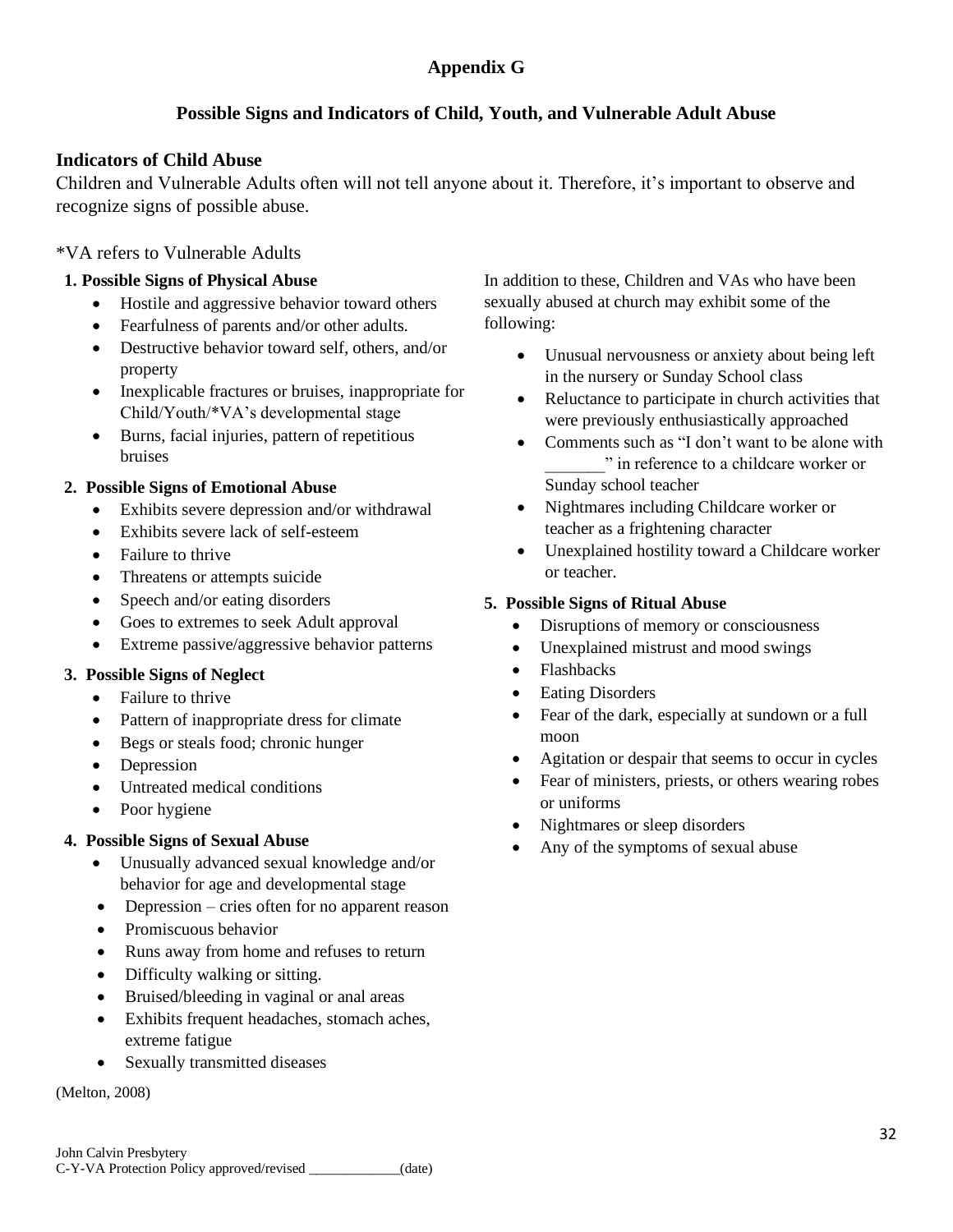#### **Indicators of Youth Abuse**

Teens suffering abuse often will not tell anyone about it. Therefore, it's important to be able to be observant, listen carefully, and recognize signs of possible abuse.

\*VA refers to Vulnerable Adults

#### **1. Possible Signs of Physical Abuse**

- Hostile and aggressive behavior toward others
- Fearfulness of parents and/or other adults.
- Destructive behavior toward self, others, and/or property.
- Burns, facial injuries, pattern of repetitious bruises

#### **2. Possible Signs of Emotional Abuse**

- Exhibits severe depression and/or withdrawal
- Exhibits severe lack of self-esteem
- Threatens or attempts suicide
- Eating and/or speech disorders
- Goes to extremes to seek adult approval
- Extreme passive/aggressive behavior patterns

#### **3. Possible Signs of Neglect**

- Pattern of inappropriate dress for climate
- Begs or steals food; chronic hunger
- Depression
- Untreated medical conditions
- Poor hygiene

## **4. Possible Signs of Sexual Abuse**

- Unusually advanced sexual knowledge and/or behavior for their age and developmental state
- Depression cries often for no apparent reason
- Promiscuous behavior
- Runs away from home and refuses to return
- Difficulty walking or sitting
- Bruised/bleeding in vaginal or anal areas
- Exhibits frequent headaches, stomach aches, extreme fatigue
- Sexually transmitted diseases

In addition to these, Youth and VA who have been sexually abused at church may exhibit some of the following:

- Unusual nervousness or anxiety about being left in the nursery or Sunday School class alone
- Reluctance to participate in church activities that were previously enthusiastically approached
- Comments such as "I don't want to be alone with " in reference to a Sunday school teacher or Youth group leader
- Nightmares including a Youth group Adult leader or Sunday school teacher as a frightening character
- Unexplained hostility toward a Youth group Adult leader or teacher.

#### **5. Possible Signs of Ritual Abuse**

- Disruptions of memory or consciousness
- Unexplained mistrust and mood swings
- Flashbacks
- Eating Disorders
- Fear of the dark, especially at sundown or a full moon
- Agitation or despair that seems to occur in cycles
- Fear of ministers, priests, or others wearing robes or uniforms
- Nightmares or sleep disorders
- Any of the symptoms of sexual abuse

This material, with additional description of the scope of possible abuse, may be found on pages 36-38 and 66- 67 of Safe Sanctuaries: Reducing the Risk of Abuse in the Church for Children and Youth by Joy Thornburg Melton, published by Discipleship Resources (2008).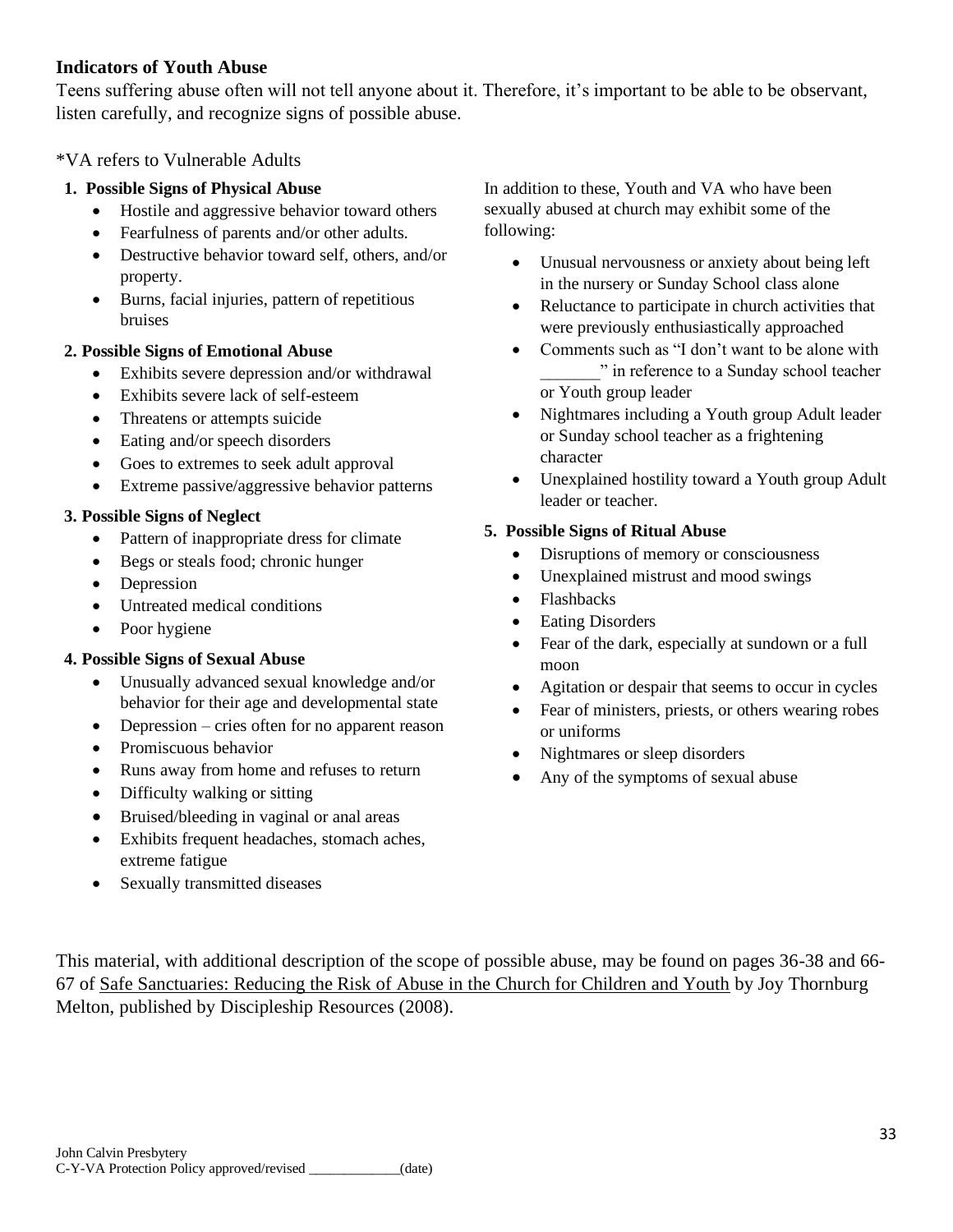## **Appendix H**

## **CODE OF CONDUCT A Resource for Training C-Y-VA Workers and Volunteers**

This Code of Conduct defines individual responsibilities as clergy, leaders, employees or volunteers to meet the expectations of **EXECUTE:** Presbyterian Church with respect to behavior or conduct in the service of their ministries, especially those which serve Children, Youth, and Vulnerable Adults.

## **General Requirements**

Each person subject to this Code shall:

- **1.** Act as a team member in fulfilling ministry objectives
- **2.** Treat Children, Youth and Vulnerable Adults with respect, and fairly without regard to race, age, gender, sexual orientation or religion.
- **3.** Practice those behaviors we regard as necessary and positive as well as to refrain from those behaviors which have been defined as prohibited.

## **General Prohibitions**

The following behaviors are prohibited at all times:

- **1.** Displaying affection toward a Child/Youth/VA in privacy.
- **2.** Using profanity or telling off-color jokes.
- **3.** Discussing any sexual encounters with or around C-Y-VAs or in any way involving C-Y-VAs in the worker's personal problems or issues.
- **4.** Dating or become romantically involved with C-Y-VAs.
- **5.** Using or being under the influence of alcohol or illegal drugs in the presence of Children/Youth/VAs.
- **6.** Possessing sexually oriented materials, including printed or online pornography, on \_\_\_\_\_\_\_\_\_\_\_\_\_\_\_ Presbyterian Church property, or other property being utilized for a church event.
- **7.** Having secrets with Children/Youth/VA.
- **8.** Staring at or commenting on C-Y-VA's bodies.
- **9.** Engaging in inappropriate or unapproved electronic communication with C-Y-VAs.
- **10.** Working one-on-one with C-Y-VAs in a private setting or in any setting intended to thwart adherence to the Two-Adult Rule.
- **11.** Abusing C-Y-VAs in anyway including (but not limited to) the following:
	- **a**. Physical abuse: hit, spank, shake, slap, unnecessarily restrain
		- **b.** Verbal abuse: degrade, threaten, curse
		- **c.** Sexual abuse: inappropriately touch, expose oneself, or engage in sexually oriented conversations
		- **d**. Mental abuse: shame, humiliate, act cruelly
		- **e**. Neglect: withhold food, water, shelter
		- **f.** Permit C-Y-VAs to engage in the following: Hazing, bullying, derogatory name-calling, games of Truth or Dare, ridicule, humiliation, or sexual activity
- **12.** Manipulating or exploiting a "Vulnerable Adult" in any way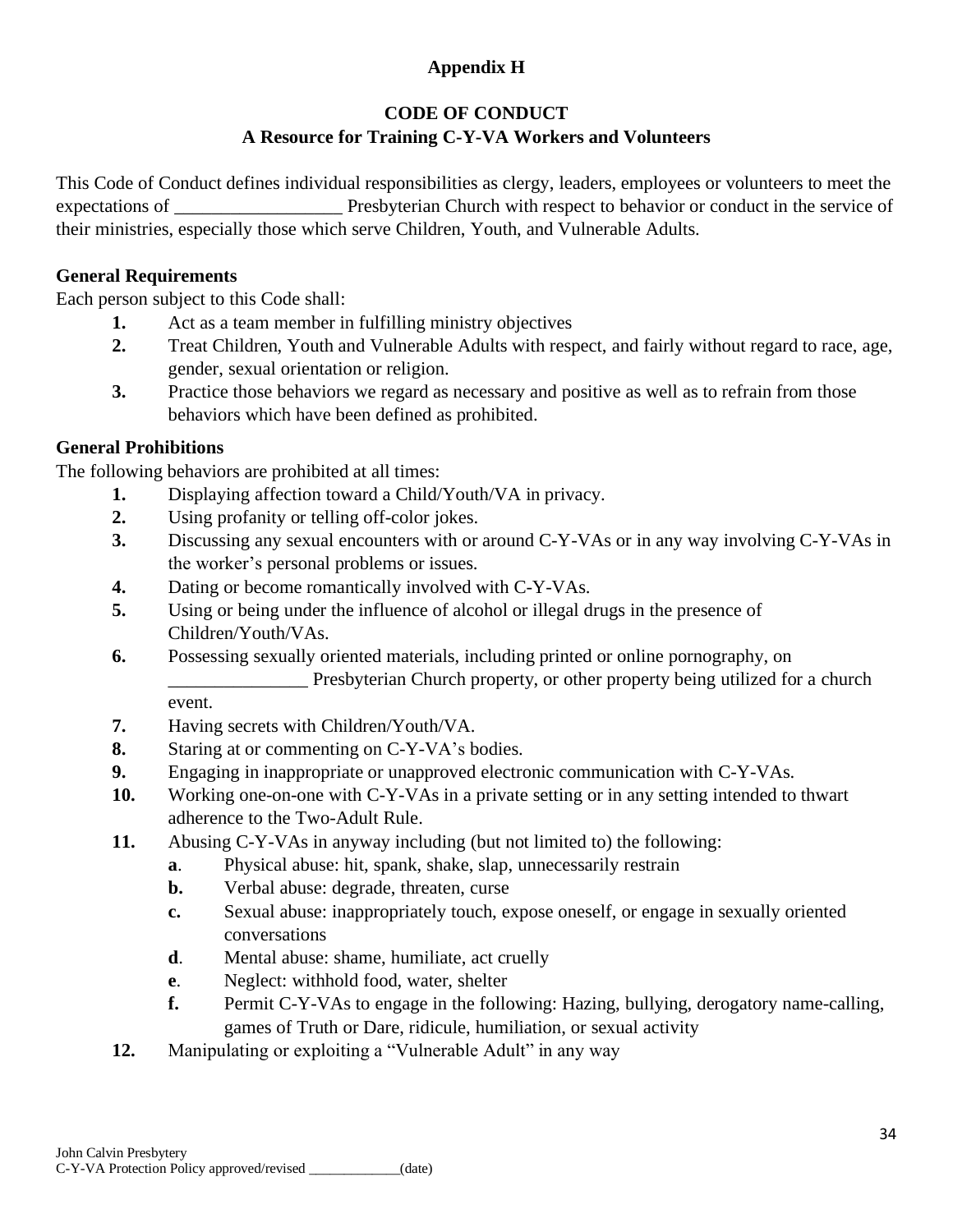## **Specific Interaction Standards**

Care should be taken to follow the Two- Adult Rule: Even if two Adults are in the vicinity of an activity, as often as possible include at least two Adults in any small groups formed for activities, and where possible, at least one Adult of each gender. One Adult should not be left alone one-on-one with a Child/Youth/VA.

If it is not possible to have two Adults within the same room or immediate space, there shall be a Floater Adult in the vicinity who is able to freely check on activities.

When a Floater Adult is not immediately available, other precautions shall be taken, including

- **i**. ensuring the door to the room in which a C-Y-VA is present remains open,
- **ii.** ensuring additional Children are present so that no Child is alone with just one Adult, and
- **iii.** ensuring the period during which two Adults are not present (or one Adult and a Floater Adult) is temporary and not predictable or routine.

Each Child/Youth/VA Worker of this church shall conduct him/herself in a manner that reflects an understanding of the prevailing interest in protecting Children, Youth and Vulnerable Adults.

The standards articulated below serve two purposes:

- **1.** To protect Children, Youth and Vulnerable Adults from abuse or grooming for abuse elsewhere; and
- **2.** To protect/prevent staff and/or leadership from engaging in patterns of behavior that may be construed as abusive or predatory.

**1. Approval and Affection** – In providing approval or affection, the following guidelines apply:

- Side Hugs
- Shoulder-to-shoulder or "temple hugs"
- Pats on the shoulder or back
- Handshakes
- High-fives and hand slapping
- Verbal praise
- Pats on the head when culturally appropriate
- Touching hands, shoulders, and arms
- Arms around shoulders
- Holding hands (with young children and perhaps VAs in escorting situations)

These may be inappropriate if unwanted by the Child or the employee or volunteer.

## **Appropriate Physical Interactions Inappropriate Physical Interactions**

- Full-frontal hugs
- Kisses
- Showing affection in isolated area
- Lap sitting
- Wrestling, piggyback rides, or tickling
- Allowing a Child, Youth, or VA to cling to Worker's leg
- Any type of massage given by or to a Child/Youth/VA
- Any form of affection that is unwanted by the Child/Youth/VA or Worker
- Compliments relating to physique or body development
- Touching bottom, chest, or genital areas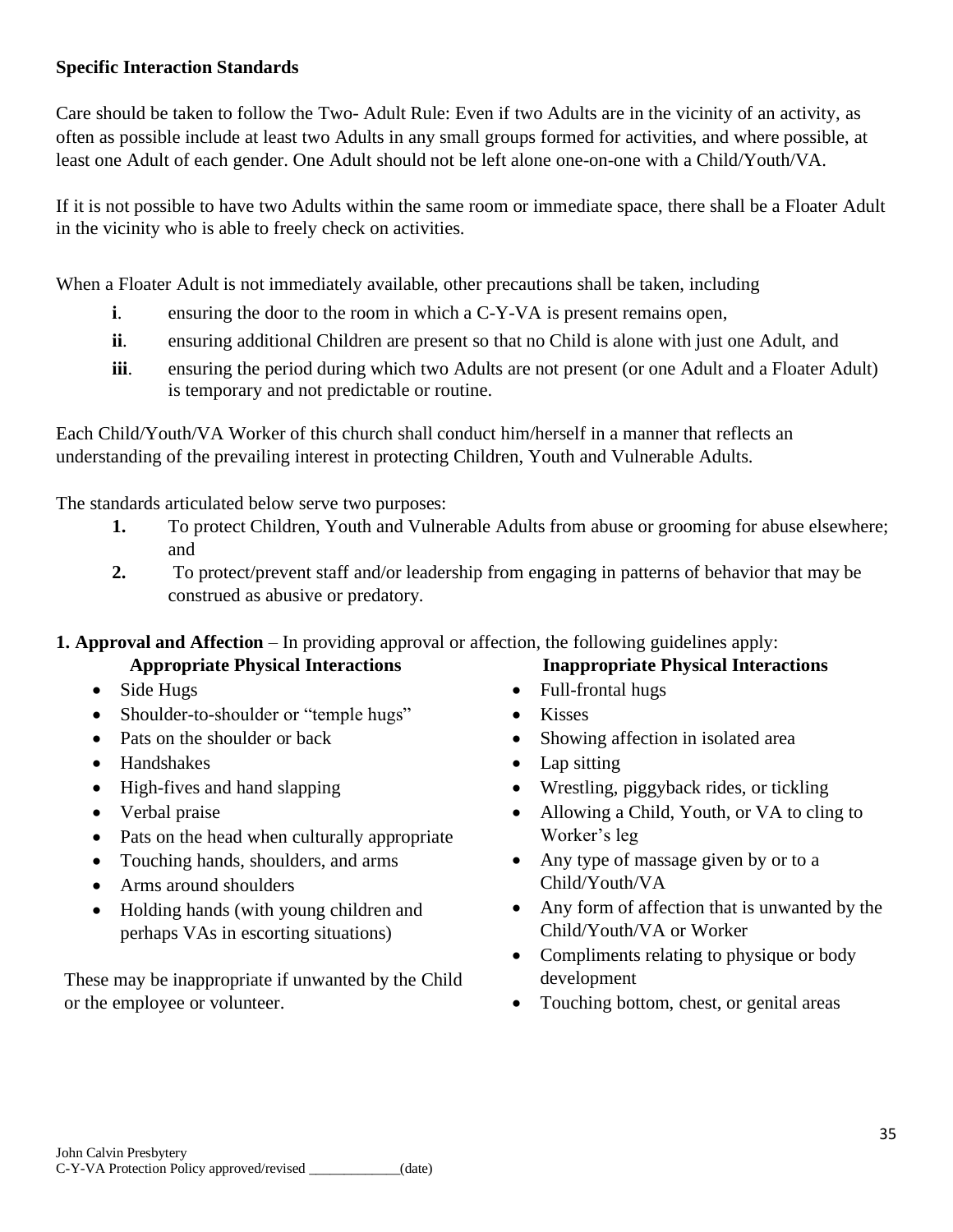## **2. Verbal Interactions** –

The manner of speaking with C-Y-VAs establishes respect. The following guidelines apply:

- Positive reinforcement
- Appropriate jokes
- Encouragement
- Praise

## **Appropriate Verbal Interactions Inappropriate Verbal Interactions**

- Name-calling
- Discussing sexual encounters or in any way involving C-Y-VAs in the personal problems or issues of employees and volunteers
- Secrets
- Cursing
- Off-color or sexual jokes
- Shaming, belittling, derogatory remarks
- Harsh language that may frighten, threaten or humiliate C-Y-VAs
- Derogatory remarks about them or their families

**3. Out of Program Contact** –Recognizing that roles of authority continue beyond the walls of the church or during a specific planned event, and knowing that off-site contacts may be unavoidable, the following forms of contact are considered appropriate and inappropriate:

- Taking groups of C-Y-VAs on an outing
- Attending sporting activities with groups of C-Y-VAs
- Attending functions at a Children/Youth/VA's home with parents present

## **Appropriate Out-of-Program Contact Inappropriate Out-of-Program Contact**

- Taking C-Y-VAs on an outing without the parents' consent
- Visiting C-Y-VAs in their home without a parent present
- Entertaining C-Y-VAs in the Worker's home without parent permission and another Worker
- A lone Child/Youth/VA spending the night with a Worker.
- **4. One-on-One Interactions** Because most abuse occurs when an Adult is alone with a Child/Youth/VA, private one-on-one meetings with a Child/Youth/VA are prohibited unless the following guidelines are followed:
	- **a.** When meeting one-on-one with a C-Y-VA, always do so in a public place in full view of others.
	- **b**. Avoid physical affection that can be misinterpreted. Limit affection to pats on the shoulder, high fives, and handshakes.
	- **c.** If meeting in a room or office, leave the door open or move to an area that can be easily observed by others passing by.
	- **d.** Inform other employees and volunteers that you are alone with a C-Y-VA and ask them to randomly drop in. (Ask to be supervised.)
	- **e**. Document and immediately report any unusual incidents, including disclosures of abuse or maltreatment, behavior problems and how they were handled, injuries, or any interactions that might be misinterpreted.

To the extent any of these guidelines may appear to be in conflict, the spirit of them is that one shall seek to be under the supervision of others while meeting privately with a C-Y-VA.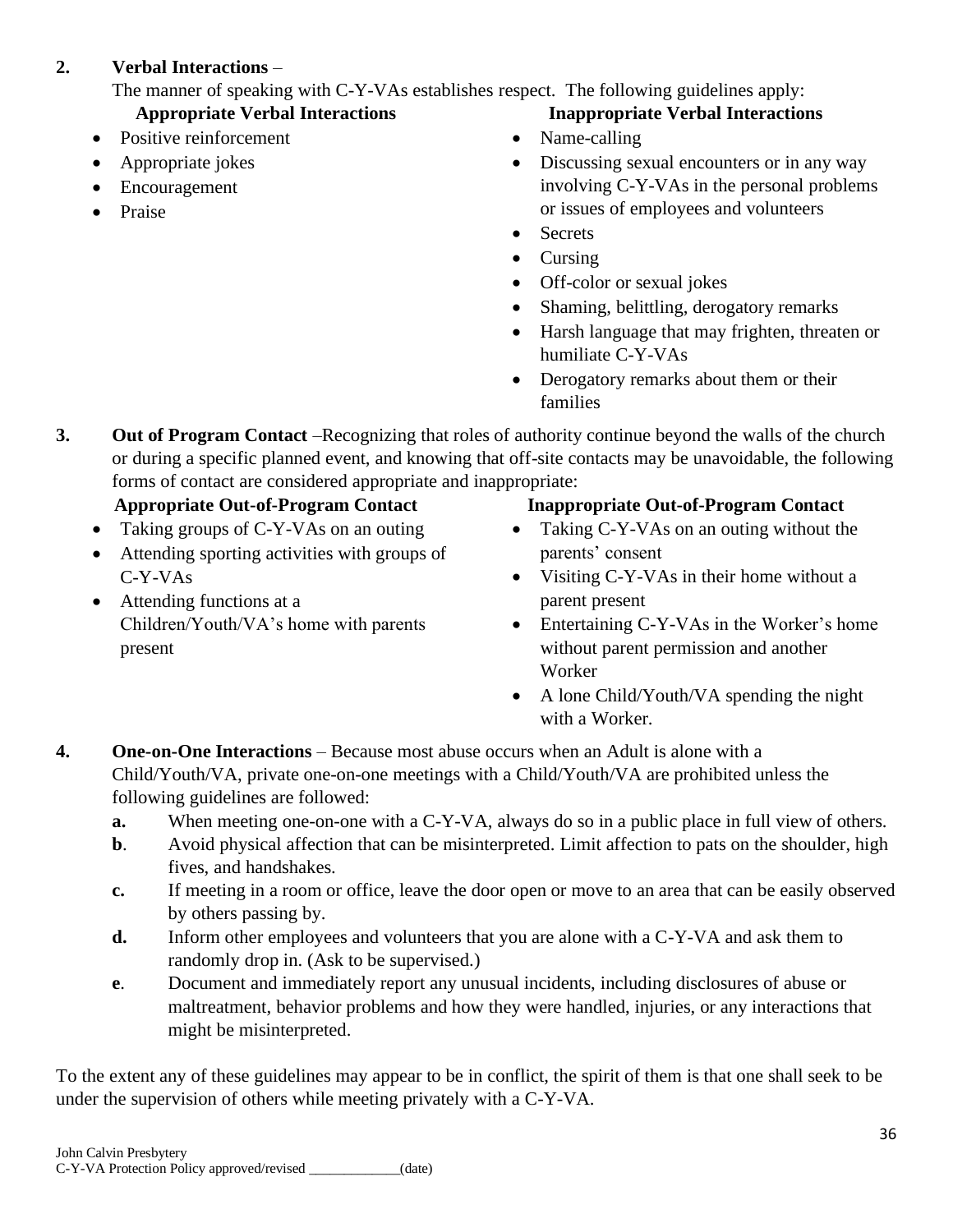- **6. Guidelines for Discipling Children/Youth/Vulnerable Adults –** Sometimes Children, Youth and Vulnerable Adults require instruction and some form of discipline regarding their own behavior. However, all such instruction and action should be constructive and done in a loving manner that keeps their safety and best interest in mind. The following guidelines should be followed in the implementation of any discipline for Children, Youth or Vulnerable Adults:
	- **a.** Remind C-Y-VAs of proper group behavior and group guidelines. Expectations should be made very clear.
	- **b**. All discipline should be assertive and positive and done in love. Immediate praise and recognition for positive actions are effective ways to encourage more of the same. It is often more effective to reward good behavior than to punish bad behavior.
	- **c.** The practice of "redirecting" is the preferred method of correcting unwanted behavior. A Child, Youth or Vulnerable Adult may be moved to a different situation or area. Separate the Child/Youth/VA from others if he/she is having difficulty making good choices. When the C-Y-VA is settled, have him/her rejoin the group.
	- **d.** In the event of chronic, unwanted behaviors, the Group or Program Leader should be contacted.
	- **e.** Inappropriate discipline includes but is not limited to: corporeal punishment of any kind, derogatory sarcasm, put downs or any kind of verbal attack including yelling or screaming at a C-Y-VA.

## **7. Social Media Use for C-Y-VA Workers and Volunteers**

Social networking is integrated into everyday life. Electronic tools aid us in communication, relationships, and information sharing in ways that were never before conceived as possible. The use of social media and networking can blur lines between work, personal life, and church relationships (Melton, 2014, p. 95).

These guidelines will be followed by all C-Y-VA Workers and Volunteers when using social media:

- **a**. Recognize and respect that your behaviors and actions online are also a reflection of how other Christians and people associated with this Church may be portrayed.
- **b.** Recognize that all your posted words, images, and links are reflections on you individually, as a disciple of Jesus Christ, and as an employee or volunteer of the Church.
- **c.** Obey the laws governing defamation, discrimination, harassment, and copyright and fair use of proprietary or confidential information.
- **d**. Work within your assigned ministry to establish appropriate boundaries especially as related to building relationships online with children, youth, vulnerable adults, parents, and other constituents of the Church.
- **e.** Be very careful not to hinder or cause harm to the staff, pastors, members, or ministries of the Church.
- **f.** Speak respectfully in your online posts and communications of and to all persons; and refrain from negative or disrespectful posts as well as posts on objectionable or inflammatory topics.
- **g**. Respect confidentiality and personal privacy. In the event you receive confidential or private information regarding a person or family involved with this Church, do not disseminate that information without receiving direct, express consent and permission to do so.
- **h.** Respect differences, appreciate diversity of opinions, and speak and conduct yourself in a faithful and ethical manner at all times.
- **i.** Remember that everything you post online is discoverable and can be seen and shared for a very long time.
- **j.** Seek advice from your ministry team or other trusted leaders before posting anything if you have any doubt about the reasonableness of the post.
- **k**. Regularly monitor the amount of time you spend on social media, the ways in which you are utilizing social media, and its effect on your work or volunteer ministry and service in Christ's name.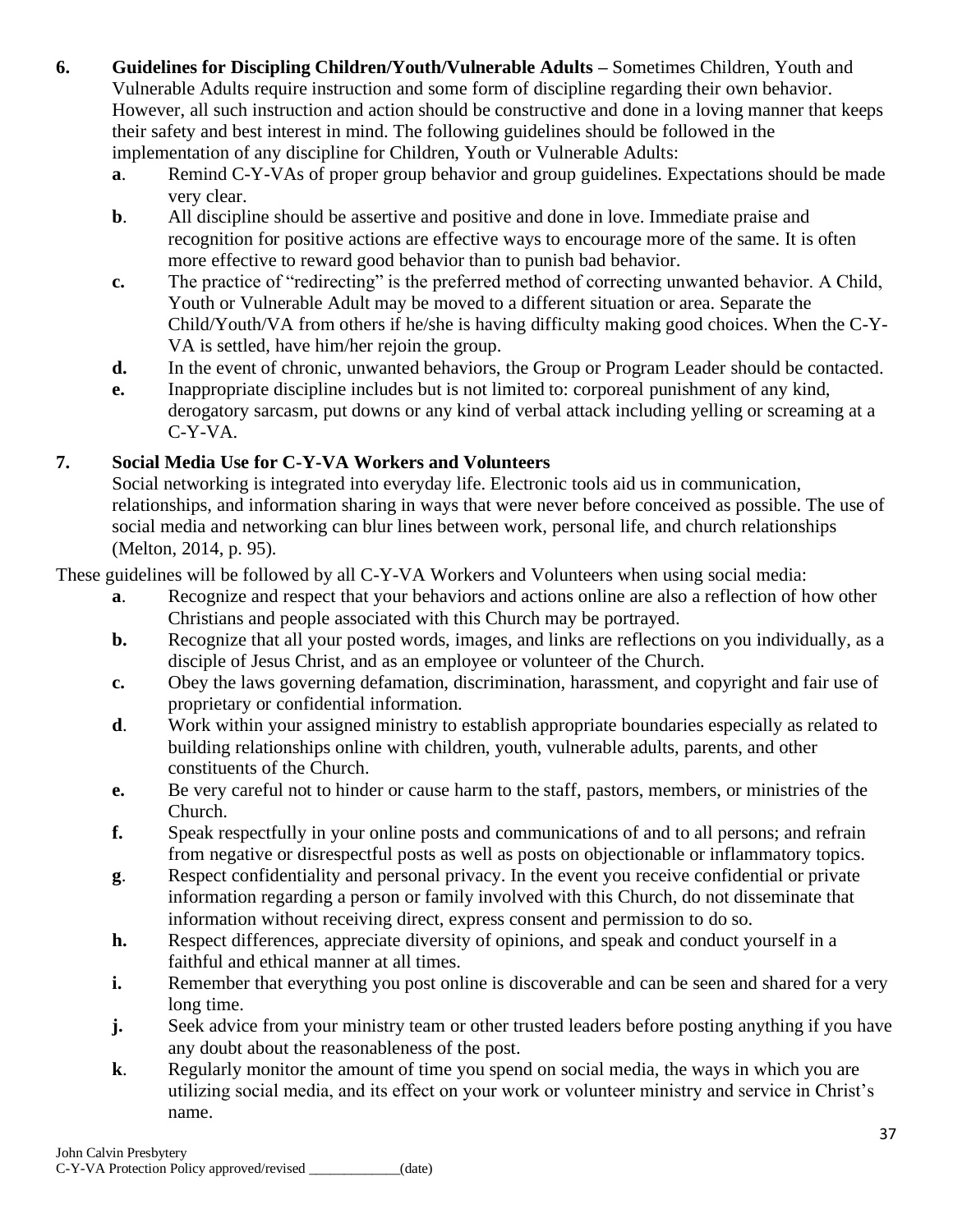## **Appendix I**

## **C-Y-VA WORKER AND VOLUNTEER COVENANT**

The following Covenant (or one similar hereto) should be signed by every volunteer, staff employee, or other person who may serve, in whole or in part, in the capacity of a Child/Youth/VA Worker prior to their being engaged in that capacity by the **Presbyterian Church**.

As a C-Y-VA Worker, employed or volunteer, I understand that I am responsible for knowing and understanding the policies, rules and procedures of this church that have been adopted for the purpose of protecting C-Y-VAs whenever they are present at church events or under the oversight of church leaders, even if events are hosted by other entities. I understand that I am responsible, to the fullest extent applicable, of governing my interaction with such C-Y-VAs outside of this church's events and activities in the interest of protecting their welfare.

Accordingly, I covenant to attend all required training aimed at learning about and understanding the application of **EXECUTE:** Presbyterian Church's C-Y-VA Protection Policy and Procedures. As a C-Y-VA Worker, employed or volunteer, I understand that my own conduct, words and actions are expected to be compliant with church policies and rules during on-site, off-site, and virtual/electronic events / activities during which I may be present, as well as during any other interactions I may have with C-Y-VAs and even during any interactions and communications I may have outside of the presence or immediate knowledge of such C-Y-VAs if those interactions or communications may become known to them, directly or indirectly. I understand that any indiscretion by myself or by others could be embarrassing or uncomfortable to a C-Y-VA and others.

Accordingly, I covenant to endeavor to follow the church C-Y-VA Protection Policy and Procedures pertaining to the protection of children, youth, and vulnerable adults and to take appropriate measures to ensure that any conduct or communication not intended to be known to those C-Y-VAs, either directly or indirectly such as by word of mouth through others, is performed with utmost discretion and caution to prevent even unintended knowledge.

As a C-Y-VA Worker, employed or volunteer, I understand that persons in my position are expected to be role models, and that my words and actions should be always an example of law-abiding, respectful, positive and appropriate behavior for the C-Y-VAs I may encounter as well as for other C-Y-VA Workers and others with whom I may be interacting.

Accordingly, I covenant to comply with all laws (e.g., those restricting possession or use of alcohol, tobacco or controlled substances), to treat others with respect and compassion, to avoid foul or inappropriate language, and to otherwise ensure that my behavior is consistent with the highest expectations of conduct for a leader of C-Y-VAs and of representatives of this church.

I understand that any failure on my part in abiding by this Covenant may result in my being dismissed from my position and potentially other disciplinary actions.

Accordingly, I accept the responsibility of keeping this Covenant.

Signature \_\_\_\_\_\_\_\_\_\_\_\_\_\_\_\_\_\_\_\_\_\_\_\_\_\_\_\_\_ Printed Name: \_\_\_\_\_\_\_\_\_\_\_\_\_\_\_\_\_\_\_\_\_\_\_\_\_\_\_\_\_\_\_\_\_\_\_\_\_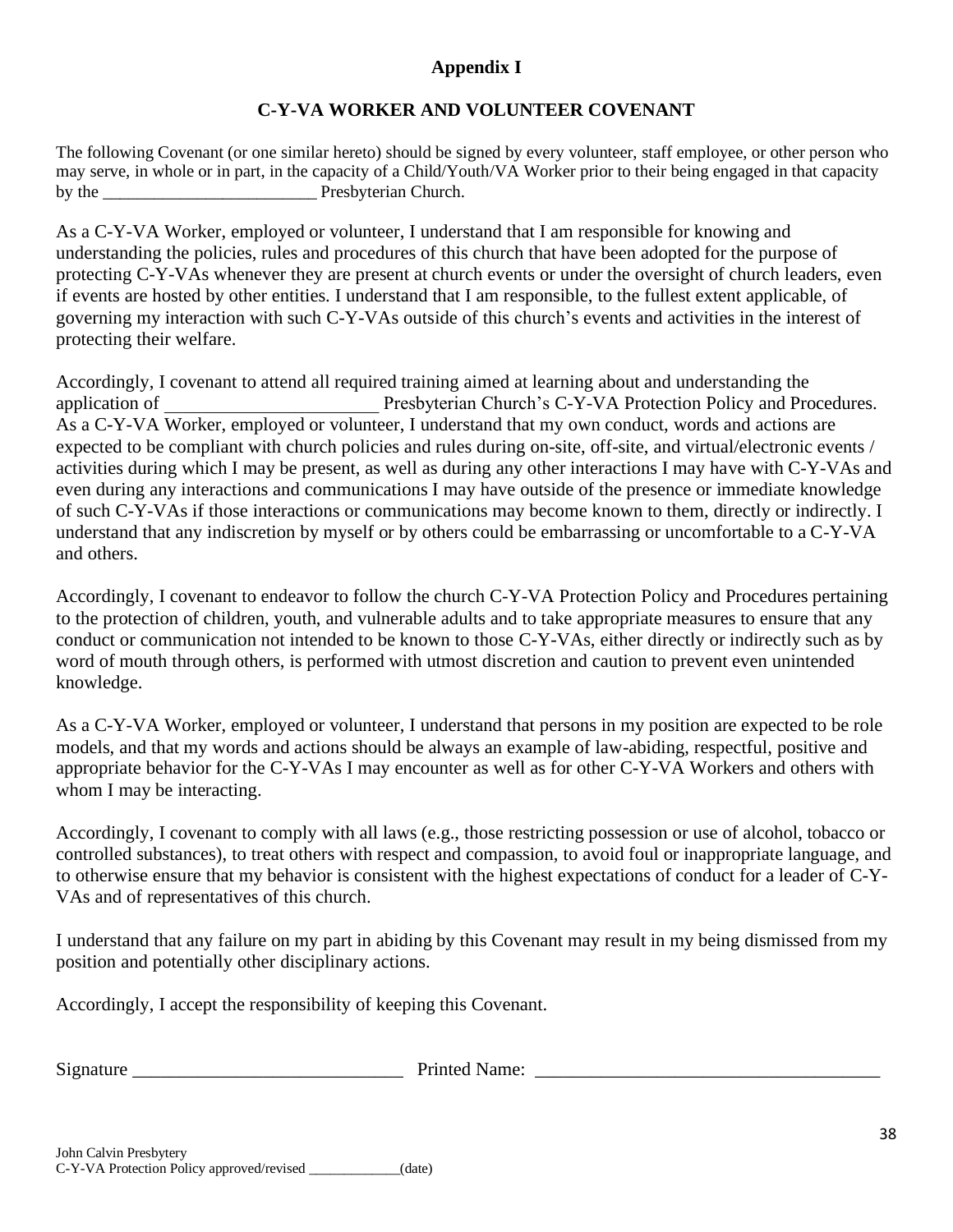## **Appendix J**

## **CHILD/YOUTH/VULNERABLE ADULT CODE OF CONDUCT AND PLEDGE**

#### **Purpose for the code of conduct:**

- To support a safe and enjoyable environment for all members of our youth activities.
- To provide clear and explicit expectations for social behaviors in all Youth activity settings.
- Provide leaders, students, and staff with appropriate actions that address student behaviors.

Parents, guardians and caregivers who have any questions or concerns are encouraged to contact

#### **Behavioral Expectations**:

## **A. Be responsible…**

\_\_\_\_\_\_\_\_\_\_\_\_\_\_\_\_\_\_\_\_\_\_\_\_\_\_\_\_\_\_\_\_.

- **1.** Clean up after yourself before going home.
- **2.** Everyone present at youth activity is expected to participate in planned activities.
- **3.** All cell phones/iPods/electronic devices should be turned off during all activities unless otherwise stated. Phones may be taken up and given back at the end of the activity.

#### **B. Be safe…**

- **1.** At no time should a youth wander off or leave the group without adult supervision or prior permission.
- **2.** At no time shall a youth enter the classroom without a youth leader present.
- **3.** If the youth classroom door is closed students are to wait outside.

## **C. Be respectful…**

- **1.** Raise your hand to speak in class. Do not interrupt others.
- **2.** Always treat fellow youth, visitors, leaders, and any guest speakers and musicians with dignity and respect.
- **3.** All perspectives are to be listened to carefully and responded to in a courteous fashion. At no time should derogatory comments be made about anyone or her/his opinions.
- **4.** Verbal and physical harassment of any kind will not be tolerated. This may take many forms and can be physical, verbal or written. Words and actions matter…we follow the Golden Rule. "Do unto others as you would have them do unto you."
- **5.** Taking another youth or leader's property is unacceptable unless express permission has been given to you by the owner of the object (i.e. cell phones, iPods, etc.)
- **6.** Alcohol, drugs, tobacco, weapons, or fireworks are never allowed at youth events.

## **D. Be respectful of Your Leaders:**

Respect all youth leaders by obeying their guidance and instruction. Before most events, general guidelines will be laid out for the group. Anyone who breaks the guidelines may be dismissed from an activity.

## **E. Responsibilities of Parents / Guardians:**

1. Respect, understand and support all leadership and policies of

2. Recognize and understand that youth leaders and personnel must enforce the above rules and policies to ensure a safe learning environment for all.

- 3. Teach your children to respect the rights of others and to follow youth group rules.
- 4. Emphasize the importance of being a model person in both the home, the church, and in the community!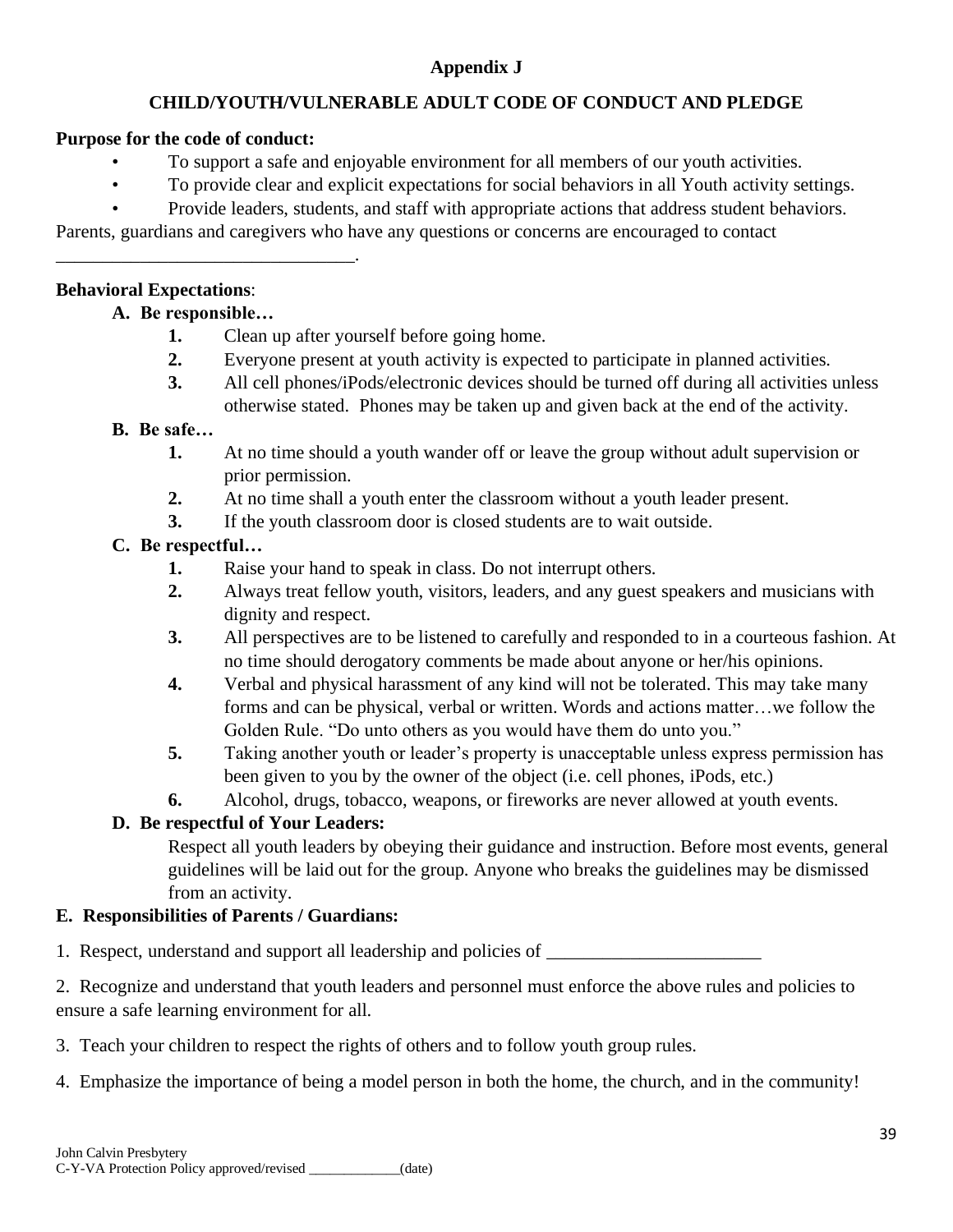#### **F. Consequences:**

The consequences for misbehavior outlined below aim to exemplify grace and forgiveness. It is our goal that any student who receives any offense learns from it and returns to the youth activity with a clean slate.

|                          | <b>1st Offense:</b> The student will receive a verbal warning.                                              |
|--------------------------|-------------------------------------------------------------------------------------------------------------|
|                          | <b>2nd Offense:</b> The student will be pulled aside by a leader to discuss the offense.                    |
|                          | <b>3rd Offense:</b> The student will be pulled aside by a leader and will be asked to call his/her parents, |
|                          | explain why they are calling (i.e., what actions got them into trouble).                                    |
| 4 <sup>th</sup> Offense: | Parents will be called and asked to retrieve the youth from the activity.                                   |

#### **Signatures:**

By signing this document, you pledge to abide by these behavioral expectations and consequences.

#### **Student Behavioral Pledge:**

As a member of Presbyterian Church, I pledge to follow this Code of Conduct, to respect others and myself, and to treat everyone in my church community with fairness and consideration.

I understand and agree church and youth activities must be a positive and cooperative environment so that everyone can learn and grow.

\_\_\_\_\_\_\_\_\_\_\_\_\_\_\_\_\_\_\_\_\_\_\_\_\_\_\_\_\_\_\_\_\_\_\_\_\_\_\_\_\_\_\_\_\_\_\_\_ \_\_\_\_\_\_\_\_\_\_\_\_

## **Student and Parent Acknowledgment:**

Youth Name Printed and Signature Date:

Parent Name Printed and Signature Date

\_\_\_\_\_\_\_\_\_\_\_\_\_\_\_\_\_\_\_\_\_\_\_\_\_\_\_\_\_\_\_\_\_\_\_\_\_\_\_\_\_\_\_\_\_\_\_\_\_ \_\_\_\_\_\_\_\_\_\_\_\_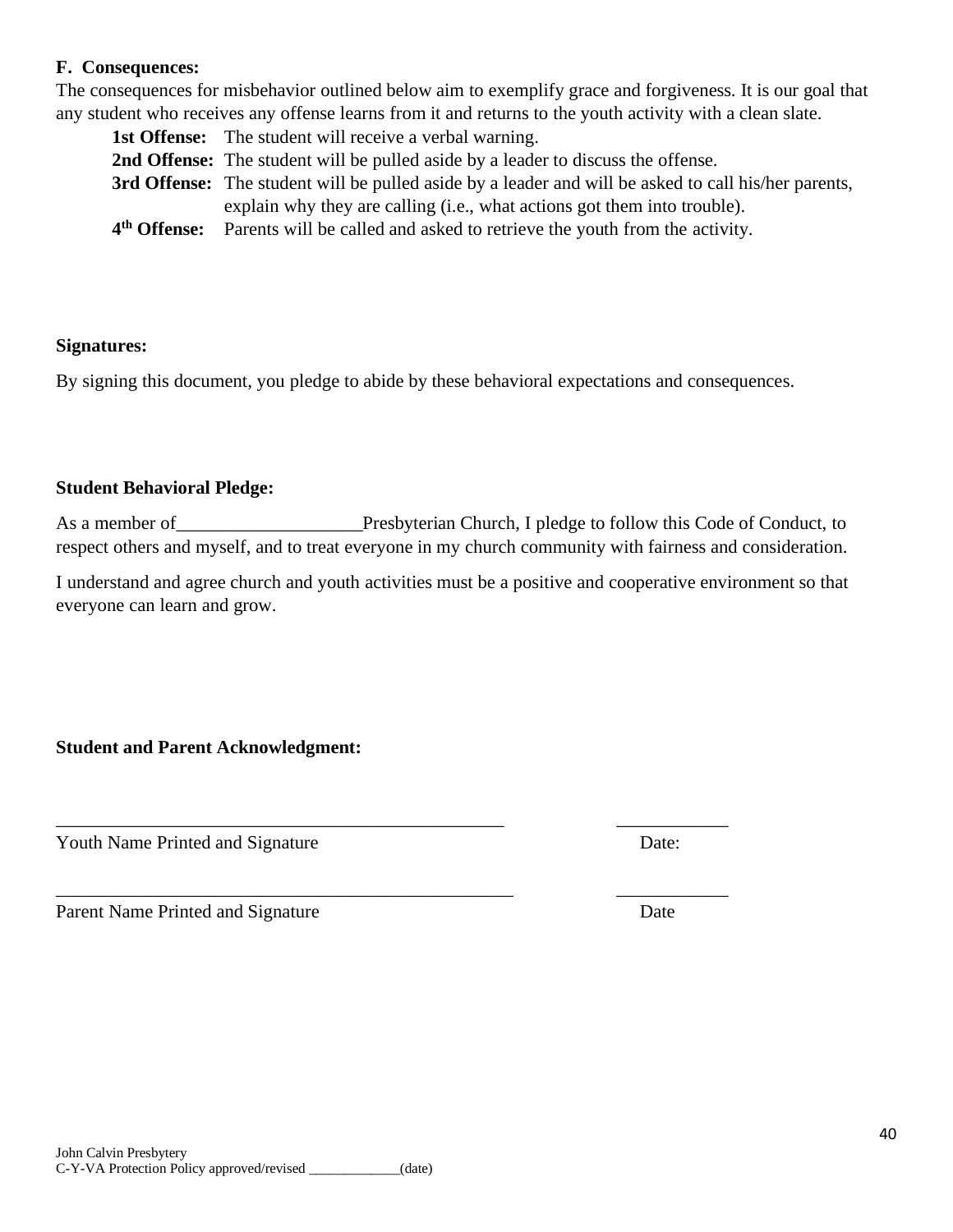## **Appendix K**

## **AUTHORIZATION FORM FOR PHOTO AND VIDEO USE**

|                   | Presbyterian Church to:                                                                                                                    |  |
|-------------------|--------------------------------------------------------------------------------------------------------------------------------------------|--|
|                   | (Please initial in the space provided after each bulleted item that you authorize):                                                        |  |
| 1.                | Take pictures of my child to be posted inside the church.                                                                                  |  |
| 2.                | Take pictures of my child for use in printed publications and on the church's website and social media<br>accounts.                        |  |
| 3.                | Include my child in videos that will be used for internal church purposes only (worship, internal<br>communication, and invitation). _____ |  |
| 4.                | Include my child in videos that will be used on the church's website, social media, and YouTube<br>accounts.                               |  |
|                   |                                                                                                                                            |  |
|                   | Parent or Legal Guardian                                                                                                                   |  |
|                   |                                                                                                                                            |  |
| (Thornburg, 2014) |                                                                                                                                            |  |
|                   |                                                                                                                                            |  |
|                   |                                                                                                                                            |  |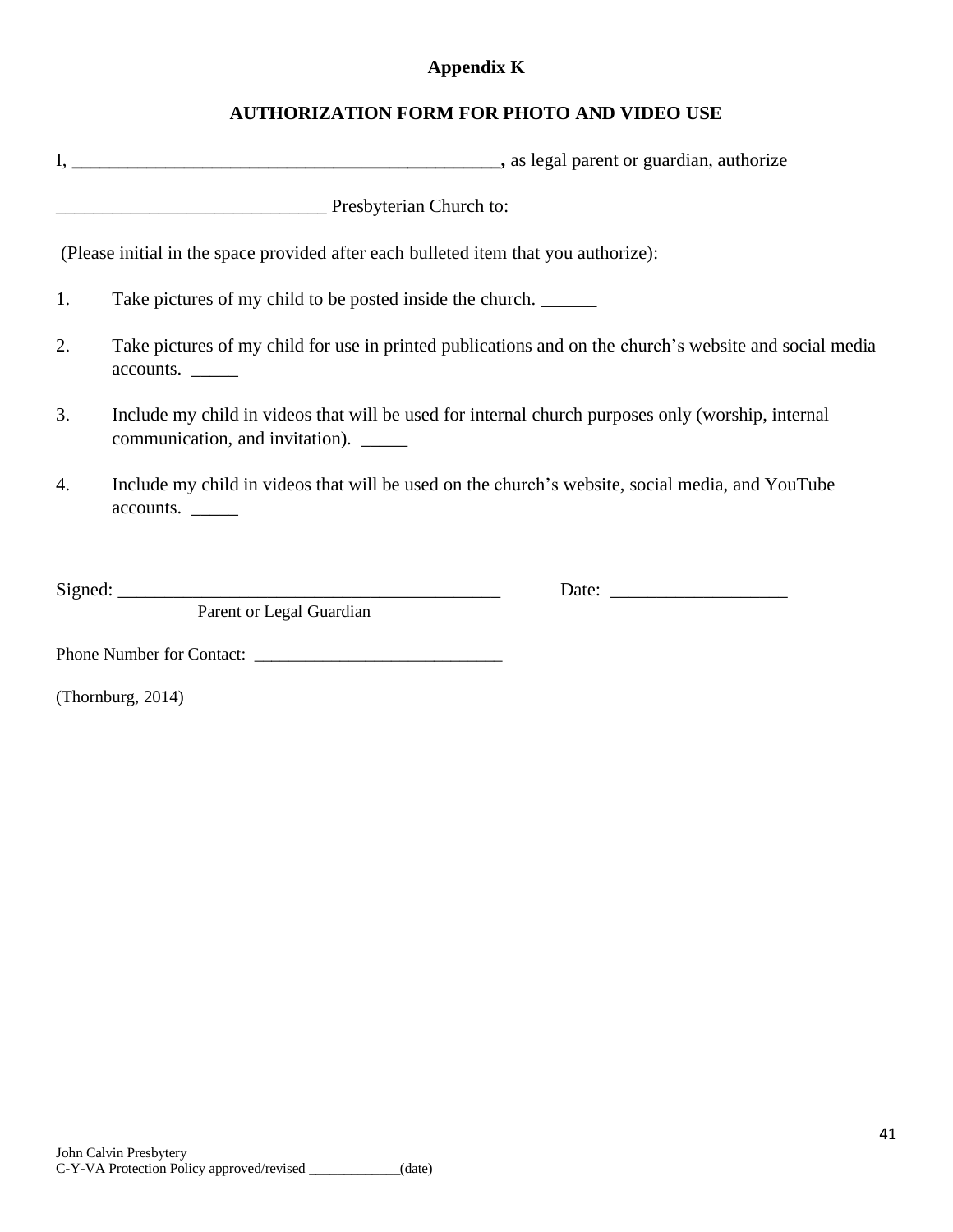# **Appendix L**

# **TRAINING MODEL FOR CHILD/YOUTH/VULNERABLE ADULT (C-Y-VA) WORKERS AND VOLUNTEERS**

This model is adapted from *Safe Sanctuaries* (Melton, 2008, pp 125-129) and is meant to be used with the information within this Protection Policy and Procedures. The training can be modified and adjusted to meet the needs of the entity providing the training. A minimum of two hours will be needed.

**Implementation:** A comprehensive strategy for the prevention of child abuse in a church or Presbytery cannot be done without providing a substantial amount of ongoing education for the parents, leadership, workers and volunteers of C-Y-VA activities. For example, new or refresher trainings are needed:

- **a.** When there are new leaders, workers or volunteers.
- **b.** At the beginning of a new Sunday School term in the fall.
- **c.** If State child abuse reporting statutes change.
- **d.** Prior to off-campus events such as youth camps or overnight mission trips.

## **I. OPENING WORSHIP**

#### **A. Prayer of Invocation:**

Gracious and most merciful God, you have brought us together in witness to your love of all children. Open our hearts and minds in this moment and prepare us to receive your message. Show us your will and fill us to overflowing with courage to face the reality of child abuse. Give us energy and dedication enough to make this, your church, a holy and hallowed place where all your children may be safe and secure as they grow in faith and in their knowledge of your presence in their lives! Amen.

## **B. Suggested Scriptures:**

Exodus 22:21-23 Matthew 19:14 Luke 9:46-48

## **C. Brief Devotion**

You may begin by recalling the baptismal ritual for children, reminding the participants of the pledge made by the congregation at each child's baptism. Acknowledge and list the many ways your congregation or Presbytery lives out that pledge through its current ministries with children. Conclude by introducing the C-Y-VA Policy and Procedures as an important component of your church or Presbytery's ministry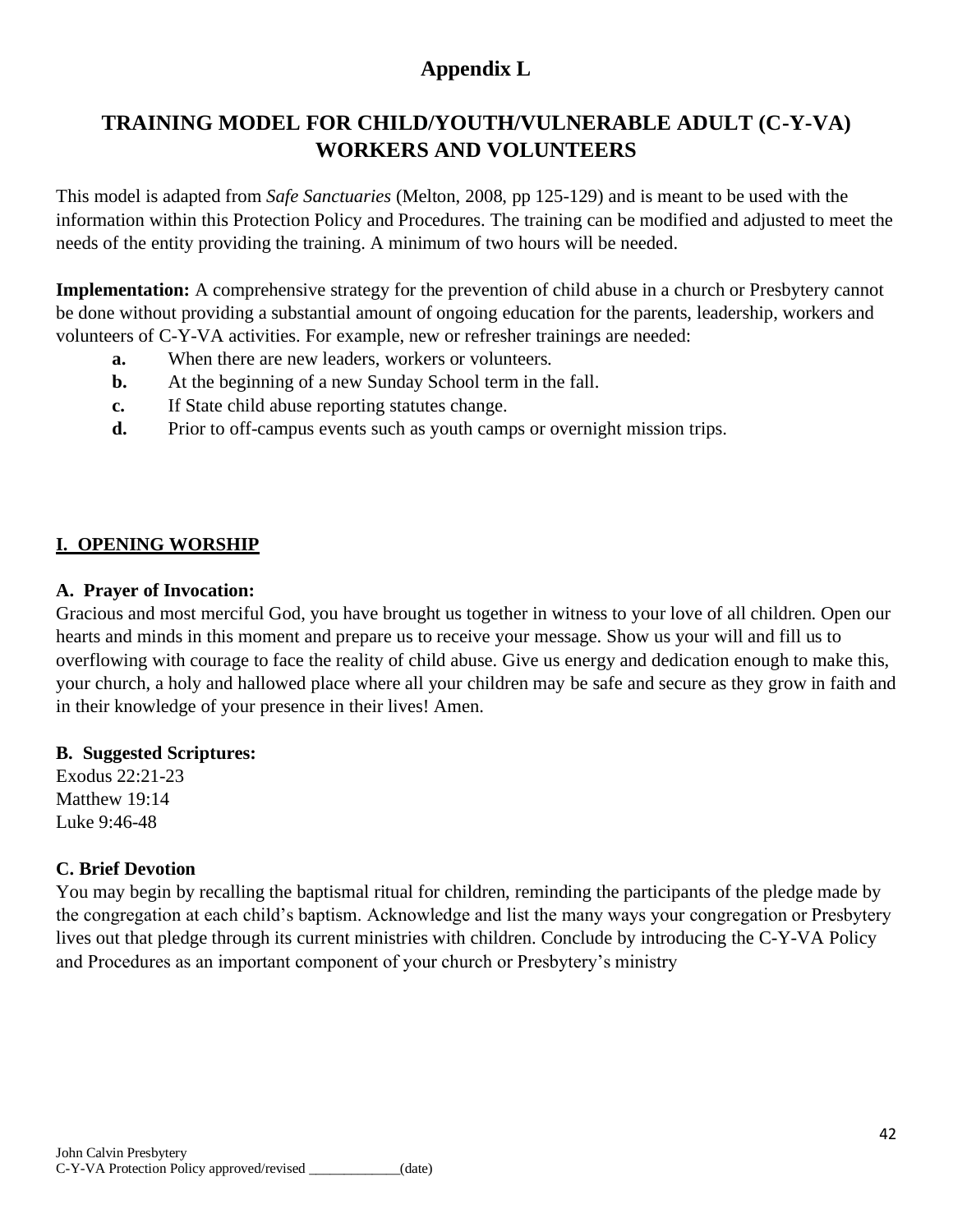## **II. INTRODUCTORY INFORMATION**

## **A. Current Occurrences:**

Set the stage for the substance of the training by introducing recent news reports from your own community's newspapers or television broadcasts related to incidents of child and/or vulnerable adult abuse. Also, in this section, you can present news material related to any current litigation involving churches.

## **B. Current Statistics – Do the Math**

The following statistics are from Melton, 2008, p.34. You may want to revise with current numbers:

In 2008, the National Center for Child Abuse and Neglect reported there were more than 3 million incidents of physical abuse and/or neglect per year in the United States of America. That equates to more than 30 out of every 1000 children.

Studies have estimated that 1 out of 3 girls is sexually abused before the age of 18. Similarly, studies indicate 1 out of 7 boys have been sexually abused before the age of 18. Even more frightening is that these numbers may be underestimated since many children are reluctant to report abuse.

The National Committee for the prevention of Child Abuse in the United States reported that at least 1490 deaths attributable to child abuse and/or neglect occur each year.

Think about the first number listed: 3 million incidents of abuse per year. That equals 8219 children abused each day; approximately 343 children abused each hour; nearly 6 children abused per minute; and one child abused every 10 seconds, night or day, weekday or weekend, including Sundays!

## **C. The Church at Risk**

In light of the statistics, Melton (2008, pp 35-36) suggests that any organization involved with children and youth is a place where abuse could occur. What makes the risk for churches especially high? Several factors include:

- **1.** Churches behave as relatively trusting organizations, relying upon their members and their leaders to conduct themselves appropriately. Too often, this trusting attitude persists even in the face of questions or reports of misconduct. The truth is that more than 85% of the reported incidents of abuse are perpetrated by an individual that the child already knows and trusts, including persons in the church.
- **2**. Churches are notoriously inactive when it comes to screening volunteers and/or employees who work with children and youth. Too often, no application is used and no references are checked at all before a total stranger is welcomed aboard.
- **3.** Churches routinely provide opportunities for close contact and for close personal relationships with children and youth. Indeed, they are nurtured and encouraged as we try to live out the gospel message.

Simultaneously with the growth of the church's need for greater numbers of workers with children and youth, there has been an explosion in litigation against the church for incidents of child sexual abuse. Every state now has some statutory requirements in place for the reporting of an incident of child abuse. This, coupled with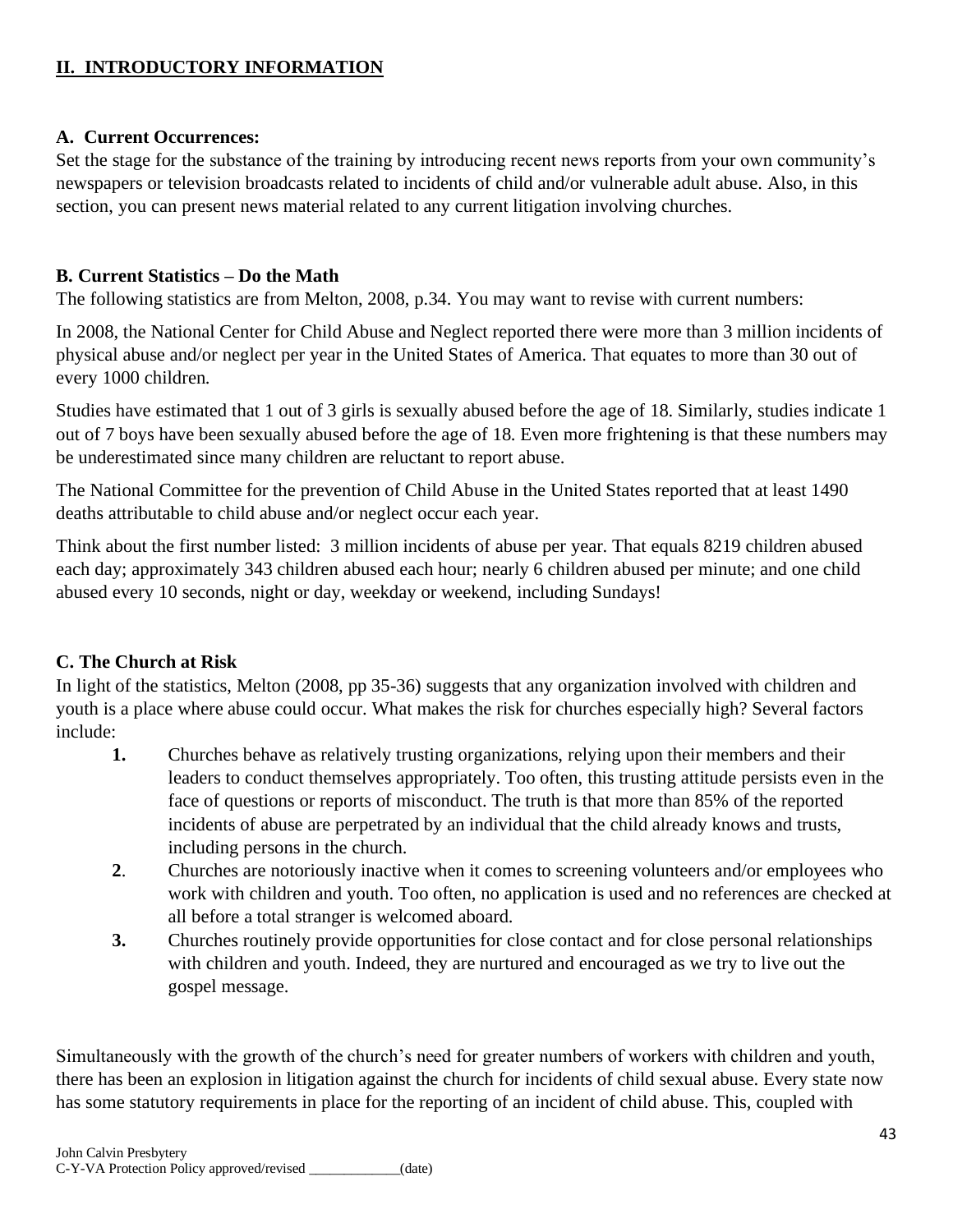media attention has increased the number of criminal charges against the perpetrators of abuse and the number of civil lawsuits seeking monetary damages for the injuries suffered by the child.

The concept of churches receiving immunity from litigation is not viable. While the church cannot be the absolute guarantor of the safety of each person within its community and its ministries, it must be recognized that every church can be responsibly attentive to reducing and eliminating circumstances that could lead to harm or abuse.

It is not uncommon for churches to be left with large settlements in cases of child abuse. Melton (2008, p. 36) reported a case involving a church camp which resulted in a settlement exceeding a million dollars for two victims. The camp had very limited insurance coverage and other resources with which to pay the settlement. Thus, the annual conference had to step in, along with the local churches in the annual conference, to provide the funding of the settlement. In another case, the claims of three victims against two annual conferences and two local churches were settled in an amount exceeding five million dollars. Settlements or verdicts of this size are staggering to local churches, camps, schools, and denominations. It is not an overstatement to say that cases like these have the potential to bankrupt ministries financially and spiritually (2008).

Melton (2008) urges that the church should not fear an accusation of abuse in such a way as to withdraw from youth ministry. Rather, it is the responsibility of each church and Presbytery to work to assure that ministries are carried out under safe circumstances.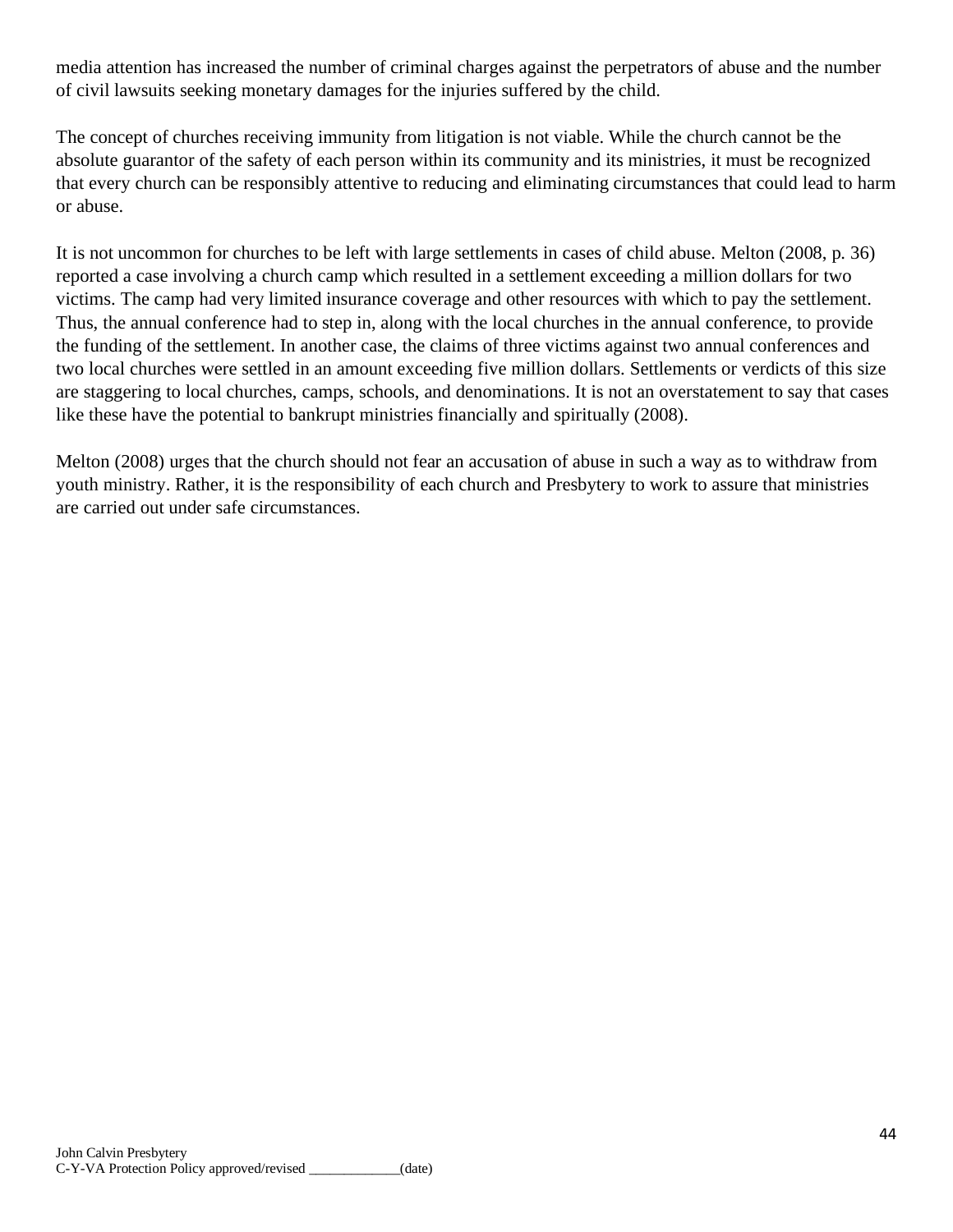# **III. REVIEW OF THE CHILD/YOUTH/VULNERABLE ADULT PROTECTION POLICY AND PROCEDURES**

A Review of the C-Y-VA Protection Policy and Procedures shall cover but not be limited to the following:

- **1.** Discuss how to identify first aid supplies/practices on the church or Presbytery campus and for off-campus events. This should include the identification of staff/volunteers who are certified in first aid and CPR working on-campus at the church as well as at off-campus event(s).
- **2**. Continue by reading through the Definition of Terms near the beginning of the policy. Other areas will be covered in the steps below.
- **3**. Review **Appendix G** Signs and Indications of Abuse.
- **4**. Look at **Section I**, page 3 titled "Position Requirements…Applications, Screening, Background Checks."
	- **a.** Discuss the importance of the application and screening processes for selection of Child/Youth/Vulnerable Adult Workers and Volunteers (including camp staff).
	- **b.** Briefly look over and discuss Appendices **A**, **A-2**, **A-3**, **B**, and **C** for application requirements and information on Criminal Background Checks.
	- **c.** Discuss reactions to the need for Criminal Background Checks. Work toward consensus that while it may seem offensive to long-time active members, it is simply a requirement for everyone working with Children/Youth/Vulnerable Adults in schools, churches, and anywhere adults are working with children and the vulnerable.
- **5**. Move through **Sections II, III, and IV** (pages 5-10) to discuss appropriate boundaries with C-Y-VAs along with what constitutes appropriate and inappropriate interaction.
- **6**. Also review Appendices **D, H, I, J, and K** concerning behavioral expectations, codes of conduct for workers, volunteers, children, youth, and vulnerable adults, parents, and the signing of pledged covenants.
- **7.** Review **Section V** page 10 on Reporting Rules and Procedures. Reference and discuss Appendices E, F, and G as you move through this section.
- **8**. Briefly review Sections **VI and VII** on Confidentiality and Ongoing Training.
- **9.** Homework: Participants who will be working with Children/Youth/Vulnerable Adults will review and sign the Covenant in Appendix I. Each trainee will sign and retain a copy of the signed Covenant, and a copy will be kept on file by the church or Presbytery. Some will need more time before feeling comfortable signing the Covenant after an intense training session. Assign a deadline for returning the completed forms.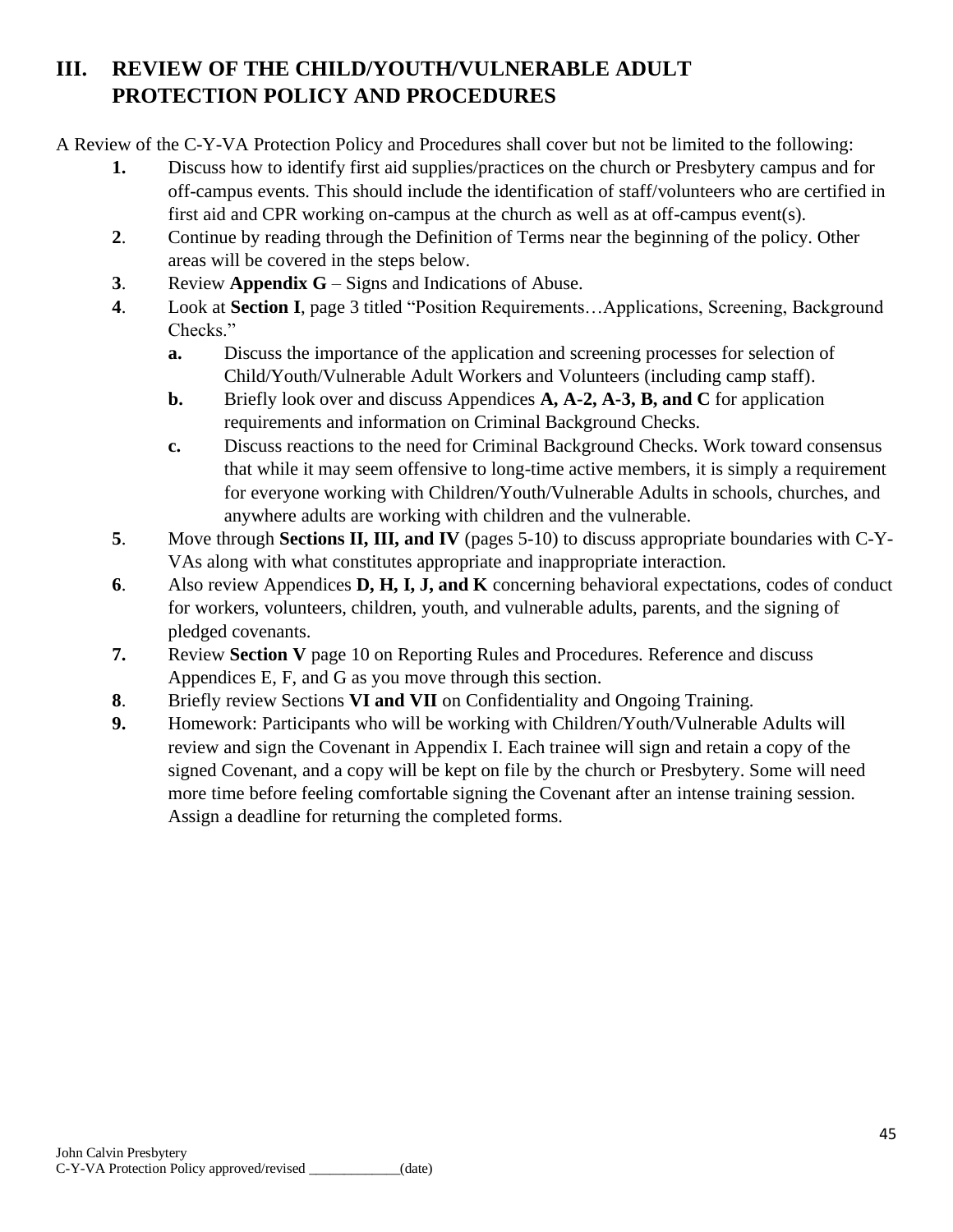#### **IV. CLOSING WORSHIP**

**1.** Read aloud from Luke 8:46-48

**<sup>46</sup>** An argument started among the disciples as to which of them would be the greatest. <sup>47</sup> Jesus, knowing their thoughts, took a little child and had him stand beside him. <sup>48</sup> Then he said to them, "Whoever welcomes this little child in my name welcomes me; and whoever welcomes me welcomes the one who sent me. For it is the one who is least among you all who is the greatest."

**2.** Pray responsively:

Leader: O, God, by our presence here today,

## **People: We welcome the children, the youth, the vulnerable!**

Leader: O God, by our promise in Holy Baptism,

**People: We welcome the children, the youth, the vulnerable!**

Leader: O, God by our participation in the ministries of this congregation, **People: We welcome the children, the youth, the vulnerable!**

Leader: O, God, by our commitment to keeping this place holy and safe in every way, **People: We welcome the children, the youth, the vulnerable**!

**All: Amen!**